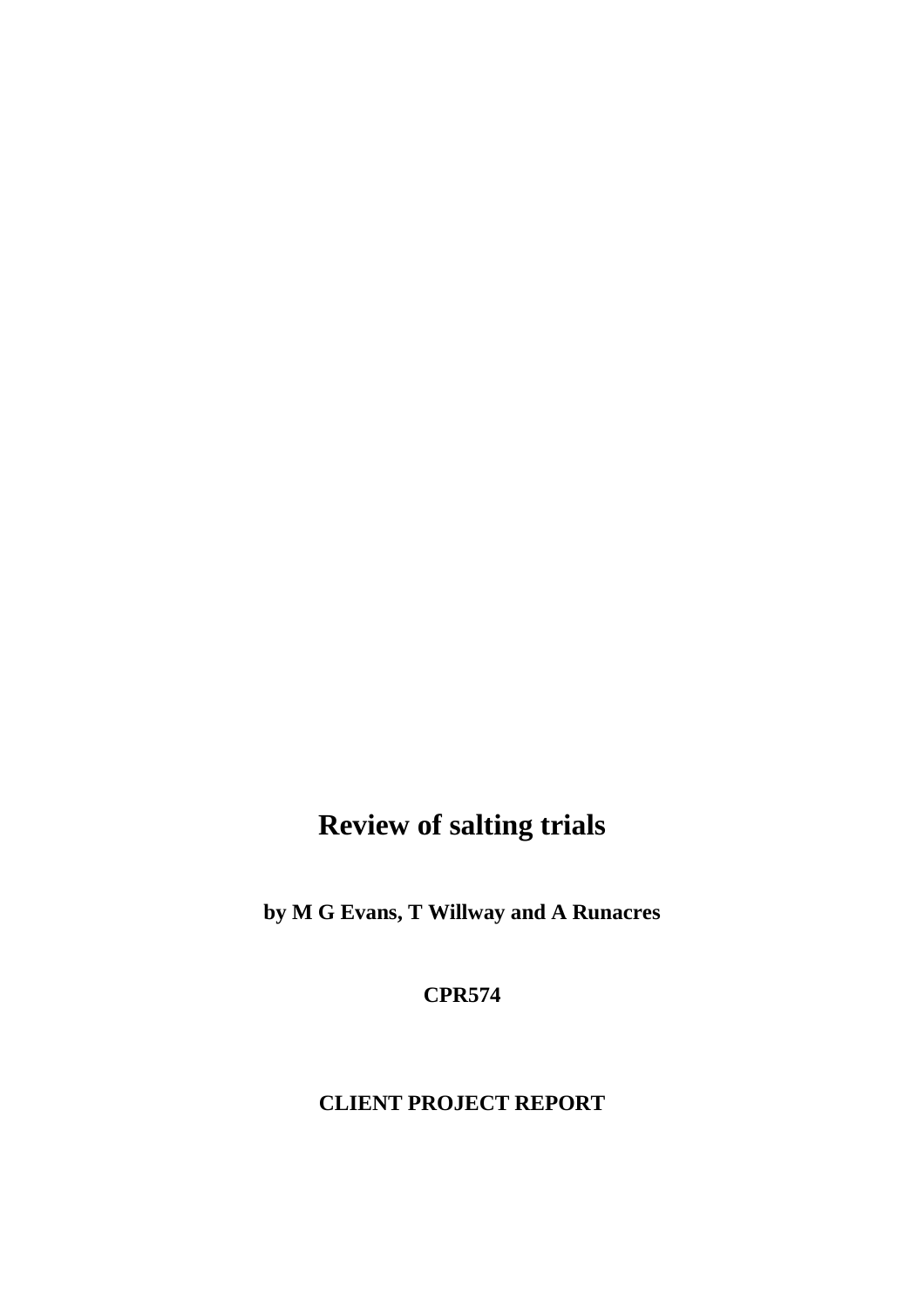**TRL Limited**



# **CLIENT PROJECT REPORT**

# **REVIEW OF NSSRG SALTING TRIALS**

Version: Final

**by M G Evans, T Willway (TRL Limited) and A Runacres (Consultant)**

| <b>Prepared for: Project Record:</b> | <b>Phase II of the NSSRG Research Programme</b>    |  |  |
|--------------------------------------|----------------------------------------------------|--|--|
| <b>Client:</b>                       | <b>National Salt Spreading Research Group</b>      |  |  |
|                                      | (Chair: David Davies, Lincolnshire County Council) |  |  |

Copyright TRL Limited (November 2009)

This report has been prepared for the National Salt Spreading Research Group (NSSRG) is unpublished and should not be referred to in any other document or publication without the permission of the NSSRG. The views expressed are those of the author(s) and not necessarily those of the NSSRG.

| <b>Approvals</b>     |
|----------------------|
| <b>Matthew Evans</b> |
|                      |
| <b>Barry Cleave</b>  |
|                      |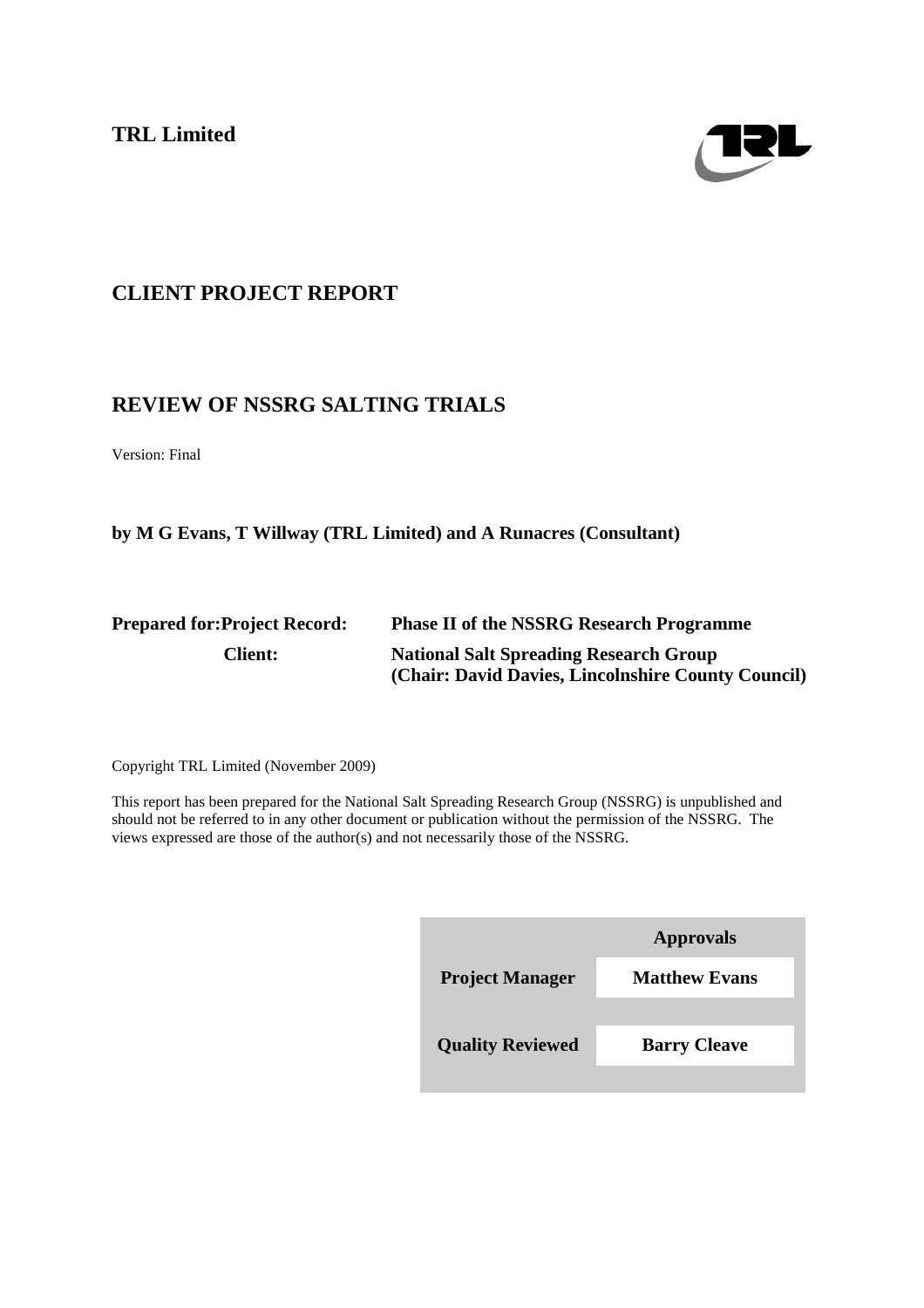This report has been produced by TRL Limited, under/as part of a Contract placed by the NSSRG. Any views expressed are not necessarily those of the NSSRG.

TRL is committed to optimising energy efficiency, reducing waste and promoting recycling and re-use. In support of these environmental goals, this report has been printed on recycled paper, comprising 100% postconsumer waste, manufactured using a TCF (totally chlorine free) process.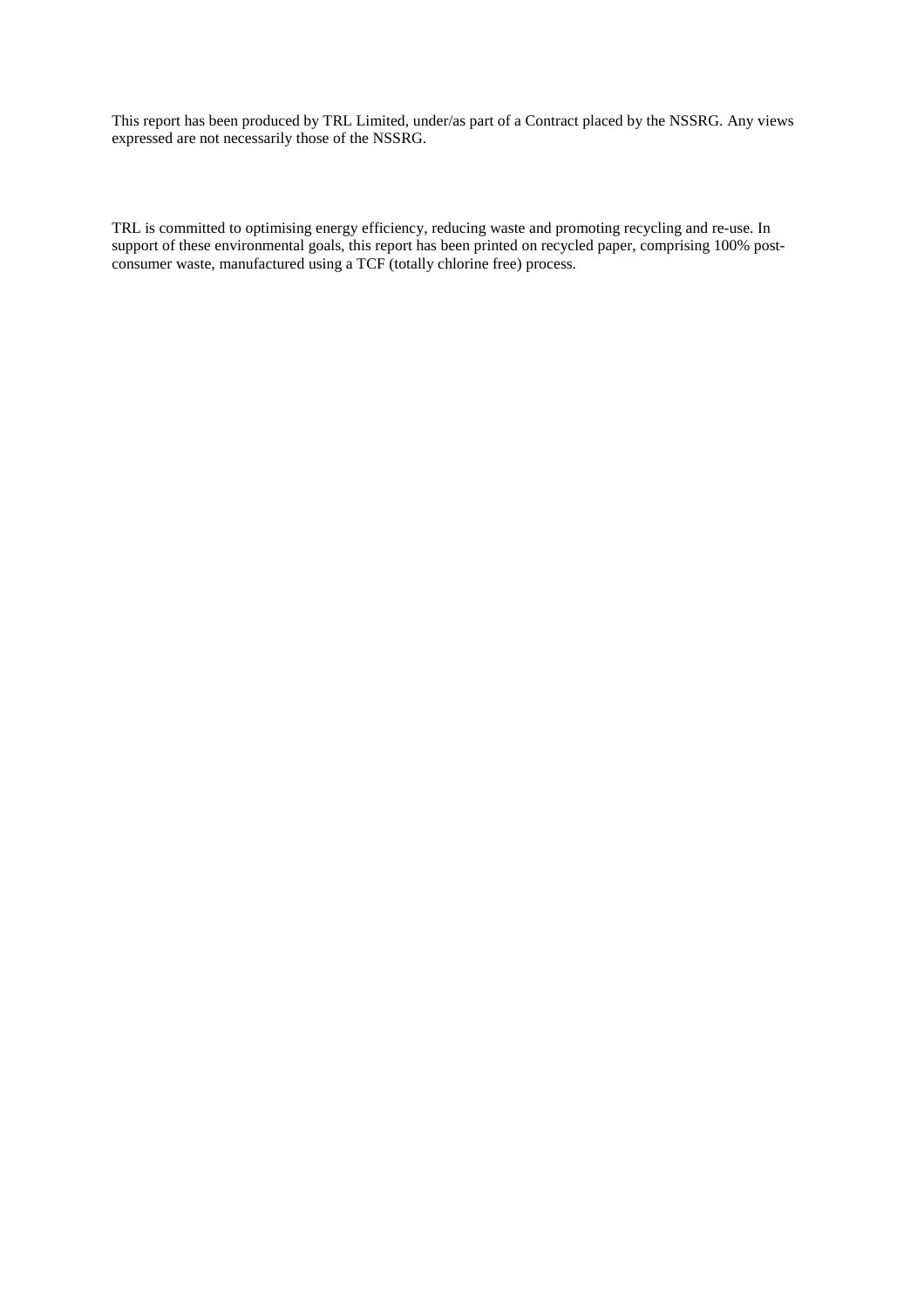# **CONTENTS**

|                  |                                        | <b>Executive summary</b>                                                                                          | iii          |  |  |
|------------------|----------------------------------------|-------------------------------------------------------------------------------------------------------------------|--------------|--|--|
| $\mathbf{1}$     |                                        | <b>Introduction</b>                                                                                               | $\mathbf{1}$ |  |  |
| $\boldsymbol{2}$ |                                        | <b>Trial methodologies</b>                                                                                        | 3            |  |  |
|                  | 2.1                                    | Track based performance trials                                                                                    | 3            |  |  |
|                  | 2.2                                    | Road trials                                                                                                       | 5            |  |  |
| 3                |                                        | <b>Summary of completed trials</b>                                                                                | 6            |  |  |
| 4                | <b>Review of spreading performance</b> |                                                                                                                   |              |  |  |
|                  | 4.1                                    | Spreader performance                                                                                              | 9            |  |  |
|                  |                                        | Accuracy and repeatability of spreader distribution.<br>4.1.1                                                     | 9            |  |  |
|                  |                                        | 4.1.2<br>Comparison of road and performance trial results                                                         | 11           |  |  |
|                  | 4.2                                    | Hopper load                                                                                                       | 14           |  |  |
|                  | 4.3                                    | Symmetry of application                                                                                           | 14           |  |  |
|                  | 4.4                                    | Spread rate                                                                                                       | 15           |  |  |
|                  | 4.5                                    | Spreader settings                                                                                                 | 15           |  |  |
|                  | 4.6                                    | De-icer type                                                                                                      | 17           |  |  |
|                  |                                        | Comparison between trials<br>4.6.1                                                                                | 18           |  |  |
|                  |                                        | 4.6.2<br>Comparison of pre-wet/dry salt distribution - Schmidt and modified Schmidt                               |              |  |  |
|                  |                                        | performance trial                                                                                                 | 20           |  |  |
|                  |                                        | 4.6.3<br>Comparison of treated and untreated salt distribution - A9 road trials                                   | 21           |  |  |
|                  |                                        | 4.6.4<br>Comparison of treated and untreated salt distribution - M62 road trials                                  | 21           |  |  |
|                  |                                        | 4.6.5<br>Comparison of pre-wet, treated and untreated salt distribution - A460 road trials 21<br>4.6.6<br>Summary | 22           |  |  |
|                  | 4.7                                    | De-icer moisture content                                                                                          | 22           |  |  |
|                  |                                        |                                                                                                                   |              |  |  |
| 5                |                                        | <b>Review of trafficking effects</b>                                                                              | 23           |  |  |
|                  | 5.1                                    | Effect of traffic                                                                                                 | 23           |  |  |
|                  | 5.2                                    | Effect of de-icer                                                                                                 | 24           |  |  |
|                  | 5.3                                    | Effect of surfacing type                                                                                          | 28           |  |  |
| 6                |                                        | <b>Review of trial methodology</b>                                                                                | 29           |  |  |
|                  | 6.1                                    | Spreading equipment/de-icer set-up and operation                                                                  | 29           |  |  |
|                  |                                        | Incorrect spreader settings or set-up<br>6.1.1                                                                    | 29           |  |  |
|                  |                                        | 6.1.2<br>Uncertainty in spreader settings and calibration                                                         | 29           |  |  |
|                  |                                        | Insufficient checking of spreader performance during trials<br>6.1.3                                              | 29           |  |  |
|                  |                                        | De-icer moisture content<br>6.1.4                                                                                 | 30           |  |  |
|                  |                                        | 6.1.5<br>Salt consolidation in the hopper                                                                         | 30           |  |  |
|                  |                                        | 6.1.6<br>Brine proportion and concentration                                                                       | 30           |  |  |
|                  | 6.2                                    | Accuracy and repeatability of salt distribution measurement technique                                             | 30           |  |  |
|                  |                                        | 6.2.1<br>Salt collection                                                                                          | 30           |  |  |
|                  |                                        | 6.2.2<br>Longitudinal snaking                                                                                     | 31           |  |  |
|                  |                                        | 6.2.3<br>Weighbridge and static discharge measurements                                                            | 32           |  |  |
|                  | 6.3                                    | Summary                                                                                                           | 34           |  |  |
| 7                |                                        | <b>Discussion</b>                                                                                                 | 36           |  |  |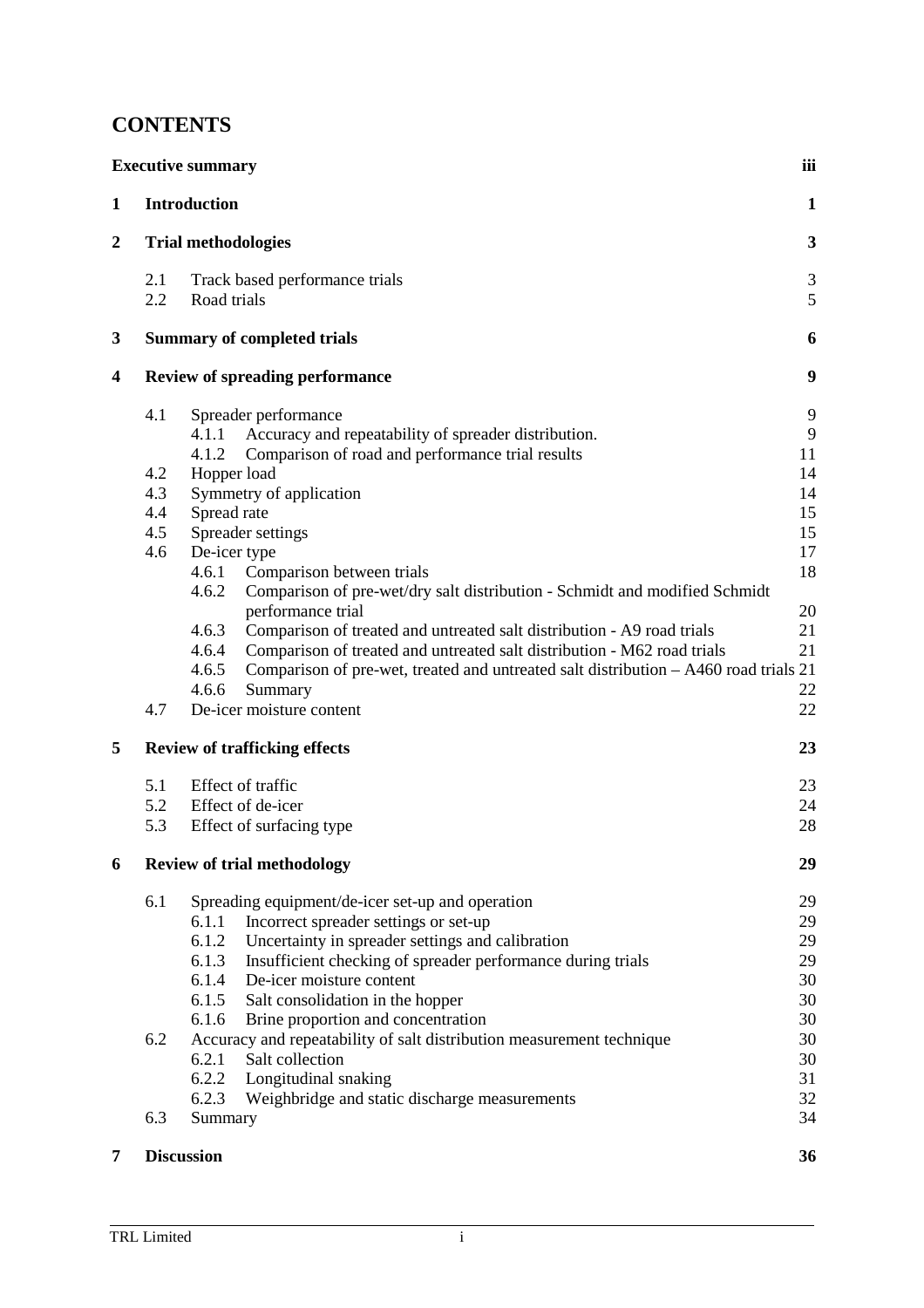| 8                                                         | <b>Future research programme direction</b>            |                                                         |    |  |  |  |
|-----------------------------------------------------------|-------------------------------------------------------|---------------------------------------------------------|----|--|--|--|
| 9                                                         | <b>Recommendations for future trial methodologies</b> |                                                         |    |  |  |  |
| 10                                                        | <b>Conclusions</b>                                    |                                                         | 41 |  |  |  |
|                                                           | <b>Acknowledgements</b>                               |                                                         | 42 |  |  |  |
|                                                           | <b>References</b>                                     |                                                         | 42 |  |  |  |
|                                                           | Appendix A.                                           | Comparison of total amounts of de-icer discharged       | 43 |  |  |  |
| <b>Comparison of distribution profiles</b><br>Appendix B. |                                                       |                                                         |    |  |  |  |
|                                                           | B.1                                                   | <b>Schmidt Stratos</b>                                  | 45 |  |  |  |
|                                                           | B.2                                                   | <b>Modified Schmidt Stratos</b>                         | 46 |  |  |  |
|                                                           | B.3                                                   | M62 road trials                                         | 47 |  |  |  |
|                                                           | B.4                                                   | A460 road trials                                        | 49 |  |  |  |
|                                                           | B.5                                                   | A9 road trials                                          | 51 |  |  |  |
|                                                           | Appendix C.                                           | Comparison of spread rates in the target area           | 52 |  |  |  |
|                                                           | Appendix D.                                           | Comparison of longitudinal variation in the spread rate | 54 |  |  |  |
|                                                           | Appendix E.                                           | Effect on de-icer distribution before trafficking       | 56 |  |  |  |
|                                                           | Appendix F.                                           | <b>Effects of trafficking</b>                           | 65 |  |  |  |
|                                                           | Appendix G.                                           | <b>Salting trial actions checklist</b>                  | 67 |  |  |  |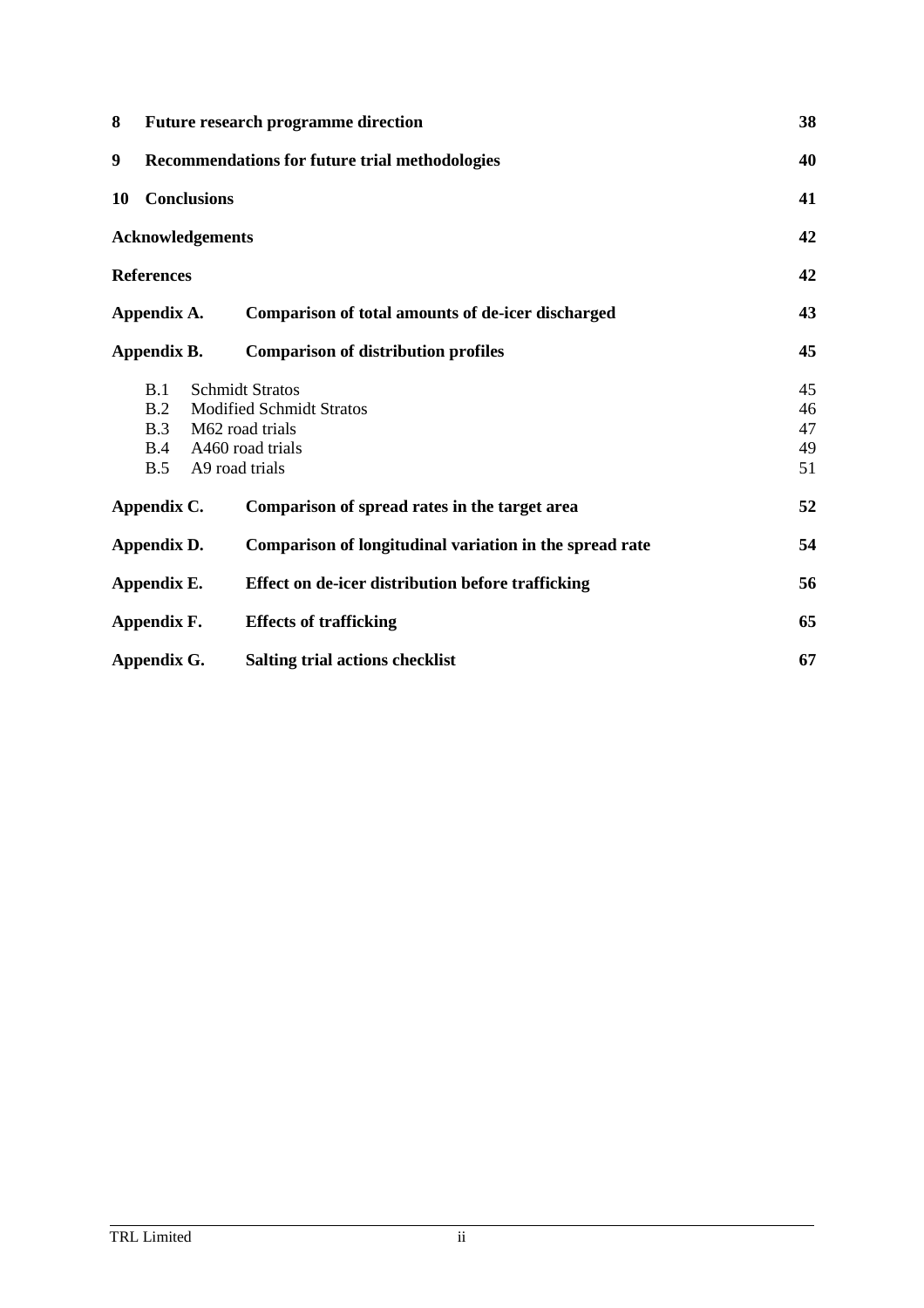# **Executive summary**

The National Salt Spreading Research Group (NSSRG) commissioned TRL Ltd in 2001 to undertake a programme of research into the performance of highway winter maintenance salt spreading equipment. The first phase of the programme mainly focussed on spreader performance under controlled conditions on the TRL research track in Berkshire, and was completed and reported in 2005. This phase included thirteen track based trials and five road trials being undertaken with the assistance and co-operation of members of the NSSRG, as well as Strategic Highway Research Program (SHRP) tests to determine the de-icing capabilities of eight de-icers. A 'Best Practice' guidance document for spreading salt was produced for the benefit of all NSSRG members.

Phase 2 of the programme was commissioned following the Phase 1 final report and has so far included the undertaking of a further two track trials and four road trials of spreading equipment, as well as investigations into the dissolution rates of five de-icers, the investigation into practices of winter maintenance of footways and cycleways across the country and laboratory trials of the effects of salt application on the skidding resistance of road surfaces.

Before and during the period of the NSSRG research programme, the Highways Agency separately commissioned TRL to carry out certain performance trials of winter maintenance techniques, equipment and materials, and kindly made some of the results of those trials available to the NSSRG.

It is clear from the above that a considerable amount of work has now been undertaken in this area, and that this has involved a significant level of financial investment by the highway authorities and practitioners comprising the NSSRG, as well as investment by way of time and equipment from other NSSRG members. As Phase 2 of the research programme is currently nearing completion, it is appropriate to undertake a review of the trials undertaken to date in order to draw together the overall findings of the work, to assist in determining the value of the NSSRG research to stakeholders, and to ensure that any lessons arising from the work can be learnt and incorporated into future trial methodologies. This 'Review Report' was therefore commissioned by the NSSRG in September 2007.

The overall aims of the NSSRG research programme include assisting highway authorities and practitioners with operational decisions concerning the choice, setup and performance of their winter maintenance salt spreading equipment. The main drivers behind the work include improving the cost effectiveness of UK highway winter maintenance operations and a desire to ameliorate the environmental impact of those operations by reducing the amount of salt spread on the roads without compromising safety.

Specific objectives of the NSSRG Phase 1 and 2 trial programme include:

- o Researching spread rate and distribution patterns of dry (untreated) salt, pre-wetted salt and salt treated with agricultural based additives (treated salt), as well as brine only application, through dynamic performance testing.
- o Determination and confirmation of whether specific distribution systems are capable of delivering the required performance standards, in terms of required coverage and rate of spread for different de-icers.
- o The development and evaluation of techniques for the measurement of residual salt levels.
- o Comparisons of the performance of different de-icer types in highway based field trials.
- o Identifying optimum salt grade, purity and moisture content for dry and pre-wetted salt applications.
- o Identifying optimum rates of spread for different salting techniques.

The trial programme to date has tested the spread rate and distribution patterns for a wide range of equipment types and materials in both track based and road based trials, and techniques for the measurement of residual salt levels and other test methods have been evaluated and developed. The objectives of the trials have focussed on assisting authorities in understanding the performance of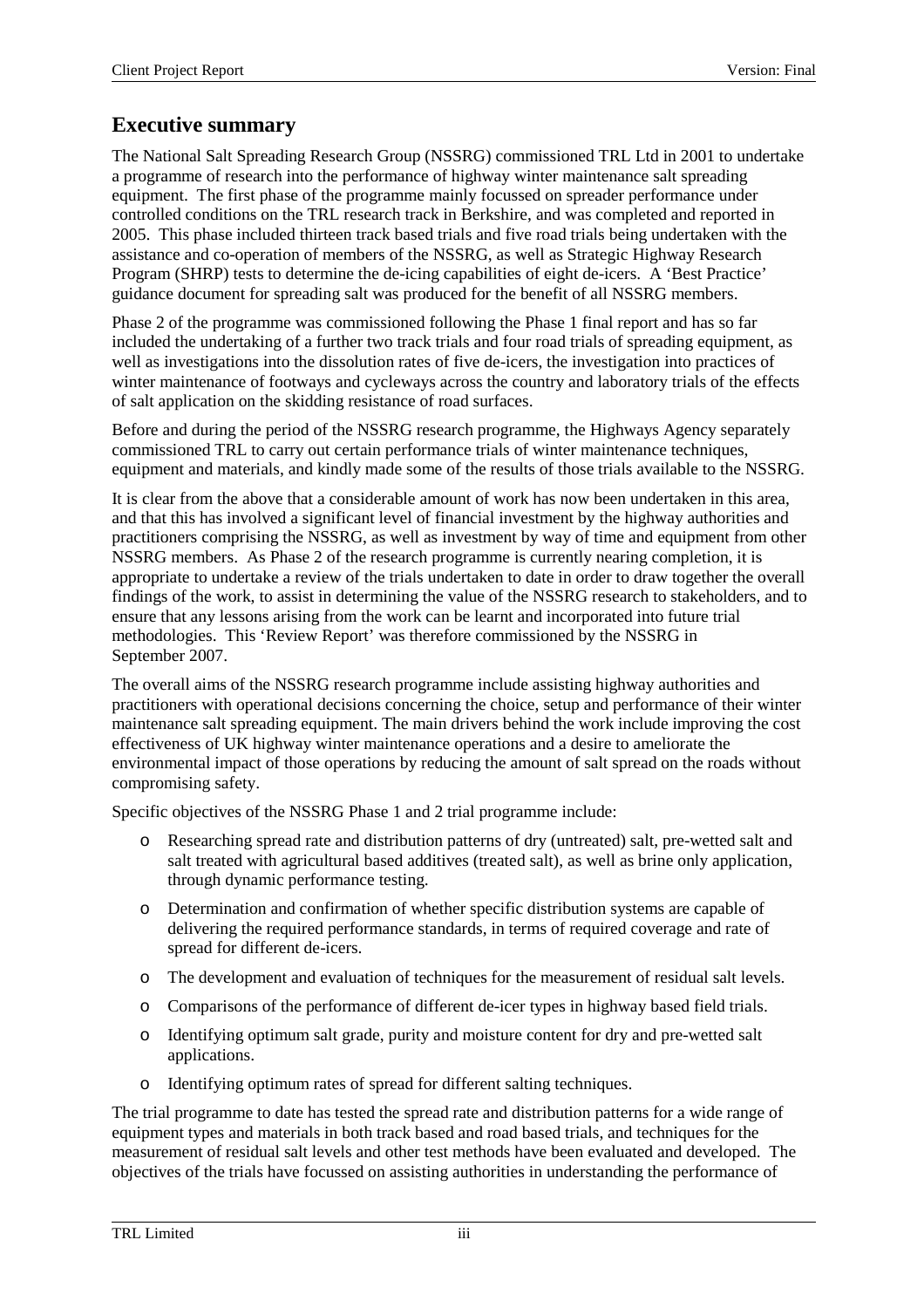equipment and materials in the configurations and specifications as are either actually employed in 'live' salting operations or would potentially be employed in future 'live' operations. The variations in measured performance of the equipment and materials during the trials have been relatively large, and this may relate to the various equipment configurations and settings currently used by highway authorities, as well as to a number of other influencing variables that altered between the trials. This is considered to be an important finding but it has also reduced the potential for the trials to provide robust comparisons regarding the performance of different de-icers and equipment types, and the programme has therefore not yet resulted in the provision of advice regarding optimum salt grades and spread rates for different materials and equipment combinations.

The research to date has however successfully produced valuable results in the specific objective areas, as well as in other closely allied areas. These include the production of detailed performance reports for a considerable number of specific equipment and de-icer combinations, with the performance trials highlighting that:

- 1. As currently configured and operated by highway authorities, salt spreading equipment may be delivering less than the targeted salt spread rates within traffic lanes (trials have consistently demonstrated this effect).
- 2. As currently configured and operated by highway authorities, salt spreading equipment may be producing relatively inconsistent performance (repeat tests under similar environmental conditions have produced variations of up to 30 per cent of the target spread rate in the amount of salt collected from traffic lanes).
- 3. Current salt spreading equipment generates longitudinal and transverse variation in spread and these 'snaking effects' are of a similar magnitude whether dry, treated or pre-wetted salt is used.
- 4. Variations in the performance of different spreading equipment as currently configured and operated by highway authorities appear to be greater than variations resulting from the use of different available techniques and materials. For example, it is considered likely that current variations in the performance of the equipment configurations being operated by authorities across the country are larger than the variation in performance that an authority would achieve by changing from untreated to treated salt, or from dry salting to pre-wetted salting etc.
- 5. Before purchase, highway authorities should request that manufacturers demonstrate their equipment is capable of achieving the required distribution specification for the relevant de-icing material, technique and road network. The most appropriate settings to achieve the specification should be provided by manufacturers and carefully noted and utilised by authorities.
- 6. Salt spreading equipment requires settings to be specifically adjusted for the particular de-icer type, grading and moisture content being used. There is also evidence to suggest that performance checks are required for each specific spread rate and spread pattern being used.
- 7. Variations in stockpile moisture content will affect spreader performance. De-icing materials should therefore be stored in a controlled manner to minimise such variations and authorities should regularly check the moisture content of each stockpile. Where appropriate, equipment settings should be adjusted to account for the measured moisture content.
- 8. Relevant highway authority personnel such as salting vehicle drivers should be knowledgeable and receive specific training in the capability, performance, set-up and calibration of the spreading equipment systems they utilise. This is in addition to the standard NVQ requirements. Training may be most appropriately delivered by the equipment manufacturers.
- 9. Highway authorities should exercise caution when considering the reduction of salt spread rates to less than 10 g/m² and, before instigating such a reduction, should satisfy themselves that the spreading equipment and set-up they employ are delivering consistent and accurate spread patterns to the whole of the target area.
- 10. There is evidence that trafficking does not redistribute de-icing materials sufficiently to eliminate initial 'snaking effects', an important factor when considering the reduction of spread rates.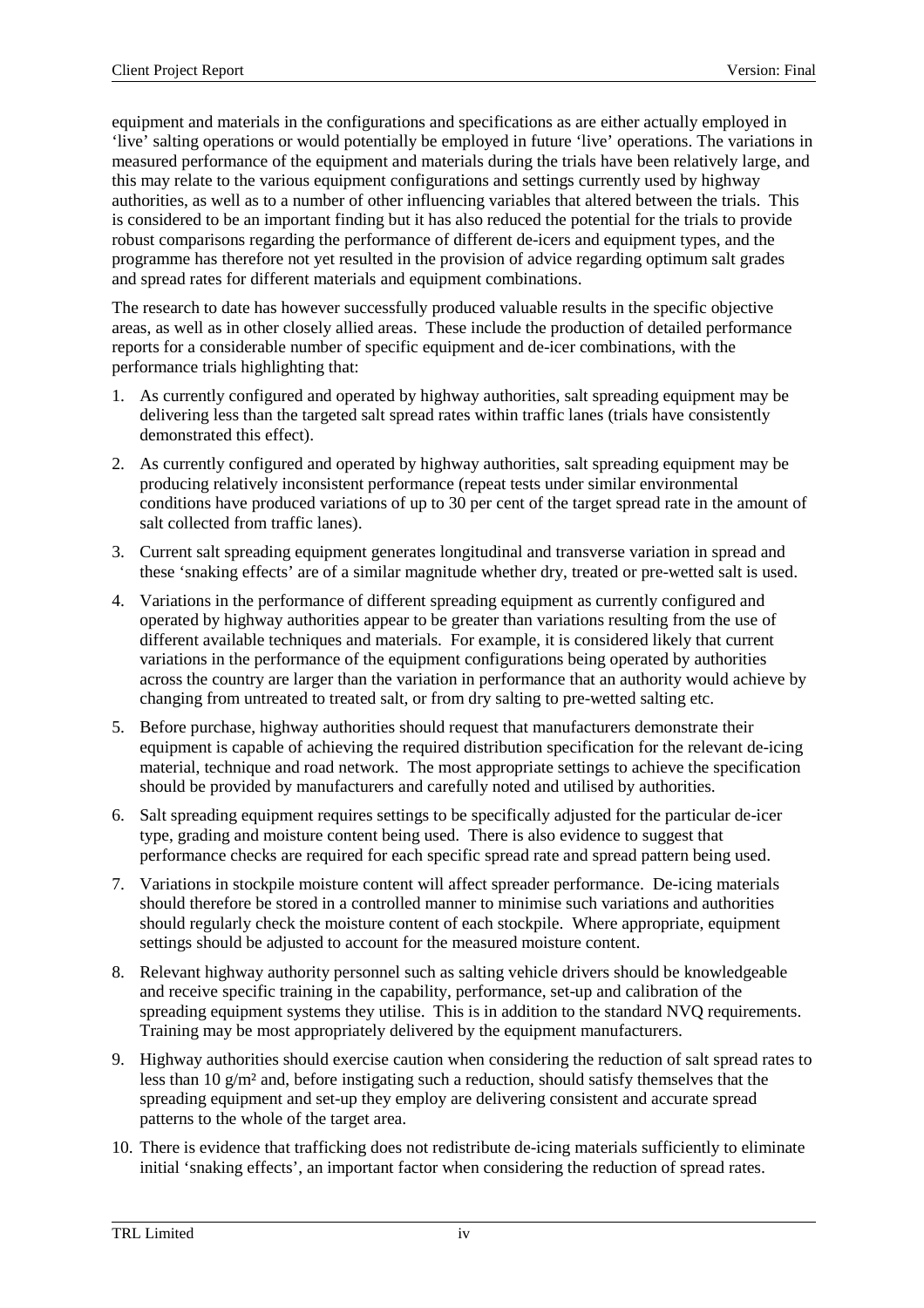- 11. Residual salt levels reduce markedly during the initial 12 hours after distribution regardless of whether dry, treated or pre-wetted salting techniques are employed. Trial results indicate that as much as approximately one half of the initial material can be lost during this period on a heavily trafficked road during dry road conditions.
- 12. There is some evidence to suggest that salt loss due to trafficking during dry road conditions is reduced on negatively textured road surfaces, compared to that for positively textured road surfaces.
- 13. Whenever liquids are employed for de-icing purposes, distribution systems should be equipped with flow meters so that the rate of spread of the liquid onto the road can be monitored and checked during and after the operation. This is in addition to ensuring that the concentration of the liquid solution is correct prior to the commencement of the operation.

One of the main challenges when undertaking research in the winter maintenance field is the large number of parameters that affect the performance of de-icers, and the trials undertaken to date have highlighted the need for these variables to be controlled whenever possible, and recorded and monitored when this is not possible. The difficulty in controlling 'real world' variables leads to a need to take particular care when interpreting the results of individual trials and applying these to wider scenarios. The practicalities of planning and undertaking both road and track trials to take place within limited weather windows cannot be overstated.

Some of the individual NSSRG performance trials have involved different grades of salt, different spread widths and different spreader types for each de-icer. Trials of different spreaders have involved different de-icer types, grades, spread widths and moisture contents. Direct comparison between the results of different trials across and outwith the NSSRG research programme is only appropriate once all the influencing parameters have been properly accounted for. Therefore, it is recommended that highway authorities carefully consider the research supporting claims made regarding new techniques, equipment and materials and satisfy themselves that apparently positive results from the research are directly attributable to that product.

It is notable that the trials to date have tended to utilise different de-icing materials in specifications as generally employed by highway authorities in 'live' operations. This approach allows general comparisons to be made between the performance of the materials in those specifications. However, because these specifications often include a number of differences between the materials being tested, the effects of changing a single parameter such as grain size or whether the material has been prewetted or not is difficult to determine from the results of such trials. Therefore, it may be that future trials should include studying the performance differences that arise from changing individual parameters. Also, the trials to date have been designed to investigate only a limited number of parameters. Investigation of, for example, the specific effects of moisture content and grading of deicer on distribution and residual salt levels, would require trials designed specifically for this purpose. In order to provide unbiased comparisons, the spreading equipment utilised in any such trial would require separate calibrations so that the distribution is optimised for each de-icer.

Improvements and developments in trial methodology have been notable features of the NSSRG research programme and, as is usual in applied research, some of the lessons in this regard have been relatively hard won. One important conclusion that can be drawn from the trials to date is that each future trial should be carefully designed around a single set of achievable objectives. Although it is sensible to take maximum advantage of trials and research that have been designed around the aims and objectives of an individual sponsoring authority, care must be taken so that the scope of the trial is not broadened to the extent that interpretation and application of the results is jeopardised.

In general terms, the NSSRG trial programme to date has been designed so that the spreading equipment has been tested in the set-up configuration that would normally be used by the highway authority operating the equipment. This would appear to constitute a logical approach when the trial is investigating the current performance of the equipment when being used in a 'live' situation. However, this approach may not determine the maximum potential of the equipment if, for example, the set-up configuration used by the authority does not represent that which is most appropriate for a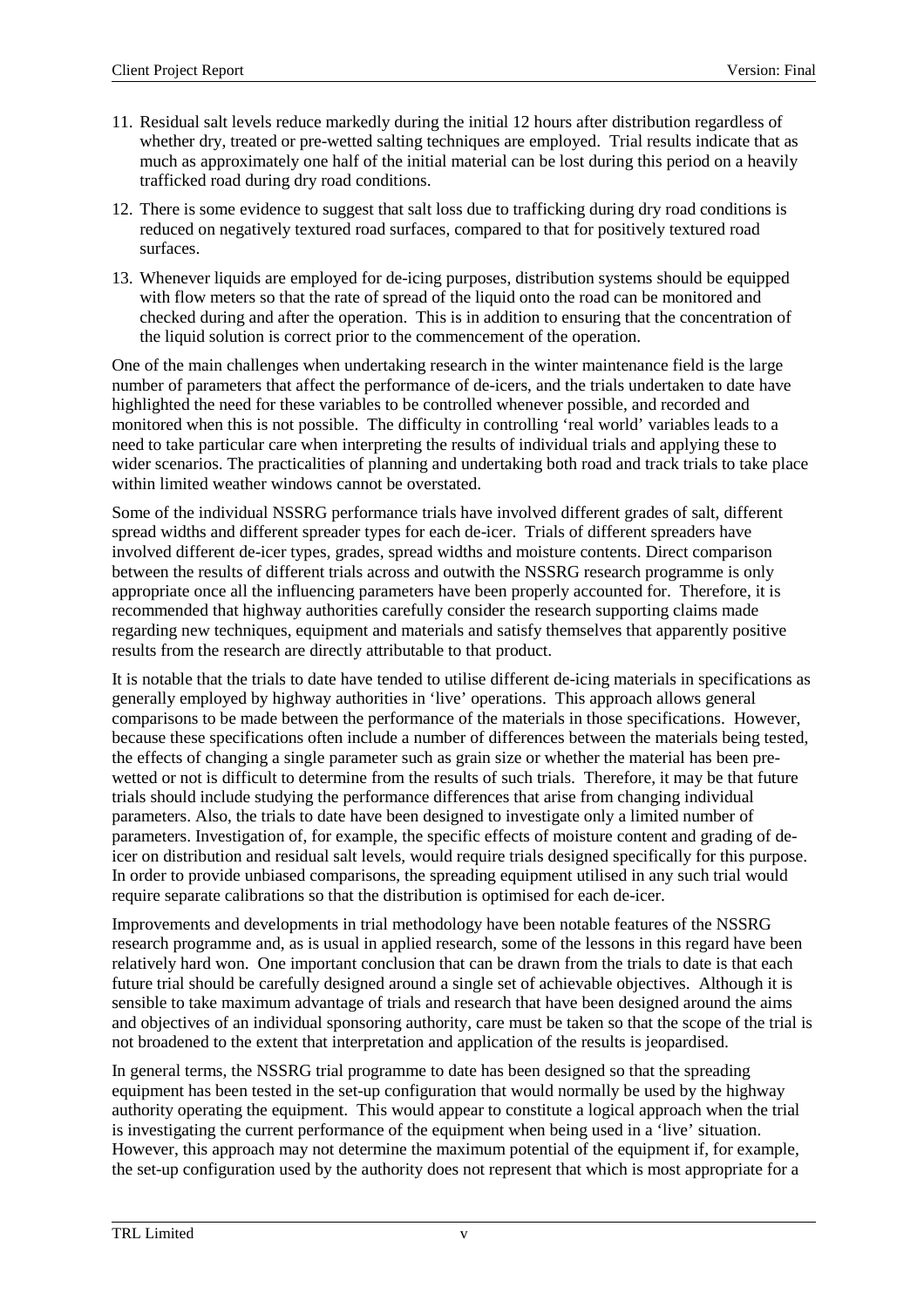particular technique, material or spread rate as recommended by the equipment manufacturer. It has been established that in a relatively large proportion of the trials, the spreading equipment may not have been optimally set up for the specific de-icer and/or spread rate/pattern being tested. It is considered that issues such as those experienced during the trials with calibration, incorrect equipment settings, de-icer condition and possible equipment malfunctioning may well therefore not be limited to these trials but that they may also be experienced during 'live' salting operations albeit that these may not be routinely identified.

Therefore, another lesson to be drawn from the trials to date is the importance of obtaining precise details regarding the calibration procedure and specific set-up configuration for the equipment being trialled. This would be in addition to undertaking checks on spreader performance through static discharge tests and, where possible, weighbridge measurements. Knowledge of this information would greatly assist in the provision of advice to NSSRG members regarding optimum equipment settings for individual de-icing materials and distribution patterns.

In addition to the overall findings discussed above, this review of the NSSRG trial programme to date has resulted in a number of specific recommendations being made regarding future trial methodologies, such that:

- o A suitably qualified and experienced person should be present at each trial with specific responsibility for ensuring that the trial equipment is satisfactorily calibrated and configured and that de-icing materials are of the appropriate quality and composition.
- o Whenever practicable, manufacturers of the trialled spreading equipment should be present at each trial. They should, at least, be specifically invited to attend each trial.
- o The NSSRG trial checklist should be employed during all trials.
- o Spreading equipment should be calibrated and appropriately configured for the specific deicer being trialled and for each spread rate and spread width.
- o Spreading equipment should be calibrated as close to the commencement of the trial as practicality allows with the de-icing material that is to be used in the trial.
- o Spreading equipment performance and de-icer condition should be checked immediately prior to each trial.
- o Spreading vehicles should be driven and operated by suitably experienced and qualified operators.
- o The spread distribution should be checked visually during a pre-trial test run.
- o Where practicable, static discharge tests should be performed on each day of a trial and reliable weighbridge measurements should be made during the trial to confirm that the spreading equipment is operating within acceptable limits. This process should include direct measurements of brine concentration and discharge during trials involving pure brine solutions and/or pre-wetted salting.
- o All available information regarding the configuration of the spreading equipment during the trials should be recorded.
- o Where possible, data from on-board monitoring equipment should be collected to assist in confirming the configuration and performance of spreading equipment.
- o A detailed check list should be used to ensure all actions have been carried out for each trial.
- o During performance trials, the area of surface from which results are taken should be the full target spread width, margin and verge, with the trial panels marked out accordingly.

Highway winter maintenance is a direct, safety related service that is generally viewed by the UK public as being of particular importance to their everyday activities. The service is now directly incorporated into legislation across Great Britain in a way which reflects this importance but which also provides the potential for highway authorities to face litigation when accidents arise on roads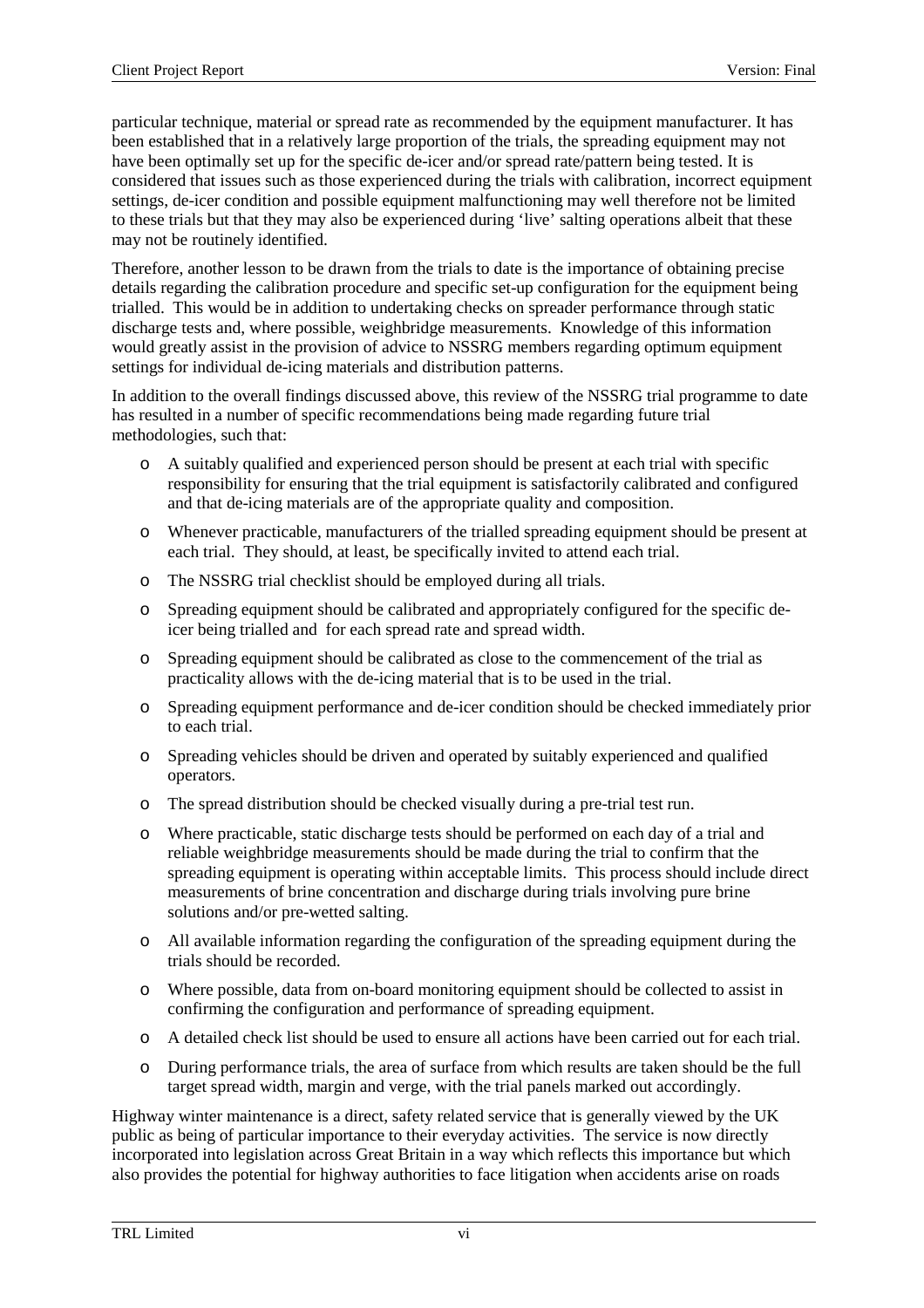adversely affected by winter conditions. Changes in the way in which Police investigations of road traffic accidents are conducted and the introduction of Corporate Manslaughter legislation later this year are also bringing highway maintenance and other road services into sharp focus. When these factors are coupled with the costs of carrying out highway winter maintenance operations, the purchase price of equipment and materials, the potential detrimental environmental side-effects of the over-use of de-icing materials and the variable nature of the UK weather and climate, it can be seen that properly managed independent research into the efficacy of highway winter maintenance operations and the performance of de-icer application systems, techniques and materials is of particular importance to the nation as a whole. Specific individual organisations undertake their own programmes of research in this field. However, the NSSRG holds a unique position in comprising member authorities from across the whole of the country, as well as representatives from a wide cross-section of manufacturers and suppliers. The NSSRG research programme is therefore considered to be of particular importance to highway winter maintenance activities across the UK and its findings are already proving extremely valuable in shaping the future of this highly important field.

Recommendations for the future direction of the NSSRG research programme that have arisen from this review report include building upon the work undertaken to date, reasserting the emphasis of providing practical guidance, using the existing knowledge and expertise of NSSRG members to best advantage, maximising the potential for specific issue 'quick wins' and addressing the all important issues of safe salting.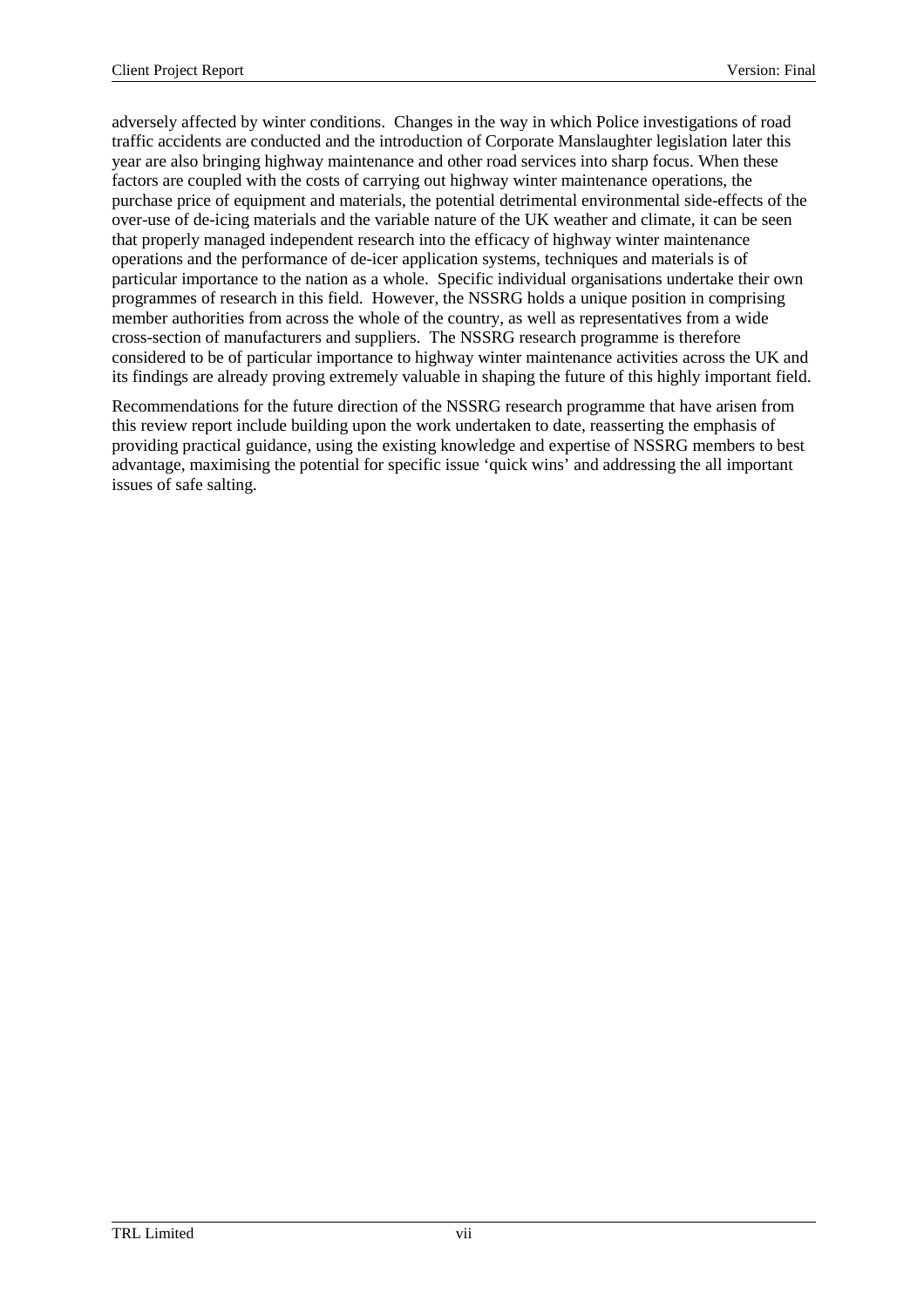# **1 Introduction**

The National Salt Spreading Research Group (NSSRG) commissioned TRL Ltd in 2001 to undertake a programme of research into the performance of highway winter maintenance salt spreading equipment. The first phase of the programme mainly focussed on spreader performance under controlled conditions on the TRL research track in Berkshire, and was completed and reported in 2005. This phase included thirteen track based trials and five road trials being undertaken with the assistance and co-operation of members of the NSSRG, as well as Strategic Highway Research Program (SHRP) tests to determine the de-icing capabilities of eight de-icers. A 'Best Practice' guidance document for spreading salt was produced for the benefit of all NSSRG members.

Phase 2 of the programme was commissioned following receipt of the Phase 1 final report and has so far included the undertaking of a further two track trials and four road trials of spreading equipment, as well as investigations into the dissolution rates of five de-icers, the winter maintenance of footways and cycleways across the country and laboratory trials of the effects of salt application on the skidding resistance of road surfaces.

Before and during the period of the NSSRG research programme, the Highways Agency separately commissioned TRL to carry out certain performance trials of winter maintenance techniques, equipment and materials, and kindly made some of the results of those trials available to the NSSRG.

The overall aims of the NSSRG research programme include assisting highway authorities with operational decisions concerning the choice, setup and performance of their winter maintenance salt spreading equipment. The main drivers behind the work include improving the cost effectiveness of UK highway winter maintenance operations and a desire to ameliorate the environmental impact of those operations by reducing the amount of salt spread on the roads without compromising safety.

Specific objectives of the NSSRG Phase 1 and 2 trial programme to date include:

- o Researching spread rate and distribution patterns of dry (untreated) salt, pre-wetted salt and salt treated with agricultural based additives (treated salt), as well as brine only application, through dynamic performance testing.
- o Determination and confirmation of whether specific distribution systems are capable of delivering the required performance standards, in terms of required coverage and rate of spread for different de-icers.
- o The development and evaluation of techniques for the measurement of residual salt levels.
- o Comparisons of the performance of different de-icer types in highway based field trials.
- o Identifying optimum salt grade, purity and moisture content for dry and pre-wetted salt applications.
- o Identifying optimum rates of spread for different salting techniques.

A trial methodology was developed by TRL during Phase 1 of the NSSRG research programme in accordance with BS 1622 (BSI 1989) so as to allow the performance of spreader and de-icer combinations to be assessed with regard to variations in hopper load, spread rate and spread symmetry. The results from the track trials were then used to plan and carry out trials on the road, which were generally designed to corroborate, or otherwise, the trial results in 'real world' situations and also to investigate the effects of trafficking and other factors.

There are a large number of parameters which affect the distribution and performance of de-icers on the carriageway, only a proportion of which can be controlled by those undertaking a trial or 'live' operation.

Ideally, when investigating the effects of any one parameter under trial conditions, the others would be held constant, or at least the number of variables would be minimised. This would require detailed specification of parameters such as de-icer type and grading, as well as careful monitoring and, if possible, processes to compensate for those variables, such as de-icer moisture content, humidity and wind speed, which cannot be so carefully controlled.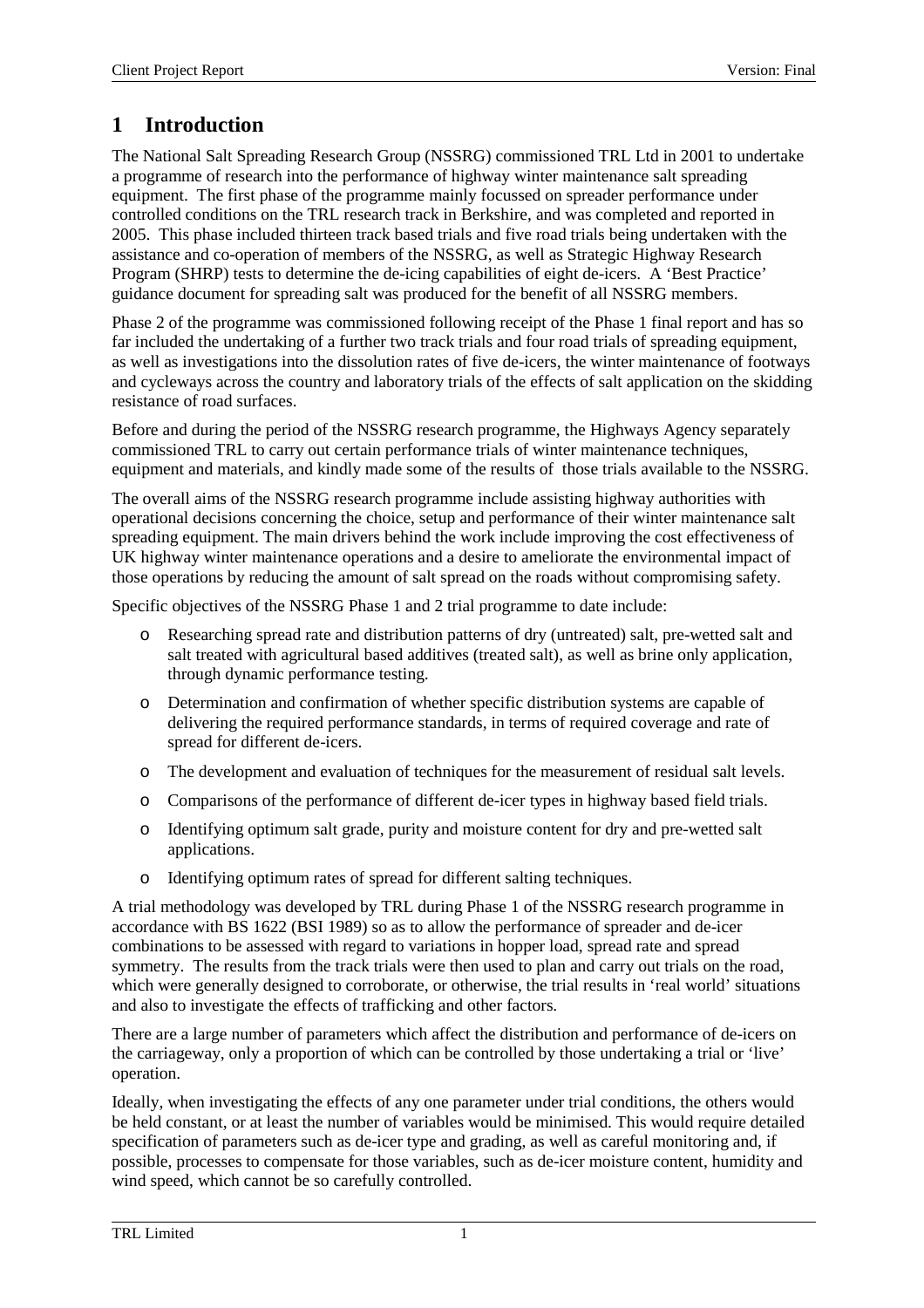Whilst the overall aims and objectives of the trials were established by NSSRG, individual trials tended to be undertaken in response to members of the Group (from local authorities or industry) volunteering their equipment, de-icers and/or road networks. Whilst this approach is fully understandable and the generosity of sponsoring organisations has been laudable, one of the results is that many of the individual trials have involved the variation of a relatively large number of parameters, which have also differed between the trials. The trial methodology has also developed with time, as experience has been gained, and the combination of all of these factors has led to difficulties with the interpretation of trial results and in their application to a wider context.

Therefore, in September 2007, TRL was commissioned by the NSSRG to undertake a review of the trials completed to date, to extract the maximum value from the results and ensure all the lessons that can be learned from the previous work can be incorporated into future trial methodologies. The various tasks of the review consisted of the following:

- o Identification of the key elements of the methodology used for each performance and road trial (Section 2)
- o Summary of trials completed to date (Section 3)
- o Identification of correlations between trial results (Section 4 spreading performance, Section 5 trafficking effects)
- o Assessment of trial methodology with regard to lessons that can be drawn from the trials undertaken to date and how this knowledge can best be applied to future trials (Section 6).
- o Discussion (Section 7)
- o Conclusions and recommendations for future trials (Section 8)

It is expected that the NSSRG and those individual organisations that have funded and taken part in the trials to date will be able to utilise this Review Report to help shape the future of the NSSRG research programme and to assist them in assessing the value of the work to their organisation.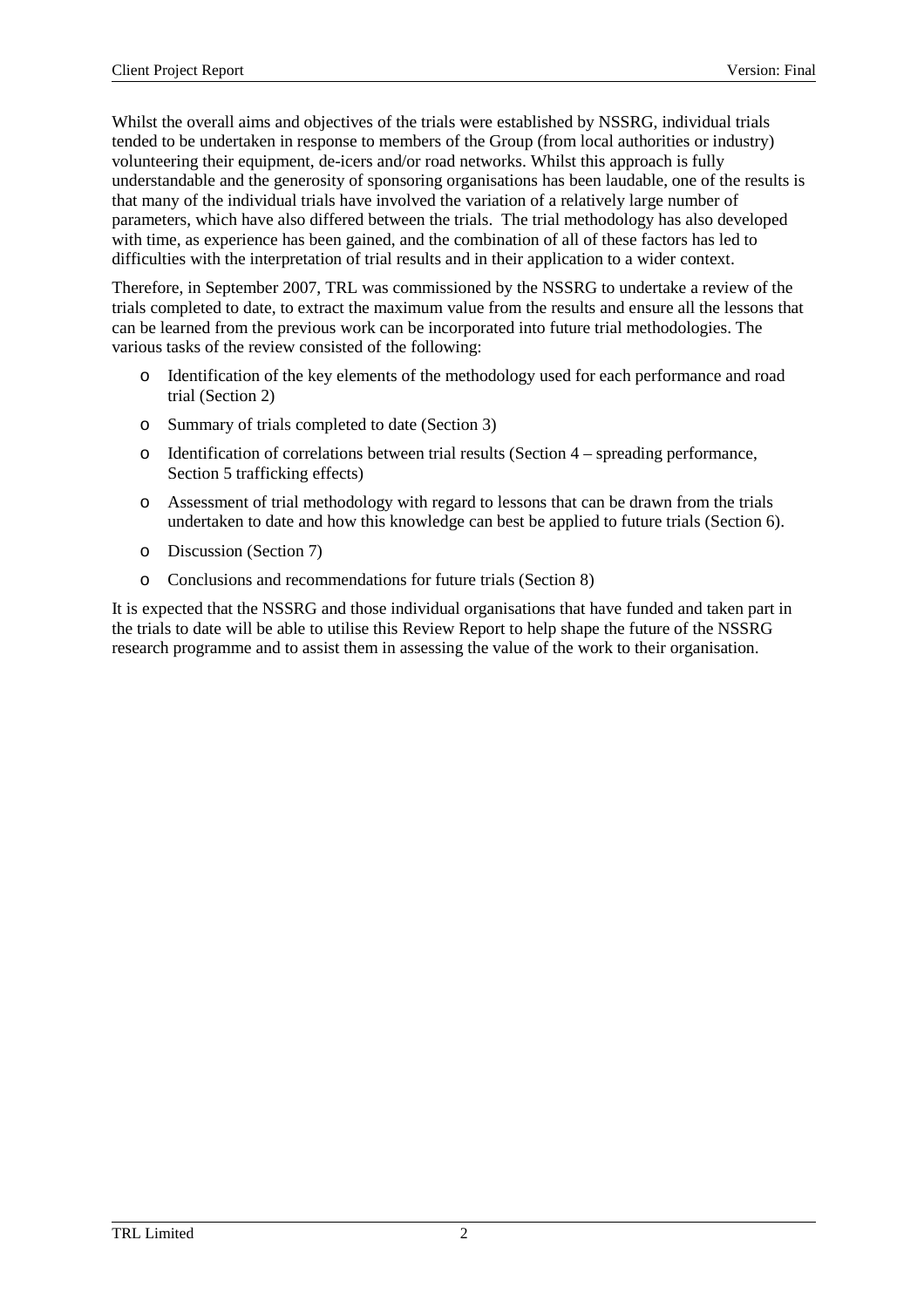# **2 Trial methodologies**

#### **2.1 Track based performance trials**

Performance trials were carried out on the test track at TRL using a methodology developed by TRL and based on the procedure in BS 1622 (BSI, 1989). The test methodology is described in the NSSRG Phase 1 Final Report (Burtwell et al, 2004) and the key points are summarised here.

It should be noted that the objectives of the trials have focussed on assisting authorities in understanding the performance of equipment and materials in the configurations and specifications as are either actually employed in 'live' salting operations or would potentially be employed in future 'live' operations. Spreading equipment used during the trials was provided by individual sponsoring authorities that had a particular interest in findings relating to that equipment, and those authorities generally determined the equipment settings and the specification of de-icing products to be employed in each trial. By this method, the results obtained from the trials have directly addressed the requirements of the sponsoring authorities and it has considered that this approach would also provide useful information to the wider NSSRG membership.

Static discharge tests were not carried out on site during the trials on the understanding by those managing the trials that the equipment providers had ensured that the spreaders had been appropriately calibrated for the types of de-icer being tested.

For each de-icer type, the method in most cases involved a total of 8 test runs at 50km/h as shown in Table 1. The exceptions to this included the trial of brine spreading, using the Epoke Combi Sirius S4502, where only asymmetric spreading was investigated and repeat tests were made for each spread rate. Similarly, only asymmetric spreading was investigated for the Giletta spreader and repeat measurements were made for each spread rate and hopper load combination. Trials of the modified Schmidt spreader were carried out only with the hopper one third full.

| Test Run No.   | <b>Spreader</b>                        |                  |                     |  |  |  |
|----------------|----------------------------------------|------------------|---------------------|--|--|--|
|                | Spread rate $(g/m^2)$<br><b>Hopper</b> |                  | <b>Distribution</b> |  |  |  |
|                | 10                                     | Full             | Asymmetric          |  |  |  |
| $\overline{2}$ | 20                                     | Full             | Asymmetric          |  |  |  |
| 3              | 10                                     | Full             | Symmetric           |  |  |  |
| 4              | 20                                     | Full             | Symmetric           |  |  |  |
| 5              | 10                                     | 10 per cent Full | Asymmetric          |  |  |  |
| 6              | 20                                     | 10 per cent Full | Asymmetric          |  |  |  |
| 7              | 10                                     | 10 per cent Full | Symmetric           |  |  |  |
| 8              | 20                                     | 10 per cent Full | Symmetric           |  |  |  |

#### **Table 1. Permutations for salt spreading**

Collection of the de-icer was from 3 strips spaced 50m apart. The total width of each strip was 15m and de-icer was collected from eight 1m² panels across the strip. One panel was placed in each of the zones, as specified in BS1622 and shown in Figure 1. BS1622 does not specify a 3-lane layout, therefore the 2-lane layout was modified as shown in Figure 2.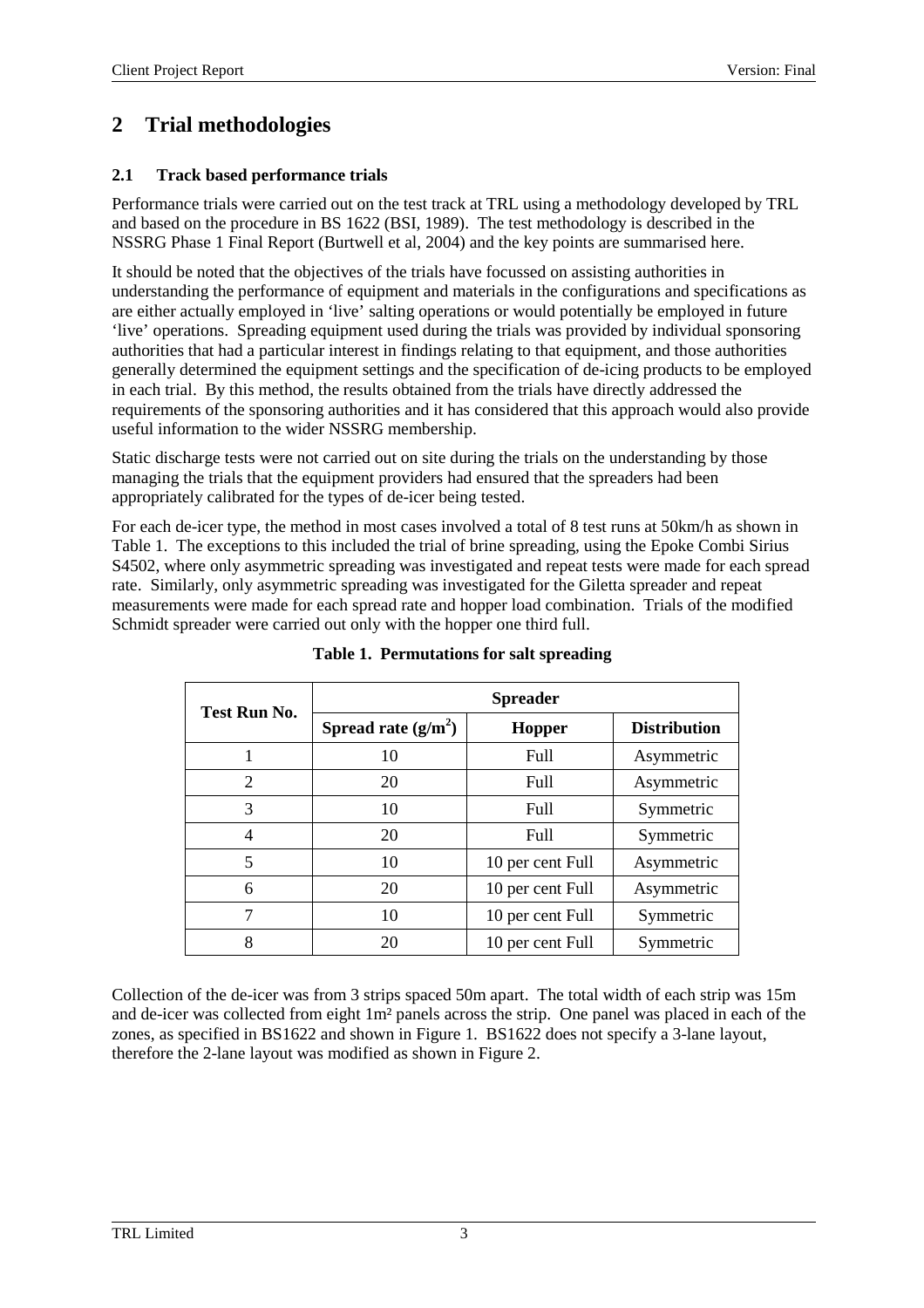

**Figure 1. Schematic layout of the markings for a single strip for 2-lane spreading according to BS 1622 (BSI, 1989)**



#### **Figure 2. Schematic layout of the markings for a single strip for 3-lane spreading**

As well as measuring the de-icer in the target area, it was possible to assess the level of wastage outside of the target area. De-icer was only collected from one panel within each zone, with the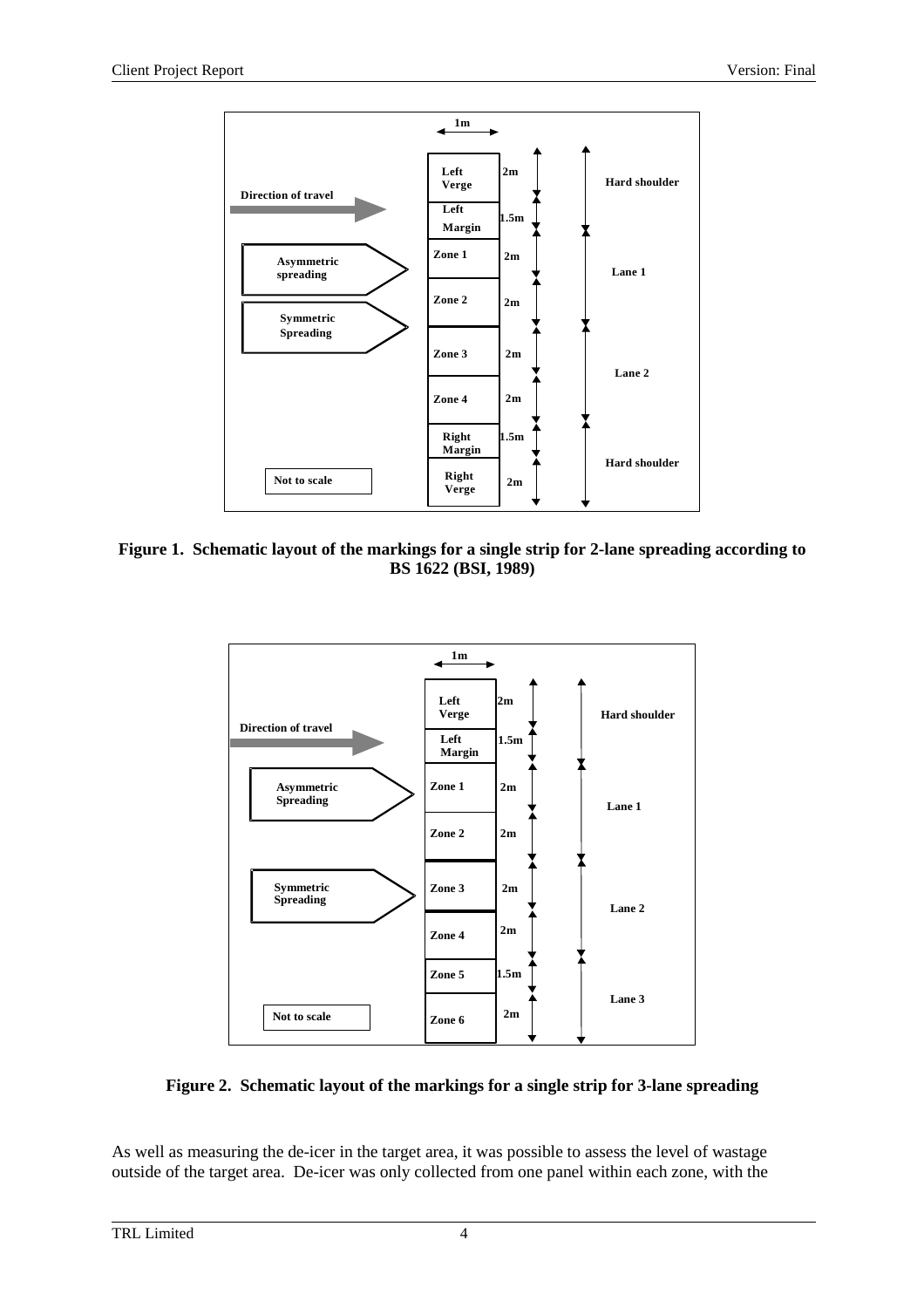spread rate measured within this panel taken to be representative of the zone as a whole. The above setup therefore collected only about half of the salt from lanes 1 and 2.

In order to increase the area from which the salt was collected, the above methodology was developed for the most recent trial of the Unibody. The width of lanes 1 and 2 was reduced from 8m to the spread width, and the total width of the strips was reduced from 15m to the spread width plus 7m. The panels used were 1.2m wide rather than 1m, and the number of panels within lanes 1 and 2 was increased to 5. The positions of the zones and quadrates are given in Table 2 for a spread width of 7m.

| Panel name             | Zone width $(m)$<br>(start and end position from left)<br>verge(m) | Panel width (m)<br>(start and end position from left verge)<br>(m) |
|------------------------|--------------------------------------------------------------------|--------------------------------------------------------------------|
| Left verge             | $2.0(0.0-2.0)$                                                     | $1.2(0.4-1.6)$                                                     |
| Left margin            | $1.5(2.0-3.5)$                                                     | 1.2 $(2.0 - 3.2)$                                                  |
| Zone $1 -$ Lane 1      |                                                                    | 1.2 $(3.5 - 4.7)$                                                  |
| Zone $2 -$ Lane 1      |                                                                    | 1.2 $(4.95 - 6.15)$                                                |
| Zone $3 -$ Lanes $1/2$ | $7.0(3.5-10.5)$<br>(5 quadrates)                                   | 1.2 $(6.4 - 7.6)$                                                  |
| Zone $4$ - Lane $2$    |                                                                    | $1.2(7.85-9.05)$                                                   |
| Zone $5 -$ Lane 2      |                                                                    | 1.2 $(9.3 - 10.5)$                                                 |
| Right margin           | $1.5(10.5-12.0)$                                                   | $1.2(10.8-12.0)$                                                   |
| Right verge            | $2.0(12.0 - 14.0)$                                                 | 1.2 $(12.4 - 13.6)$                                                |

### **2.2 Road trials**

Trials were carried out on the road in order to corroborate the results obtained from the track trials and to investigate the effects of trafficking. The detailed methodologies adopted were dependent on the specific aims and location of each trial and were derived using the experience gained from the track trials, the main generic points being that:

- o De-icer was collected from 3 or 4 test strips, spaced up to 100m apart
- o The majority of de-icer spread within the lanes was collected (which necessitated a closer spacing between panels than the track trials)
- o In most trials one spread rate, hopper load and spread symmetry were used
- o It was not feasible to determine quantitatively wastage beyond the carriageway to the verge and margin, although polythene sheets were placed in the verge when space permitted.
- o Static discharge tests and trial runs were performed before some trials
- o The effect of trafficking on residual salt levels was measured in most trials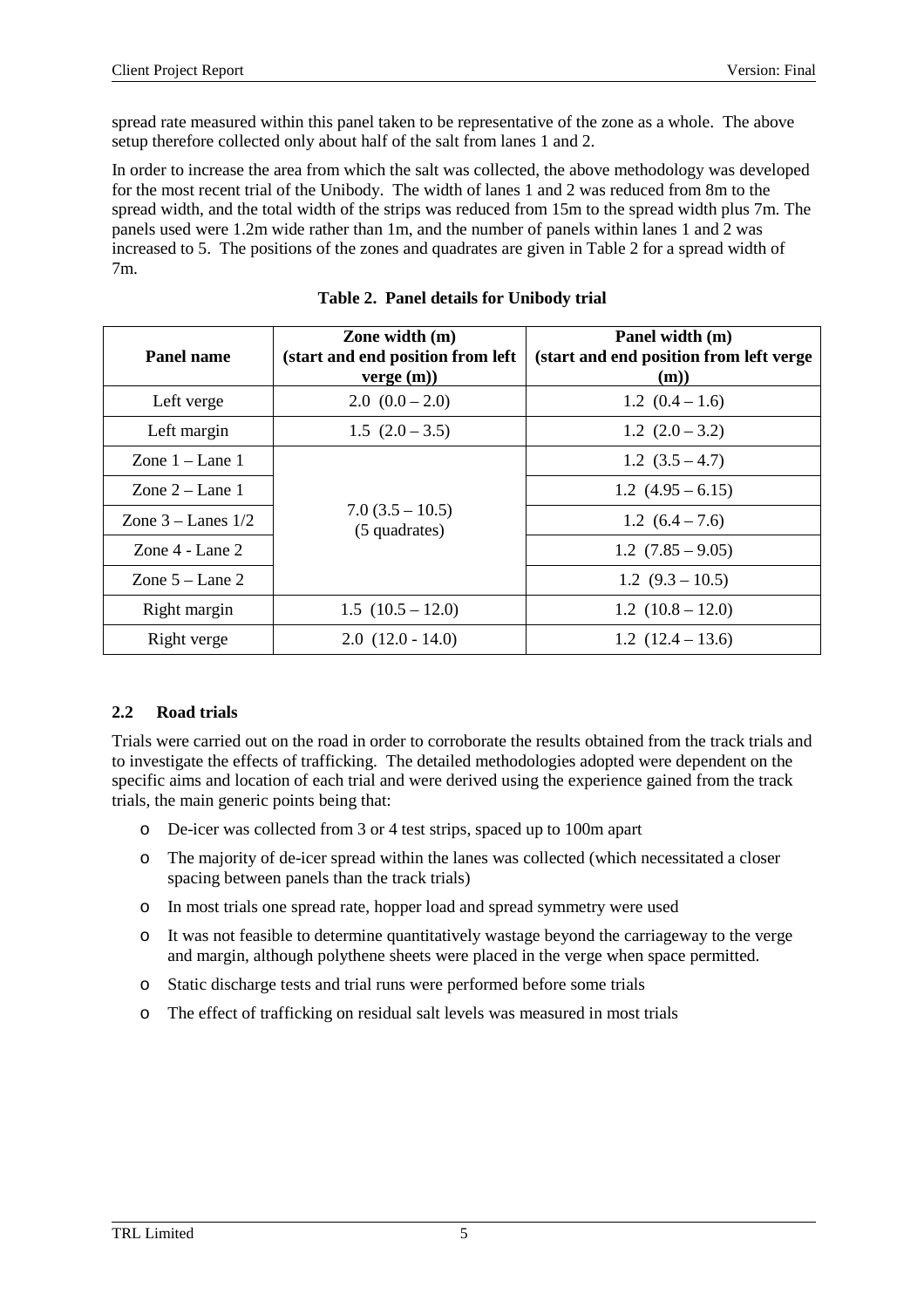# **3 Summary of completed trials**

Table 3 summarises the track based performance trials and Table 4 summarises the road trials carried out to date.

|  | Table 3. Summary of TRL performance trials carried out during Phase 1 and Phase 2 |  |  |
|--|-----------------------------------------------------------------------------------|--|--|
|  |                                                                                   |  |  |

| <b>Spreader type</b>                                                                                      | <b>Grade of salt</b><br>used              | <b>Moisture</b><br>content<br>(%) | <b>Type of</b><br>salting | <b>Number of lanes</b><br>(target spread<br>width, m) |
|-----------------------------------------------------------------------------------------------------------|-------------------------------------------|-----------------------------------|---------------------------|-------------------------------------------------------|
|                                                                                                           | 10mm rock                                 | 4.7                               | Dry                       |                                                       |
| HA pre-wetted trial                                                                                       | 6.3mm, rock<br>(Salt Union)               | 4.6                               | Pre-wetted                | 2-lanes                                               |
| Econ 6m <sup>3</sup> Permanently mounted bulk<br>spreader - 1995 model on Mercedes<br><b>Benz Chassis</b> | 10mm, rock<br>(Salt Union)                | 1.0                               | Dry                       | 2-lanes $(6.0)$                                       |
| Econ $6m3$ Low Throw Permanently<br>mounted bulk spreader - 1999 model on<br>Mercedes Benz Atego Chassis  | 10mm, rock<br>(Salt Union)                | 3.0                               | Dry                       | $2$ -lanes $(6.0)$                                    |
| Epoke Sirius SH3590                                                                                       | 3mm, rock<br>(Salinity from<br>Germany)   | N/A                               | Pre-wetted                | $3$ -lanes $(9.0)$                                    |
|                                                                                                           | 6.3mm, rock<br>(Salinity from<br>Germany) | 1.2                               | Dry                       | 2-lanes $(7.0)$                                       |
| Schmidt                                                                                                   | 6.3mm, rock                               | 2.4                               | Dry                       | $3$ -lanes + hard<br>shoulder $(13.0)$                |
| Stratos B90-42-VALN5Z                                                                                     | (Salt Union)                              |                                   | Pre-wetted                |                                                       |
| Econ 6m <sup>3</sup> Zero C Mk 4 Pre wet                                                                  | 6.3mm, rock<br>(Salt Union)               | 1.59                              | Dry                       |                                                       |
| Permanently mounted bulk spreader -<br>2002 model on Leyland DAF Chassis                                  | 3mm, rock<br>(Salinity from<br>Germany)   | 1.72                              | Pre-wetted                | $2$ -lanes $(6.0)$                                    |
| Epoke Sirius SH3500                                                                                       | 6.3mm, rock<br>(Salinity from<br>Germany) | 5.41                              | Pre-wetted                | 2-lanes $(7.0)$                                       |
| Epoke Combi Sirius S4502                                                                                  | Brine only                                |                                   | <b>Brine</b>              | 2-lanes $(7.0)$                                       |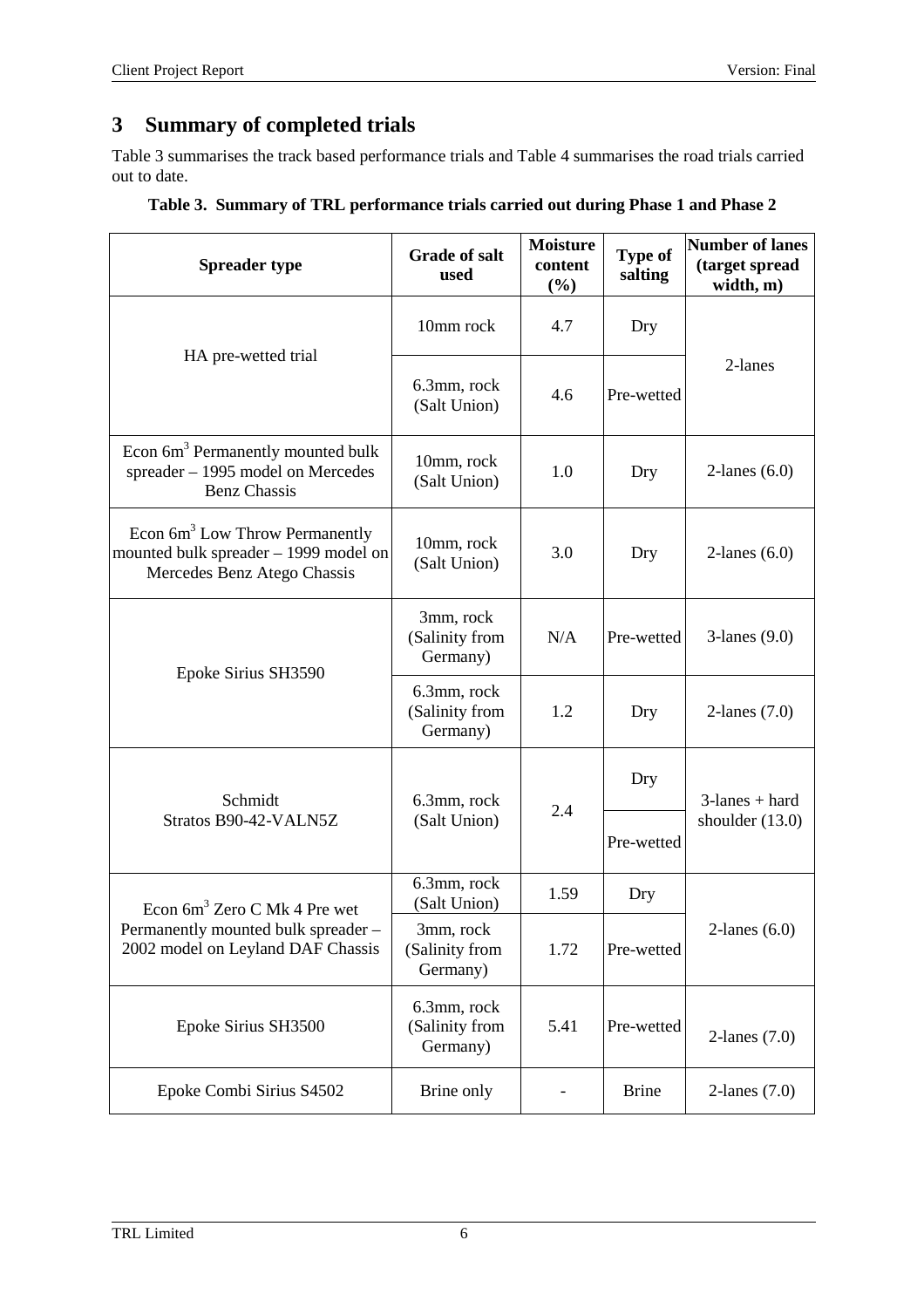| <b>Spreader type</b>                                                                   | <b>Grade of salt</b><br>used            | <b>Moisture</b><br>content<br>$(\%)$ | <b>Type of</b><br>salting | Number of lanes<br>(target spread<br>width, m) |  |
|----------------------------------------------------------------------------------------|-----------------------------------------|--------------------------------------|---------------------------|------------------------------------------------|--|
| Modified Schmidt                                                                       | 6.3mm, rock<br>(Salt Union)             |                                      | Dry                       | $3$ -lanes + hard                              |  |
| Stratos B90-42-VALN5Z                                                                  |                                         | 1.93                                 | Pre-wetted                | shoulder $(12.0)$                              |  |
| Giletta 80501D 9.6 cu m dedicated<br>spreader mounted on Mercedes 331AK<br>6x6 chassis | 6.3mm, rock<br>(Moroccan)<br>Bröste)    | 6.42                                 | Dry                       | $2$ -lanes $(6.0)$                             |  |
| Epoke Sirius SH3500 (Repeat)                                                           | 3mm, rock<br>(Salinity from<br>Germany) | 1.70                                 | Pre-wetted                | 2-lanes $(6.0)$                                |  |
| Econ Unibody                                                                           | 6.3mm, rock<br>(Salt Union)             | 1.3                                  | Dry                       | 2-lanes $(7.0)$                                |  |

# **Table 4. Summary of road trials carried out during Phase 1 and Phase 2**

| <b>Authority</b>   | <b>Spreader</b><br>type                              | <b>Grade of</b><br>salt used                     | <b>Moisture</b><br>content<br>(%) | <b>Type of</b><br>salting | <b>Number</b><br>of lanes<br>(target<br>spread<br>width, m) | Aim of trial                                                         |
|--------------------|------------------------------------------------------|--------------------------------------------------|-----------------------------------|---------------------------|-------------------------------------------------------------|----------------------------------------------------------------------|
|                    |                                                      | 10mm rock                                        | 3.7                               | Dry                       |                                                             | Comparison of<br>distribution and                                    |
| HA pre-wet         | Various                                              | 6.3mm,<br>rock<br>(Salt<br>Union)                | 4.2                               | Pre-<br>wetted            | 3-lanes                                                     | effects of<br>trafficking for dry<br>and pre-wetted<br>salt          |
| Surrey CC          | Econ Zero<br>$C$ Mk 4                                | 3mm, rock<br>(Salinity<br>from<br>Germany)       | 1.94                              | Pre-<br>wetted            | 2-lanes<br>(7.0)                                            |                                                                      |
| Lincolnshire<br>CC | Epoke<br><b>Sirius</b><br>SH3500                     | 6.3mm,<br>rock<br>(Salinity)<br>from<br>Germany) | 2.93                              | Pre-<br>wetted            | 2-lanes<br>(7.0)                                            | Distribution and<br>effects of<br>trafficking for<br>pre-wetted salt |
| Hampshire CC       | Epoke<br><b>Sirius</b><br>SW3501<br>(2003)<br>model) | 6.3mm,<br>rock (Salt<br>Union)                   | 1.29                              | Pre-<br>wetted            | 2-lanes<br>(5.0)                                            |                                                                      |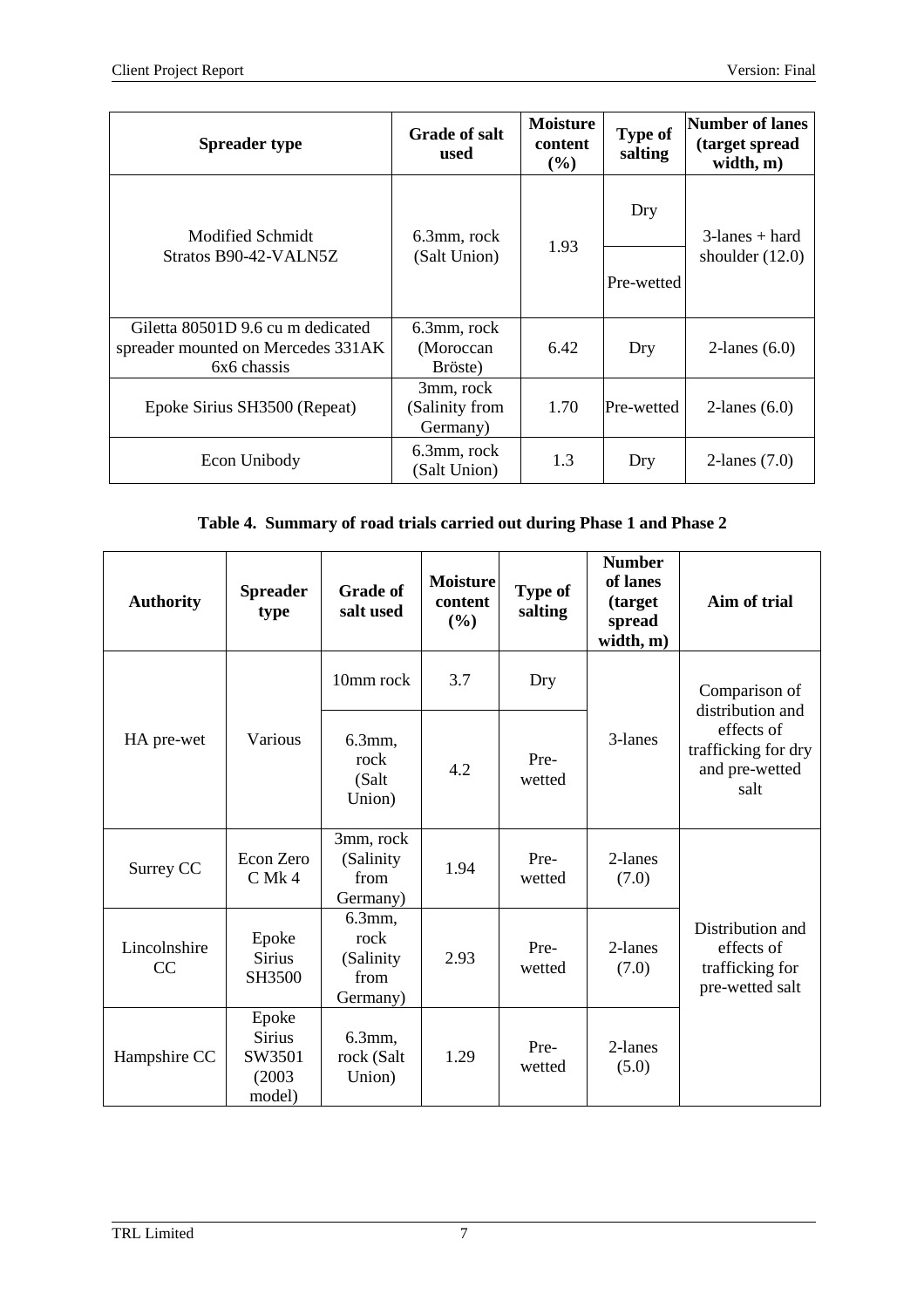| <b>Authority</b>                                                         | <b>Spreader</b><br>type                  | <b>Grade of</b><br>salt used                                  | <b>Moisture</b><br>content<br>(%)                        | <b>Type of</b><br>salting                                                              | <b>Number</b><br>of lanes<br>(target<br>spread<br>width, m) | Aim of trial                                                                                                                             |
|--------------------------------------------------------------------------|------------------------------------------|---------------------------------------------------------------|----------------------------------------------------------|----------------------------------------------------------------------------------------|-------------------------------------------------------------|------------------------------------------------------------------------------------------------------------------------------------------|
| Welsh<br>Assembly<br>Government                                          | Modified<br>Schmidt                      | 6.3mm,<br>rock<br>6.3mm,<br>Safecote<br>treated rock          | 2.74<br>3.27                                             | Dry                                                                                    | $3$ -lanes +<br>hard<br>shoulder                            | Comparison of<br>distribution and<br>effects of<br>trafficking for<br>brine, dry<br>untreated and<br>treated salt and<br>pre-wetted salt |
|                                                                          |                                          | salt<br>6.3mm,<br>rock                                        | 2.74                                                     | Pre-<br>wetted<br>with brine<br>Pre-<br>wetted<br>with brine<br>and<br>Safecote<br>mix |                                                             |                                                                                                                                          |
| Scottish                                                                 |                                          | 6.3mm, rock<br>(Moroccan<br>Bröste)                           | 3.94                                                     |                                                                                        |                                                             | Comparison of<br>distribution and<br>effects of<br>trafficking for dry<br>and treated salt                                               |
| Executive<br>A <sub>9</sub>                                              | Giletta<br>80501D                        | 6.3mm,<br>Safecote<br>treated<br>Moroccan<br><b>Bröste</b>    | 5.46                                                     | Dry                                                                                    | 2-lanes<br>(6.0)                                            |                                                                                                                                          |
| Lincolnshire<br>CC                                                       | Epoke<br>Combi<br><b>Sirius</b><br>S4502 | Brine only                                                    |                                                          | <b>Brine</b>                                                                           | 2-lanes<br>(7.0)                                            | Distribution and<br>effects of<br>trafficking for<br>brine spreading                                                                     |
|                                                                          | Foden<br>4000                            | 6.3mm, rock<br>(Salt Union)                                   | $1.60-$<br>2.43                                          | Dry                                                                                    | $3$ -lanes +<br>hard<br>shoulder<br>(13.0)                  | Comparison of<br>distribution of dry<br>and treated salt<br>on thin surfacing                                                            |
| Highways<br>Agency M62                                                   |                                          | $6.3$ mm,<br>Safecote<br>treated rock<br>salt (Salt<br>Union) | $2.19-$<br>2.56                                          | Treated                                                                                |                                                             |                                                                                                                                          |
| Staffordshire<br>CC, East<br>Sussex CC,<br>Scottish<br>Executive<br>A460 | Econ Zero<br>$\mathsf{C}$                | 6.3mm, rock<br>(Salt Union)                                   | 3.3<br>(Trial 1)<br>4.7<br>(Trial 2)<br>5.7<br>(Trial 3) | Dry                                                                                    | 2-lanes<br>(8.0)                                            | Comparison of<br>distribution and<br>effects of<br>trafficking for<br>dry, treated and<br>pre-wetted salt                                |
|                                                                          |                                          | 6.3mm,<br>Safecote<br>treated rock<br>salt (Salt<br>Union)    | 3.2<br>(Trial 1)<br>4.6<br>(Trial 3)                     | Dry                                                                                    |                                                             |                                                                                                                                          |
|                                                                          |                                          | 6.3mm, rock<br>(Salt Union)                                   | 4.7<br>(Trial2)                                          | Pre-<br>wetted                                                                         |                                                             |                                                                                                                                          |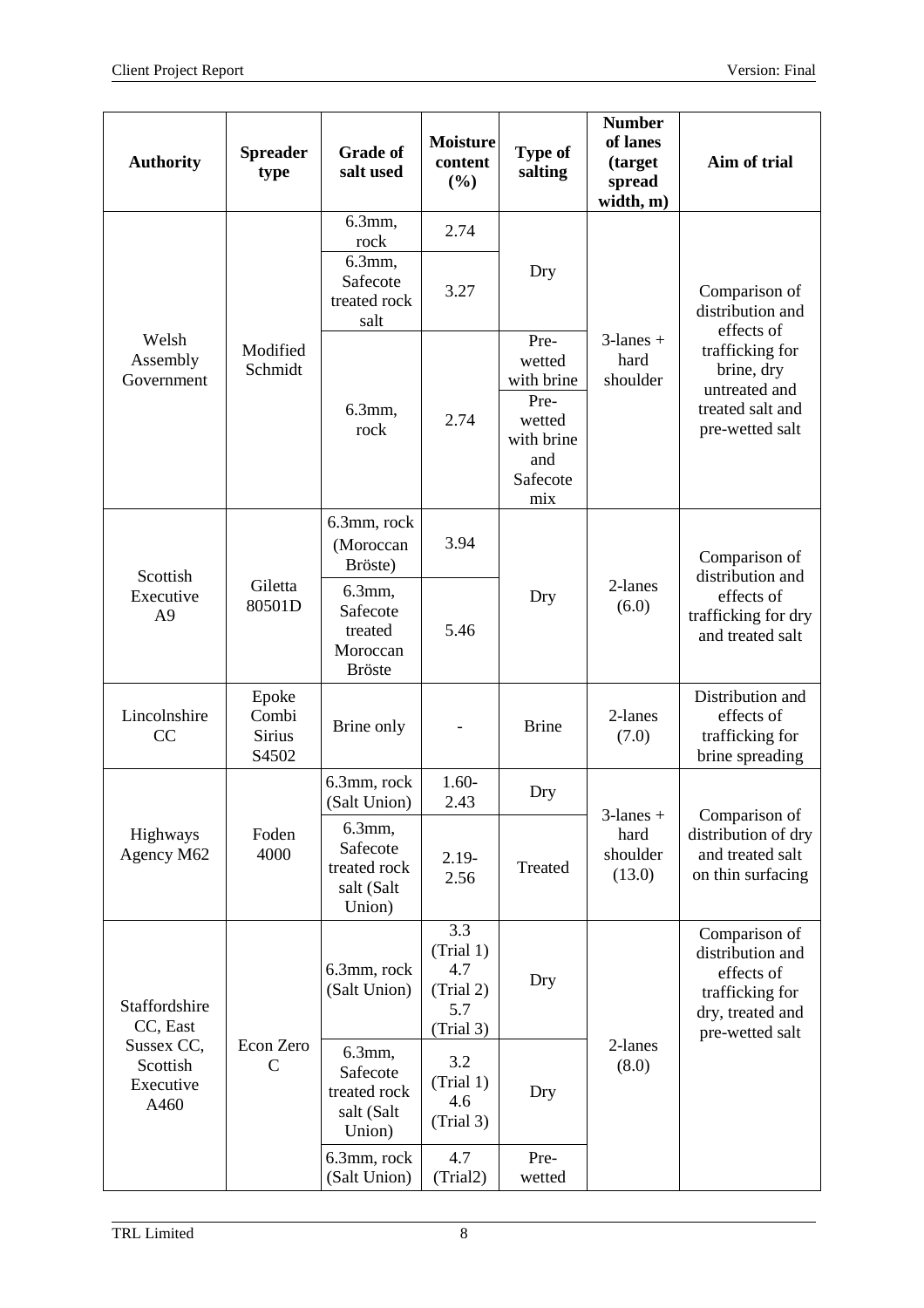# **4 Review of spreading performance**

It is clear that, although the results of each trial relate to a specific combination of trial parameters and conclusions can be drawn regarding the distribution for each spreader de-icer combination under the conditions tested, there may also be wider benefits to be obtained if the results of different trials are compared against each other. Individual trial results have already been reported in detail and separately, but this report has included a review of these results in order to identify the main correlations that exist across the various test results relating to the effect of different parameters on distribution and spreader performance.

### **4.1 Spreader performance**

Conclusions were drawn in the Phase 1 Final Report and the individual trial reports regarding the performance of each spreader de-icer combination under the conditions prevailing during the trial period.

In terms of the overall performance of the different spreaders, the results from both the track and road trials generally showed uneven distribution between the lanes and longitudinal variation, or snaking, in the de-icer distribution profile.

In many of the trials the total amount of de-icer discharged was less than the target amount and the amount spread within the lanes was also less than the target amount in nearly all of the trials. During trials involving the spreading over three lanes, the amount of de-icer spread in lane 3 was consistently less than the amount spread in each of the other lanes; a factor which must be taken into account when determining the target spread rate.

It should be noted that the target amount in the trials was assumed to equal the product of the spread width set on the spreader, the spread rate, and the area of the panels which were within the spread width and from which salt was recovered.

BS 1622 assesses the performance of spreaders somewhat differently. For performance tests as defined in Appendix A, a calculated total is defined as the product of the area of the panels in the main zone (the traffic lanes) plus the margins and verges (see Figure 1), and the spread rate. The total mass of salt collected from the main zone, margins and verges must be within 10 per cent of the calculated total, and the mass of salt collected from the verges must be less than 1 per cent of the total collected. These requirements would suggest that the spread rate should fall from near the target spread rate to effectively zero across the relatively narrow width of the margins. However, current spreader technology is not able to achieve this level of precision in placing de-icer, and therefore spreaders configured to satisfy the requirements of Appendix A of BS 1622 generally tend to overspread considerably in the main zone.

For the above reason, basing the target amount on the spread width was considered to be preferable to the BS1622 method for the performance trials conducted by TRL.

### *4.1.1 Accuracy and repeatability of spreader distribution.*

Unfortunately and due to time and cost constraints, the majority of trials involved only one test of the spreader for each combination of trial parameters. However, there was an opportunity for repeat testing during the performance trials on the Giletta spreader, where only asymmetric spreading with dry salt was investigated. Repeat testing was also carried out for some of the combinations of de-icer and spreader set-up during the M62 road trials and of treated and untreated salt during the A460 road trials. A comparison is therefore made here of the 'repeat' results from these trials in order to provide an approximate indication of the confidence levels that may be applied to all of the trial results.

For the Giletta performance trial, tests were carried out of asymmetric spreading with dry salt at rates of 10g/m² and 20g/m², with the hopper both full and 10 per cent full. Table 5 shows the percentage of the target spread rate achieved in the lanes for each test, test 1 and test 2 referring to the repeat tests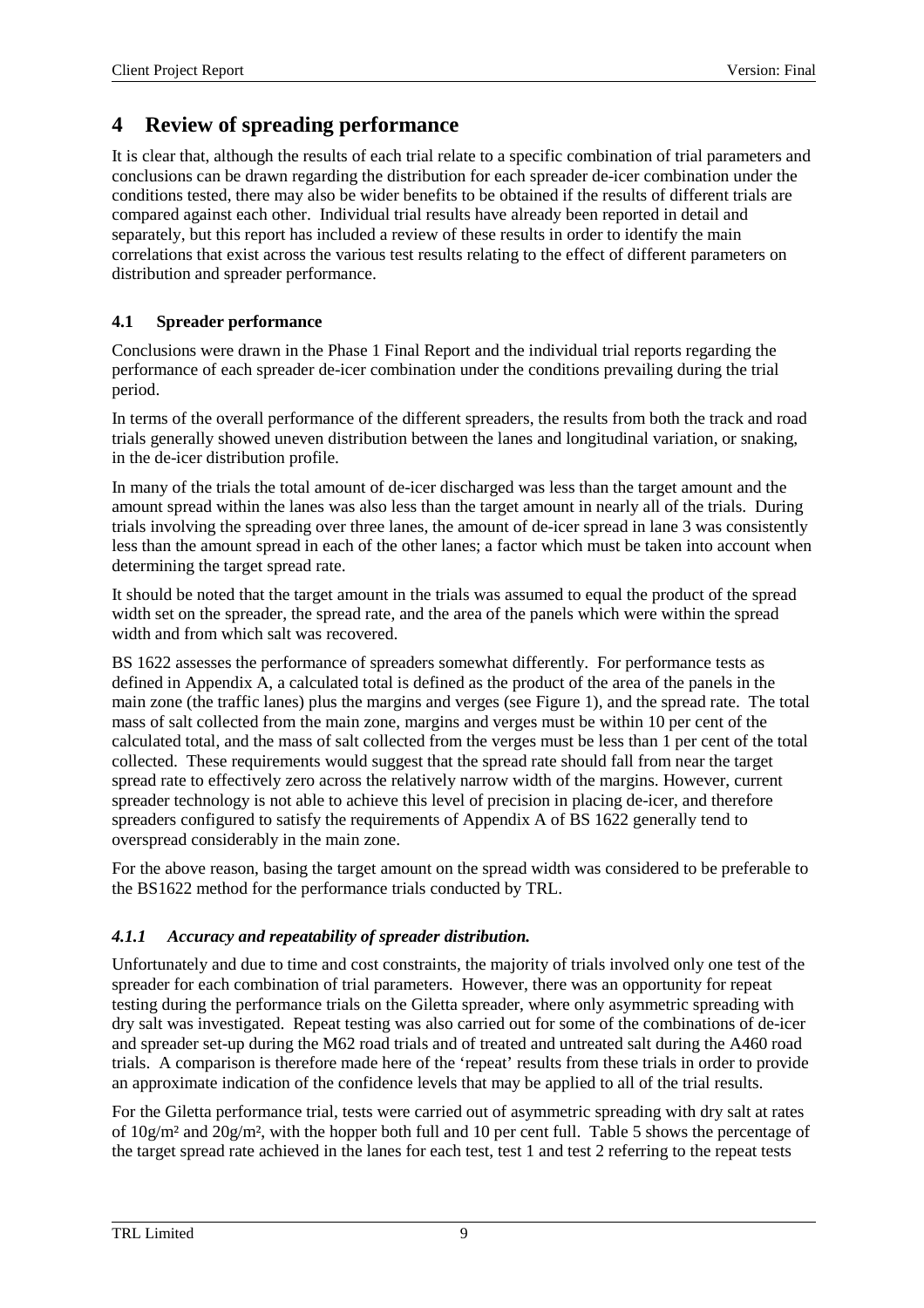carried out under the same conditions. Table 6 shows the difference between the results for test 1 and test 2 expressed as a percentage of the target spread rate.

|                        | Percentage of target spread rate $(\% )$ |                    |                            |        |                         |                     |  |  |
|------------------------|------------------------------------------|--------------------|----------------------------|--------|-------------------------|---------------------|--|--|
| <b>Type of salting</b> |                                          | <b>Hopper full</b> |                            |        | Hopper 10 per cent full |                     |  |  |
|                        | Lane 1                                   | Lane 2             | <b>Average of</b><br>lanes | Lane 1 | Lane 2                  | Average of<br>lanes |  |  |
| $10g/m^2$ Test 1       | 27                                       | 119                | 73                         | 41     | 129                     | 85                  |  |  |
| $10g/m^2$ Test 2       | 44                                       | 61                 | 52                         | 61     | 92                      | 77                  |  |  |
| $20g/m^2$ Test 1       | 31                                       | 68                 | 49                         | 33     | 88                      | 60                  |  |  |
| $20g/m^2$ Test 2       | 58                                       | 195                | 126                        | 42     | 114                     | 78                  |  |  |

**Table 5. Spread rates achieved in Giletta performance trials**

### **Table 6. Comparison between results for Giletta performance trials**

| <b>Type of salting</b> |        | Difference between test 1 and test 2 as percentage of target spread rate $(\%)$ |                            |                         |        |                            |  |  |  |
|------------------------|--------|---------------------------------------------------------------------------------|----------------------------|-------------------------|--------|----------------------------|--|--|--|
|                        |        | <b>Hopper full</b>                                                              |                            | Hopper 10 per cent full |        |                            |  |  |  |
|                        | Lane 1 | Lane 2                                                                          | <b>Average of</b><br>lanes | Lane 1                  | Lane 2 | <b>Average of</b><br>lanes |  |  |  |
| Dry $10g/m^2$          |        | $-58$                                                                           | $-21$                      | 20                      | -37    | -8                         |  |  |  |
| Dry $20g/m^2$          |        |                                                                                 |                            |                         | 26     | 18                         |  |  |  |

For the M62 road trials, repeat tests were carried out on symmetric spreading at a rate of  $20g/m^2$  with a 10 per cent full hopper, for both dry and treated salt. Table 7 shows the percentage of the target spread rate achieved in the lanes for each test. Table 8 shows the difference between the results for test 1 and test 2 expressed as a percentage of the target spread rate.

**Table 7. Spread rates achieved in M62 road trials**

|                        | Percentage of target spread rate $(\% )$ |               |        |                         |  |  |  |
|------------------------|------------------------------------------|---------------|--------|-------------------------|--|--|--|
| <b>Type of salting</b> | <b>Lane 1</b>                            | <b>Lane 2</b> | Lane 3 | <b>Average of lanes</b> |  |  |  |
| Dry Test1              |                                          | 74            | 95     | 76                      |  |  |  |
| Dry Test2              | 132                                      | 85            | 150    | 110                     |  |  |  |
| <b>Treated Test 1</b>  | 103                                      | 85            | 126    | 100                     |  |  |  |
| <b>Treated Test 2</b>  | 127                                      |               | 153    |                         |  |  |  |

|  | Table 8. Comparison between results for M62 road trials |  |  |  |  |  |  |
|--|---------------------------------------------------------|--|--|--|--|--|--|
|--|---------------------------------------------------------|--|--|--|--|--|--|

|                        | Difference between test 1 and test 2 as percentage of target spread rate $(\%)$ |                          |        |                         |  |  |  |  |
|------------------------|---------------------------------------------------------------------------------|--------------------------|--------|-------------------------|--|--|--|--|
| <b>Type of salting</b> | <b>Lane 1</b>                                                                   | <b>Lane 2</b>            | Lane 3 | <b>Average of lanes</b> |  |  |  |  |
| Dry                    | -59                                                                             |                          | $-55$  | -34                     |  |  |  |  |
| Treated                | -24                                                                             | $\overline{\phantom{0}}$ | $-27$  | -18                     |  |  |  |  |

For the A460 road trials, repeat tests were carried out of asymmetric spreading at a rate of  $20g/m^2$ with a full hopper, for both dry treated and untreated salt. Table 9 shows the percentage of the target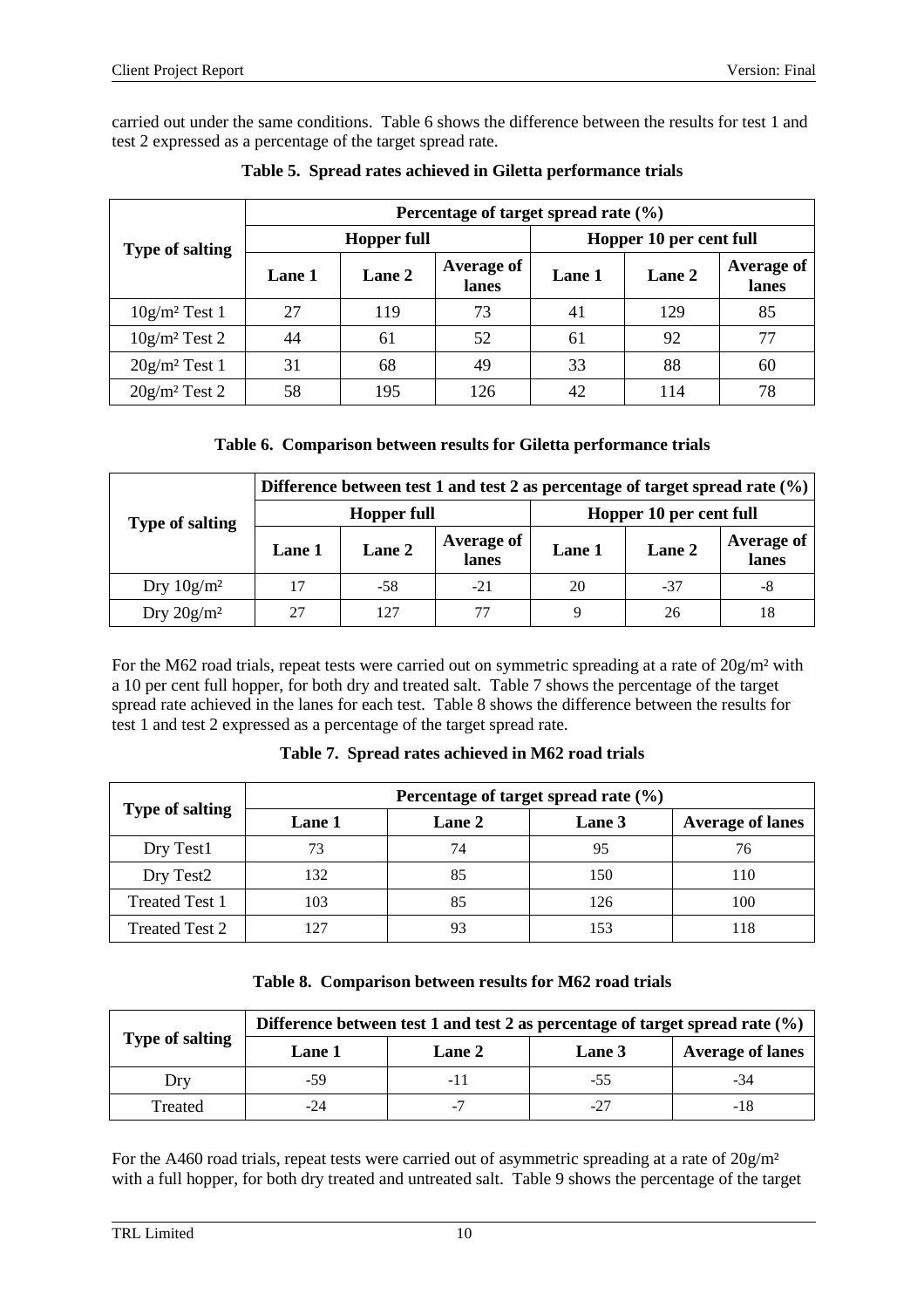spread rate achieved in the lanes for each test. Table 10 shows the difference between the results for test 1 and test 2 expressed as a percentage of the target spread rate. The untreated salt spread in Trial No. 1 used a different spreader to the other trials and is not included in the comparison.

| <b>Type of salting</b> | Percentage of target spread rate $(\% )$ |        |                            |                |        |                            |  |  |
|------------------------|------------------------------------------|--------|----------------------------|----------------|--------|----------------------------|--|--|
|                        | Untreated                                |        |                            | <b>Treated</b> |        |                            |  |  |
|                        | Lane 1                                   | Lane 2 | <b>Average of</b><br>lanes | <b>Lane 1</b>  | Lane 2 | <b>Average of</b><br>lanes |  |  |
| $20g/m^2$ Test 1       | 70                                       | 89     | 79                         | 27             | 120    | 73                         |  |  |
| $20g/m^2$ Test 2       | 38                                       | 118    | 78                         | 33             | 87     | 60                         |  |  |

#### **Table 9. Spread rates achieved in A460 trials**

#### **Table 10. Comparison between results for A460 road trials**

| <b>Type of salting</b> | Difference between test 1 and test 2 as percentage of target spread rate $(\%)$ |           |                            |                |        |                     |  |  |
|------------------------|---------------------------------------------------------------------------------|-----------|----------------------------|----------------|--------|---------------------|--|--|
|                        |                                                                                 | Untreated |                            | <b>Treated</b> |        |                     |  |  |
|                        | <b>Lane</b> 1                                                                   | Lane 2    | <b>Average of</b><br>lanes | <b>Lane 1</b>  | Lane 2 | Average of<br>lanes |  |  |
| $20g/m^2$              | 32                                                                              | $-29$     |                            | -6             | 33     | 13                  |  |  |

For the Giletta trials, the average difference in the salt measured within the lanes was 31 per cent of the target spread rate (varying between 8 and 77 per cent) for the trials under the same conditions. For the M62 trials the variation was 18 and 34 per cent for the treated and dry salt respectively. However, the A460 trials produced variations of 13 and 1 per cent for the treated and untreated salt respectively. When comparing individual lanes, these differences could be over 100 per cent of the target spread rate and were not always consistent between the two lanes, i.e. one lane could show an increase while the other showed a decrease in the relative amount of de-icer. It should perhaps be noted that the moisture content of the salt used in the Giletta trials was high, at around 6 per cent, and it is considered that this may have affected the distributions recorded during this trial. However, the salt had been emptied and reloaded before the trial in an attempt to minimise consolidation and this appeared to be successful at the time of the trial. Therefore, moisture content may not fully explain the variation discussed above. The M62 trials involved the salt being collected from 4 strips, which should be an improvement over a methodology employing 3 strips, and the spreader was also only loaded immediately prior to the trial to minimise consolidation.

It is clear from the results that the variation in spreader performance between trials under similar conditions can be highly significant.

It should be noted that the results discussed here relate to just three spreaders, performing under the individual trial conditions. However, the results appear to indicate that differences in measured spread rates within the target area of up to 10 per cent of the target spread rate would not be unusual and that this could be 30 per cent or more when distributions are compared across individual traffic lanes within the target area.

### *4.1.2 Comparison of road and performance trial results*

A comparison has been made between the results obtained during the track and road trials with the same spreader de-icer combinations. Tables 11 and 12 show the trial parameters and spread rates achieved in the lanes respectively in order to compare the distribution for the track and road trials, taking the left hand side of lane 1 as the common reference point. Lane 1 and lane 2 shown in Figure 3 to Figure 5 refer to the road trial layout and it should be noted that the spread width was not always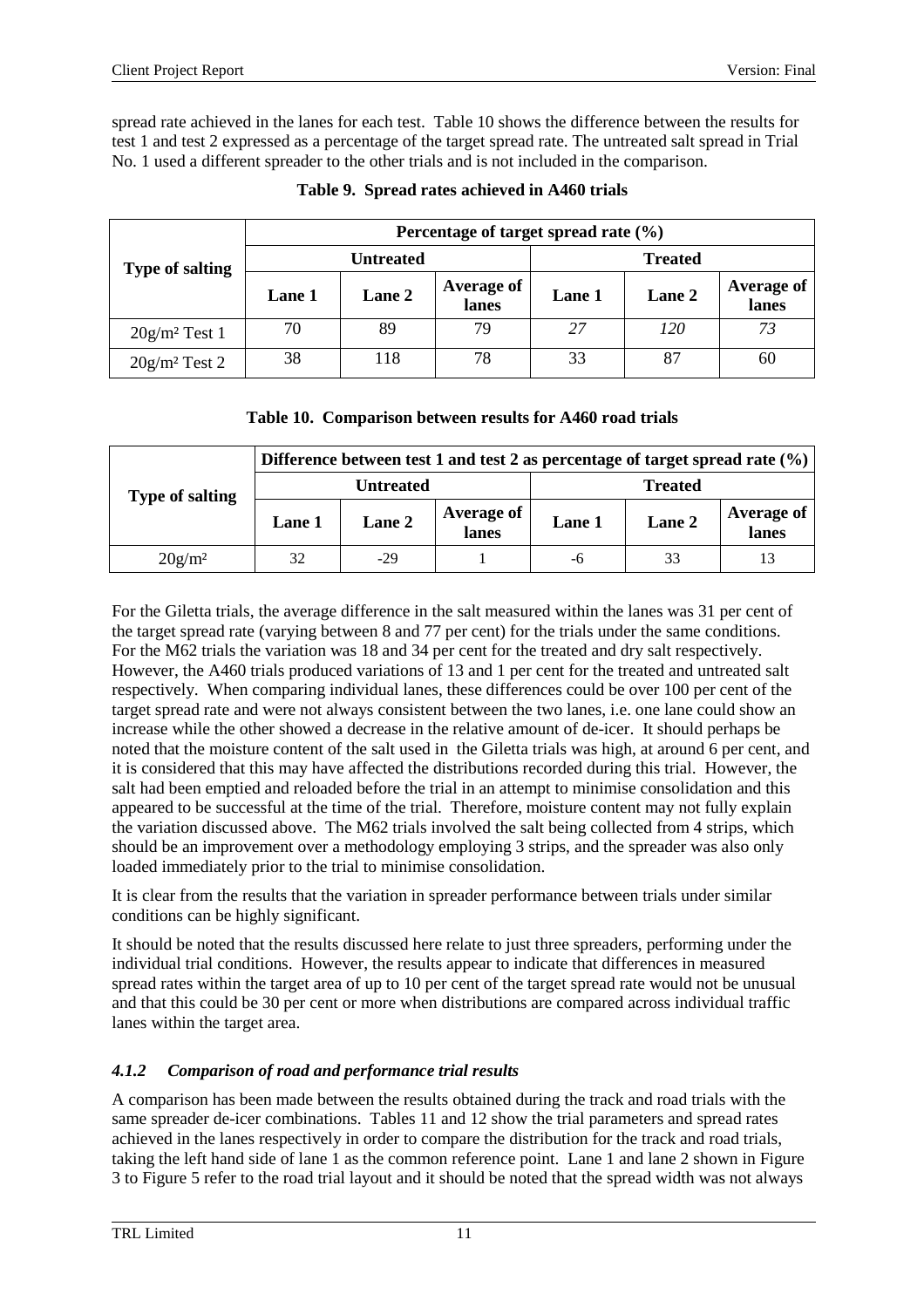the same for the two trials. It should also be noted that, for the track trials, the total width of lane 1 and lane 2 was taken to be the spread width used for that trial. For the road trials, the lanes refer to the actual road and the lane width did not always exactly match the spread width.

|                                |                        | Spread width (m)      |               | <b>Total lane width</b><br>(m) |               | <b>Moisture content</b><br>$(\%)$ |               |
|--------------------------------|------------------------|-----------------------|---------------|--------------------------------|---------------|-----------------------------------|---------------|
| Spreader type                  | <b>Type of salting</b> | <b>Track</b><br>trial | Road<br>trial | <b>Track</b><br>trial          | Road<br>trial | Track<br>trial                    | Road<br>trial |
| Econ Zero C                    | 3mm Pre-wetted         | 6                     |               | 6                              | 7.3           | 1.72                              | 1.94          |
| <b>Epoke Sirius</b><br>SH3500* | 6.3mm Pre-wetted       | $\tau$                | $\tau$        | $\tau$                         | 7.3           | 5.41                              | 2.93          |
| Giletta 80501                  | 6.3mm Dry              | 6                     | 6             | 6                              | 6             | 6.42                              | 3.94          |

**Table 11. Summary of trial parameters for track and road trials**

\* Spinner speed was set as for 3mm salt in both track and road trials

|  | Table 12. Percentage of target spread rate achieved across the lanes |  |
|--|----------------------------------------------------------------------|--|
|--|----------------------------------------------------------------------|--|

|                      | Percentage of target spread rate $(\% )$ |        |                     |               |        |                     |  |  |
|----------------------|------------------------------------------|--------|---------------------|---------------|--------|---------------------|--|--|
| <b>Spreader type</b> | <b>Track trial (full hopper)</b>         |        |                     | Road trial    |        |                     |  |  |
|                      | Lane 1                                   | Lane 2 | Average of<br>lanes | <b>Lane 1</b> | Lane 2 | Average of<br>lanes |  |  |
| Econ Zero C          | 72                                       | 85     | 79                  | 53            | 149    | 101                 |  |  |
| Epoke Sirius SH3500* | 30                                       | 31     | 31                  | 38            | 77     | 57                  |  |  |
| Giletta 80501        | 35                                       | 90     | 58                  | 27            | 28     | 28                  |  |  |

\* Spinner speed was set as for 3mm salt in both track and road trial

Comparison of the results between track and road trials shows significant variations in performance. There were differences in the distribution profile across the carriageway and variations between the trials of up to 50 per cent of the target spread rate measured within the lanes. While there were some differences in salt moisture content and target spread width across the different trials, the variation shown by the results is considered likely to be greater than that which could be attributed to these variables alone. It is also possible that modifications were made to the spreading equipment following the track trials and before the road trials, but TRL have no information regarding this issue at present. The track and road trials on a Econ Zero C spreader were with different spreaders.

There was possible consolidation of the salt in the hopper of the Epoke Sirius SH3500 during the journey to TRL, which could explain the under salting measured during the track trial. The spinner speed during both the track and road trial was set incorrectly for 3mm salt and was therefore too high for the 6.3mm salt used in these trials, causing considerable wastage to the nearside and offside verges. During the Giletta road trial, clumping of the salt was observed along the road, with more salt spread in some areas than others. From observations, it would appear that the salt collection was made in areas where the spread rate was lower, possibly explaining the lower spread rates measured during this trial than in the track trial. The moisture content was high for the road trial, but even higher for the track trial, and the high wastage to the offside verge in the track trial was attributed to the high moisture content.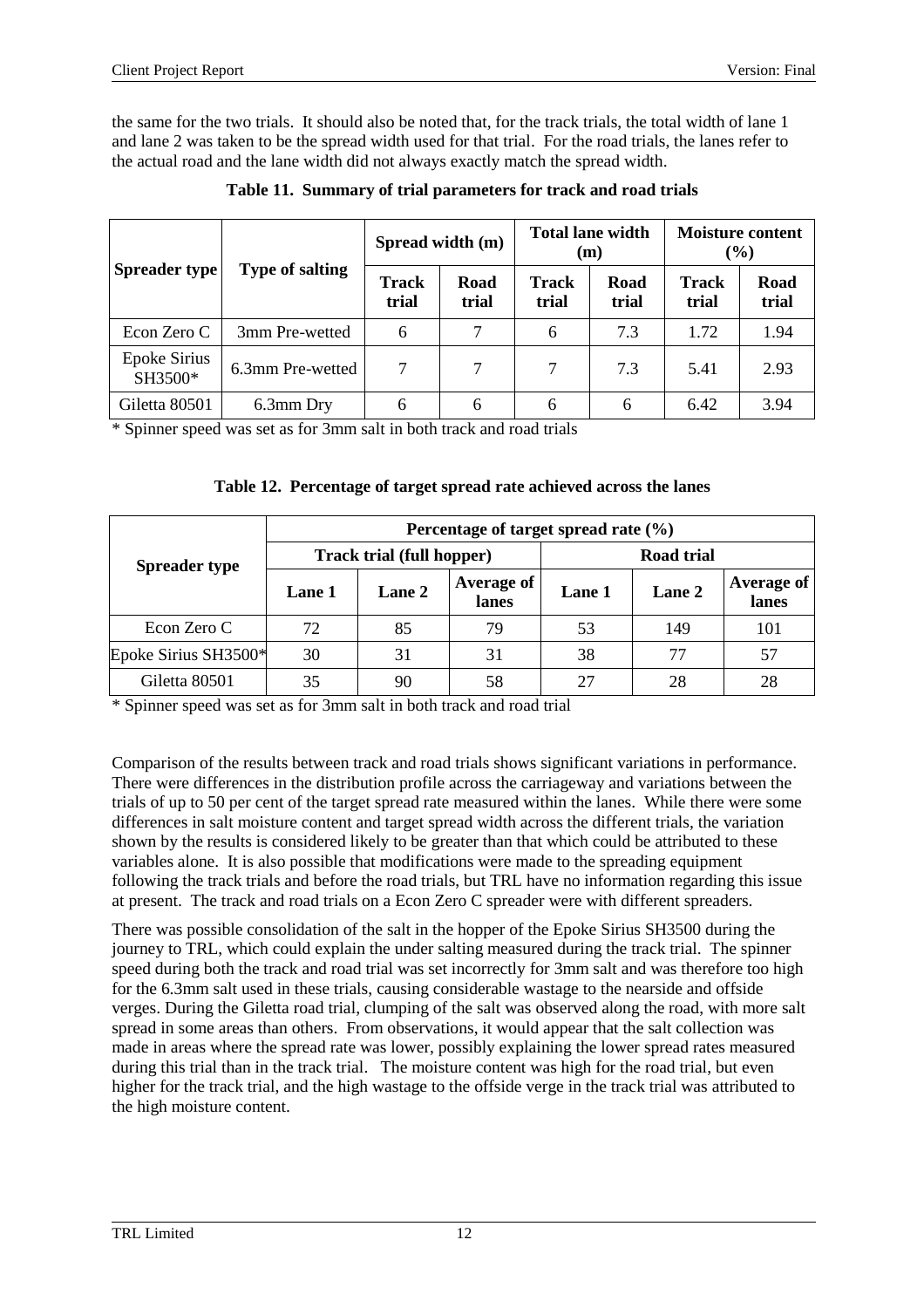

**Figure 3. Comparison of track and road trial de-icer distribution for Econ Zero C spreading 3mm pre-wetted salt**



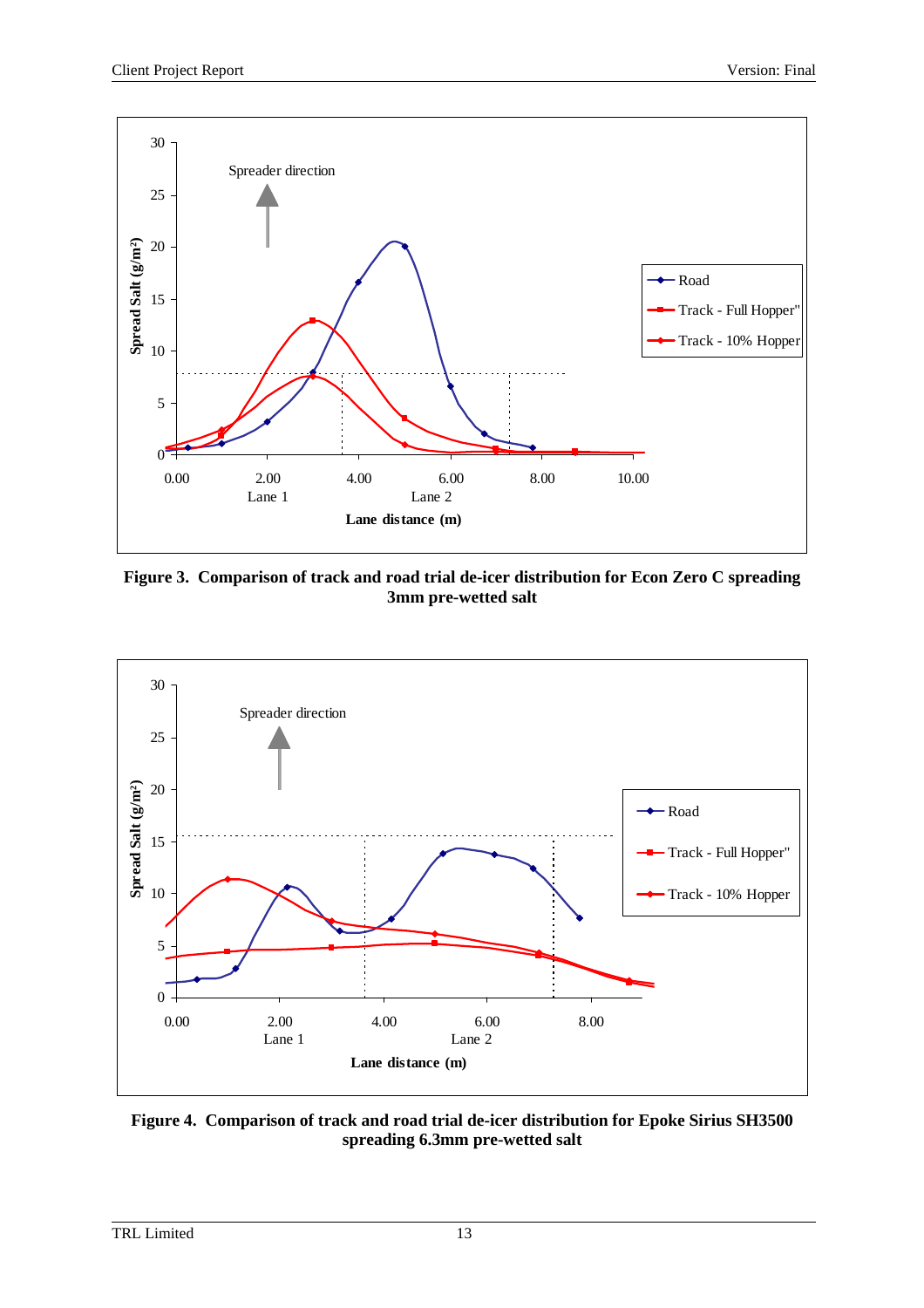

#### **Figure 5. Comparison of track and road trial de-icer distribution for Giletta 80501D spreading 6.3mm dry salt**

# **4.2 Hopper load**

For each spread rate and symmetry setting, track trials were carried out with the hopper full and with a hopper that was only 10 per cent full. Road trials were also carried out on the M62 where the effect of hopper load could be investigated.

Table E1 in Appendix E provides the detailed results of the hopper load comparisons. The results are expressed as a percentage of the target spread rate and show the difference in the amount of salt discharged between the two hopper loads, when the other factors were unchanged,. It is considered that the effect should only be considered significant when the difference is greater than 10 per cent of the target spread rate. A negative value, highlighted in green in the table, indicates that less salt was discharged when the hopper was full than when 10 per cent full. A positive value, highlighted in red, shows that more salt was discharged when the hopper was full.

As can be seen from the results, in most cases more salt was discharged when the hopper was less full. On average, for all the trial results, the difference in the amount discharged was equivalent to 15 per cent of the target amount, and the difference in the salt delivered to the target area was equivalent to 8 per cent of the target spread rate.

### **4.3 Symmetry of application**

In nearly all cases, the performance trials involved both symmetric and asymmetric spreading. A comparison has therefore been made of the total salt discharged, the spread rate in the target area and the wastage outside this area for the different spread symmetries.

The detailed results of these comparisons are shown in Tables E2, E3 and E4 in Appendix E. Table E2 shows the difference in the total amounts of salt discharged for asymmetric and symmetric spreading as a percentage of the target amount. Table E3 shows the difference in the spread rates for each lane and the target area as a whole. A negative value, highlighted in green in the table, indicates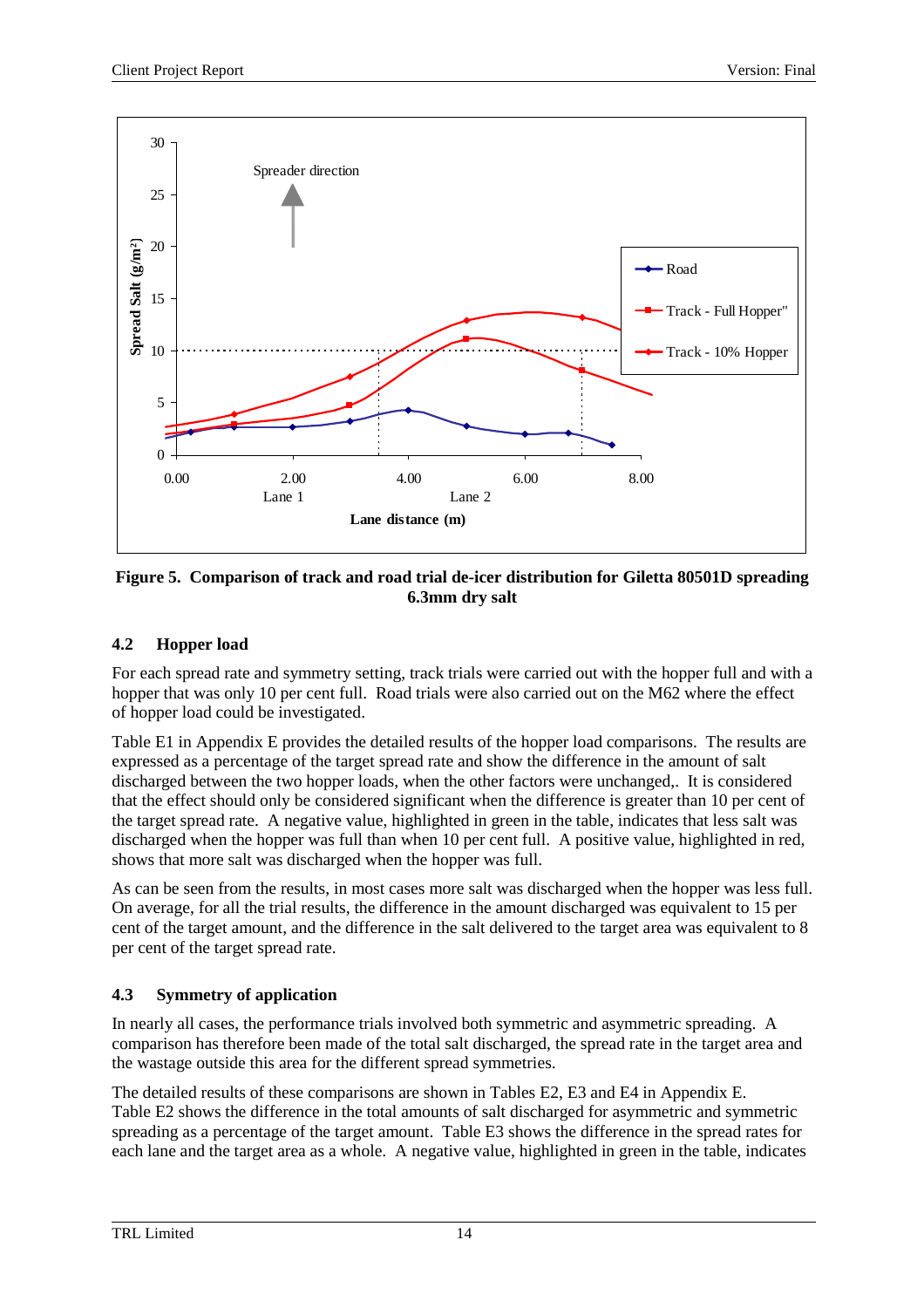a higher spread rate for symmetric spreading. A positive value, highlighted in red, indicates a higher spread rate for asymmetric spreading.

Table E4 shows the difference in the measured wastage outside the target area, expressed as the percentage of the total amount of salt discharged. A negative value, highlighted in green in the table, indicates a higher wastage for symmetric spreading. A positive value, highlighted in red, indicates a higher wastage for asymmetric spreading.

The results from this comparison indicate that the total amount of salt discharged during most of the trials was measured to be lower for asymmetric than for symmetric spreading. On average the difference in the amount discharged was equivalent to 27 per cent of the target amount lower for asymmetric spreading and the difference in the salt delivered to the target area was equivalent to 6 per cent of the target spread rate lower for asymmetric. Consequently, in most trials there was greater wastage for symmetric spreading compared with asymmetric spreading, with the average difference for all the trials equal to 11 per cent of the total amount of salt discharged.

Whilst this suggests that the total amount of salt discharged and wastage are dependent on the mode symmetry, the difference in the total amount of salt discharged is more likely to be due to variability in spreader performance between trials. This is because the belt speed and gate height of the spreader for a specific target spread width and rate should not be dependent on the symmetry.

# **4.4 Spread rate**

For each hopper load and spread symmetry, track trials were carried out with spread rates of  $10g/m<sup>2</sup>$ and 20g/m². Road trials were also carried out on the M62 where the effect of varying the spread rate was investigated. Table E5 shows the difference in the amount of salt discharged at the different spread rates in the above trials, expressed as a percentage of the target spread rate. Table E6 and E7 show the difference in the spread rates in each lane and the target area as a whole, expressed as a percentage of the target spread rate, when spreading asymmetrically and symmetrically respectively. A negative value, highlighted in green in the table, indicates a higher spread rate, relative to the target rate, when spreading at 20 g/m². A positive value, highlighted in red, indicates a higher spread rate relative to the target at 10 g/m². Table E8 and Table E9 show the difference in the measured wastage outside the target area, expressed as the percentage of the total amount of salt discharged.

Nearly all trials resulted in less salt being delivered to the target area than the target amount and this was regardless of the target spread rate. However, there was a noticeable difference in the accuracy of the spread rate achieved compared to target, with the trial equipment tending to deliver a more accurate spread rate when salting at 10 g/m<sup>2</sup> than at 20 g/m<sup>2</sup>. Across all of the above trials, the average amount of salt distributed to the target area at a spread rate of 10 g/m² was 89% of the target spread rate (8.9  $g/m<sup>2</sup>$ ) and the average amount of salt distributed to the target area at a spread rate of 20 g/m<sup>2</sup> was 75% of the target spread rate (15 g/m<sup>2</sup>). This result would seem to indicate the need for calibration of the spreader at all the different spread rates.

### **4.5 Spreader settings**

As discussed earlier in this report, the trials undertaken to date have involved the spreading equipment being set up by the local authority and to the settings that the authority would normally utilise. As such there has not been any specific investigation into the effects of varying spreader settings whilst keeping other parameters constant.

It has been assumed by those managing the trials that the spreading equipment was calibrated for the type of salt being tested. However, only limited data is available concerning the specific equipment settings for each of the trials. The effect of altering spreader settings is clearly significant to distribution and performance, but it is considered highly likely that the specific effects will vary with de-icer specification.

One example of the effect that spreader settings can have is that, during a track trial using Epoke Sirius SH3500 equipment and pre-wetted 6.3mm rock salt, the spinner speed was inappropriately set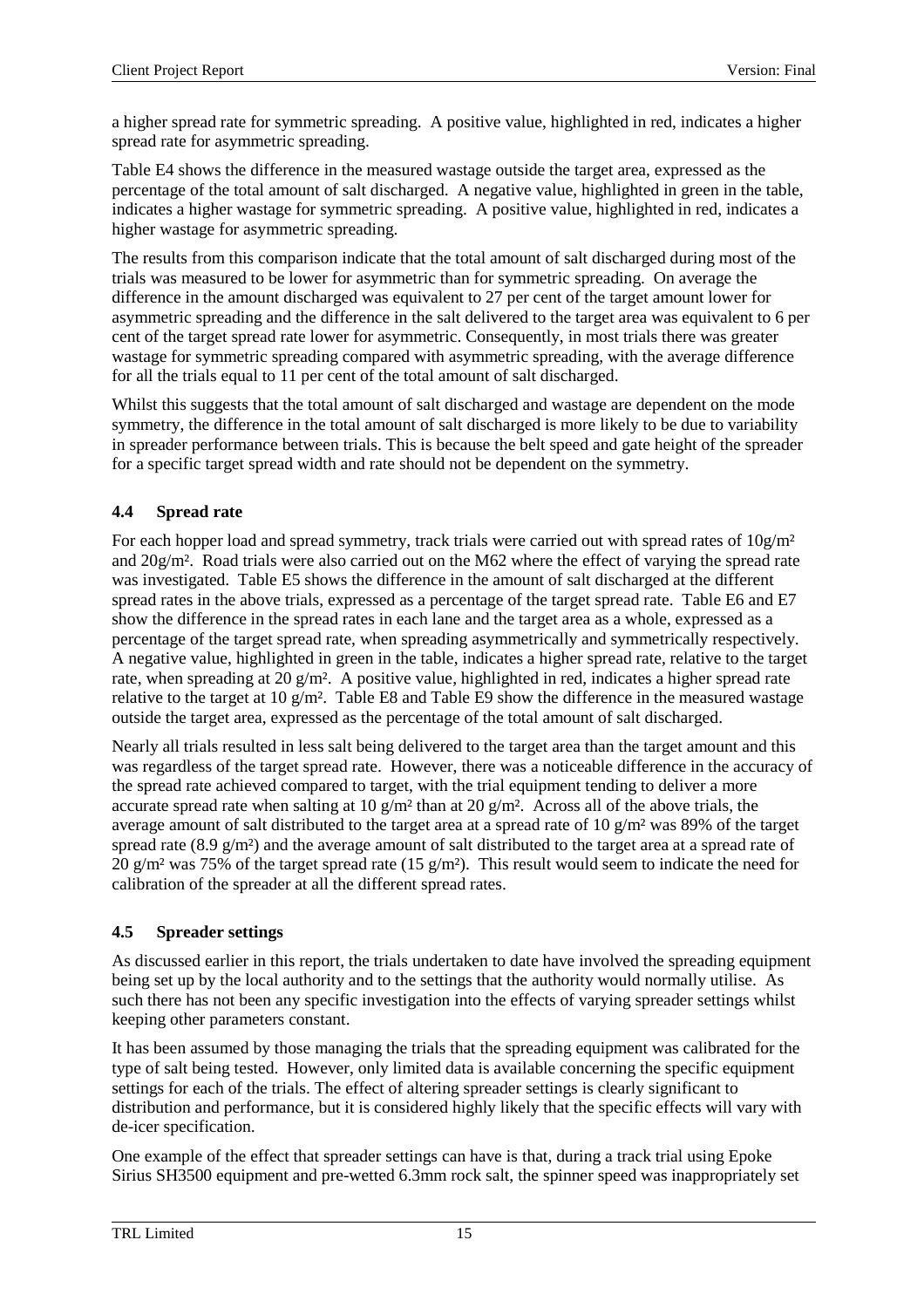for 3mm salt. The spinner speed was therefore set too high for the trialled material and this resulted in the 6.3mm salt being thrown further from the spreader than it should have been, a low average spread rate within the target area and high wastage.

A repeat trial was carried out at a later date using 3mm pre-wetted salt, which was therefore a material that was matched to the spinner speed. Tables 13 and 14 below show the average amounts of salt measured in each lane for each trial, spreading asymmetrically, and Figure 6 and Figure 7 show the distribution profiles, averaged for both hopper loads at each spread rate. It can be seen that much more salt was delivered to the target area in the repeat trial with less wastage.

While this is an extreme case of the effects of incorrect equipment settings, it serves to illustrate the importance of correctly setting the spreading equipment for the specific de-icer being spread.

The large variation across the results obtained from the track and road trials would tend to suggest that differences in spreader configurations are leading to significant variations in the amount of salt being distributed to the target area, as well as wastage.

|                           | Percentage of target spread rate $(\% )$ |               |         |                 |        |         |  |  |
|---------------------------|------------------------------------------|---------------|---------|-----------------|--------|---------|--|--|
| <b>Type of salting</b>    | <b>Hopper full</b>                       |               |         | Hopper 10% full |        |         |  |  |
|                           | Lane 1                                   | <b>Lane 2</b> | Average | Lane 1          | Lane 2 | Average |  |  |
| Pre-wetted<br>$(10g/m^2)$ | 39                                       | 37            | 38      | 70              | 45     | 58      |  |  |
| Pre-wetted<br>$(20g/m^2)$ | 30                                       | 31            | 31      | 62              | 37     | 50      |  |  |

#### **Table 13. Percentage of target amount for 6.3mm salt**

|  |  | Table 14 Percentage of target amount for 3mm salt |  |
|--|--|---------------------------------------------------|--|
|--|--|---------------------------------------------------|--|

|                           | Percentage of target spread rate $(\% )$ |                    |         |                 |        |         |  |  |  |  |
|---------------------------|------------------------------------------|--------------------|---------|-----------------|--------|---------|--|--|--|--|
| <b>Type of</b><br>salting |                                          | <b>Hopper full</b> |         | Hopper 10% full |        |         |  |  |  |  |
|                           | <b>Lane 1</b>                            | <b>Lane 2</b>      | Average | <b>Lane</b> 1   | Lane 2 | Average |  |  |  |  |
| Pre-wetted<br>$(10g/m^2)$ | 110                                      | 67                 | 89      | 92              | 144    | 118     |  |  |  |  |
| Pre-wetted<br>$(20g/m^2)$ | 134                                      | 123                | 129     | 114             | 122    | 118     |  |  |  |  |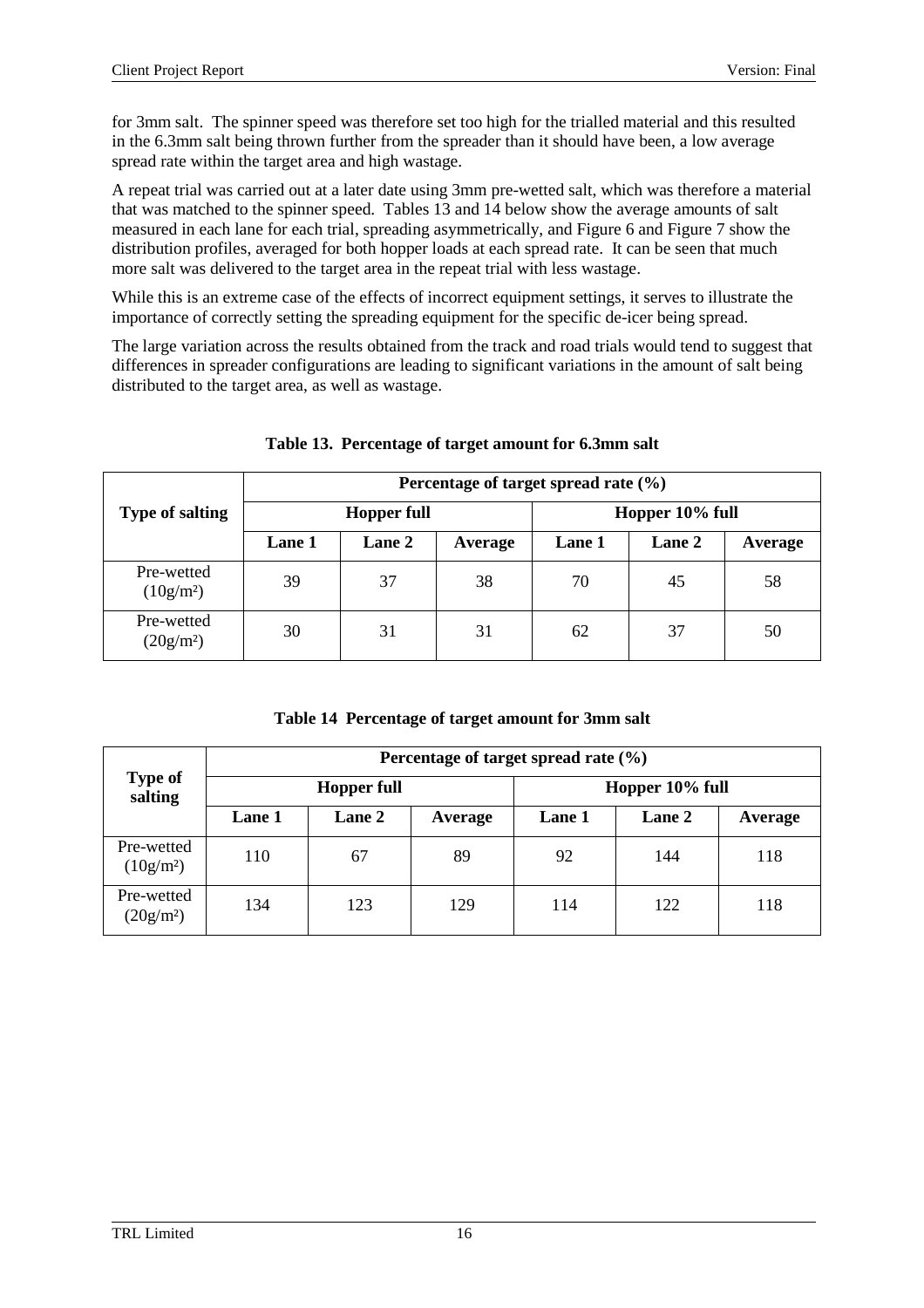

**Figure 6. Comparison of distribution for spreading at 10g/m² with 3mm and 6.3mm salt**



**Figure 7. Comparison of distribution for spreading at 20g/m² with 3mm and 6.3mm salt**

# **4.6 De-icer type**

The simplest method to investigate the effects of de-icer type on spread distribution is to compare the results from trials where different de-icers were spread by the same equipment under similar conditions. In order to ensure that trials fairly represent each de-icer, the spreading equipment should be specifically configured before each test, utilising in each case the settings that would be used by an authority when spreading the de-icer in a 'live' operation.

Track trials of both dry and pre-wetted salt were carried out for the NSSRG with a number of spreader types. However and unfortunately, the majority of trials involved different salt types, grading and moisture content, and/or different spread patterns etc. Therefore, the results are not easily compared across these trials. Performance trials for the Highways Agency compared pre-wetted and dry salt spreading. However, the equipment types used for spreading each de-icer were different, and the dry salt components of each de-icer were a different grade.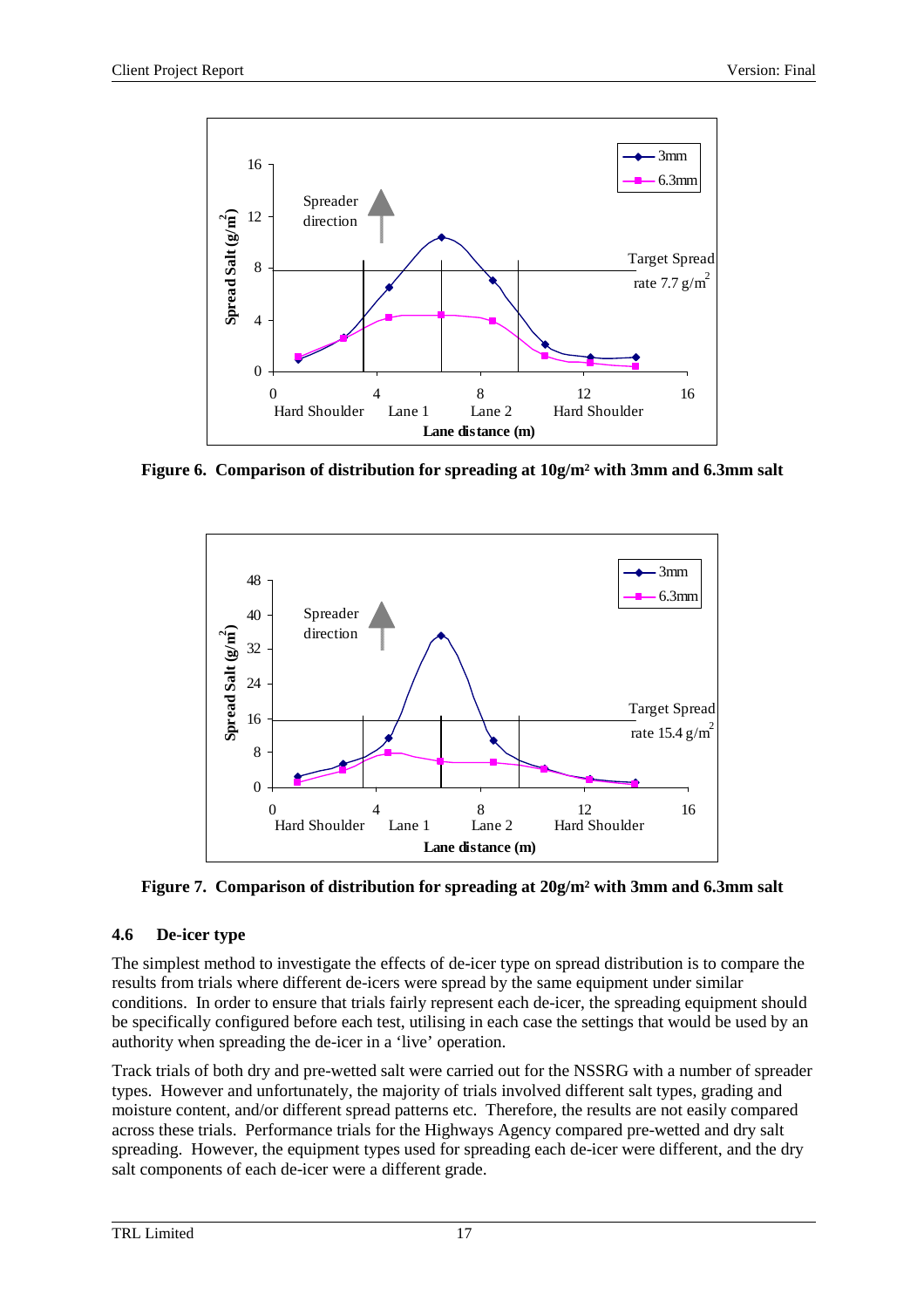Having stated the above, track trials were carried out using dry and pre-wetted salt using a Schmidt Stratos machine, enabling a direct comparison between the spreading of dry and pre-wetted salt. Repeat trials were also carried out at a later date with the same spreader, but with the direction of the spinner reversed..

Road trials were carried out on the A48(M) comparing the performance of 4 de-icer types: dry treated; dry untreated; pre-wetted with brine; and pre-wetted with a brine and treatment mix. Unfortunately, issues relating to the recovery of the salt from the road with this trial led to complications in comparing the results.

Road trials were carried out for the Highways Agency on the M6 that compared the performance of dry and pre-wetted salt. However, as for the equivalent track trials, different spreaders were used for the different de-icers and the dry salt used for each de-icer was of a different grade. The salt was also only recovered from the middle lane of the motorway.

Notwithstanding the above, road trials on the M62 and A9 have allowed comparison of dry treated and untreated salt, and trials on the A460 in Staffordshire compared dry untreated, dry treated and pre-wetted salt.

#### *4.6.1 Comparison between trials*

The total quantities of salt discharged during the Schmidt performance trials and the M62, A9 and A460 road trial, expressed as a percentage of the target amount, are shown in Table A1 in Appendix A. The amounts of salt discharged for pre-wetted spreading relative to the amounts discharged for dry salt spreading are shown in Table A2 and for dry treated salt relative to dry untreated salt in Table A3.

A comparison of the average salt distribution profiles for the different de-icer types for the Schmidt and the Modified Schmidt performance trials, the A460, M62 and A9 road trials are shown in Appendix B.

The overall spread rates achieved in the target area as a percentage of the target spread rate and the spread rate within each lane is shown for asymmetric spreading in Table C1, Appendix C, and in Table C2 for symmetric spreading. The ratio of the salt spread rates for pre-wetted/treated salting relative to dry salt spreading are shown in Table 15 and Table 16 for asymmetric and symmetric spreading, respectively.

It should be noted that the target amounts of pre-wetted salt were lower than those for dry salt due to the brine content, e.g. 10g of pre-wetted de-icer contains about 7.7g of salt.

The average ratio between the total salt discharged for each de-icer type and also between the spread rates in the target area for the different spreader and de-icer types are summarised in Table 17 and Table 18 for asymmetric and symmetric spreading, respectively.

As a measure of the longitudinal variation in the salt distribution, the range in the spread rate achieved in the lanes between the strips was expressed as a percentage of the average spread rate for the strips. For example, if the spread rates in strips 1 to 3 of a trial were 45, 50 and 55 per cent of the target spread rate, the range would be equal to 10 per cent of the target rate and the average spread rate would be 50 per cent of the target. The range expressed as a percentage of the average rate would be equal to:  $100x10/50 = 20$  per cent.

The range in spread rates measured in the Schmidt and the Modified Schmidt performance trials, the A460 road trials and the M62 road trials are shown in Table D1 to Table D3. Table 19 shows the average results for each spreader and de-icer type.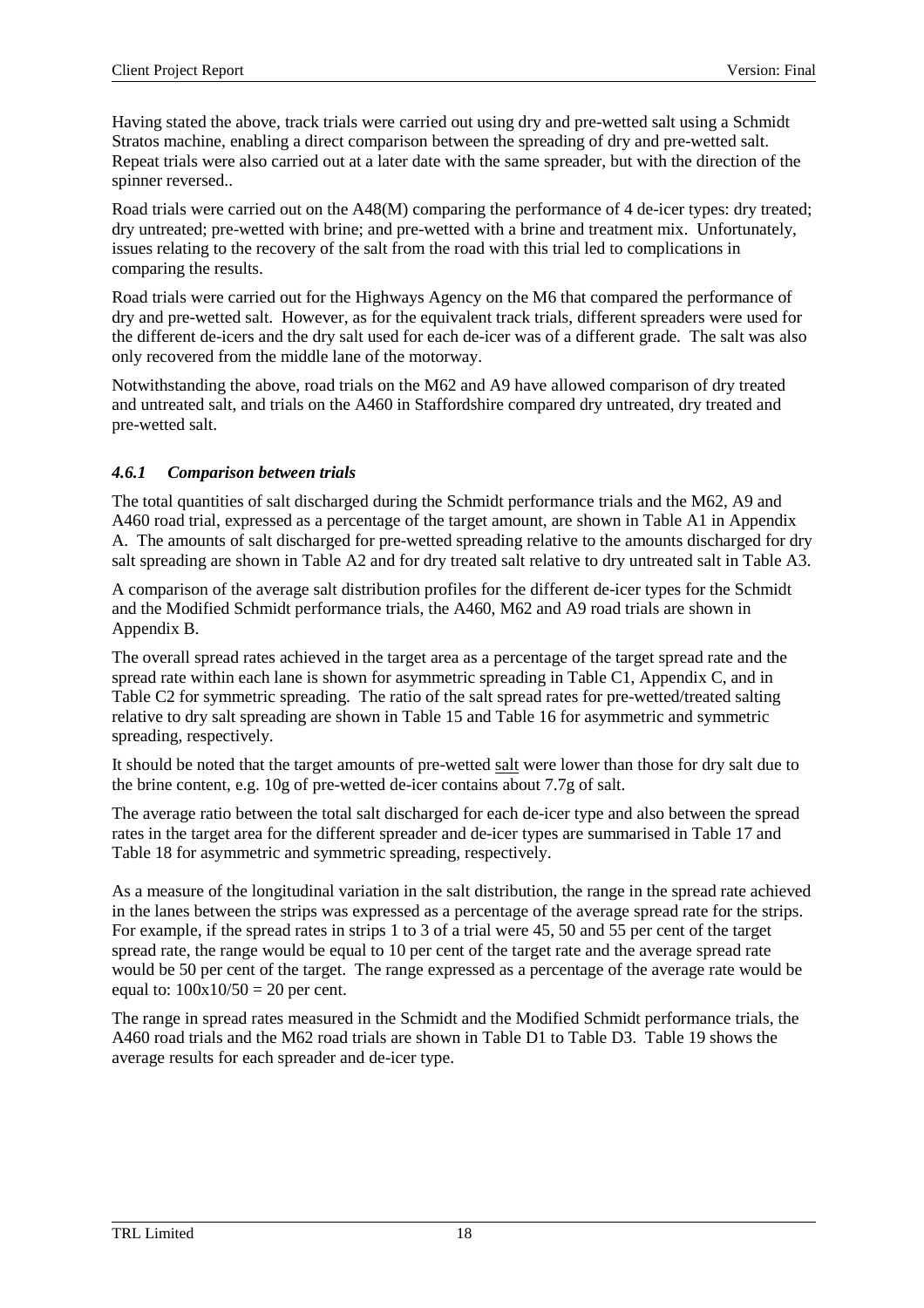|                           |                            | <b>Ratio of amount of salt</b> |      |                    |      |                            |           |                         |      |                            |                  |  |
|---------------------------|----------------------------|--------------------------------|------|--------------------|------|----------------------------|-----------|-------------------------|------|----------------------------|------------------|--|
| <b>Spreader</b>           | <b>Type of salting</b>     |                                |      | <b>Hopper full</b> |      |                            |           | Hopper 10 per cent full |      |                            |                  |  |
| type                      |                            | <b>HS</b>                      |      | $\overline{2}$     | 3    | Lane Lane Avg. of<br>lanes | <b>HS</b> | $\mathbf{1}$            | 2    | <b>Lane Lane Lane</b><br>3 | Avg. of<br>lanes |  |
|                           | Pre-wet/dry<br>$(10g/m^2)$ |                                | 0.66 | 0.91               | 0.77 | 0.77                       |           | 0.63                    | 0.88 | 0.71                       | 0.74             |  |
| Schmidt                   | Pre-wet/dry<br>$(20g/m^2)$ |                                | 0.49 | 0.85               | 1.16 | 0.74                       |           | 0.77                    | 0.88 | 1.49                       | 0.96             |  |
| Modified                  | Pre-wet/dry<br>$(10g/m^2)$ |                                | 0.71 | 0.42               | 0.35 | 0.54                       |           |                         |      |                            |                  |  |
| Schmidt                   | Pre-wet/dry<br>$(20g/m^2)$ |                                | 0.67 | 0.72               | 0.56 | 0.67                       |           |                         |      |                            |                  |  |
| Econ Zero C               | Pre-wet/dry<br>(Trial 2)   |                                | 0.28 | 1.40               |      | 0.91                       | N/A       |                         |      |                            |                  |  |
| $A460$ road<br>trials     | Treated/dry<br>(Trial 3)   |                                | 0.87 | 0.74               |      | 0.77                       |           |                         |      |                            |                  |  |
| Giletta A9 road<br>trials | Treated/dry                |                                | 0.93 | 1.71               |      | 1.29                       |           |                         |      |                            |                  |  |

# **Table 15 Ratio of salt spread rates achieved in target area for asymmetric spreading (prewetted or treated relative to dry)**

### **Table 16 Ratio of spread rates achieved in target area for symmetric spreading**

|                               |                            |                    | Ratio of amount of salt |      |      |                                 |                         |      |      |      |                                 |
|-------------------------------|----------------------------|--------------------|-------------------------|------|------|---------------------------------|-------------------------|------|------|------|---------------------------------|
| <b>Spreader</b><br>type       | <b>Type of salting</b>     | <b>Hopper full</b> |                         |      |      |                                 | Hopper 10 per cent full |      |      |      |                                 |
|                               |                            | <b>HS</b>          | 1                       | 2    | 3    | Lane Lane Lane Avg. of<br>lanes | <b>HS</b>               | 1    | 2    | 3    | Lane Lane Lane Avg. of<br>lanes |
|                               | Pre-wet/dry<br>$(10g/m^2)$ |                    | 0.79                    | 1.40 | 1.49 | 1.16                            |                         | 1.04 | 0.90 | 0.85 | 0.95                            |
| Schmidt                       | Pre-wet/dry<br>$(20g/m^2)$ |                    | 0.79                    | 1.15 | 1.85 | 1.09                            |                         | 0.91 | 0.94 | 1.61 | 1.06                            |
| Modified                      | Pre-wet/dry<br>$(10g/m^2)$ |                    | 1.29                    | 0.78 | 0.77 | 0.91                            |                         |      |      |      |                                 |
| Schmidt                       | Pre-wet/dry<br>$(20g/m^2)$ |                    | 0.71                    | 0.58 | 0.51 | 0.60                            | N/A                     |      |      |      |                                 |
| Foden 4000<br>M62 road trials | Treated/dry<br>$(10g/m^2)$ |                    | 1.18                    | 1.40 | 2.58 | 1.71                            |                         |      | N/A  |      |                                 |
|                               | Treated/dry<br>$(20g/m^2)$ |                    |                         |      | N/A  |                                 |                         | 1.12 | 1.12 | 1.14 | 1.13                            |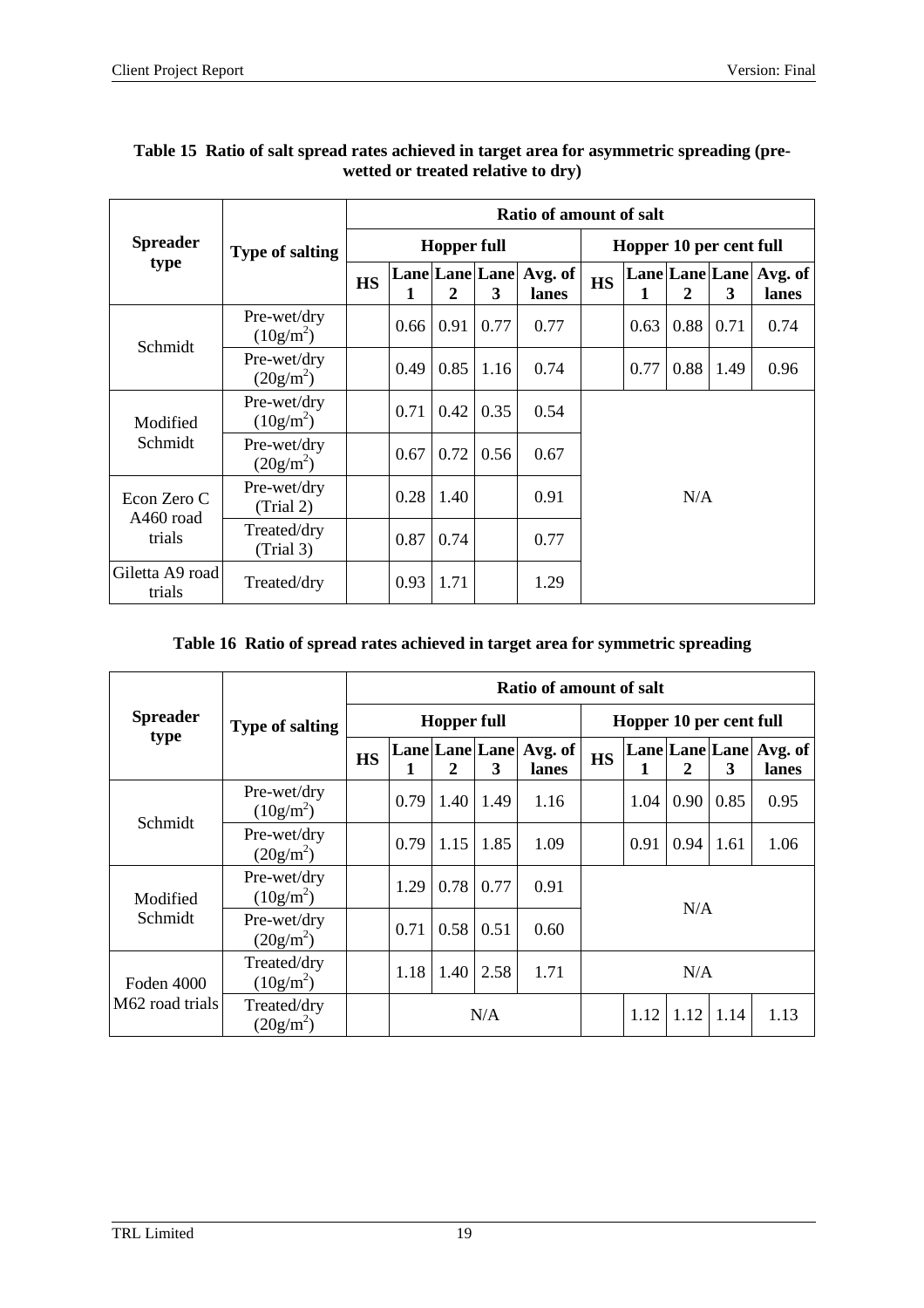| <b>Spreader</b>         | <b>Ratio of salt types</b> | Average ratio between<br>salt spread rates in<br>target area | Average ratio between<br>total amounts of salt<br>discharged |
|-------------------------|----------------------------|--------------------------------------------------------------|--------------------------------------------------------------|
| Schmidt                 | Pre-wet/dry                | 0.80                                                         | 0.74                                                         |
| <b>Modified Schmidt</b> | Pre-wet/dry                | 0.61                                                         | 0.58                                                         |
| Econ Zero C             | Treated/dry                | 0.77                                                         | 0.76                                                         |
| Econ Zero C             | Pre-wet/dry                | 0.91                                                         | 0.93                                                         |
| Giletta                 | Treated/dry                | 1.29                                                         | 1.3                                                          |

#### **Table 17 Average ratio between pre-wetted/treated and dry untreated spread rates for asymmetric spreading**

#### **Table 18 Average ratio between pre-wetted/treated and dry untreated spread rates for symmetric spreading**

| <b>Spreader</b>  | Ratio of salt types | Average ratio between<br>salt spread rates in<br>target area | Average ratio between<br>total amounts of salt<br>discharged |
|------------------|---------------------|--------------------------------------------------------------|--------------------------------------------------------------|
| Schmidt          | Pre-wet/dry         | 1.07                                                         | 0.99                                                         |
| Modified Schmidt | Pre-wet/dry         | 0.76                                                         | 0.78                                                         |
| Foden 4000       | Treated/dry         | 1.42                                                         | N/A                                                          |

### **Table 19. Range in spread rate measured within lanes for each strip**

| <b>Spreader</b>  |     | Range as % of average spread rate | Ratio between  |               |
|------------------|-----|-----------------------------------|----------------|---------------|
|                  | Dry | <b>Pre-wetted</b>                 | <b>Treated</b> | de-icer types |
| Schmidt          | 24  | 53                                |                | 0.45          |
| Modified Schmidt | 36  | 34                                |                | 1.06          |
| Econ Zero C      | 28  | 33                                |                | 0.85          |
| Econ Zero C      | 19  |                                   | 33             | 0.58          |
| Foden 4000       | 62  | ۰                                 | 49             | 1 27          |

#### *4.6.2 Comparison of pre-wet/dry salt distribution - Schmidt and modified Schmidt performance trial*

Detailed and specific information concerning the equipment settings used during the comparative trials of the Schmidt and modified Schmidt spreader is not available to TRL. Therefore, it is not clear to the authors of this report how the settings changed between the tests involving the dry and prewetted salt in terms of spinner speeds, chute settings etc.

During the trials of the unmodified Schmidt spreader, the ratio of salt collected in the lanes for prewetted salting relative to dry salting was slightly greater than the ratio of the total amount of salt discharged (shown in Tables 17 and 18). This would possibly indicate that a greater proportion of pre-wet salt was spread within the target area than dry salt. This was the case for both symmetric and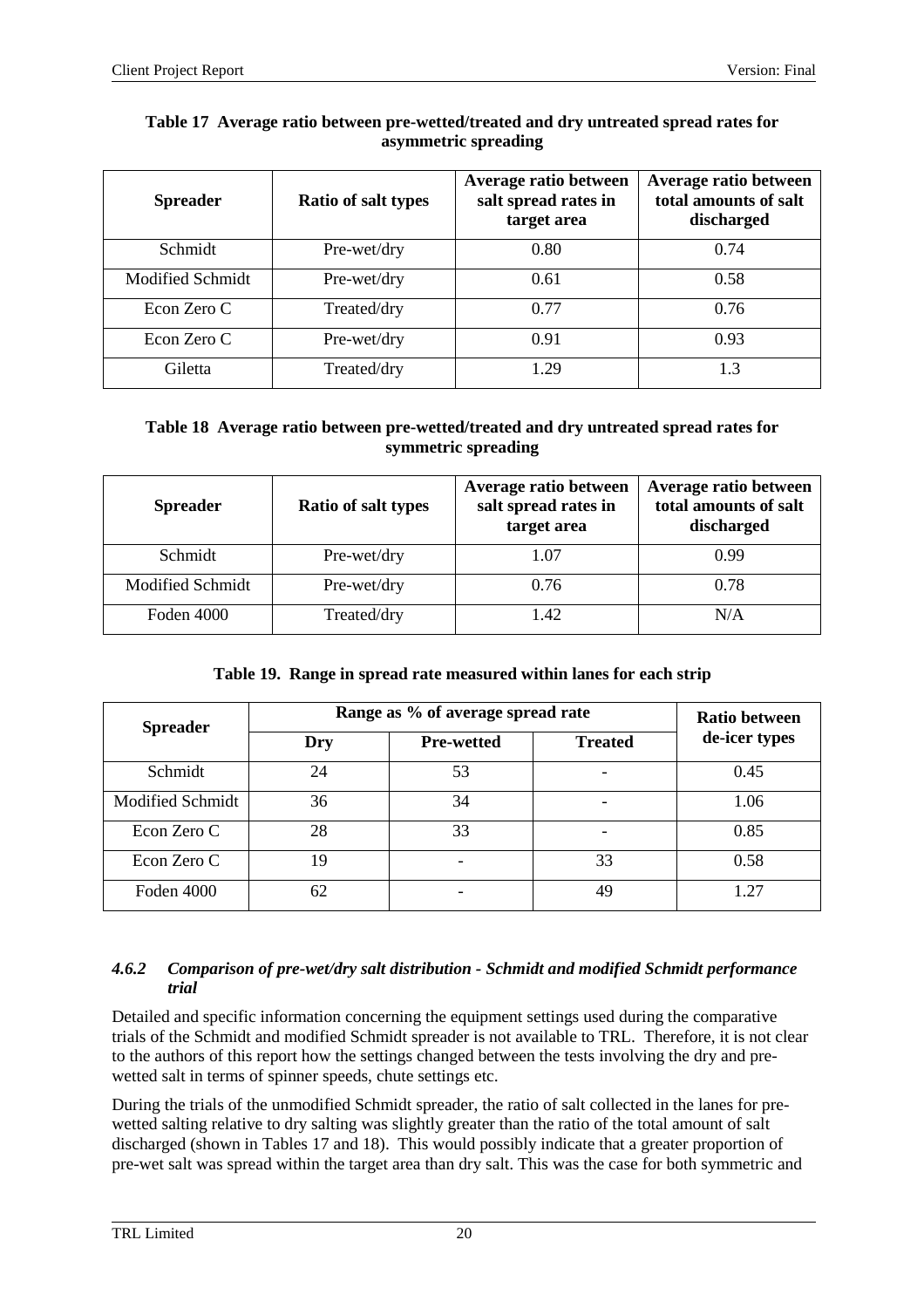asymmetric spreading. However, during the trial involving the modified Schmidt spreader, where the direction of the spinner was reversed, there was no clear difference between the ratios.

With regard to the distribution profiles, the Schmidt asymmetric spreading results (shown in Appendix B) indicated that the peak of the distribution was further to the offside (right of the spreader) when pre-wetted salting compared to dry salting. However, once again, this effect was less evident in the modified Schmidt results.

A significant degree of snaking was evident in the results of these trials, and there was no indication that, when compared with dry salt, snaking was reduced when pre-wetted salt was being applied (Table 19).

#### *4.6.3 Comparison of treated and untreated salt distribution - A9 road trials*

At the time that they were undertaken, it appeared to those managing the A9 road trials that the spreading equipment was being utilised with the same settings, regardless of whether treated or untreated salt was being spread. Therefore, the results of this trial should allow a direct comparison to be made between the distributions arising from use of the two materials.

However, although approximately 30 per cent more salt was measured within the lanes when spreading treated rather than untreated salt, the total amount of salt discharged was also greater for the treated salt by the same proportion (Table 17). It would therefore appear that the proportion of total salt distributed that was reaching the target area in these trials was similar for both materials.

Having stated the above, observations made on site during the trials indicated that the salt was being spread unevenly by the equipment, with some areas being more heavily salted than others. Therefore, it is considered that the measured distribution on the road may not accurately reflect the distribution achieved by the equipment (as this would depend upon whether or not the test panels received average distributions).

### *4.6.4 Comparison of treated and untreated salt distribution - M62 road trials*

During the M62 road trials, the same equipment settings were used when spreading both the treated and the untreated salt. Therefore, it is considered that the results of these trials should allow direct comparisons to be made between the spread distributions of the two materials.

The measured distribution across the carriageway was similar for both the treated and untreated salt. However, a significant level of longitudinal 'snaking' was evident in the results and this was generally slightly worse in the case of the untreated salt.

### *4.6.5 Comparison of pre-wet, treated and untreated salt distribution – A460 road trials*

During the A460 road trials the same spreader settings were used for the treated and untreated salt. It is understood that the only change effected for the pre-wetted salt operation other than the addition of brine was a reduction in the gate height.

The peak of the salt distribution in all of the A460 trials was generally in Lane 2 (the offside lane with respect to the salting vehicle) with significantly more salt being spread in Lane 2 than Lane 1. Generally, the peak tended to be nearer to the carriageway centreline for the untreated salt. The peak for the pre-wetted salt was furthest from the spreader. Although the wind may have been a contributory factor in one of the trials, it is considered that this cannot fully account for the measured differences. It is therefore assumed that these results were mainly caused by the different materials being spread.

The amount of salt spread in Lane 2 ranged from 87 to 162 per cent of the target amount for that lane and that in Lane 1 ranged from 25 to 70 per cent of the target amount for that lane, but the amount in the nearside of Lane 1 was significantly less than in the offside. The amount of salt spread to approximately 25 per cent of the target width was less than 25 per cent of the target rate.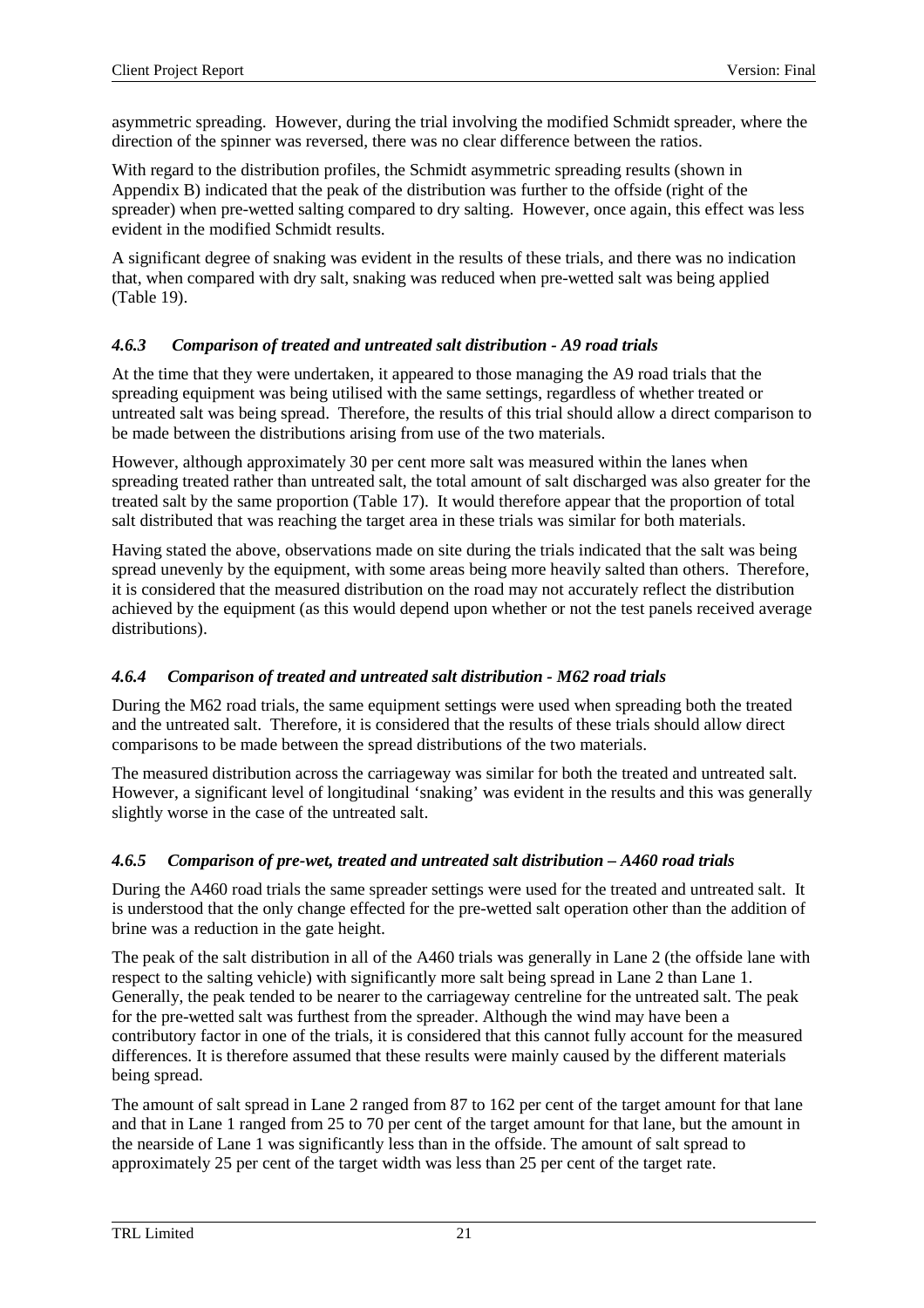There is some considerable doubt regarding the accuracy of the weighbridge measurements that featured in these trials and it has been concluded that these were subject to a random error of up to 50 kg due to an unknown mechanism.

The amount of brine discharged during the pre-wetted trials was not measured by the spreading equipment, and because of the error in the weighbridge measurements discussed above, it cannot be confirmed that the mix proportions of the dry salt and brine components of the pre-wetted salt were those targeted. In one of the trials, the weighbridge measurements suggested that the mix proportions for the pre-wetted salt were 95 per cent dry salt : 5 per cent brine by weight. However, the weighbridge results for the test run made in accordance with Appendix C of BS 1622 suggested that the mix proportions of the pre-wetted salt were 82 per cent dry salt : 18 per cent brine by weight.

In addition, the salt concentration of a sample of the brine utilised in the trial was found to be only approximately 1 per cent, which is well below the target figure of 26 per cent.

#### *4.6.6 Summary*

It is considered that the limited number of NSSRG and other TRL trials undertaken to date, specifically designed to investigate the influence of de-icer type on distribution, have not highlighted any significant differences between the distribution patterns that can be achieved by pre-wetted salting or treated dry salt, compared to those that can be achieved for untreated dry salt. However, it should be noted that this may be a result of any such differences being 'masked' by the relatively large distribution variations that have been demonstrated by the equipment used in the trials when spreading the same de-icer type. Comparison of the performance of the different de-icer types will only strictly be valid when the spreader performance has been optimised and calibrated for the particular de-icer being spread. For the trials, it is clear that the spreader performance was not always optimised.

#### **4.7 De-icer moisture content**

The trials undertaken by the NSSRG to date have not specifically been designed to investigate the effects of de-icer moisture content on spreader performance and a lack of repeat trials using de-icers with the same moisture content (and the relatively large variation that has existed, which ranged from 1 per cent to 6.4 per cent), has not allowed any proper assessment of whether effects arising from deicer moisture content vary with equipment type and, if so, to what degree.

Results for the Giletta spreader, where the salt moisture content was highest, at around 6 per cent, showed significant wastage to the offside verge and margin. It is possible that this may have been a result of the high moisture content as the increased moisture levels, and subsequently increased mass, could have caused the salt grains to have been thrown further from the spreader than usual. However, without comparison with trials using a lower moisture content, it is impossible to discount the possibility that this distribution was simply a result of the spreader settings utilised.

During the A9 trials with a Giletta spreader, significant levels of clumping and uneven spread rates were identified. It is considered likely that this was caused by the relatively high moisture content of the de-icing material being used.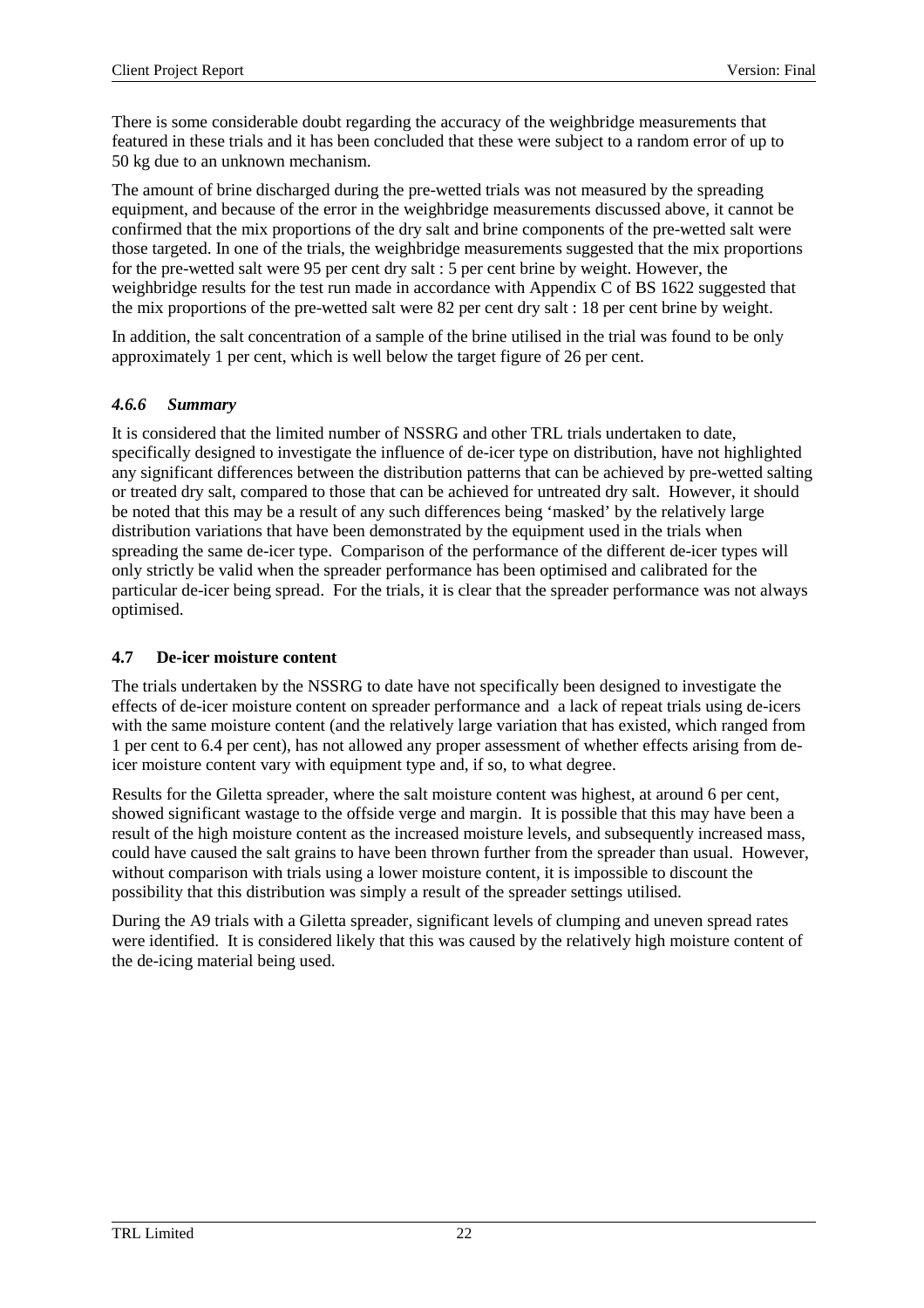# **5 Review of trafficking effects**

Road trials have been carried out on the A9, A460, A48, A33, A331 and A52 to investigate, amongst other issues, the effects of trafficking on residual salt levels.

The trials to date have all been carried out in dry conditions with similar levels of humidity and, with the exception of the trials on the A460 and A48, which were carried out on sections of road with negatively textured thin surfaces, the trials have been carried out on sections of road with positively textured hot rolled asphalt (HRA) surfaces.

Trials were carried out on the A33, A331 and A52 to investigate the effect of trafficking on prewetted salt only, whilst trials on the A9, A460 and A48 compared different de-icers.

# **5.1 Effect of traffic**

Tables F1 to F6 in Appendix F show the average percentage salt loss for each trial with respect to time of trafficking. Figure 8 compares the percentage loss with level of trafficking for all the road trials, averaged over the lanes. It can be seen from Figure 8 that the effect of trafficking varied significantly across the trials and it is difficult to draw many robust comparisons. However, it is clear from the results to date that trafficking has a relatively large influence on residual salt levels, with levels reducing markedly during the initial 12 hours after distribution regardless of whether dry, treated or pre-wetted salt is used. Trial results indicate that as much as approximately one half of the initial material can be lost during this period on a heavily trafficked (around 5000 cars) road in dry road conditions.





When considering the effect of traffic on residual salt levels it is important to account for the degree of longitudinal snaking in the salt distribution before and after trafficking. Table 20 shows the range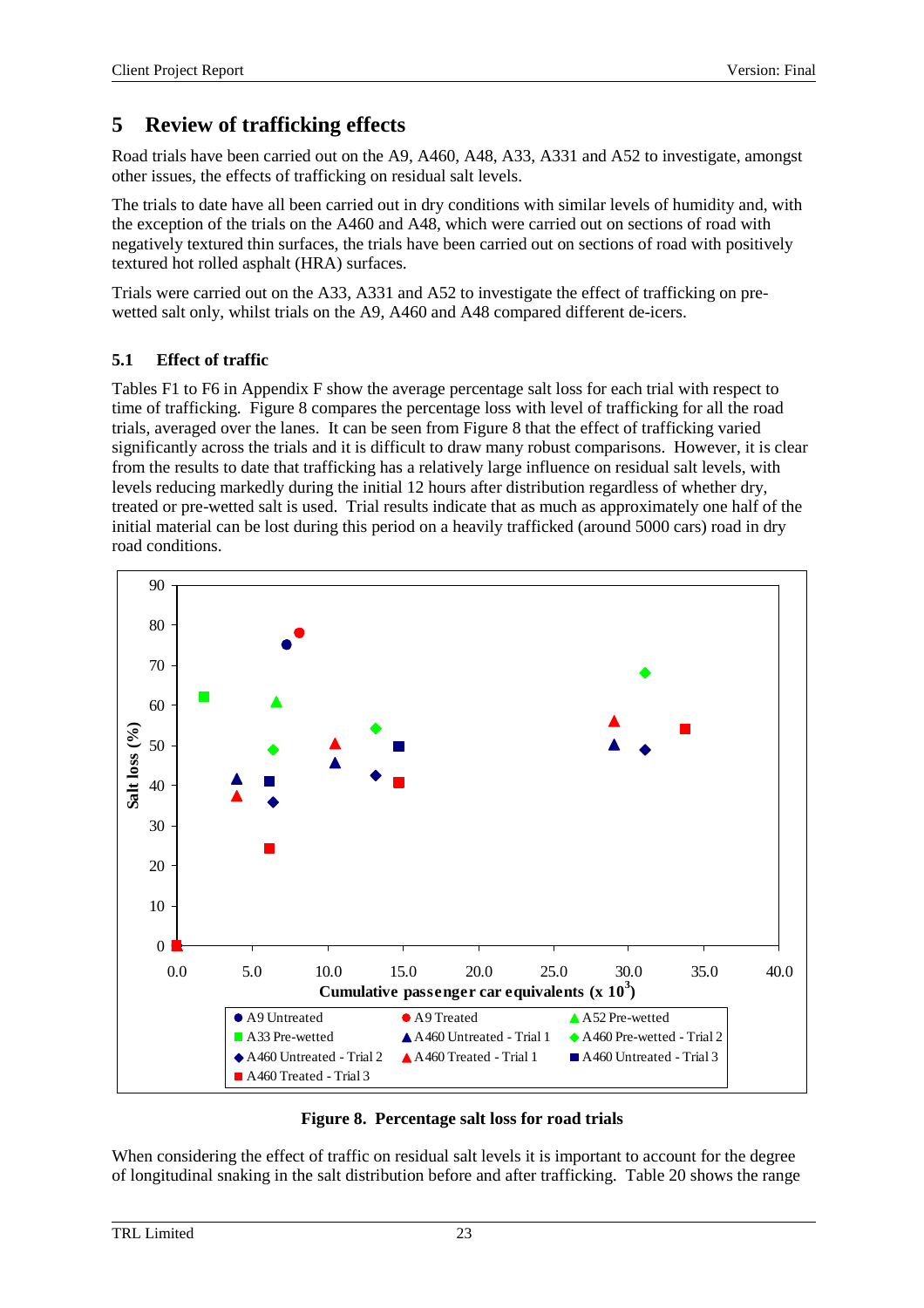in the residual salt level measured within the traffic lanes for each test strip after various periods of trafficking, expressed as a percentage of the average level for all the test strips. This provides an indication of the degree of longitudinal variability evident in the results of each trial.

|                   |                      |                                         |                          | Range as % of average residual salt |                          |                |  |  |  |
|-------------------|----------------------|-----------------------------------------|--------------------------|-------------------------------------|--------------------------|----------------|--|--|--|
| <b>Road trial</b> | De-icer type         | <b>Approximate hours of trafficking</b> |                          |                                     |                          |                |  |  |  |
|                   |                      | $\bf{0}$                                | 1                        | 12                                  | 20                       | 36             |  |  |  |
| A33               | Pre-wetted           | 28                                      | 32                       |                                     | 68                       |                |  |  |  |
| A331              | Pre-wetted           | 47                                      | 11                       |                                     | $\overline{\phantom{a}}$ |                |  |  |  |
| A52               | Pre-wetted           | 28                                      | 24                       | -                                   | 18                       |                |  |  |  |
| A <sub>9</sub>    | Dry untreated        | 26                                      | 75                       |                                     | 127                      |                |  |  |  |
|                   | Dry treated          | 65                                      | 106                      |                                     | 107                      |                |  |  |  |
|                   | Dry-Trial 1          | 9                                       | $\overline{\phantom{0}}$ | 59                                  | 10                       | 22             |  |  |  |
|                   | Treated - Trial 1    | 14                                      |                          | 39                                  | 69                       | $\overline{3}$ |  |  |  |
| A460              | $Dry - Trial 2$      | 28                                      |                          | 22                                  | 24                       | 34             |  |  |  |
|                   | Pre-wetted - Trial 2 | 33                                      |                          | 6                                   | 9                        | $\overline{7}$ |  |  |  |
|                   | Dry-Trial 3          | 29                                      |                          | 9                                   | 21                       | 6              |  |  |  |
|                   | Treated – Trial 3    | 52                                      |                          | 11                                  | 17                       | $\overline{7}$ |  |  |  |

**Table 20. Range in residual salt measured within lanes for each strip**

It has previously been assumed that trafficking will smooth out the salt distribution both along and across the carriageway and therefore that longitudinal snaking is not an important issue for normal salting operations. However, the results of the NSSRG trials to date suggest that the longitudinal redistribution of the residual salt by traffic does not occur to the degree that was previously believed and therefore longitudinal snaking during spreading operations may be a significant factor in determining the overall performance of a spreading operation. It could therefore also be an important consideration for operational decisions regarding the appropriate rate of spread for an operation.

# **5.2 Effect of de-icer**

Overall, the results from all the trials to date where different de-icers were tested together have not identified any significant effect of de-icer type on the salt distribution after trafficking.

For the A9 trial similar losses were measured for both the treated and untreated salt after 18 hours trafficking, with the treated salt showing a lower loss after 1 hour. However, snaking was evident in the results for the treated salt, resulting in uncertainty in the measured spread rates and the difference measured in the losses would not appear to be statistically significant.

The A460 trials were also designed to assess the effects of trafficking on the residual salt levels arising from the spreading of the different materials. Overall, similar losses were measured within the lanes for each de-icer over the 48 hour duration of each trial (approximately 36 hours of trafficking), with the most significant decrease in the residual salt level occurring during the first 12 hours after spreading, with a maximum loss in Lanes 1 and 2 of 49 per cent of the salt before trafficking. The maximum percentage loss in Lanes 1 and 2 was 54 per cent after 24 hours and 68 per cent after 48 hours.

In order to make a valid comparison between the effects of trafficking on the different de-icer types, it is necessary to compare results obtained under conditions as similar as possible with regard to initial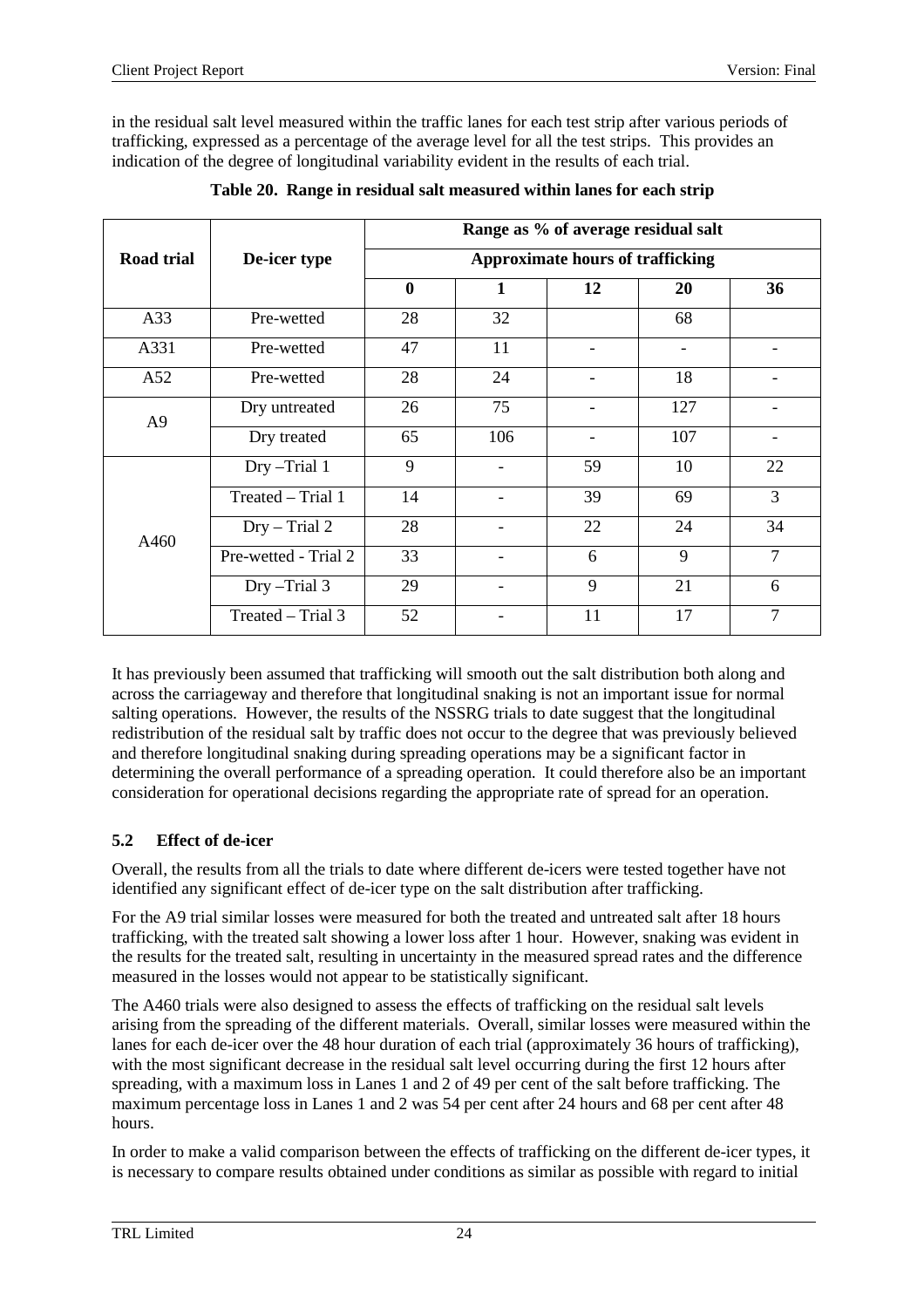levels of salt, levels of traffic and climatic conditions. As discussed in Section 4.6.5, the distribution was not optimised for each de-icer during the A460 trials, with the position of the peak of the salt distribution ranging from the centre of the carriageway to the centre of lane 2. An alternative comparison for this trial would therefore be of the salt loss from lane 2, for those cases where the initial level of salt in the lane and trial conditions were as similar as possible for each de-icer, rather than both lanes together. However, this will still not be a fully accurate comparison as the position of the peak of the distribution determines how much salt moves from lane to lane. With little salt in lane 1 with the pre-wetted salt, there would have been less salt moving from lane 1 to lane 2 than for the other de-icers.

Table 21 shows a comparison of residual salt in lane 2 for the untreated salt in Trial 3, the pre-wetted salt in Trial 2 and the treated salt in Trial 1 and Trial 3. The salt loss, expressed as a percentage of the salt spread, is shown in Table 22.

| Time after   |                               | Salt $(g/m2)$                  |                             |                             |  |  |  |  |  |  |
|--------------|-------------------------------|--------------------------------|-----------------------------|-----------------------------|--|--|--|--|--|--|
| spread (hrs) | <b>Untreated</b><br>(Trial 3) | <b>Pre-wetted</b><br>(Trial 2) | <b>Treated</b><br>(Trial 1) | <b>Treated</b><br>(Trial 3) |  |  |  |  |  |  |
|              | 23.6                          | 24.9                           | 24                          | 17.4                        |  |  |  |  |  |  |
|              | 13                            |                                | 13.4                        | 10.8                        |  |  |  |  |  |  |
| 24           |                               | 10.8                           | 10.2                        |                             |  |  |  |  |  |  |
| 48           | 10.4                          | 7 <sub>2</sub>                 | 8.8                         |                             |  |  |  |  |  |  |

#### **Table 21. Residual salt measured within lane 2 for each de-icer type**

| Time after   | $%$ Loss  |                   |  |                                            |  |  |  |  |
|--------------|-----------|-------------------|--|--------------------------------------------|--|--|--|--|
| spread (hrs) | Untreated | <b>Pre-wetted</b> |  | <b>Treated (Trial 1)</b> Treated (Trial 3) |  |  |  |  |
|              |           |                   |  |                                            |  |  |  |  |
| 24           |           |                   |  |                                            |  |  |  |  |
|              |           |                   |  |                                            |  |  |  |  |

#### **Table 22. Percentage loss within lane 2 for each de-icer type**

As will be discussed in Section 6.2.1, there is an uncertainty of around 5 per cent in the salt collected from each strip resulting from the salt collection method used. The effect of longitudinal snaking will also create some uncertainty, with significant longitudinal variations in the salt distribution evident before and, for some of the trials, after trafficking. This would indicate that trafficking may not always 'even out' initial longitudinal variations. As shown in Table 20, there was significant snaking measured before trafficking for the pre-wetted salt in Trial 2 and the treated salt in Trial 3, potentially leading to inaccuracy in the measured losses. Table 23 shows the potential range of salt loss from lane 2 for the above trials, assuming a 5 per cent uncertainty in the salt collected on each occasion.

|  |  |  | Table 23. Percentage loss within lane 2 for each de-icer type (assuming 5 per cent uncertainty) |
|--|--|--|-------------------------------------------------------------------------------------------------|
|  |  |  |                                                                                                 |

| Time after   |                  | $\%$ Loss         |                          |                          |  |  |  |  |  |
|--------------|------------------|-------------------|--------------------------|--------------------------|--|--|--|--|--|
| spread (hrs) | <b>Untreated</b> | <b>Pre-wetted</b> | <b>Treated (Trial 1)</b> | <b>Treated (Trial 3)</b> |  |  |  |  |  |
|              | $39 - 50$        | $47 - 56$         | $38 - 49$                | $31 - 44$                |  |  |  |  |  |
| 24           | $49 - 58$        | $52 - 61$         | $53 - 62$                | $48 - 57$                |  |  |  |  |  |
|              | $51 - 60$        | $68.0 - 74$       | $59 - 67$                | $58 - 66$                |  |  |  |  |  |

Comparing the results, in nearly all cases any difference between the salt loss for the different de-icer types was less than the range of uncertainty in the measurements. Climatic conditions and trafficking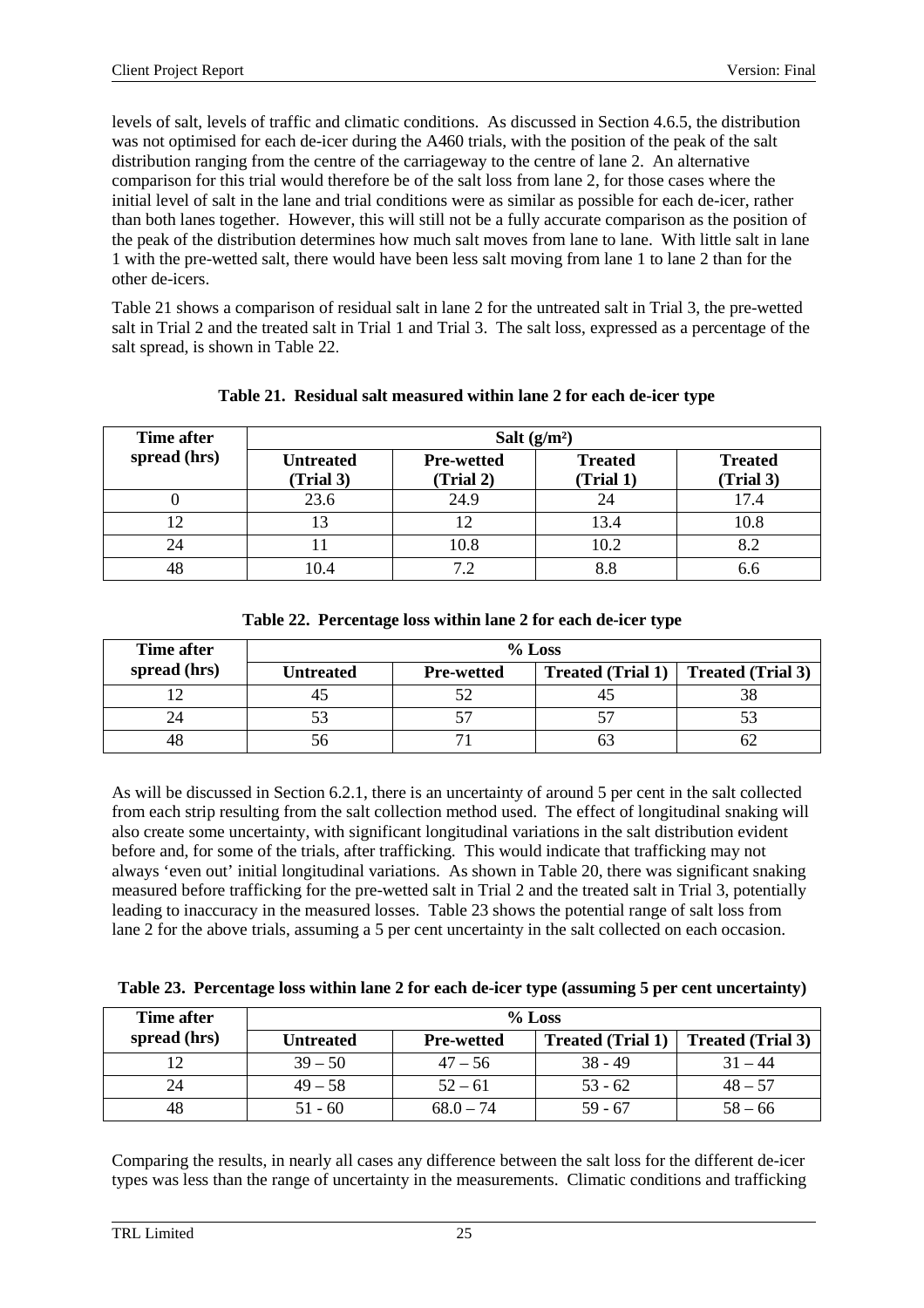were very similar during the course of all three trials and would not be expected to produce significant variations between results.

The effect of treating or pre-wetting the salt would be expected to be most evident in the first hours after spreading. The increase in the pre-wetted salt loss between 24 and 48 hours relative to the other de-icer types is therefore unexpected and could be a result of uncertainty in the measured residual salt due to snaking in the distribution along the carriageway, although Table 20 shoes minimal snaking at these times.

When drawing conclusions from these results, it must be acknowledged that weighbridge measurements indicated that only a small amount of brine was discharged during the pre-wetted spreading, 5 per cent by weight of the total amount of de-icer. As discussed in Section 4.6.5, there were concerns regarding the accuracy of the weighbridge measurements during the trials and, taking into account other discrepancies between the weighbridge measurements and amounts of salt collected, it was concluded in the final Staffordshire trial report that inaccuracy in the weighbridge measurements was the most likely cause of the low brine discharge measurement. The distribution was also distinctly different for the untreated and pre-wetted salt suggesting they were different deicers. However, uncertainty will remain that the pre-wetted spreading was carried out correctly. It is possible that insufficient brine may have been added to the dry salt during spreading, reducing the effect of the pre-wetting.

Assuming that the spreaders operated correctly during the trials, in particular with relation to the prewetting, there are possible explanations for the similarity in de-icer performance. With regard to the trial methodology, a key point to note is that spreading was carried out under a road closure, allowing the salt to settle on the carriageway and dissolution to occur for several hours before trafficking commenced. During normal spreading operations, the effects of passing vehicles would be expected to be more disruptive to the salt distribution, in particular that of the finer particles in the first hours after spreading. In this situation, the suppression of the fines as a result of pre-wetting or treating the salt would be expected to result in lower salt loss and a more even distribution of the salt along the carriageway. Spreading under live traffic would therefore be expected to produce more variation in de-icer performance.

Another key factor is likely to be the effect of the de-icer particle size variation. During the course of the NSSRG research, measurements have been made of the particle size distribution and moisture content for a number of different salt samples, in particular Thawrox 6. For all the samples of Thawrox 6 that have been tested during the performance and road trials, Figure 9 shows the percentage of the sample with particle size less than 0.6mm plotted with respect to the moisture content of the sample. Overall, it can be seen that moisture content has a significant effect on the particle size distribution of the salt, with a higher moisture content resulting in a lower proportion of finer particles.

The trials carried out on the A460 were with untreated salt of moisture content around 5 per cent. At this high level of moisture, the proportion of finer particles was reduced and this may have masked the effects of pre-wetting or treating the salt. In practice salt is normally supplied with a moisture content below 2 per cent and, if spread dry at such a moisture content, all of the fines are unlikely to stay on the road and may be transported by the wind and vehicle drafts to the verge and beyond. In these circumstances pre-wetting of the salt is an effective way to spread the fines to the target area either in solution or in suspension in the brine.

Some authorities use 3mm salt to reduce the time taken for salt to enter solution – being particularly important on lightly trafficked roads when there may be few vehicles to break-up larger salt grains and speed the dissolution process. Although normally de-dusted the dissolution process is greatly enhanced by pre-wetting such a fine salt.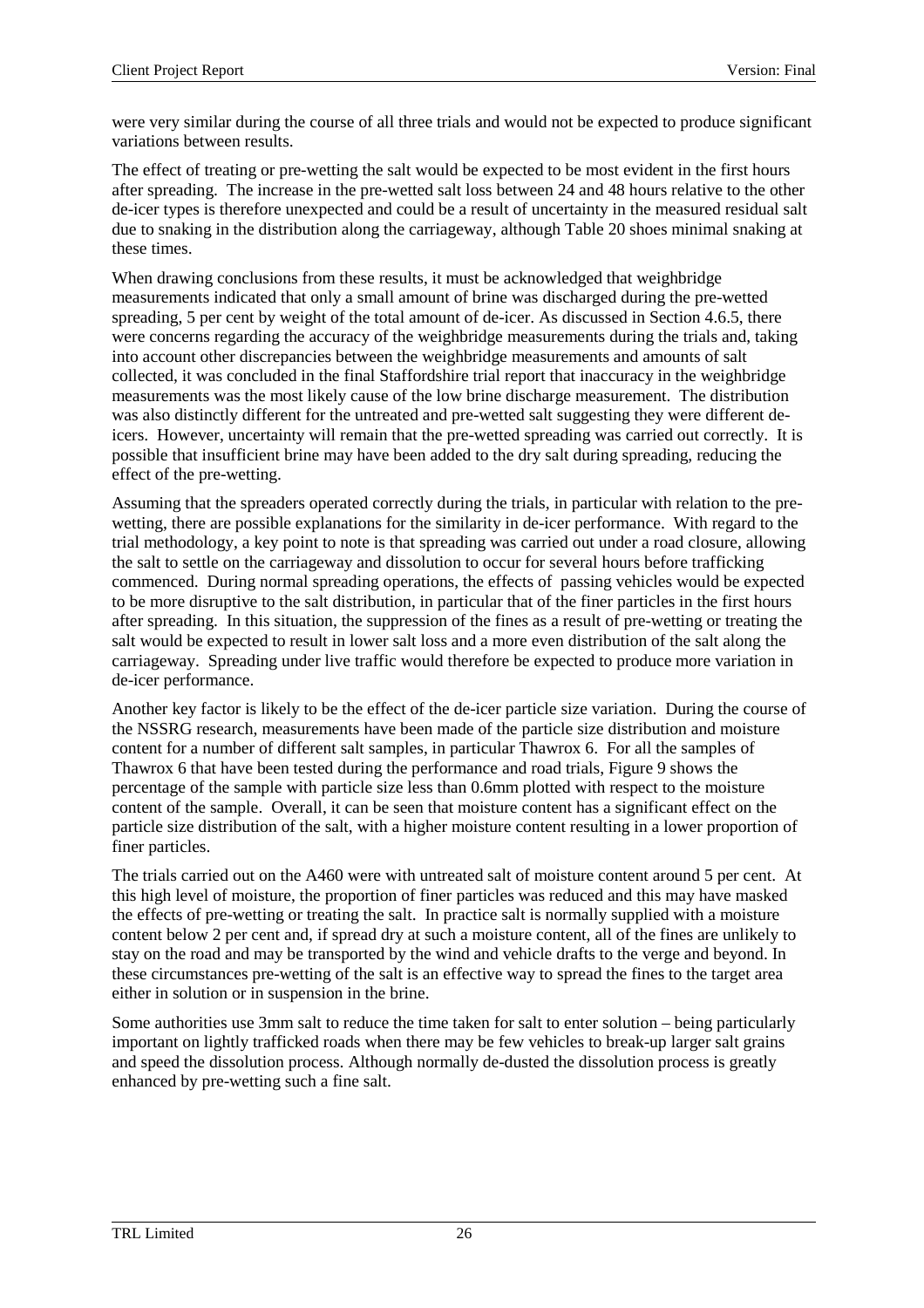

**Figure 9. Percentage by weight of Thawrox 6 with particle size less than 0.6mm**

The results from the Staffordshire trials would also appear to support earlier research carried out by TRL and also work carried out in Germany. The first trials conducted by TRL with pre-wetted salt were in the late 1980s (Parmenter, 1991). The performance of dry salt wetted to a moisture content of about 5 per cent and pre-wetted salt with mix proportions 70 per cent dry salt: 30 per cent brine by weight was compared. The salt grading is not reported. As was reported in the Staffordshire trial final report, the conclusions included the following:

- o Wetting of salt up to a moisture content of about 5 per cent improves retention on the road. This confirms the findings of earlier German research.
- o Wetting of salt appears to result in slightly improved spread patterns. This confirms the findings of earlier German research.
- o Setting the spread width two metre less than the carriageway width reduces the amount of salt spread in verges and beyond thereby improving the spread pattern without the need for prewetting.
- o At precautionary rates of spread there appears to be no significant difference in the residual salinity between salt at 5 per cent moisture content and that wetted with a 30 per cent solution. This confirms the findings of earlier German research.

The salt losses measured in the NSSRG trials on the A33 and the A52 with pre-wetted salt were higher than the loss measured on the A460 for comparable levels of traffic, however as discussed in Section 5.3 the surfacing was different for these trials.

The moisture content of the dry salt in the Staffordshire trials was similar to the moisture content discussed by Parmenter and the findings from the Staffordshire trials would seem to be consistent with this previous research on pre-wetted salting by TRL and in Germany.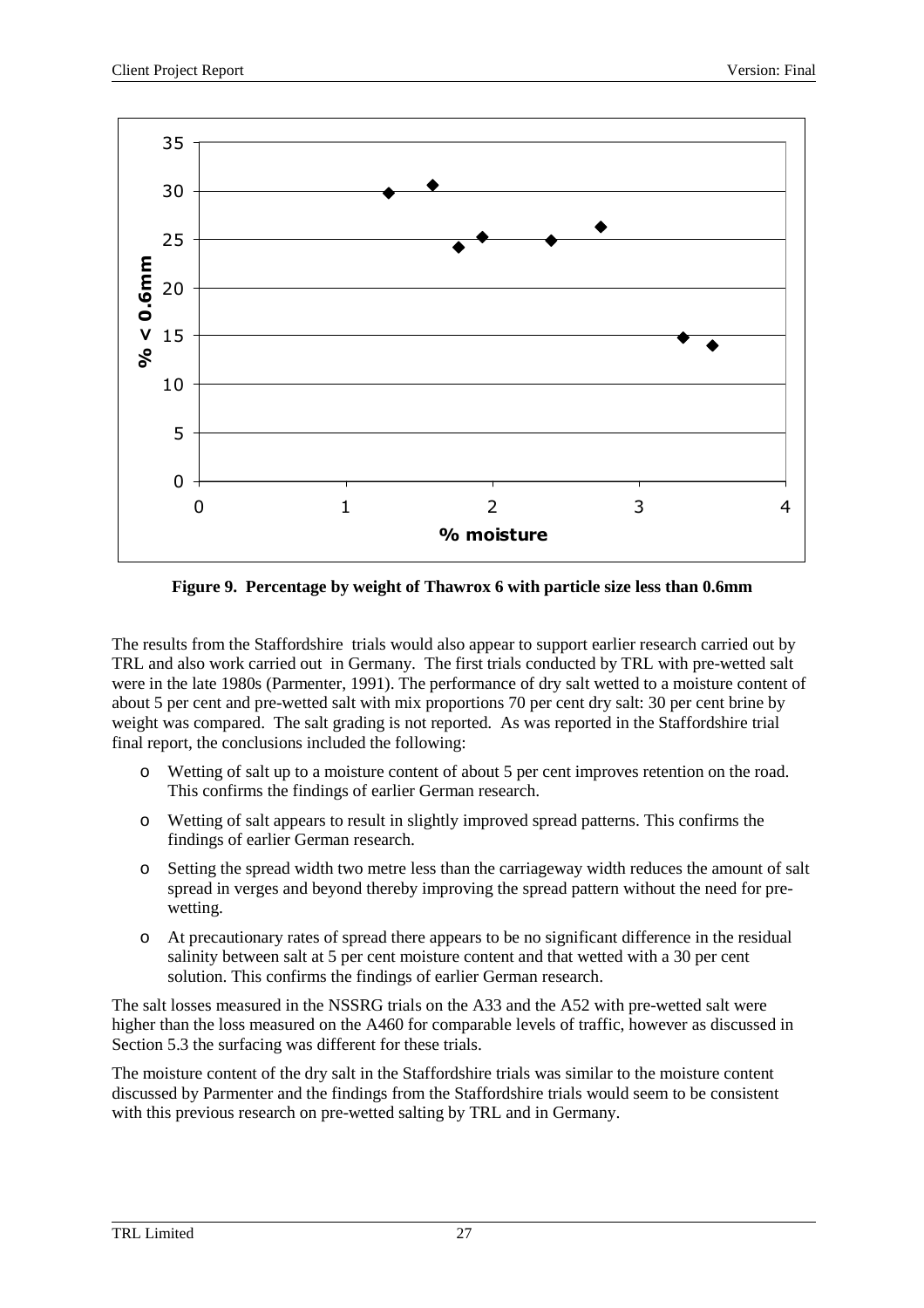### **5.3 Effect of surfacing type**

The percentage losses after trafficking recorded for the trials carried out on the A460 appeared to be consistently lower than those for the other trials. The A460 trial site has a negatively textured thin surfacing, while the other road trials were carried out on positively textured HRA. Although the results from negatively textured surfaces are therefore limited, these results appear to suggest that salt loss due to trafficking may be reduced on negatively textured road surfaces, compared to that for positively textured road surfaces. This may be explained by the voids within the negatively textured surfacing retaining and accumulating salt and these being less subject to the effects of trafficking.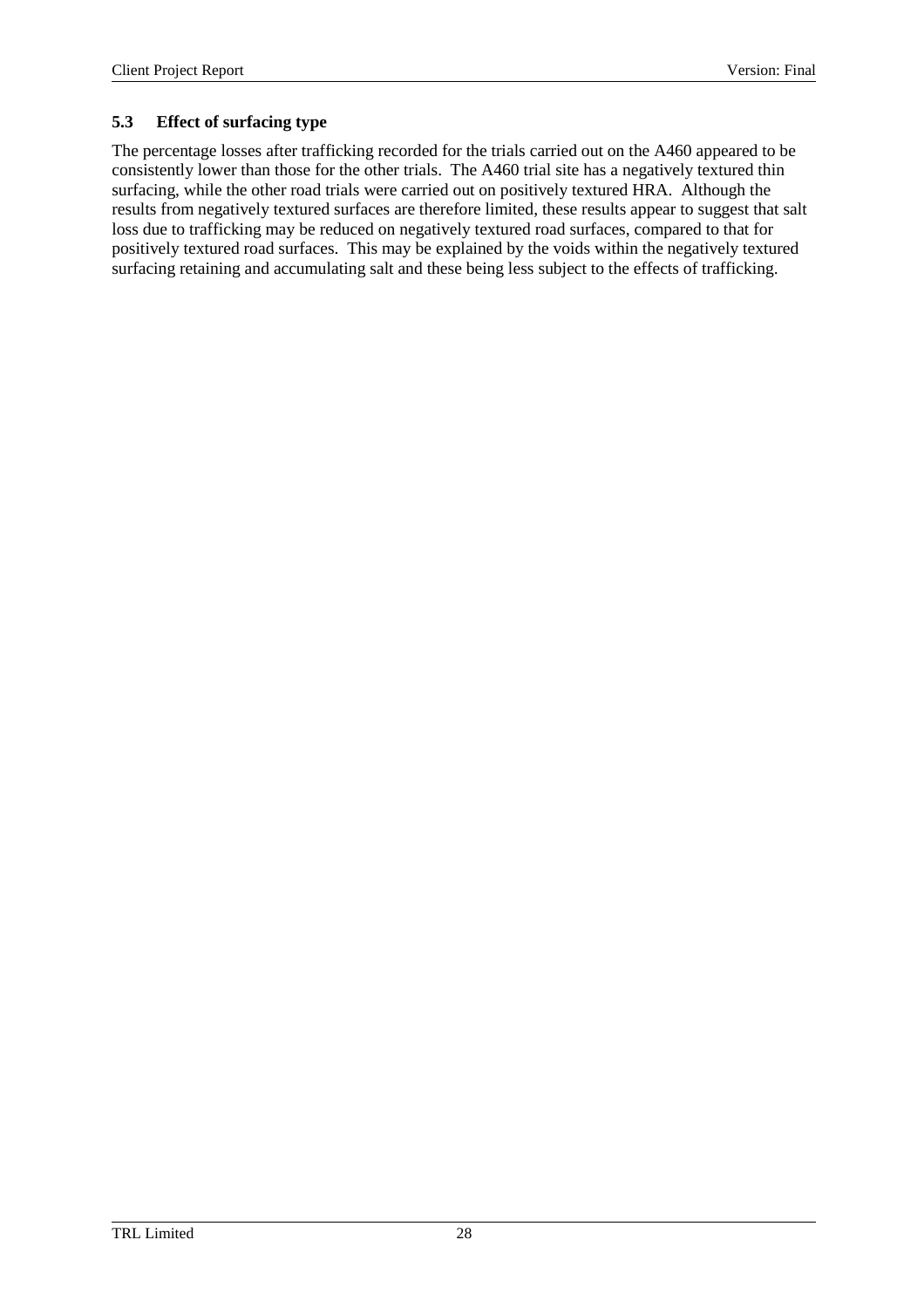## **6 Review of trial methodology**

During the course of the trials undertaken to date a number of issues have been highlighted with regard to the design of the trial methodologies. The practicalities of planning and undertaking both road and track trials to take place within limited weather windows cannot be overstated. Other issues have arisen with the configuration and settings of the equipment being utilised in the trials, checking and monitoring procedures for the equipment, and the overall performance of the equipment and deicing material combinations utilised during the trials.

#### **6.1 Spreading equipment/de-icer set-up and operation**

The NSSRG trial procedures were devised to test each spreader/de-icer combination as would be employed by the local authority that supplied the spreader during a normal 'live' salting operation. Whilst the performance could only be assessed under the conditions prevailing during the trial, it was considered important that, as far as practicably possible, the spreading equipment was configured and set-up in the manner that it would be during normal operations.

The main issues highlighted during the trials are discussed below and it should perhaps be noted that, although they were identified during the course of detailed consideration and analysis of the results of scientific performance trials, many of them may well also have relevance to normal salting operations.

#### *6.1.1 Incorrect spreader settings or set-up*

In several trials it became evident that incorrect equipment settings were employed for the particular de-icing material being spread or for the target spread width. For example, during performance trials of pre-wetted salting with the Epoke Sirius SH3590 equipment, the spinner speed was set incorrectly for the target spread width. The spinner speed used for the performance and road trial of pre-wetted salting with the Epoke Sirius SH3500 equipment was incorrect for the grade of salt, and this is the most likely explanation for the abnormally high wastage observed in this trial. In addition, the trial employing the Econ Unibody equipment produced highly unexpected and unusual results that the manufacturer could only replicate afterwards by removing an important part of the salt spreading mechanism. The equipment was calibrated by the manufacturer beforehand but this did not include a detailed assessment of the salt distribution profile.

#### *6.1.2 Uncertainty in spreader settings and calibration*

In each trial, the spreading equipment has been configured and set-up by the local authority that supplied the spreader.

For the majority of trials there is no information available regarding the equipment calibration procedures utilised.

It is important to note here that even though spreading equipment may be successfully calibrated with respect to one de-icer type and target spread rate/spread pattern, if the de-icing material and/or the other target parameters are changed, the calibration may well not hold true.

There is limited information available regarding the specific equipment settings used in the great majority of the trials, e.g. information regarding specific spinner speeds, gate heights, chute settings etc. It is also not clear how these settings may have been changed between the equipment being used in the track and road trials.

#### *6.1.3 Insufficient checking of spreader performance during trials*

Visual checks were made during the track trials to confirm that the spreading equipment was discharging de-icer satisfactorily. However, no discharge tests were performed during these track trials to confirm that the target salt discharge rate was being achieved.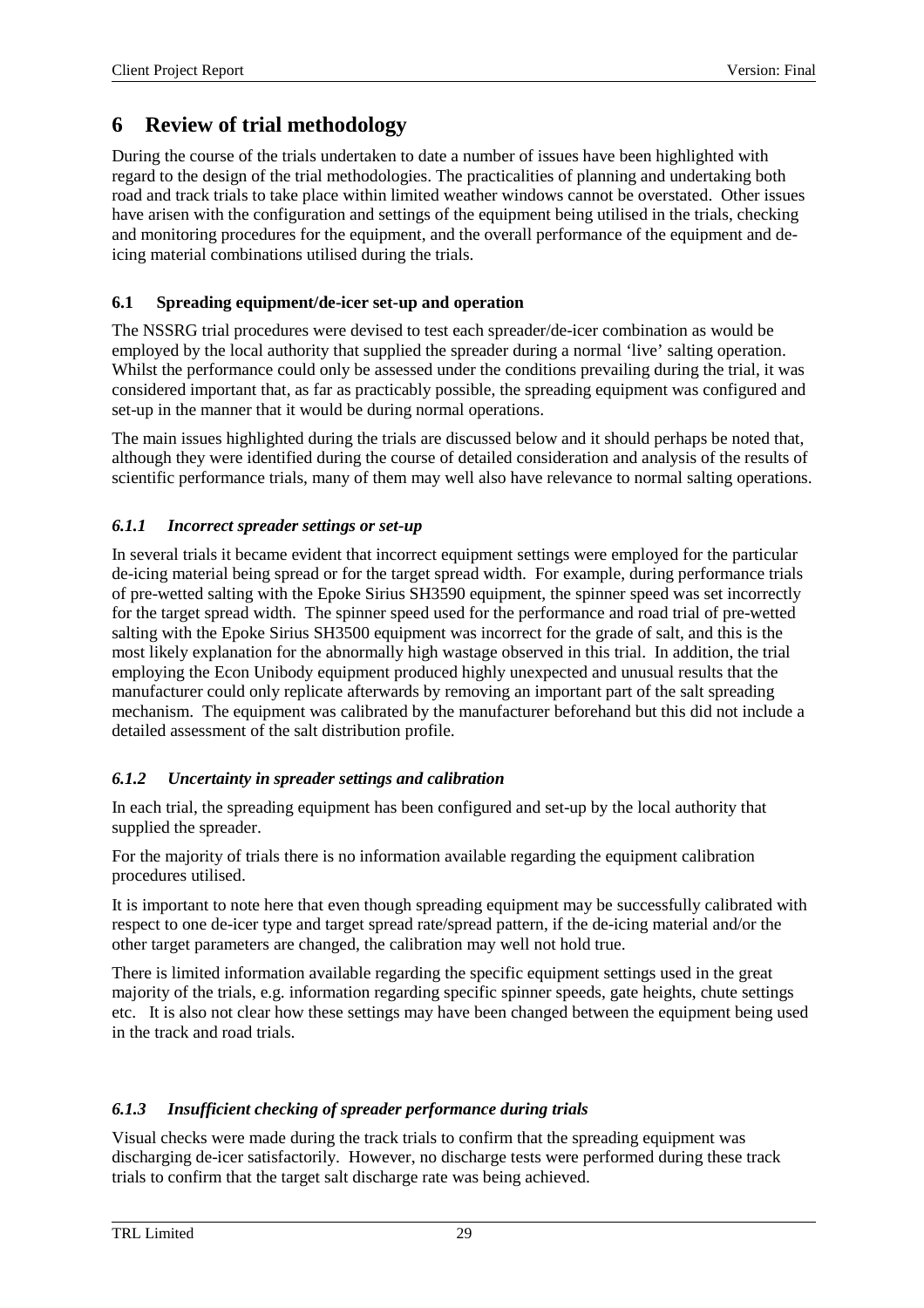During some of the road trials discharge tests were carried out and weighbridge measurements were taken. Test runs were also performed before some of the individual trials on the A460 in order to check the amounts of salt being discharged. However, during these road trials the agreement between the measured spread rates and the predicted spread rates based on the weighbridge measurements during the trials have generally been poor, possibly due to the weighing procedure.

In order for trials to robustly test the performance of equipment, it is crucial to ensure that the equipment is calibrated and set-up appropriately at the commencement of the trial and improvements in this aspect of the adopted NSSRG trials methodology are clearly needed.

### *6.1.4 De-icer moisture content*

Pre-trial checks were not made on the condition of the de-icer for any of the trials to date.

In order to fully investigate the effects of moisture content on salt distribution and/or the effects of trafficking/time on residual salt levels, trials would need to be carried out where variations due to salt moisture content could be isolated from the effects of all other influencing parameters. This would be most easily achieved if the only variable was salt moisture content.

#### *6.1.5 Salt consolidation in the hopper*

Salt consolidation was observed within the hopper during a number of the trials, potentially leading to low or inconsistent discharge of the salt. The A9 road trial is an example of such a trial. In some trials this was likely a result of high moisture content of the salt and in other trials this may have been caused by the salt remaining undisturbed within the vehicle's hopper for a lengthy period of time before the trial commenced or was compacted during the journey to TRL for testing.

This area is an example of improvements being introduced during the trial programme and, during the later track and road trials, care was taken to avoid consolidation by only loading the vehicle immediately before each trial commenced. Nevertheless, it is considered that relatively high moisture content in the de-icers could still have led to inconsistent flows during the trials.

#### *6.1.6 Brine proportion and concentration*

The A460 trials involved the use of pre-wetted salting and during the analysis phase of this trial it was found not to be possible to confirm whether the dry salt/brine mix properly corresponded to the trial log because there was no flow meter or other such device fitted to the spreading equipment to provide this information.

It is considered that this issue may well be applicable to 'live' salting operations as well as to future research and therefore recommendations have now been made that all equipment used for spreading brine solutions (whether this is for pre-wetted salting or for brine alone spreading) is equipped with flow meters for this purpose.

The above is to supplement the testing and analysis of the concentration of the brine solution to ensure that it is of the appropriate concentration before spreading commences. This is another potential issue with the results of the A460 trials and one which could have serious consequences to a 'live' salting operation if the concentration of the brine solution is too weak.

#### **6.2 Accuracy and repeatability of salt distribution measurement technique**

#### *6.2.1 Salt collection*

Another important issue with respect to the accuracy of the salt collection related to how much of the salt within each strip was collected. During most of the road trials undertaken to date all of the salt within the lanes for each strip was collected. However, during the track trials only one panel was placed within each test zone, as specified in BS 1622, resulting in only around half of the salt in each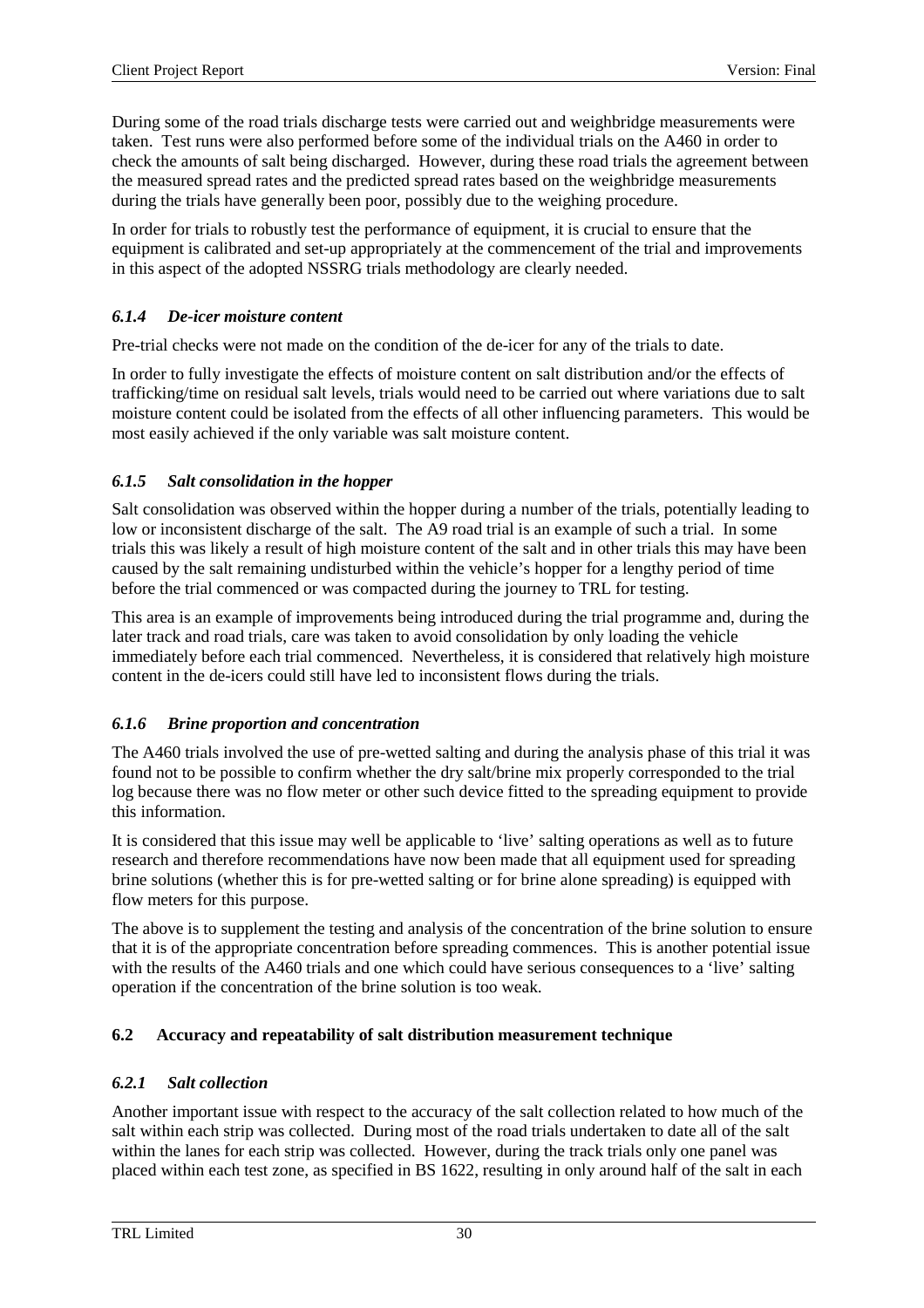lane being collected. This issue has already been addressed to some extent through development of the performance trial methodology as the trial programme has progressed, with more salt being collected from the lanes and wider panels being used in the later trials.

Tests have been carried out by TRL to validate the wet wash collection procedure, the results of which are reported in Barker and Evans (2006). Varying amounts of dry untreated and treated salt, covering the range typically found during the salt trials, were spread within a series of test panels on a relatively impermeable, negatively textured surface. The salt in each panel was collected and measured using the standard wet wash procedure as used in all the trials. Considering each panel separately, the amount of salt measured varied between approximately 90 and 120 per cent of the amount actually spread. Totalling the amounts of salt measured and spread for all the panels for each de-icer (9 panels each), the amount of untreated salt measured was 98.7 per cent of the target amount while the amount of treated salt was 105.2 per cent of the target. It would therefore seem reasonable to state that the collection procedure is accurate to within  $\pm 5$  per cent. Variations in the chloride content of the small salt samples collected and the samples used to prepare the control solutions would introduce inaccuracies.

### *6.2.2 Longitudinal snaking*

The results from the majority of the trials undertaken to date have shown significant longitudinal variation, or snaking, which is demonstrated by varying amounts of salt being collected from each test strip. The results from the strips are averaged, but there remains uncertainty in whether this is fully representative of the actual amount of de-icer discharged by the spreader, as this will be dependent on the position of each strip in relation to the snaking pattern being produced by the spreading equipment.

Figure 10 gives an example of how the salt distribution may vary relative to the test strip placements and clearly illustrates the potential for the variability in the measurement. This variability will be present for both the de-icer distribution before trafficking and also in the measurement of relative loss with trafficking.

The methodology employed during the M62 road trials was developed in an attempt to take more account of this issue by the use of 4 rather than 3 strips. However, it is still considered likely that the effects of longitudinal snaking would have influenced this trial to some degree.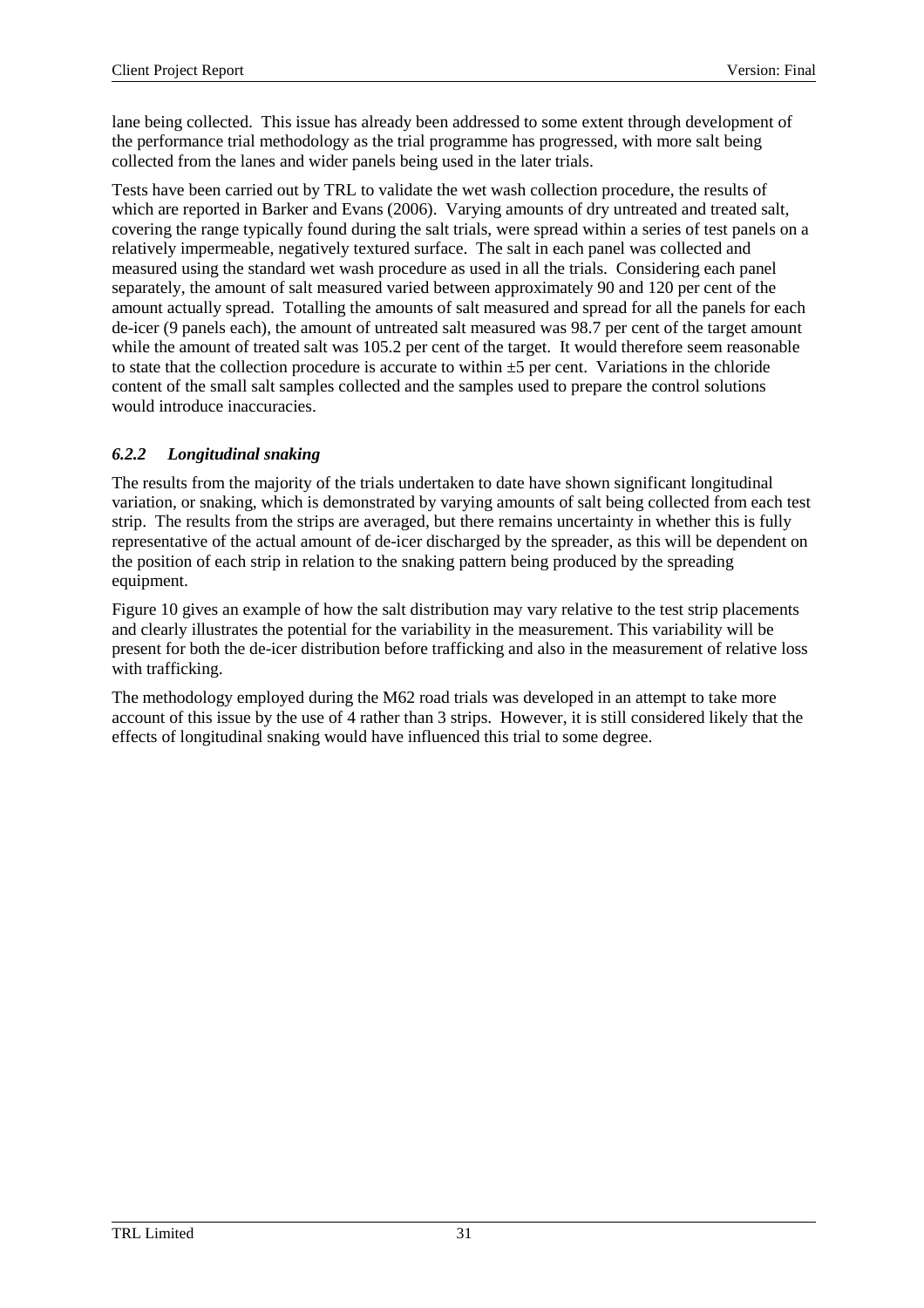

**Figure 10. Example of varying salt distribution relative to strip positions**

### *6.2.3 Weighbridge and static discharge measurements*

During some of the trials, weighbridge measurements and static discharge tests were made to confirm the spreader was operating correctly.

Before the trials on the A9, static discharge measurements were made for the treated salt. The Giletta spreader was calibrated against four conveyor chain speeds/discharge weights:

| Weight           | Calibration outcome                     |
|------------------|-----------------------------------------|
| $25\text{kg}$ :  | 25kg                                    |
| $40\text{kg}$ :  | 34kg; belt speed increased to give 39kg |
| 80kg:            | 78kg                                    |
| $125\text{kg}$ : | 140kg; belt speed decreased             |

The spreader was not calibrated for the untreated salt and it was assumed that the same settings were used for both salt types. Despite this checking, the spread rates measured in the trial were still significantly below the target spread rate, possibly as a result of non-uniform flow of the salt. As indicated previously, observations made during the trial also indicated that significantly more salt had been discharged outside of the test area.

After the trials on the M62, static discharge tests ('nosebag' tests) were performed to verify the spreader performance. Table 24 compares the amount of salt discharged that was predicted from the 'nosebag' tests and the amount of salt collected from the test strips. As can be seen from these results there was reasonable agreement between the amounts of salt discharged and collected as a percentage of the target. The target amounts were calculated as follows:

Target amount of salt discharged = (spread rate x width of lanes 1 to  $3 + 0.5$  x spread rate x width of hard shoulder) x length of carriageway spread.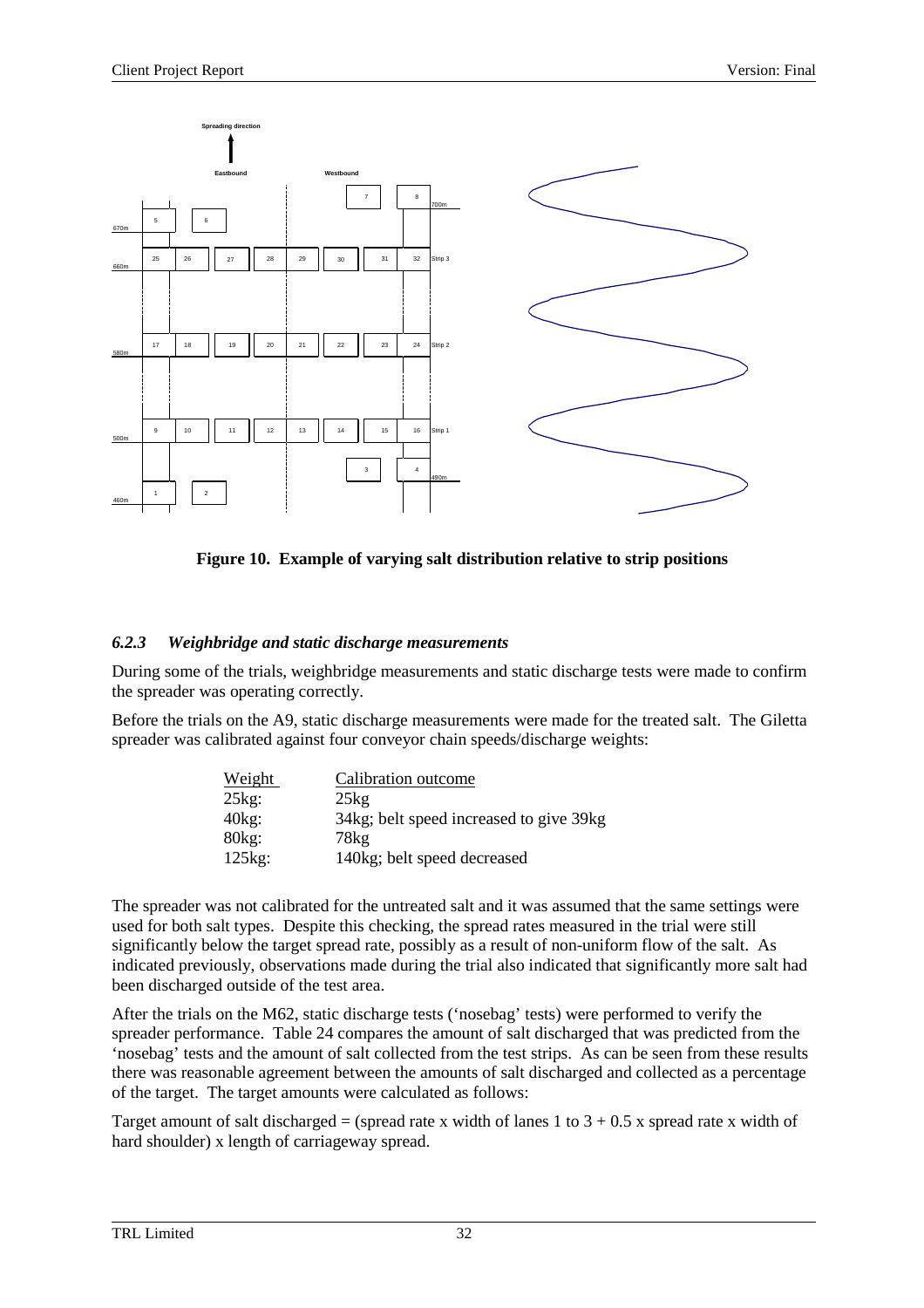Target amount of salt collected = (spread rate x width of lanes  $1$  to  $3 + 0.5$  x spread rate x width of hard shoulder) x length of carriageway from which salt was collected.

| Hopper<br>load | Spread rate<br>(g/m <sup>2</sup> ) | Salt discharged predicted from<br>'nosebag' tests as % of target<br>(salt collected as % of target) |           |  |  |  |
|----------------|------------------------------------|-----------------------------------------------------------------------------------------------------|-----------|--|--|--|
| (% )           |                                    | Treated                                                                                             | Untreated |  |  |  |
| 10             | 15                                 | 117 (102)                                                                                           | N/A       |  |  |  |
| 100            | 15                                 | 118 (93)                                                                                            | N/A       |  |  |  |
| 10             | 20                                 | 142(115)                                                                                            | 160(102)  |  |  |  |
| 100            | 20                                 | 131 (115)                                                                                           | 140 (133) |  |  |  |

|  |  | Table 24. Comparison of salt discharged in 'nosebag' tests and salt collected from test strips |  |
|--|--|------------------------------------------------------------------------------------------------|--|
|  |  |                                                                                                |  |

During the trials on the M62 and A460 the spreader was weighed before and after each trial. Table 25 and Table 26 compare the amount of salt discharged and the amount of salt collected from the test strips as a percentage of the target.

|  |  | Table 25. Quantities of salt discharged from the hopper during each trial run on M62 |
|--|--|--------------------------------------------------------------------------------------|
|  |  |                                                                                      |

| Trial<br>Salt type |           | Target<br>spread            | Hopper  |             | Hopper load<br>(kg)  | Salt<br>discharged | Amount of<br>salt            | Amount of<br>salt collected |
|--------------------|-----------|-----------------------------|---------|-------------|----------------------|--------------------|------------------------------|-----------------------------|
| $\mathbf{N}^\circ$ |           | rate<br>(g/m <sup>2</sup> ) | $(\% )$ | Pre-<br>run | Post-<br>(kg)<br>run |                    | discharged as<br>% of target | as % of<br>target           |
| $\mathbf{1}$       | Untreated | 10                          | 100     | 20580       | 20420                | 160                | 289                          | 79                          |
| $\overline{2}$     | Treated   | 10                          | 100     | 21700       | 21380                | 320                | 302                          | 131                         |
| 3                  | Treated   | 20                          | 100     | 22380       | 21820                | 560                | 265                          | 122                         |
| $\overline{4}$     | Untreated | 20                          | 100     | 21760       | 21060                | 700                | 331                          | 141                         |
| 5                  | Untreated | 20                          | 10      | 12020       | 11580                | 440                | 208                          | 84                          |
| 6                  | Untreated | 20                          | 10      | 12000       | 11560                | 440                | 208                          | 121                         |
| $\overline{7}$     | Treated   | 20                          | 10      | 12200       | 11680                | 520                | 246                          | 110                         |
| 8                  | Treated   | 20                          | 10      | 12000       | 11460                | 540                | 255                          | 130                         |
| 9                  | Treated   | 15                          | 100     | 20920       | 20800                | 120                | 75                           | 79                          |
| 10                 | Treated   | 15                          | 10      | 12930       | 12600                | 330                | 208                          | 103                         |
| 11                 | Treated   | 15                          | 100     | 23580       | 23260                | 320                | 201                          | 96                          |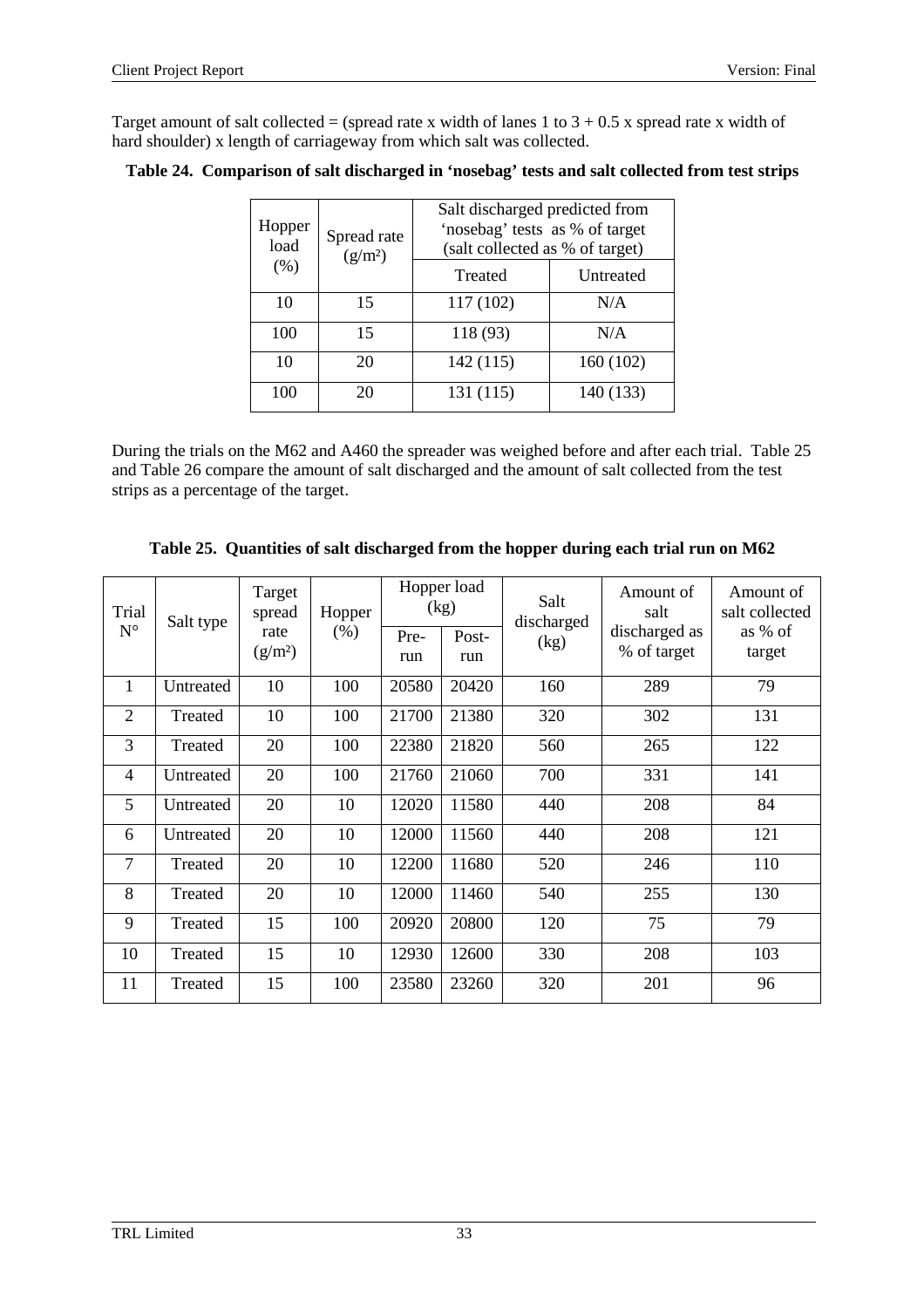| Trial<br>$N^{\circ}$ | De-icer<br>type | Target salt<br>spread rate | Weight of<br>spreader (kg)<br>Post-<br>Pre- |       | De-icer<br>discharged  | Amount of<br>salt<br>discharged | Amount of<br>salt collected<br>as % of |
|----------------------|-----------------|----------------------------|---------------------------------------------|-------|------------------------|---------------------------------|----------------------------------------|
|                      |                 | (g/m <sup>2</sup> )        | run                                         | run   | (kg)                   | as % of<br>target               | target                                 |
| $\mathbf{1}$         | Untreated       | 20                         | 14480                                       | 14140 | 340                    | 213                             | 94                                     |
|                      | Treated         | 20                         | 14930                                       | 14760 | 170                    | 104                             | 77                                     |
| $\overline{2}$       | Untreated       | 20                         | 14841                                       | 14701 | 140                    | 86                              | 82                                     |
|                      | Pre-wetted      | 15.6                       | 15011                                       | 14841 | 162<br>$(+ 8kg brine)$ | 129                             | 99                                     |
| 3                    | Untreated       | 20                         | 14379                                       | 14283 | 96                     | 59                              | 82                                     |
|                      | Treated         | 20                         | 13942                                       | 13842 | 100                    | 62                              | 62                                     |

| Table 26. Quantities of de-icer discharged from the hopper during each trial run on A460 |  |  |
|------------------------------------------------------------------------------------------|--|--|
|                                                                                          |  |  |

There was generally poor agreement between the amount of salt discharged, as indicated by the weighbridge measurements, and the amount of salt collected for both the M62 and A460. For the M62, the amounts of salt discharged relative to the target were nearly all significantly greater than amounts collected. For the A460, the difference between the results was not consistent, with the amount of salt discharged both higher and lower than the amount collected. Also, the measurement of the amount of brine discharged was very low.

However, during the detailed consideration and analysis of the results of the A460 trials, it was concluded that the weighbridge was exhibiting a fault and that for this, and other reasons specific to that trial, the weighbridge measurements were considered to be in error by up 50kg and therefore did not accurately represent the amount of salt discharged. Weighbridge errors are thought to have been unlikely during the M62 trials but it appears that there may have been some errors made in the estimate of the length of carriageway spread as, supposedly, for the same spread rate and spread length, the amount of salt discharged in Trials 2 to 8 on the M62 ranged from 440 to 700kg.

For the trials on the A48(M), weighbridge measurements were made before and after the trials. Data was also available from the spreader's onboard monitoring system regarding amounts of de-icer discharged, spreader speed and distances travelled. The measurements from the weighbridge and the data from the spreader showed good agreement and corresponded with the target spread rate, taking into the account the distances that the de-icer was spread.

### **6.3 Summary**

It is clear from the above that the NSSRG trial programme to date has highlighted a number of significant issues associated with the design of the trial methodologies, as well as with the configuration and settings of the equipment utilised. Some of these issues have been at least partially addressed by developing the trial methodologies and equipment checking procedures as the programme has progressed. However, it is still considered that these issues will require careful consideration and management so as to minimise the likelihood that they will adversely affect future NSSRG trials.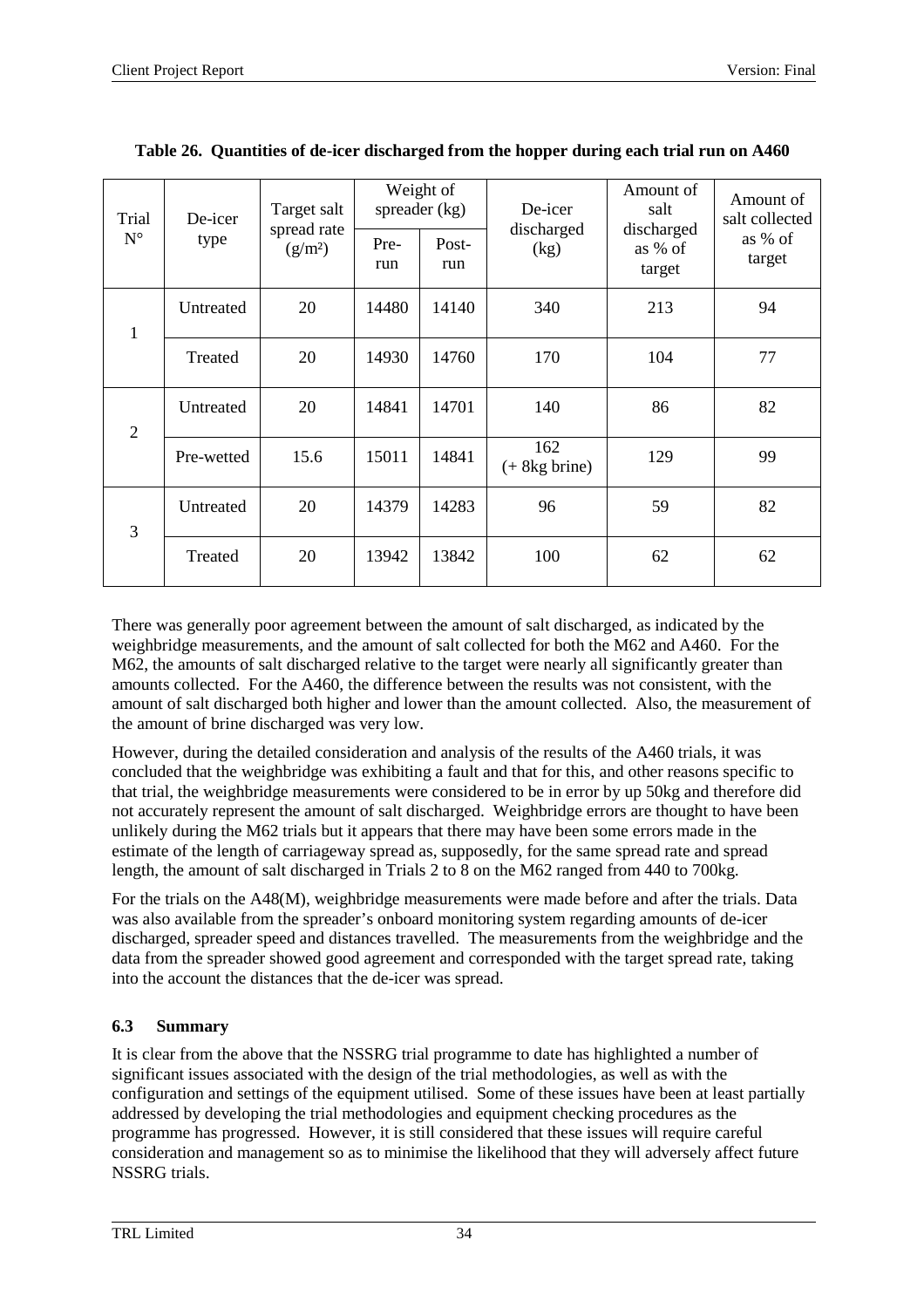To this end, and with consultation with NSSRG Members, a check list has been developed for use in all future NSSRG trials and a series of recommendations have been made regarding the design and management of future trials.

The check list is provided at Appendix G and the recommendations are discussed in detail in the following sections of this report. However, it is crucial that the objectives of future NSSRG trials are carefully considered to ensure that they are both useful and achievable and that their methodologies are designed to ensure that the trials are properly controlled and that their findings will be applicable to wider scenarios than those specific to the precise circumstances of each trial. It is considered that this may mean that the objectives for individual future trials will perhaps need to be more limited than those of some of the trials undertaken in the programme to date, and that the number of influencing variables will also require limiting, with the other parameters being carefully controlled and/or monitored.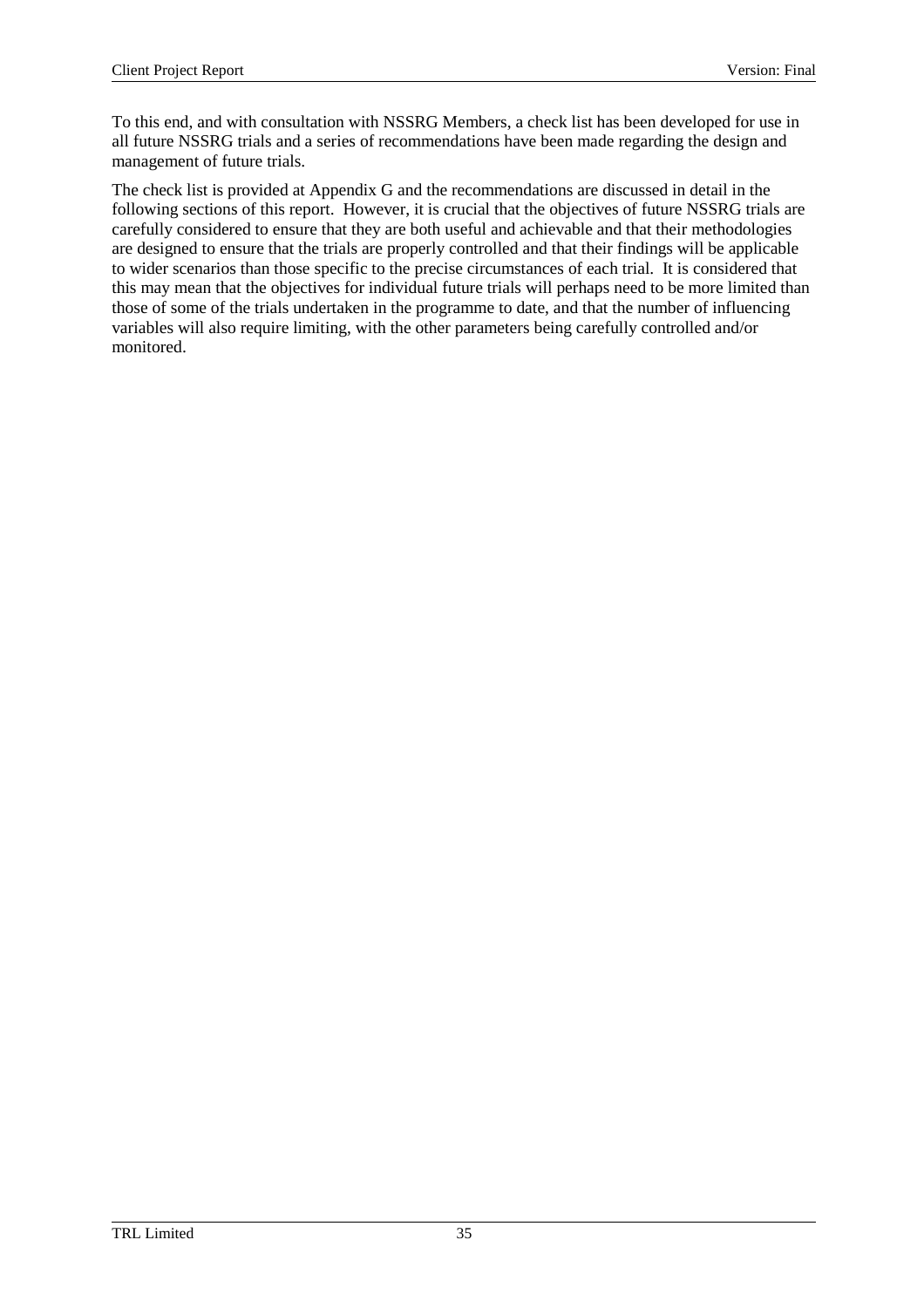## **7 Discussion**

One of the main challenges when undertaking research in the winter maintenance field is the large number of parameters that affect the performance of de-icers, and it is clear from this review that the NSSRG trials undertaken to date have highlighted the need for these variables to be controlled whenever possible, and recorded and monitored when this is not possible. The difficulty in controlling 'real world' variables leads to a need to take particular care when interpreting the results of individual trials and applying these to wider scenarios.

Some of the individual NSSRG trials undertaken to date have involved different grades of salt, different spread widths and different spreader types for each de-icer. Trials of different spreaders have involved different de-icer types, grades, spread widths and moisture contents. This has reduced the potential for undertaking robust comparisons across the results of different trials, which is only possible when all the influencing parameters have been properly accounted for. It should be noted that this issue is not specific to the NSSRG trial results and our experience is that a great deal of winter maintenance research undertaken outwith the NSSRG research programme also includes the variation of a number of influencing parameters and this creates difficulties in assessing the effects of changing each parameter. Therefore, it is recommended that highway authorities carefully consider the research supporting claims made regarding new techniques, equipment and materials and satisfy themselves that apparently positive results from the research are directly attributable to that product.

NSSRG performance trials undertaken to date have measured the spread rate and salt distribution profiles for a relatively large number of combinations of spreader and de-icer type and, as discussed within earlier sections of this report, the results have highlighted a number of areas where spreader performance has not achieved the standards as laid out in BS1622. The spreading equipment was configured and set up by the local authority supplying the spreader in these trials and the de-icers were tested in the condition as supplied. It has subsequently been established that in a relatively large proportion of the trials, the spreading equipment may not have been optimally set up for the specific de-icer and/or spread rate/pattern being tested. It is considered that issues such as those experienced during the trials with calibration, incorrect equipment settings, de-icer condition and possible equipment malfunctioning may well therefore not be limited to these trials but that they may also be experienced during 'live' salting operations albeit that these may not be routinely identified.

It is considered that the level of performance measured by the trials may well represent the general performance levels being achieved by authorities across the UK in practice and those authorities are recommended to undertake their own performance checks etc of 'live' salting operations. Indeed, the NSSRG trials to date have highlighted the importance of correct calibration for the particular de-icer type and spread conditions required, and the need to regularly check the performance of spreading equipment.

With regard to the performance of different de-icer types, the results of the NSSRG road trials undertaken to date have not identified any significant differences that can be directly attributable to the use of these different materials. However, it is considered that such differences may exist, although they may also be currently being masked by the existing variability in spreader performance etc.

The road trials have also focussed on the distribution of the residual salt on the road and it should be stressed that different de-icer types may offer other advantages. For example, pre-wetted salt will almost certainly provide anti-icing action immediately on spreading while treated salt has been claimed to offer advantages in relation to corrosion etc.

The overall aim of the NSSRG is to assist in providing guidance for highways authorities on the most appropriate salting technique and spread rates. The variability in distribution highlighted in the results of the trials to date would suggest that authorities should exercise caution when considering the reduction of salt spread rates and, before instigating such a reduction, should satisfy themselves that the spreading equipment and set-up they employ are delivering consistent and accurate spread patterns to the whole of the target area.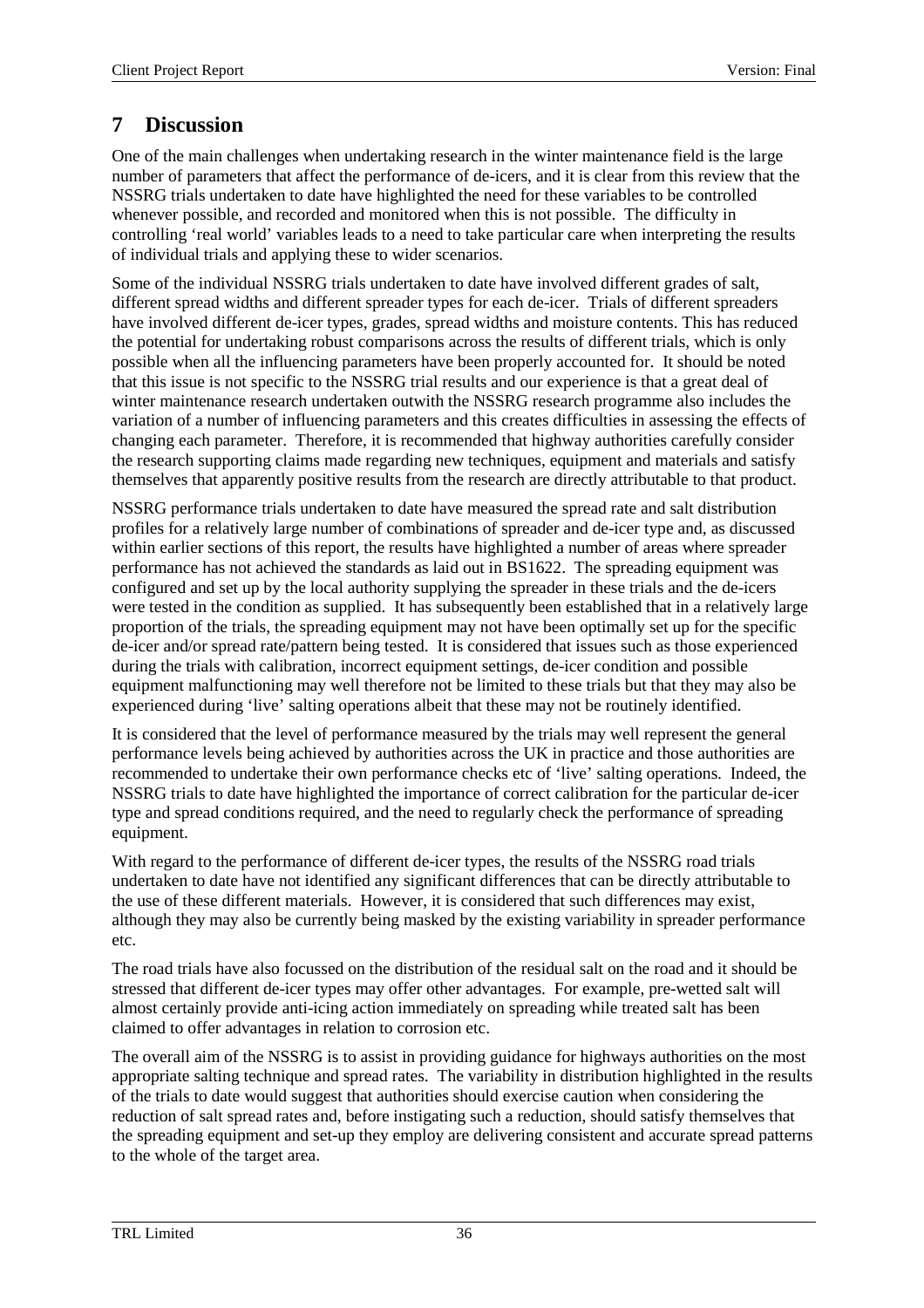The NSSRG trials to date have been designed to investigate only a relatively limited number of parameters. Investigation of, for example, the specific effects of moisture content and grading of deicer on distribution and residual salt levels, would require trials designed specifically for this purpose. In order to provide unbiased comparisons, the spreading equipment utilised in any such trial would require separate calibrations so that the distribution is optimised for each de-icer.

The value of the NSSRG research programme to date is extremely difficult to assess in terms of money and will vary significantly from the point of view of the interested party and how the research is utilised. For example, if a highway authority were to instigate an improved performance checking regime of 'live' salting operations as a result of the recommendations of this report, this could considerably improve the authority's risk portfolio and further Best Practice etc. It also could potentially lead to environmental benefits and savings in salt, as well as potentially reduce the number of accidents that occur during winter conditions. However, it is unlikely that any of these individual improvements and savings would be entirely and directly attributable to the research recommendation. Having stated the above, highway winter maintenance is a direct, safety related service that is generally viewed by the UK public as being of particular importance to their everyday activities. The service is now directly incorporated into legislation across Great Britain in a way which reflects this importance but which also provides the potential for highway authorities to face litigation when accidents arise on roads adversely affected by winter conditions. Changes in the way in which Police investigations of road traffic accidents are conducted and the introduction of Corporate Manslaughter legislation later this year are also bringing highway maintenance and other road services into sharp focus. When these factors are coupled with the costs of carrying out highway winter maintenance operations, the purchase price of equipment and materials, the potential detrimental environmental side-effects of the over-use of de-icing materials and the variable nature of the UK weather and climate, it can be seen that properly managed independent research into the efficacy of highway winter maintenance operations and the performance of de-icer application systems, techniques and materials is of particular importance to the nation as a whole. Specific individual organisations undertake their own programmes of research in this field. However, the NSSRG holds a unique position in comprising member authorities from across the whole of the country, as well as representatives from a wide cross-section of manufacturers and suppliers. The NSSRG research programme is therefore considered to be of particular importance to highway winter maintenance activities across the UK and its findings are already proving extremely valuable in shaping the future of this highly important field.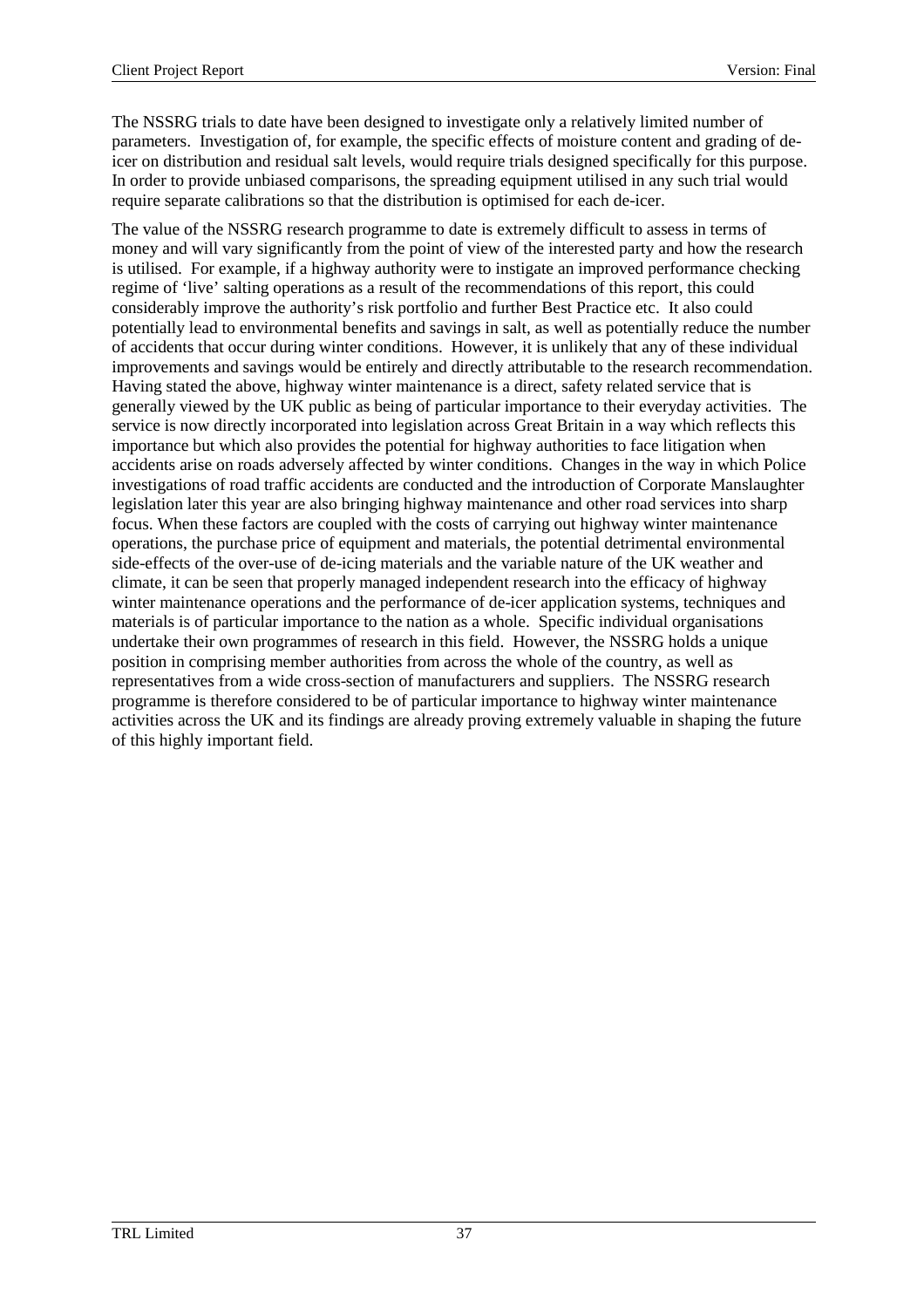## **8 Future research programme direction**

In order to retain the full support of its members into the future the NSSRG must build upon the experiences and results from Phases 1 and 2 of the research programme and remain focussed on the issues that are important to those members. These issues change over time and the research programme must be flexible and informed by current and future developments in the field. Indeed, the NSSRG research programme should itself be influential in determining future developments in UK highway winter maintenance practices.

It is clear that the aims of Phases 1 and 2 of the research programme were ambitious and covered a wide scope of activity. It is also clear in hindsight that some of those aims were perhaps somewhat overambitious and have not been entirely met by the programme to date. For example, despite much work and many individual performance trials having been completed, the matrix of the performance of available spreading equipment has not been completed and has now been somewhat overtaken by events, with new equipment and different de-icers and techniques entering the marketplace.

Therefore, it is recommended that, although certain individual performance trials may still be deemed useful, the aim of completing a full matrix of all available equipment and materials is dropped from the future research programme.

Current issues of great interest to member authorities appear to include a number of questions relating to spread rates of de-icers. For example, authorities are questioning whether the traditionally used spread rates are equally applicable to treated salt and/or wetted salt, and whether the use of such materials and techniques would allow reduced spread rates with no consequential increase in risk of ice formation.

It is clear that individual authorities, manufacturers and other organisations here and abroad have undertaken research and trials on this issue, and some authorities are now utilising reduced spread rates on the basis of this work and their experiences. However, there does not appear to be a common consensus and authorities are currently looking for reliable, independent guidance on this issue for dry, treated and pre-wetted salting.

In order to determine how much de-icer is required to keep a surface free of ice, the following must be considered: de-icer type (dry, treated and pre-wetted) and state (solid or in solution), surfacing type (positively or negatively textured) and state (dry, damp or wet), initial salt distribution profile, trafficking, precipitation, road surface temperature, and the residual salt level, including the variation with repeated treatments.

It is considered that the NSSRG is well placed to undertake a programme of work directed at providing this guidance. Furthermore, in keeping with the aims of ensuring best value, it is known that a number of NSSRG members (authorities, manufacturers and suppliers) have already been involved in this area of work and that they are likely to be willing to share their results and experiences with the NSSRG as a whole. Indeed, it is considered that the NSSRG should approach other organisations outwith the NSSRG and the UK, so that their work can be included and reviewed for applicability to UK authorities in general. This process should ensure that existing knowledge is properly understood and reviewed so that any necessary further work required before guidance can be provided is minimised and focussed. It is suggested that this model, of using the extensive knowledge base and contacts of NSSRG members, could also be utilised in other subject areas.

In addition to the above, it is considered that some remaining fundamental questions relating to deicing operations could potentially be addressed by undertaking cost-effective, focussed laboratory, track and/or road trials. Such questions may include issues for example such as the optimum moisture content of salt for even distribution etc, or could build directly from previous work such as a project to investigate whether the apparent drop in dry surface skidding resistance following salt application that was noted in the recent NSSRG skidding resistance laboratory trials report is a genuine effect or whether it is an erroneous result arising from the laboratory trial methodology. It is therefore recommended that such 'quick win' opportunities are identified and considered for inclusion in future NSSRG research programmes.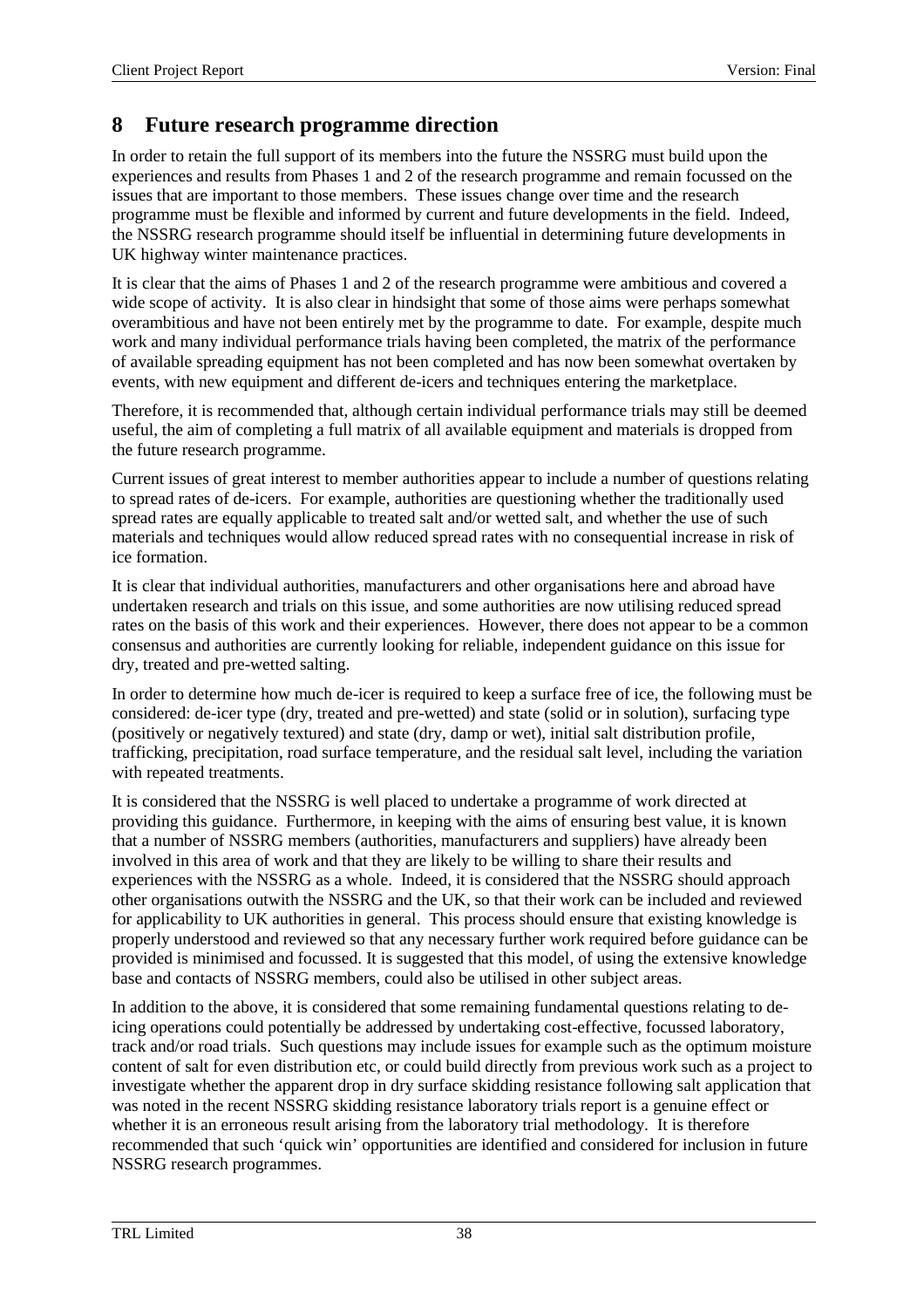It can be seen from the above that the recommendations for future work arising from this review report include building upon the work undertaken to date, reasserting the emphasis of providing practical guidance, using the existing knowledge and expertise of NSSRG members to best advantage, maximising the potential for specific issue 'quick wins' and addressing the all important issues of safe salting.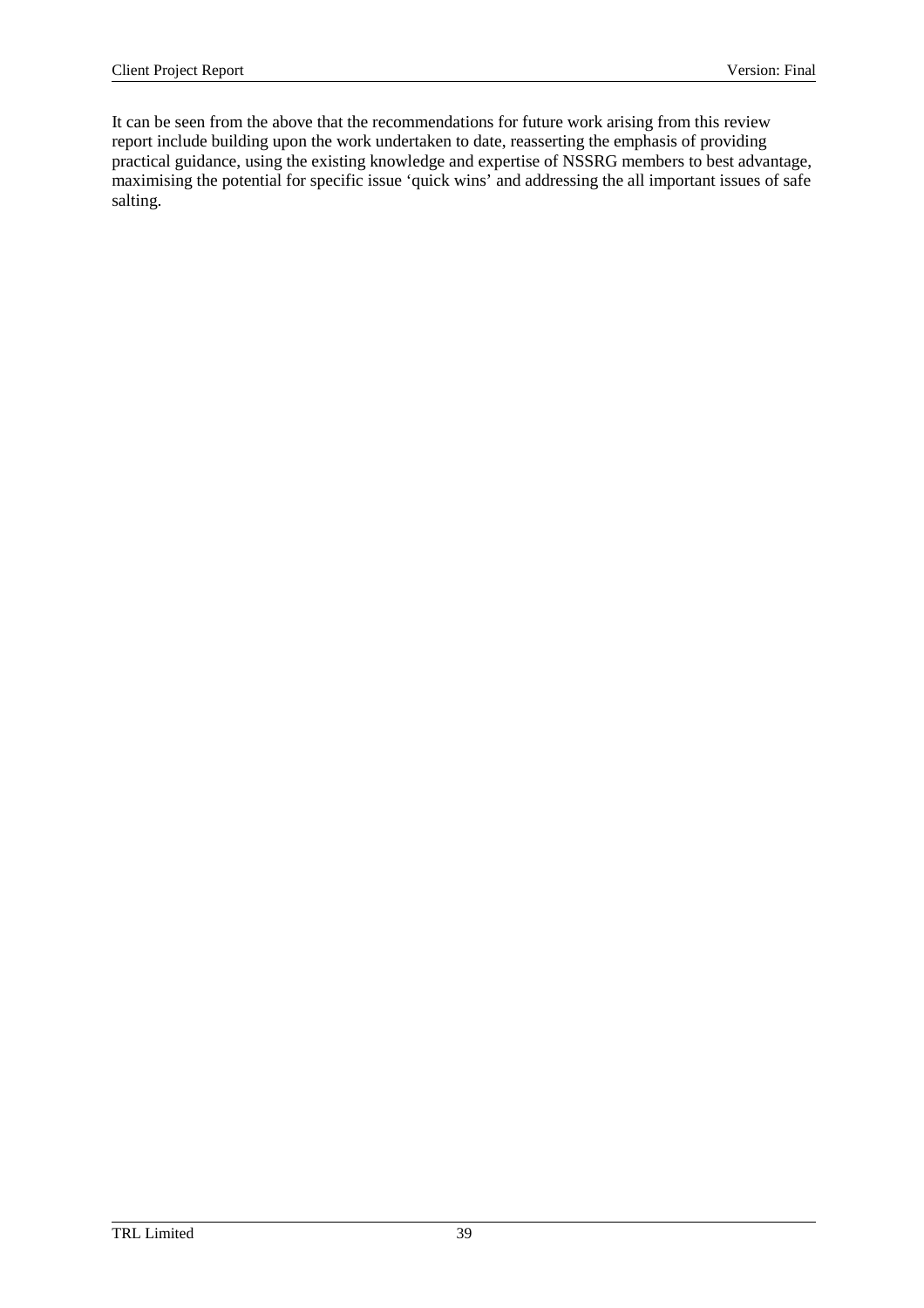## **9 Recommendations for future trial methodologies**

This review of the NSSRG trial programme to date has resulted in a number of specific recommendations for future trial methodologies, such that:

- o A suitably qualified and experienced person should be present at each trial with specific responsibility for ensuring that the trial equipment is satisfactorily calibrated and configured and that de-icing materials are of the appropriate quality and composition.
- o Whenever practicable, manufacturers of the trialled spreading equipment should be present at each trial. They should, at least, be specifically invited to attend each trial.
- o The NSSRG trial checklist should be employed during all trials.
- o Spreading equipment should be calibrated and appropriately configured for the specific deicer being trialled and for each spread rate and spread width.
- o Spreading equipment should be calibrated as close to the commencement of the trial as practicality allows with the de-icing material that is to be used in the trial.
- o Spreading equipment performance and de-icer condition should be checked immediately prior to each trial.
- o Spreading vehicles should be driven and operated by a suitably experienced and qualified operator.
- o The spread distribution should be checked visually during a pre-trial test run.
- o Where practicable, static discharge tests should be performed on each day of a trial and reliable weighbridge measurements should be made during the trial to confirm that the spreading equipment is operating within acceptable limits. This process should include direct measurements of brine concentration and discharge during trials involving pure brine solutions and/or pre-wetted salting.
- o All available information regarding the configuration of the spreading equipment during the trials should be recorded.
- o Where possible, data from on-board monitoring equipment should be collected to assist in confirming the configuration and performance of spreading equipment.
- o A detailed check list should be used to ensure all actions have been carried out for each trial.
- o During performance trials, the area of surface from which results are taken should be the full target spread width, margin and verge, with the trial panels marked out accordingly.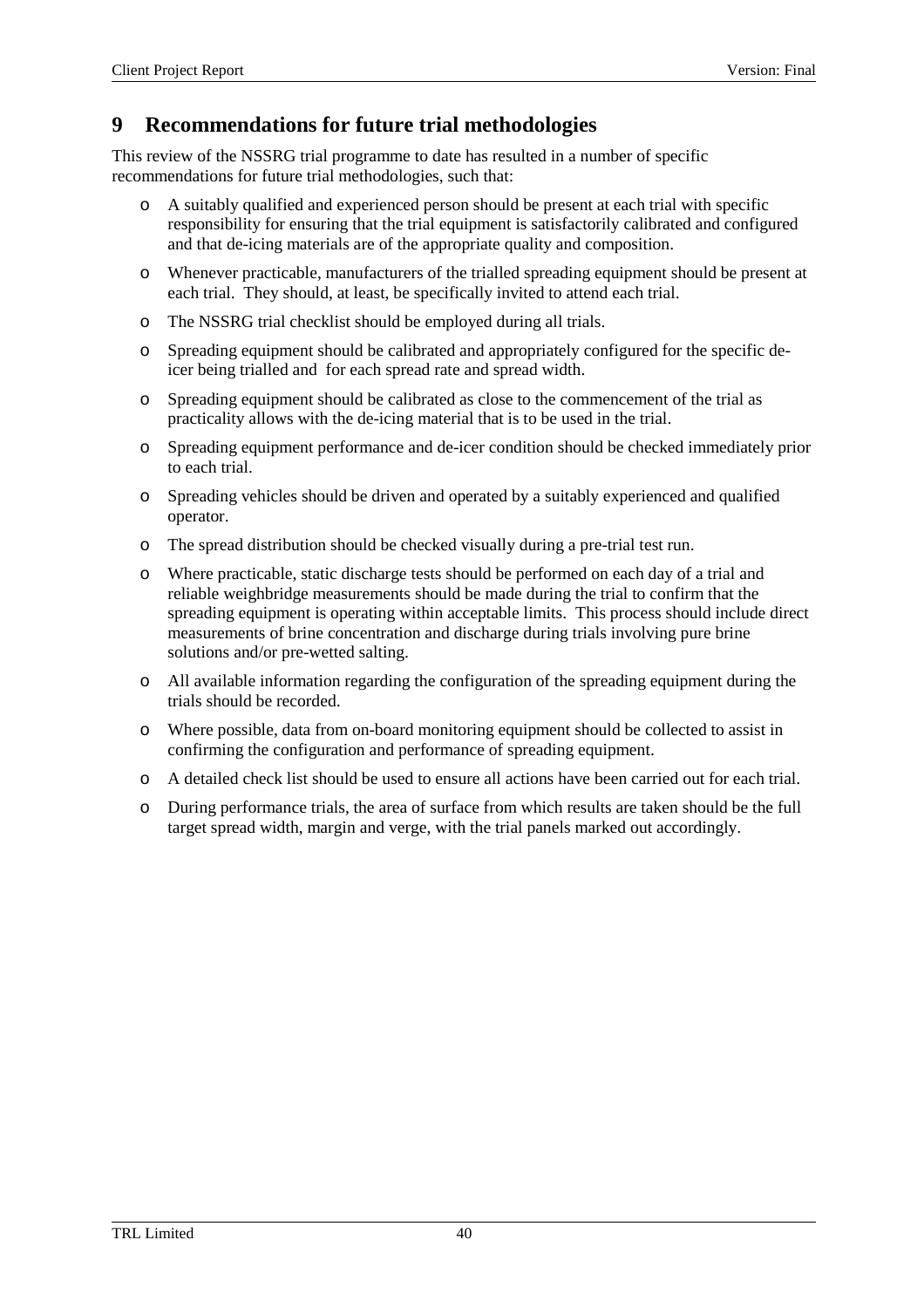## **10 Conclusions**

The NSSRG trial programme to date has tested the spread rate and distribution patterns for a wide range of equipment types and materials in both track based and road based trials, and techniques for the measurement of residual salt levels and other test methods have been evaluated and developed. The variations in measured performance of the equipment and materials during the trials have been relatively large, and this may relate to the various equipment configurations and settings currently used by highway authorities, as well as to a number of other influencing variables that altered between the trials. This is considered to be an important finding but it has also reduced the potential for the trials to provide robust comparisons regarding the performance of different de-icers and equipment types, and the programme has therefore not yet resulted in the provision of advice regarding optimum salt grades and spread rates for different materials and equipment combinations.

The research to date has however successfully produced valuable results in the specific objective areas, as well as in other closely allied areas. These include the production of detailed performance reports for a considerable number of specific equipment and de-icer combinations, with the performance trials highlighting that:

- 1. As currently configured and operated by highway authorities, salt spreading equipment may be delivering less than the targeted salt spread rates within traffic lanes (trials have consistently demonstrated this effect).
- 2. As currently configured and operated by highway authorities, salt spreading equipment may be producing relatively inconsistent performance (repeat tests under similar environmental conditions have produced variations of up to 30 per cent of the target spread rate in the amount of salt collected from traffic lanes).
- 3. Current salt spreading equipment generates longitudinal and transverse variation in spread and these 'snaking effects' are of a similar magnitude whether dry, treated or pre-wetted salt is used.
- 4. Variations in the performance of different spreading equipment as currently configured and operated by highway authorities appear to be greater than variations resulting from the use of different available techniques and materials. For example, it is considered likely that current variations in the performance of the equipment configurations being operated by authorities across the country are larger than the variation in performance that an authority would achieve by changing from untreated to treated salt, or from dry salting to pre-wetted salting etc.
- 5. Before purchase, highway authorities should request that manufacturers demonstrate their equipment is capable of achieving the required distribution specification for the relevant de-icing material, technique and road network. The most appropriate settings to achieve the specification should be provided by manufacturers and carefully noted and utilised by authorities.
- 6. Salt spreading equipment requires calibration and set-up for the specific de-icer type, grading and moisture content being used. There is also evidence to suggest that calibration is required for the specific spread rate and spread pattern being used.
- 7. Variations in stockpile moisture content will affect spreader performance. De-icing materials should therefore be stored in a controlled manner to minimise such variations and authorities should regularly check the moisture content of each stockpile. Where appropriate, equipment settings should be adjusted to account for the measured moisture content.
- 8. Relevant highway authority personnel should receive specific training in the set-up and calibration of the spreading equipment, perhaps most appropriately from the manufacturer.
- 9. Highway authorities should exercise caution when considering the reduction of salt spread rates to less than 10  $g/m^2$  and, before instigating such a reduction, should satisfy themselves that the spreading equipment and set-up they employ are delivering consistent and accurate spread patterns to the whole of the target area.
- 10. There is evidence that trafficking does not redistribute de-icing materials sufficiently to eliminate initial 'snaking effects', an important factor when considering the reduction of spread rates.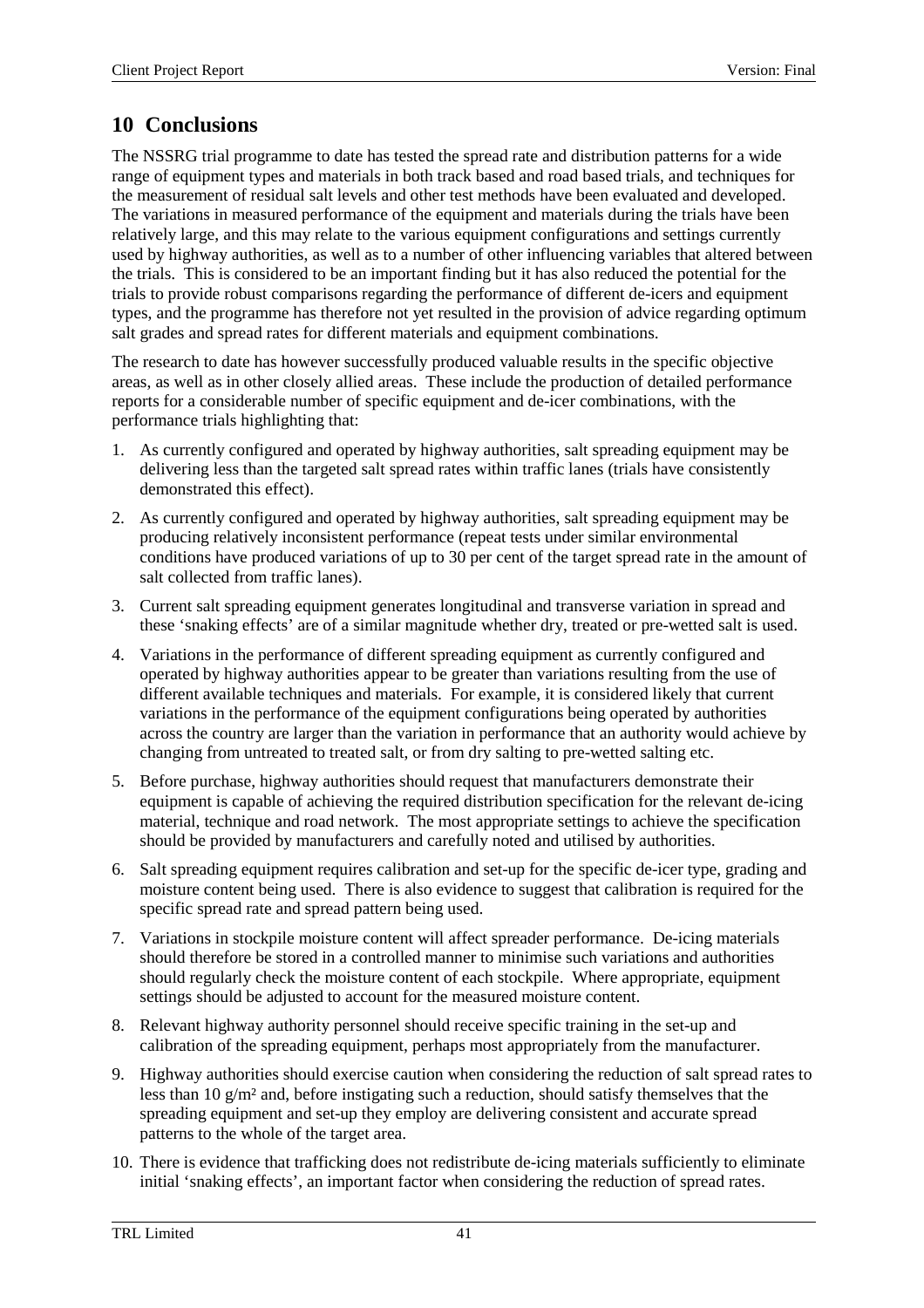- 11. Residual salt levels reduce markedly during the initial 12 hours after distribution regardless of whether dry, treated or pre-wetted salting techniques are employed. Trial results indicate that as much as approximately one half of the initial material can be lost during this period on a heavily trafficked road in dry conditions.
- 12. There is some evidence to suggest that salt loss due to trafficking is reduced on negatively textured road surfaces, compared to that for positively textured road surfaces.
- 13. Whenever liquids are employed for de-icing purposes, distribution systems should be equipped with flow meters so that the rate of spread of the liquid onto the road can be monitored and checked during and after the operation. This is in addition to ensuring that the concentration of the liquid solution is correct prior to the commencement of the operation.
- 14. Improvements and developments in trial methodology have been notable features of the NSSRG research programme and, as is usual in applied research, some of the lessons in this regard have been relatively hard won. One important conclusion that can be drawn from the trials to date is that each future trial should be carefully designed around a single set of achievable objectives. Although it is sensible to take maximum advantage of trials and research that have been designed around the aims and objectives of an individual sponsoring authority, care must be taken so that the scope of the trial is not broadened to the extent that interpretation and application of the results is jeopardised.
- 15. Recommendations for the future direction of the NSSRG research programme that have arisen from this review report include building upon the work undertaken to date, reasserting the emphasis of providing practical guidance, using the existing knowledge and expertise of NSSRG members to best advantage, maximising the potential for specific issue 'quick wins' and addressing the all important issues of safe salting.
- 16. In addition to the overall findings discussed above, this review of the NSSRG trial programme to date has resulted in a number of specific recommendations being made regarding future trial methodologies. These are detailed in the previous section of this report.

## **Acknowledgements**

The work described in this report was carried out in the Infrastructure Group of TRL Limited. The authors are grateful to Richard Jordan who carried out the quality review and auditing of this report.

## **References**

**Barker, K J, Evans M G, Birch M and Woods S (2006).** Salting trials on the M62 at Goole. Unpublished Project Report UPR/IE/160/06. TRL Limited, Wokingham.

**British Standards Institution (1989).** BS1622: Spreaders for winter maintenance. British Standards Institution, London.

**Burtwell M H, M Zohrabi and Reeves S J (2004)**. National salt spreading performance and road trials – Phase 1 Final Report. TRL Project Report ISS/43/04, Wokingham.

**Parmenter B S (1991).** The use of pre-wetted salt for highway deicing. Working Paper WP/PE/81. TRL Limited, Wokingham.

**Evans M, Barker K and Jordan R (2007)**. Salting trials on the A460 Lodge Lane, Staffordshire (UPR IE/132/07), Unpublished Project Report, Wokingham, Berkshire: Transport Research Laboratory (TRL).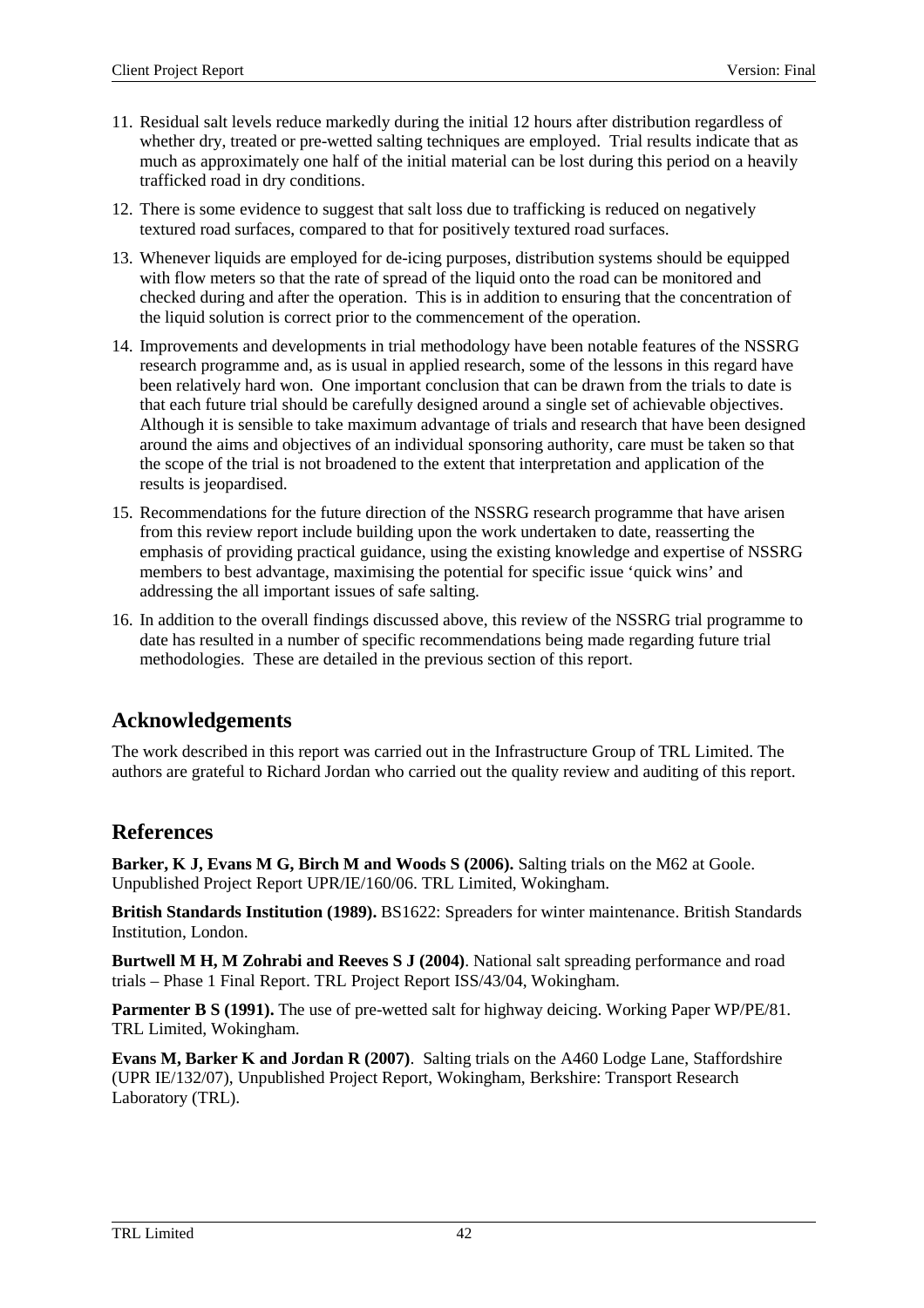# **Appendix A. Comparison of total amounts of de-icer discharged**

|                 | <b>No. of lanes</b>      |                        | Quantity of salt discharged as percentage of<br>the target quantity $(\% )$                                                                                                                                                                                                                                                                  |                               |           |        |  |  |
|-----------------|--------------------------|------------------------|----------------------------------------------------------------------------------------------------------------------------------------------------------------------------------------------------------------------------------------------------------------------------------------------------------------------------------------------|-------------------------------|-----------|--------|--|--|
| <b>Spreader</b> | (target                  | <b>Type of salting</b> |                                                                                                                                                                                                                                                                                                                                              |                               | Symmetric |        |  |  |
| type            | spread<br>width, m)      |                        | <b>Asymmetric</b><br>Hopper<br>Hopper<br>Hopper<br>10 <sub>per</sub><br>full<br>full<br>cent full<br>95<br>107<br>107<br>87<br>81<br>77<br>85<br>146<br>95<br>80<br>92<br>104<br>$145*$<br>$129*$<br>$100*$<br>$101*$<br>$161*$<br>$82*$<br>$87*$<br>71<br>128<br>Not tested<br>119<br>111<br>82<br>82<br>99<br>Not tested<br>62<br>36<br>47 | Hopper<br>10 per<br>cent full |           |        |  |  |
|                 |                          | Dry $(10g/m^2)$        |                                                                                                                                                                                                                                                                                                                                              |                               |           | 107    |  |  |
| Schmidt         | $3$ -lanes +             | Dry $(20g/m^2)$        |                                                                                                                                                                                                                                                                                                                                              |                               |           | 77     |  |  |
|                 | HS (13.0)                | Pre-wetted $(10g/m^2)$ |                                                                                                                                                                                                                                                                                                                                              |                               |           | 120    |  |  |
|                 |                          | Pre-wetted $(20g/m^2)$ |                                                                                                                                                                                                                                                                                                                                              |                               |           | 102    |  |  |
|                 |                          | Dry $(10g/m^2)$        |                                                                                                                                                                                                                                                                                                                                              |                               |           |        |  |  |
| Modified        | $3$ -lane + HS<br>(12.0) | Dry $(20g/m^2)$        |                                                                                                                                                                                                                                                                                                                                              |                               |           | $111*$ |  |  |
| Schmidt         |                          | Pre-wetted $(10g/m^2)$ |                                                                                                                                                                                                                                                                                                                                              |                               |           |        |  |  |
|                 |                          | Pre-wetted $(20g/m^2)$ |                                                                                                                                                                                                                                                                                                                                              |                               |           |        |  |  |
|                 |                          | Dry $(10g/m^2)$        |                                                                                                                                                                                                                                                                                                                                              |                               |           |        |  |  |
| M62 road        | $3$ -lane + HS           | Dry $(20g/m^2)$        |                                                                                                                                                                                                                                                                                                                                              |                               |           | 93**   |  |  |
| trials          | (13.2)                   | Treated $(10g/m2)$     |                                                                                                                                                                                                                                                                                                                                              |                               |           |        |  |  |
|                 |                          | Treated $(20g/m2)$     |                                                                                                                                                                                                                                                                                                                                              |                               |           | 109**  |  |  |
|                 |                          | Dry (Trial 2)          |                                                                                                                                                                                                                                                                                                                                              |                               |           |        |  |  |
| A460 road       |                          | Dry (Trial 3)          |                                                                                                                                                                                                                                                                                                                                              |                               |           |        |  |  |
| trials          | 2-lanes                  | Pre-wetted (Trial 2)   |                                                                                                                                                                                                                                                                                                                                              |                               |           |        |  |  |
|                 |                          | Treated (Trial 3)      |                                                                                                                                                                                                                                                                                                                                              |                               |           |        |  |  |
| A9 road         |                          | Dry                    |                                                                                                                                                                                                                                                                                                                                              |                               |           |        |  |  |
| trials          | 2-lanes                  | Treated                |                                                                                                                                                                                                                                                                                                                                              |                               |           |        |  |  |

|  | Table A1. Overall discharged salt for different de-icer types |  |  |
|--|---------------------------------------------------------------|--|--|
|  |                                                               |  |  |

\* hopper one third full

\*\* average of two tests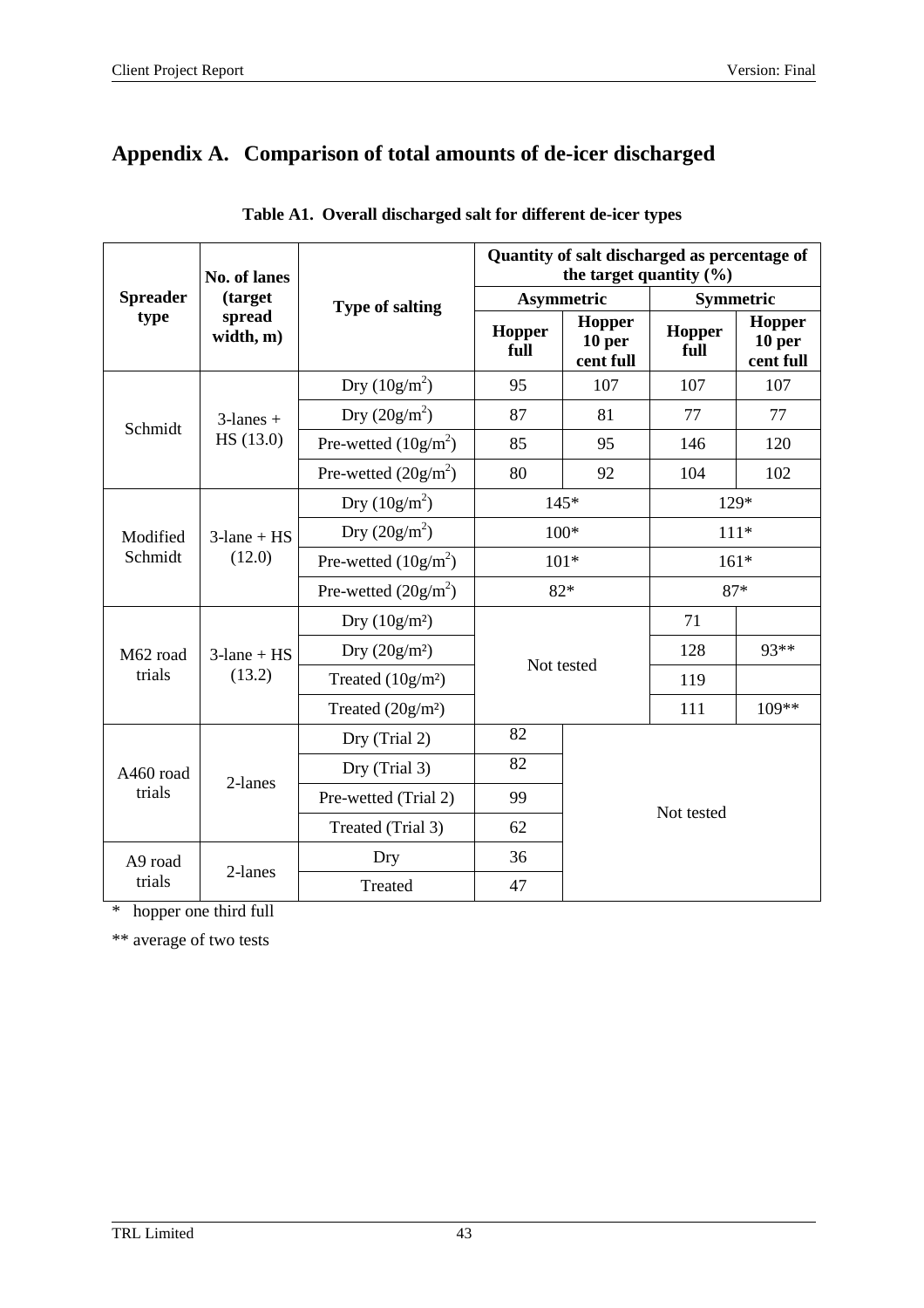|                     | No. of lanes        |                        | Ratio of amount of salt discharged |                                                 |                |                                          |  |  |  |
|---------------------|---------------------|------------------------|------------------------------------|-------------------------------------------------|----------------|------------------------------------------|--|--|--|
| <b>Spreader</b>     | <i>(target)</i>     | <b>Type of salting</b> |                                    | Asymmetric                                      |                | <b>Symmetric</b>                         |  |  |  |
| type                | spread<br>width, m) |                        | <b>Hopper</b><br>full              | <b>Hopper</b><br>10 <sub>per</sub><br>cent full | Hopper<br>full | Hopper<br>10 <sub>per</sub><br>cent full |  |  |  |
|                     | $3$ -lanes +        | $10g/m^2$              | 0.69                               | 0.68                                            | 1.05           | 0.86                                     |  |  |  |
| Schmidt             | HS(13.0)            | $20g/m^2$              | 0.71                               | 0.87                                            | 1.04           | 1.02                                     |  |  |  |
| Modified            | $3$ -lane + HS      | $10g/m^2$              | 0.54                               |                                                 | 0.96           |                                          |  |  |  |
| Schmidt             | (12.0)              | $20g/m^2$              | 0.63                               |                                                 | 0.60           |                                          |  |  |  |
| A460 road<br>trials | 2-lanes             | $20g/m^2$ (Trial 2)    | 0.93                               |                                                 | Not tested     |                                          |  |  |  |

### **Table A2. Ratio of amounts of pre-wetted to dry salt discharged**

**Table A3. Ratio of amounts of treated to dry salt discharged**

|                      | No. of lanes        |                        | Ratio of amount of salt discharged |                                      |                  |                                                 |  |  |
|----------------------|---------------------|------------------------|------------------------------------|--------------------------------------|------------------|-------------------------------------------------|--|--|
| <b>Spreader</b>      | (target)            | <b>Type of salting</b> |                                    | <b>Asymmetric</b>                    | <b>Symmetric</b> |                                                 |  |  |
| type                 | spread<br>width, m) |                        | <b>Hopper</b><br>full              | <b>Hopper</b><br>10 per<br>cent full | Hopper<br>full   | <b>Hopper</b><br>10 <sub>per</sub><br>cent full |  |  |
| M <sub>62</sub> road | $3$ -lane + HS      | 10g/m <sup>2</sup>     |                                    | N/A                                  | 1.68             | N/A                                             |  |  |
| trials               | (13.2)              | $20g/m^2$              |                                    |                                      | 0.87             | 1.17                                            |  |  |
| A460 road<br>trials  | 2-lanes             | $20g/m^2$ (Trial 3)    | 0.76                               |                                      |                  |                                                 |  |  |
| A9 road<br>trials    | 2-lanes             | $10g/m^2$              | 1.31                               | N/A                                  |                  |                                                 |  |  |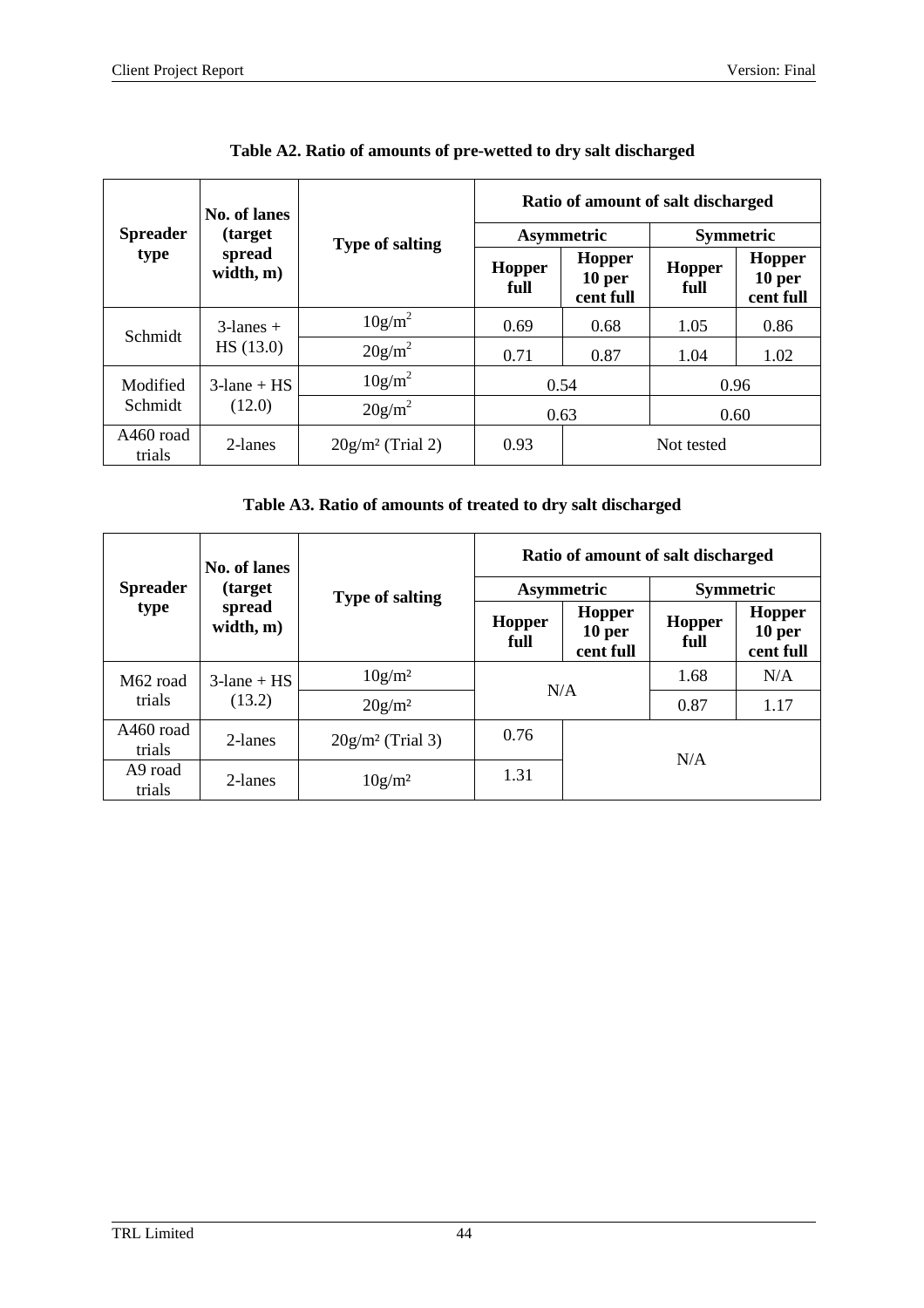## **Appendix B. Comparison of distribution profiles**

## **B.1 Schmidt Stratos**

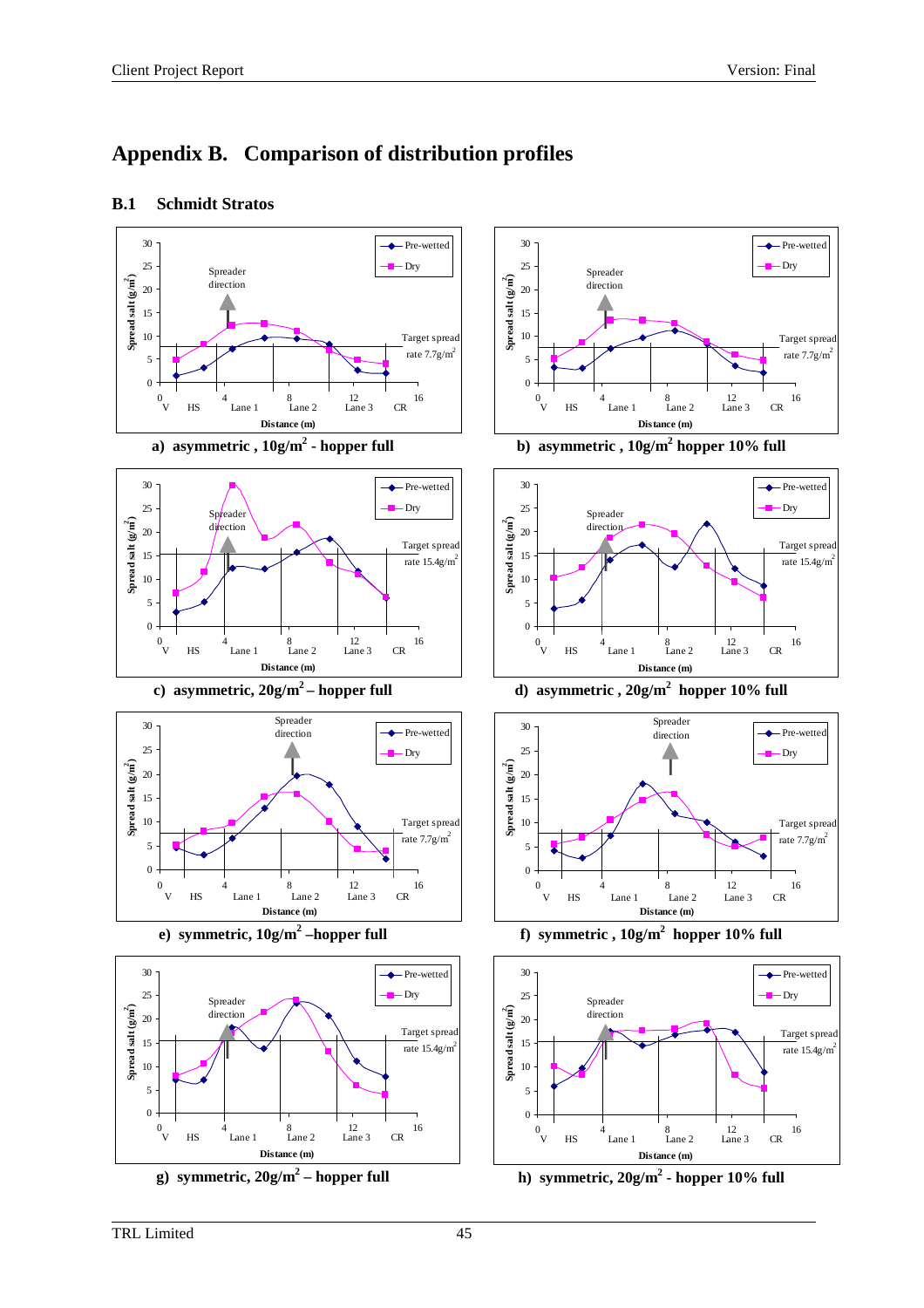### **B.2 Modified Schmidt Stratos**





**b) symmetric spreading, 10g/m2** Spreader 35 - Pre-wetted direction  $\ddot{\bullet}$ 30 Dry 25 **) Spread** salt  $(g/m^2)$ 20 Target sprea 15 rate  $15.4$ g/m<sup>2</sup> 10 5 0 0  $4$  8  $12$  16<br>Verge HS Lane 1 Lane 2 Lane 3 CR  $\frac{12}{\text{Lane 3}}$ 



**Distance (m) d) symmetric spreading, 20g/m2**

Verge HS Lane 1 Lane 2 Lane 3 CR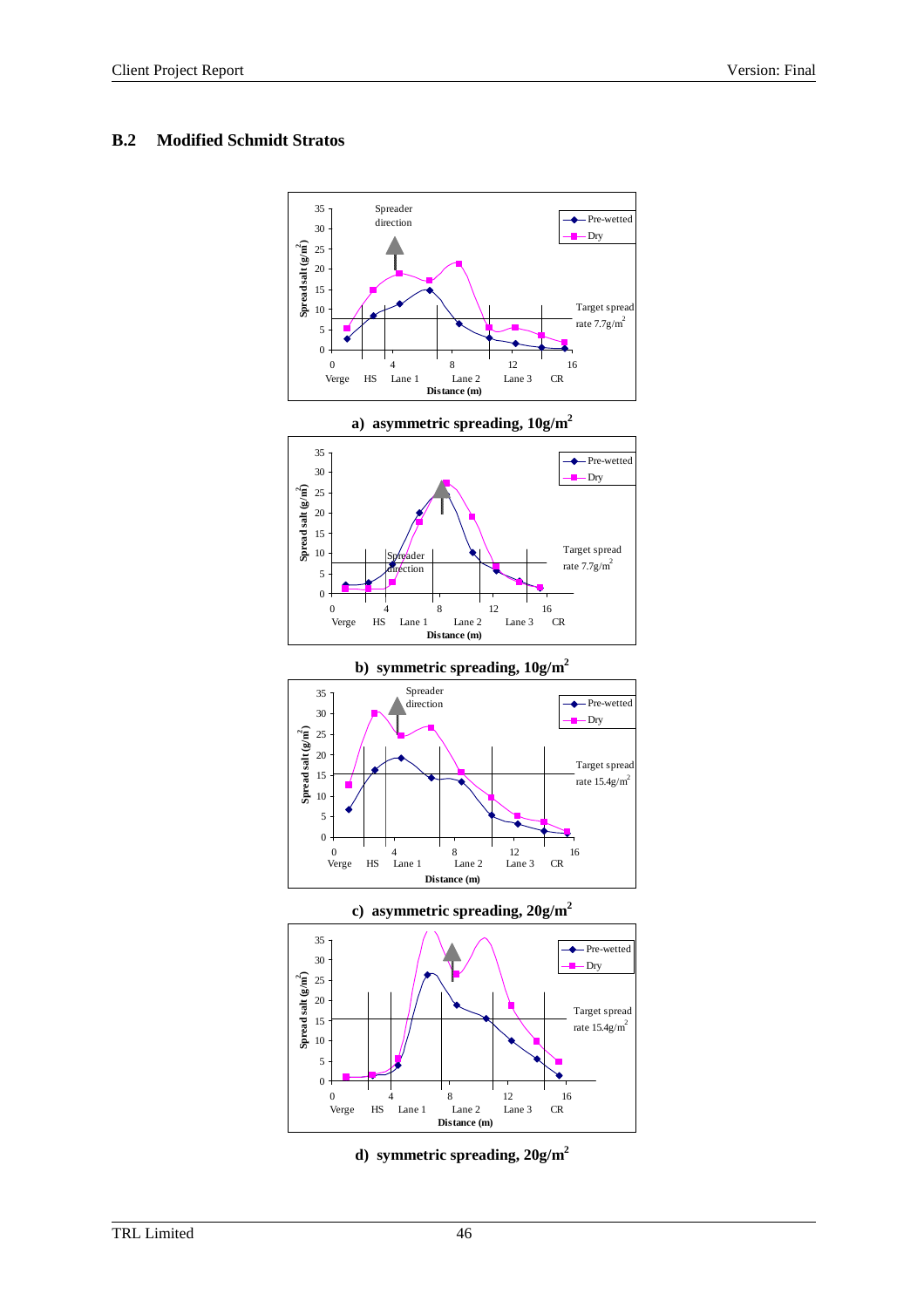### **B.3 M62 road trials**



**Comparison of distributions with spread rate 10g/m² and full hopper**



**Comparison of distributions with spread rate 20g/m² and full hopper**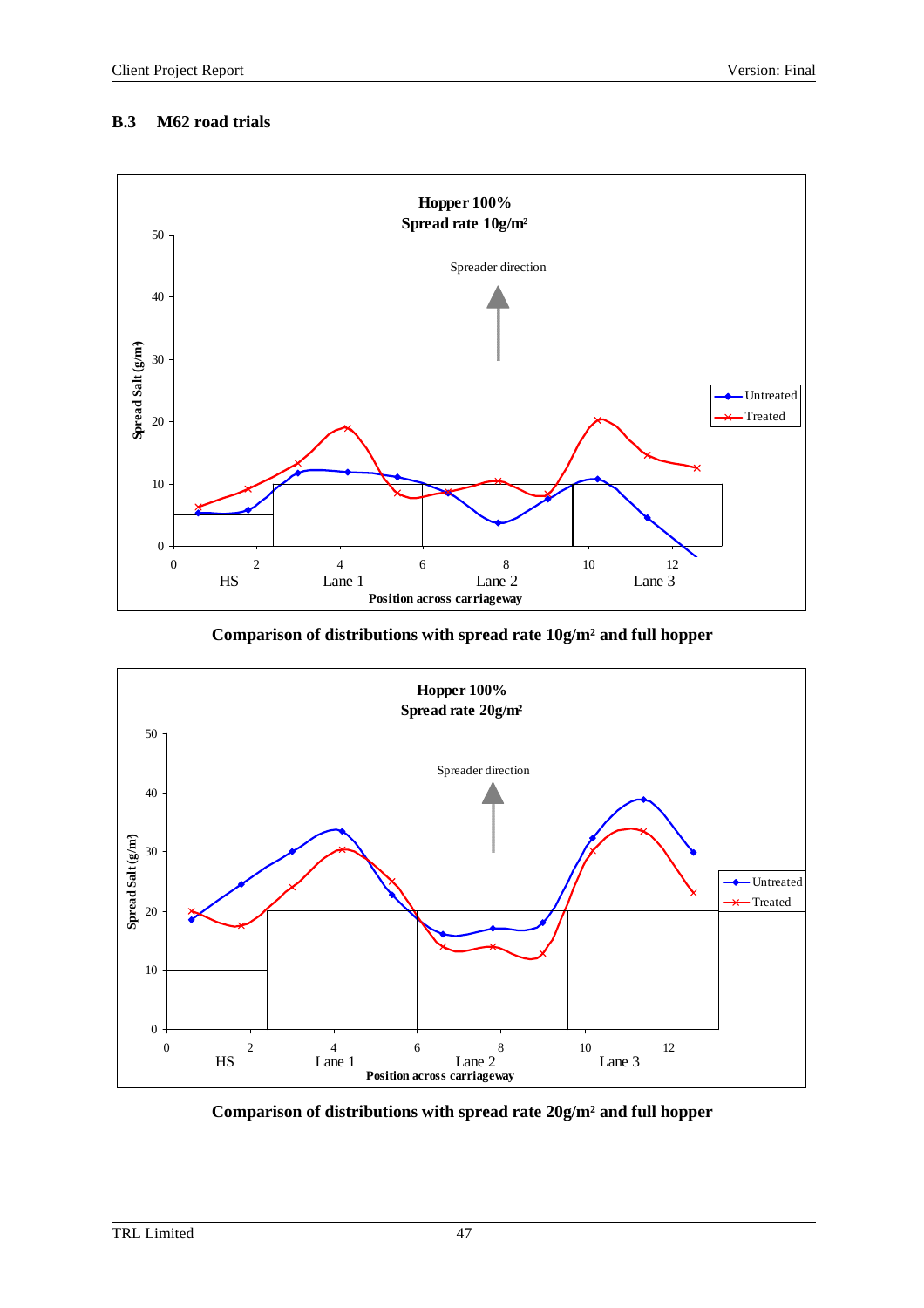

**Comparison of distributions with spread rate 20g/m² and 10 per cent full hopper**



**Comparison of distributions with spread rate 20g/m² and 10 per cent full hopper (repeat tests)**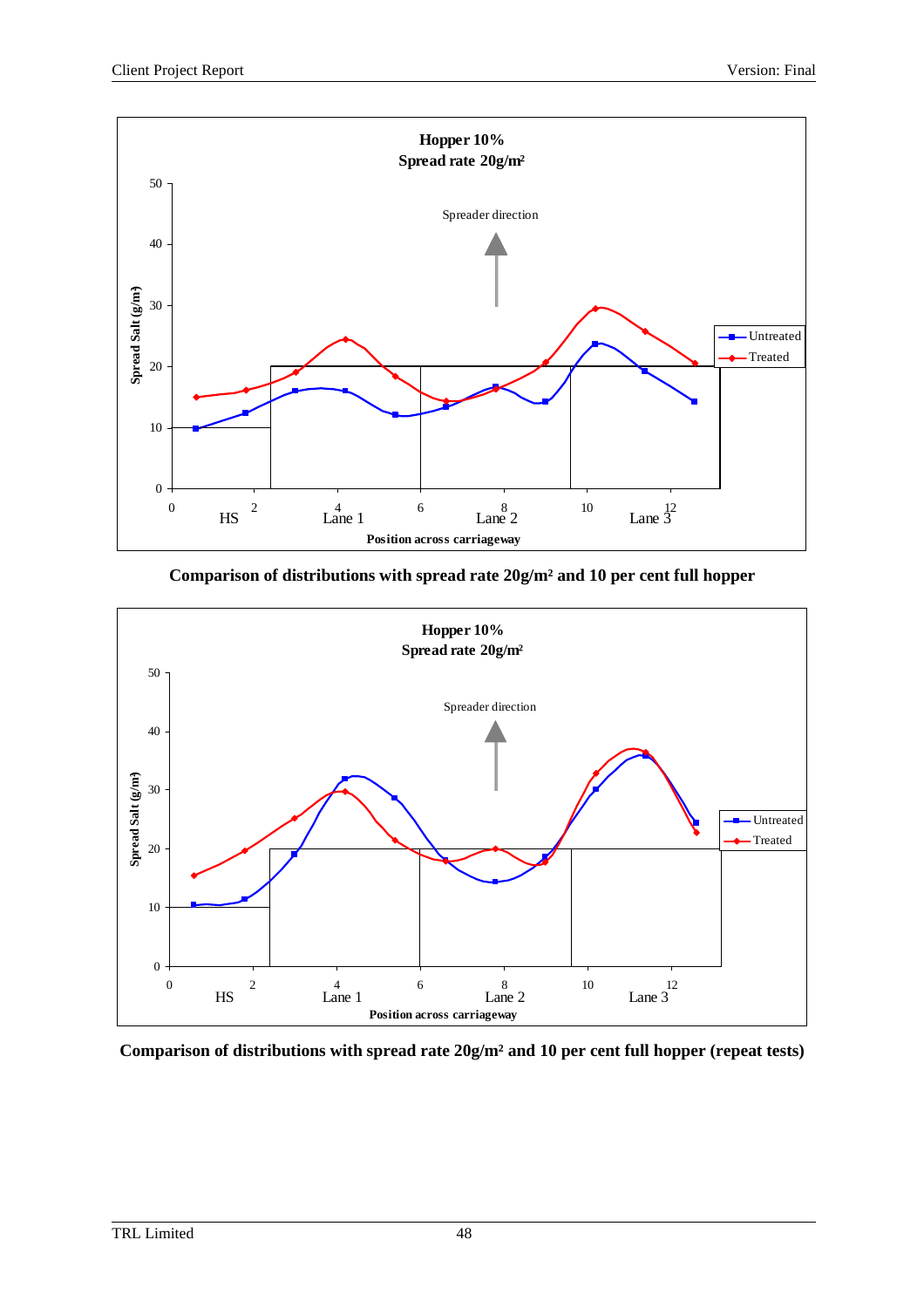#### **B.4 A460 road trials**



**Comparison of untreated and treated salt distributions for Trial N° 1**



**Comparison of untreated and pre-wetted salt distributions for Trial N° 2**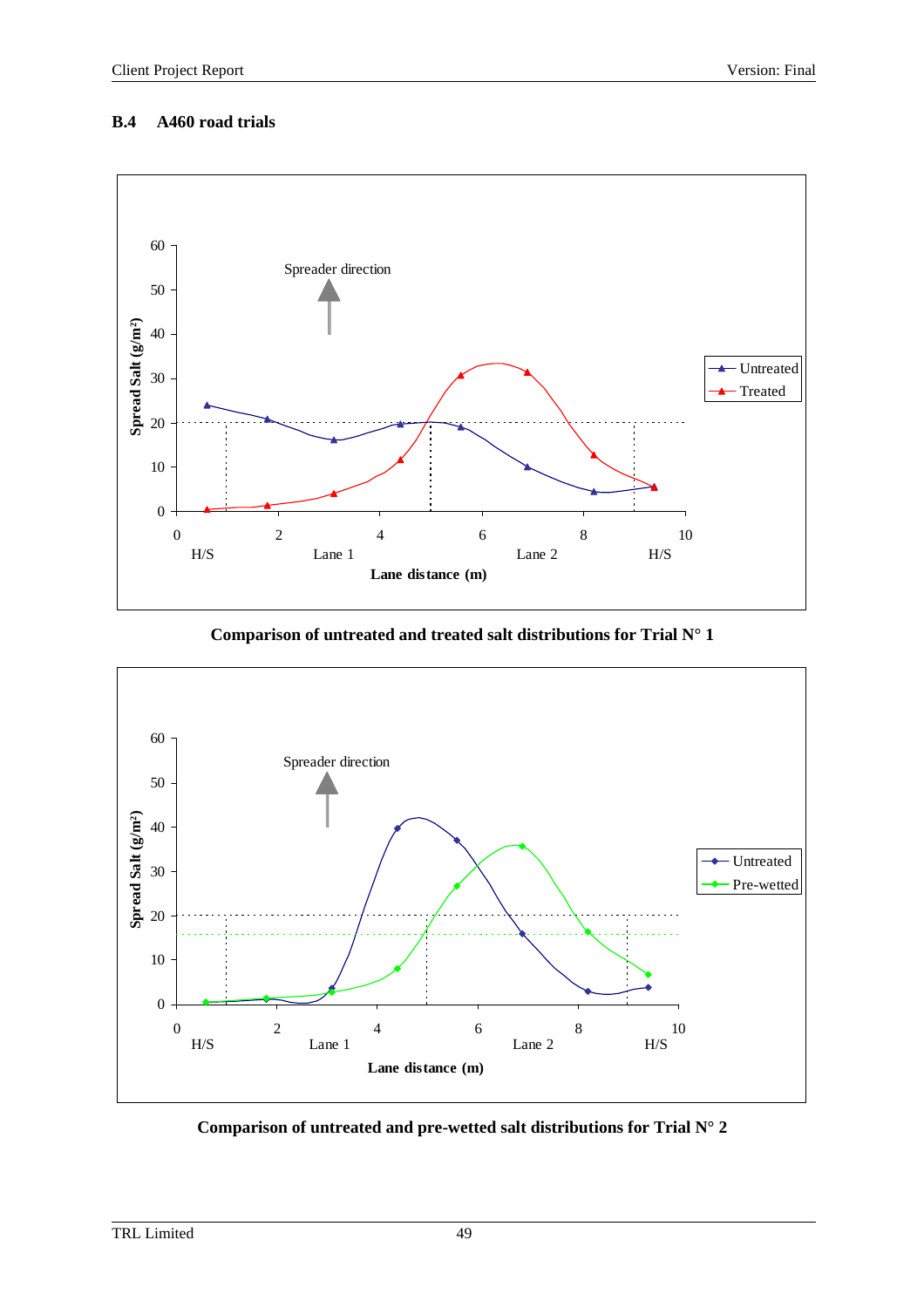

**Comparison of untreated and treated salt distributions for Trial N° 3**



**Comparison of salt distribution profiles**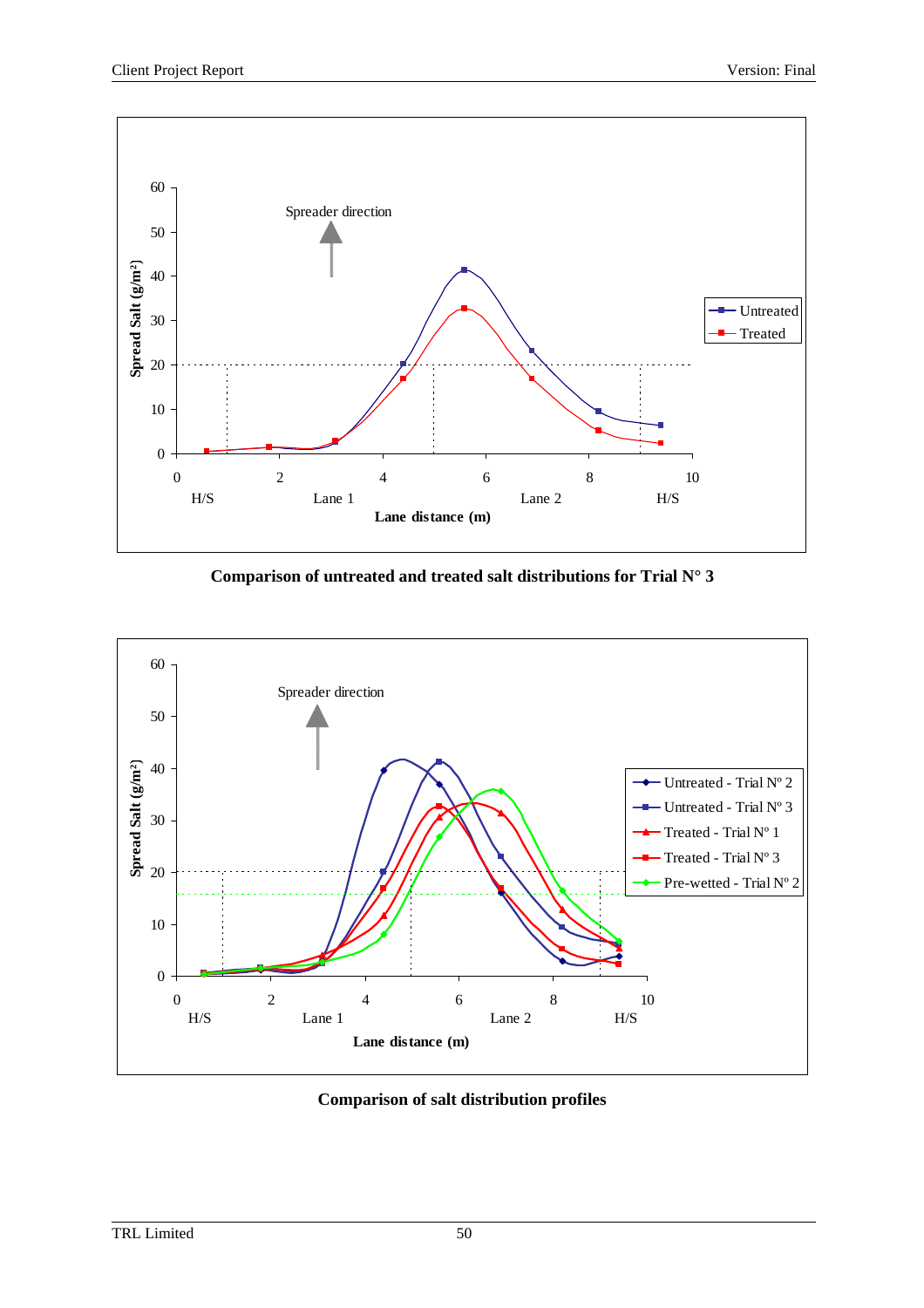## **B.5 A9 road trials**



## **Comparison of untreated and treated salt distributions**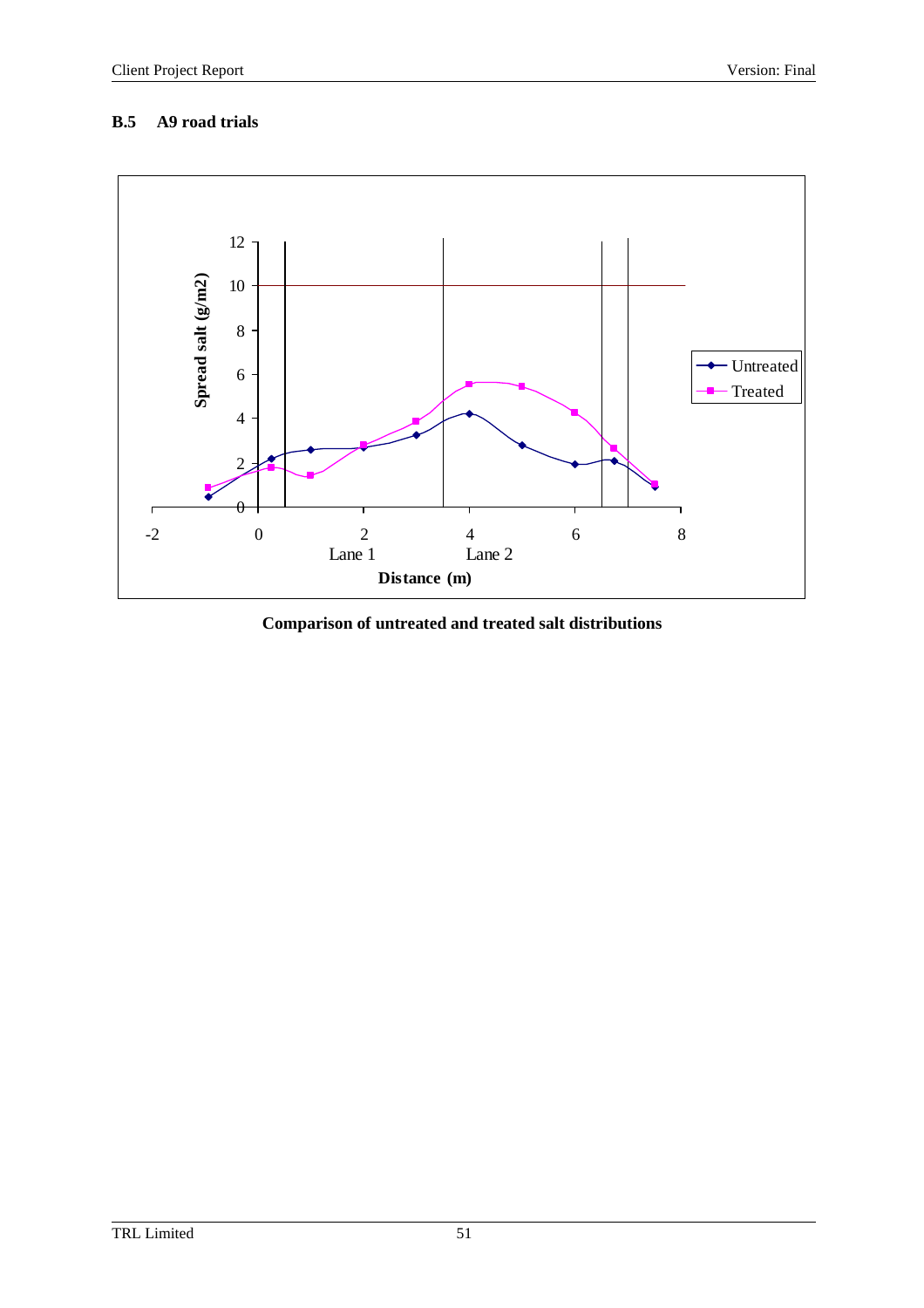## **Appendix C. Comparison of spread rates in the target area**

|                         |                                          | Quantity of salt discharged as percentage of the target quantity<br>(%) |     |                |                            |                  |           |                         |                                  |    |                  |
|-------------------------|------------------------------------------|-------------------------------------------------------------------------|-----|----------------|----------------------------|------------------|-----------|-------------------------|----------------------------------|----|------------------|
| <b>Spreader</b><br>type | <b>Type of salting</b>                   | <b>Hopper full</b>                                                      |     |                |                            |                  |           | Hopper 10 per cent full |                                  |    |                  |
|                         |                                          | <b>HS</b>                                                               | 1   | $\overline{2}$ | <b>Lane Lane Lane</b><br>3 | Avg. of<br>lanes | <b>HS</b> | $\mathbf{1}$            | Lane Lane Lane<br>$\overline{2}$ | 3  | Avg. of<br>lanes |
|                         | Dry $(10g/m^2)$                          | 69                                                                      | 124 | 101            | 53                         | 93               | 73        | 134                     | 117                              | 65 | 105              |
| Schmidt                 | Dry $(20g/m^2)$                          | 49                                                                      | 125 | 94             | 52                         | 90               | 58        | 100                     | 90                               | 47 | 79               |
|                         | Pre-wetted<br>$(10g/m^2)$                | 33                                                                      | 107 | 119            | 53                         | 93               | 43        | 109                     | 133                              | 60 | 101              |
|                         | Pre-wetted<br>$(20g/m^2)$                | 28                                                                      | 80  | 104            | 78                         | 87               | 32        | 100                     | 103                              | 91 | 98               |
|                         | Dry $(10g/m^2)$                          | 147                                                                     | 181 | 161            | 49                         | 130              |           |                         |                                  |    |                  |
| Modified                | Dry $(20g/m^2)$                          | 150                                                                     | 127 | 78             | 30                         | 78               | N/A       |                         |                                  |    |                  |
| Schmidt*                | Pre-wetted<br>$(10g/m^2)$                | 110                                                                     | 167 | 87             | 22                         | 92               |           |                         |                                  |    |                  |
|                         | Pre-wetted<br>$(20g/m^2)$                | 106                                                                     | 111 | 73             | 22                         | 69               |           |                         |                                  |    |                  |
|                         | Dry (Trial 2)                            |                                                                         | 70  | 89             |                            | 80               |           |                         |                                  |    |                  |
| Econ Zero C             | Dry (Trial 3)                            |                                                                         | 38  | 118            |                            | 78               |           |                         | N/A                              |    |                  |
|                         | A460 road trials Pre-wetted (Trial<br>2) |                                                                         | 25  | 162            |                            | 94               |           |                         |                                  |    |                  |
|                         | Treated (Trial 3)                        |                                                                         | 33  | 87             |                            | 60               |           |                         |                                  |    |                  |
| Giletta                 | Dry $(10g/m^2)$                          |                                                                         | 27  | 28             |                            | 28               |           |                         | N/A                              |    |                  |
| A9 road trials**        | Treated $(10g/m^2)$                      |                                                                         | 25  | 48             |                            | 36               |           |                         |                                  |    |                  |

## **Table C1. Average spread rates achieved in target area for asymmetric spreading**

\* hopper one third full

\*\* average of two tests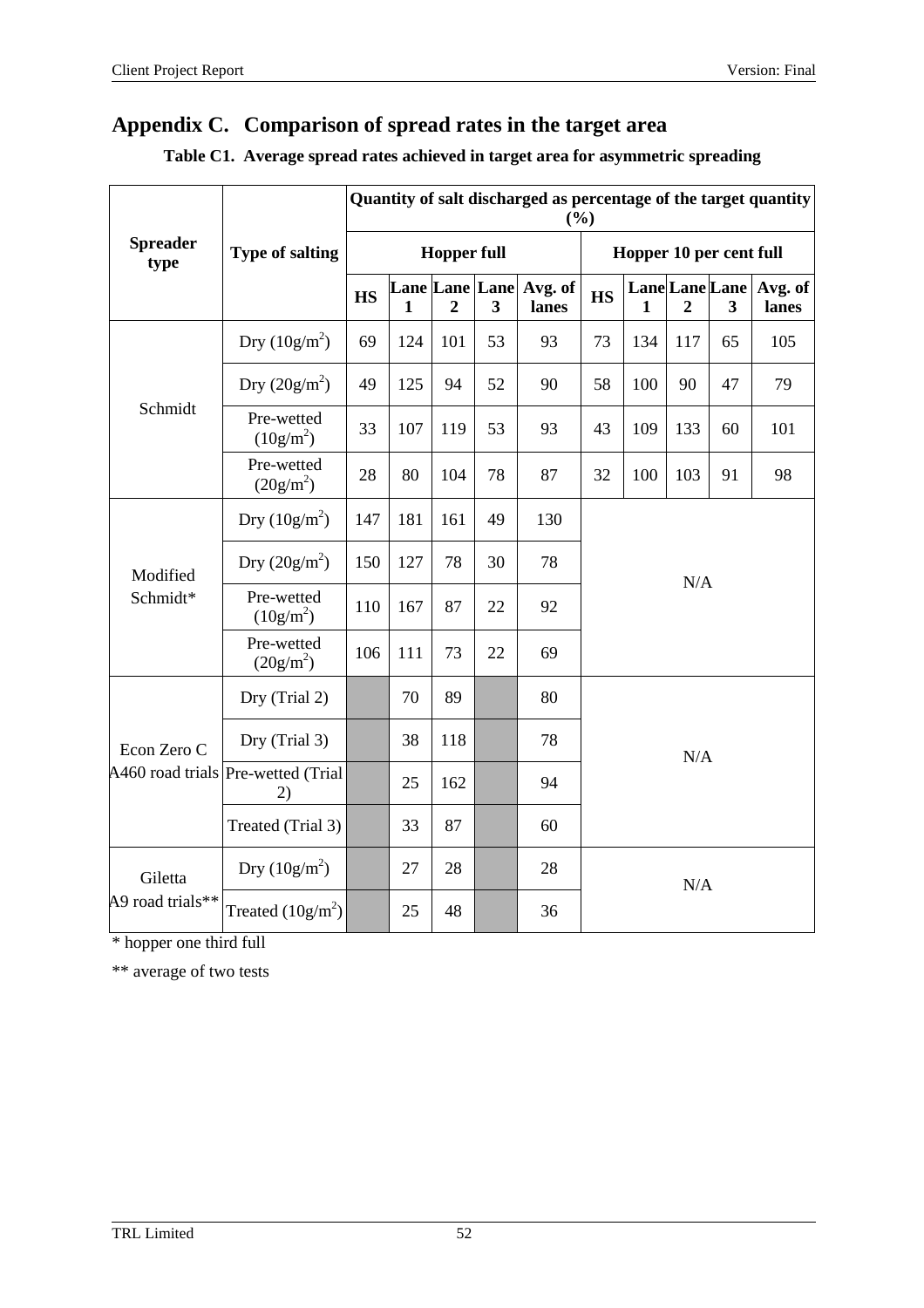|                         |                           | Quantity of salt discharged as percentage of the target quantity<br>(%) |              |                |     |                                 |           |              |                |     |                                 |
|-------------------------|---------------------------|-------------------------------------------------------------------------|--------------|----------------|-----|---------------------------------|-----------|--------------|----------------|-----|---------------------------------|
| <b>Spreader</b><br>type | <b>Type of salting</b>    | <b>Hopper full</b>                                                      |              |                |     | Hopper 10 per cent full         |           |              |                |     |                                 |
|                         |                           | <b>HS</b>                                                               | $\mathbf{1}$ | $\overline{2}$ | 3   | Lane Lane Lane Avg. of<br>lanes | <b>HS</b> | $\mathbf{1}$ | $\overline{2}$ | 3   | Lane Lane Lane Avg. of<br>lanes |
|                         | Dry $(10g/m^2)$           | 78                                                                      | 129          | 134            | 50  | 104                             | 74        | 128          | 122            | 61  | 104                             |
| Schmidt                 | Dry $(20g/m^2)$           | 57                                                                      | 98           | 97             | 30  | 75                              | 52        | 86           | 92             | 43  | 74                              |
|                         | Pre-wetted<br>$(10g/m^2)$ | 54                                                                      | 132          | 244            | 97  | 158                             | 49        | 173          | 143            | 67  | 128                             |
|                         | Pre-wetted<br>$(20g/m^2)$ | 60                                                                      | 101          | 145            | 72  | 106                             | 69        | 102          | 112            | 90  | 101                             |
|                         | Dry $(10g/m^2)$           | 17                                                                      | 113          | 238            | 68  | 140                             |           |              |                |     |                                 |
| Modified                | Dry $(20g/m^2)$           | 14                                                                      | 119          | 152            | 87  | 119                             | N/A       |              |                |     |                                 |
| Schmidt*                | Pre-wetted<br>$(10g/m^2)$ | 56                                                                      | 189          | 240            | 68  | 166                             |           |              |                |     |                                 |
|                         | Pre-wetted<br>$(20g/m^2)$ | 14                                                                      | 109          | 114            | 58  | 94                              |           |              |                |     |                                 |
|                         | Dry $(10g/m^2)$           | 56                                                                      | 116          | 65             | 44  | 75                              |           |              | N/A            |     |                                 |
| Foden 4000              | Dry $(20g/m^2)**$         |                                                                         |              | N/A            |     |                                 | 55        | 103          | 79             | 123 | 102                             |
| M62 road trials         | Treated $(10g/m2)$        | 77                                                                      | 136          | 91             | 158 | 128                             | N/A       |              |                |     |                                 |
|                         | Treated<br>$(20g/m^2)**$  |                                                                         |              | N/A            |     |                                 | 83        | 115          | 89             | 140 | 115                             |

## **Table C2. Average spread rates achieved in target area for symmetric spreading**

\* hopper one third full

\*\* average of two tests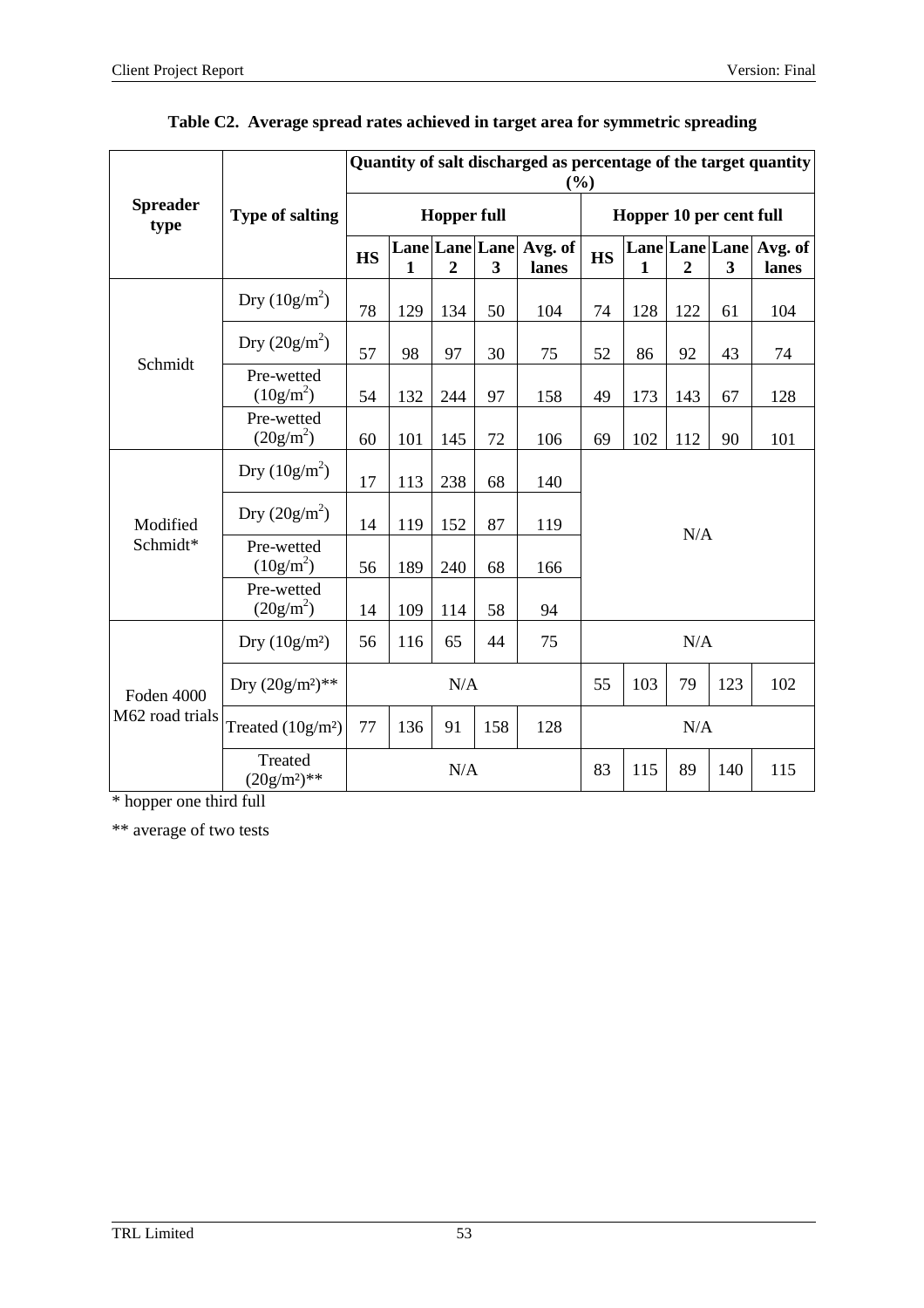## **Appendix D. Comparison of longitudinal variation in the spread rate**

| Table D1. Range in spread rate achieved within lanes for each strip for Schmidt performance |
|---------------------------------------------------------------------------------------------|
| trials                                                                                      |

| <b>Spreader</b><br>type | No. of lanes<br>(target spread<br>width, m) | <b>Type of</b><br>salting        | <b>Hopper</b> | Range as % of average<br>spread rate | Ratio<br>$\bf{dry}$ /<br>pre- |        |
|-------------------------|---------------------------------------------|----------------------------------|---------------|--------------------------------------|-------------------------------|--------|
|                         |                                             |                                  |               | Dry                                  | <b>Pre-wetted</b>             | wetted |
|                         |                                             | 10g/m <sup>2</sup><br>Symmetric  |               | 21                                   | 66                            | 0.32   |
|                         | $3$ -lanes + HS<br>(13.0)                   | 20g/m <sup>2</sup><br>Symmetric  | Full          | 32                                   | 72                            | 0.44   |
|                         |                                             | $10g/m^2$<br>Asymmetric          |               | 15                                   | 23                            | 0.65   |
| Schmidt                 |                                             | 20g/m <sup>2</sup><br>Asymmetric |               | 31                                   | 42                            | 0.74   |
|                         |                                             | $10g/m^2$<br>Symmetric           |               | 28                                   | 49                            | 0.57   |
|                         |                                             | 20g/m <sup>2</sup><br>Symmetric  | 10 per cent   | 11                                   | 101                           | 0.11   |
|                         |                                             | 10g/m <sup>2</sup><br>Asymmetric | full          | 15                                   | 11                            | 1.36   |
|                         |                                             | 20g/m <sup>2</sup><br>Asymmetric |               | 36                                   | 56                            | 0.64   |

### **Table D2. Range in spread rate achieved within lanes for each strip for Modified Schmidt performance trials (hopper one third full)**

| <b>Spreader</b><br>type | No. of lanes<br>(target spread<br>width, m) | <b>Type of salting</b>           | Range as % of average<br>spread rate | Ratio dry /<br>pre-wetted |      |
|-------------------------|---------------------------------------------|----------------------------------|--------------------------------------|---------------------------|------|
|                         |                                             |                                  | Dry                                  | <b>Pre-wetted</b>         |      |
| Schmidt                 | $3$ -lanes + HS<br>(12.0)                   | $10g/m^2$ Symmetric              | 38                                   | 54                        | 0.70 |
|                         |                                             | 10g/m <sup>2</sup><br>Asymmetric | 60                                   | 24                        | 2.50 |
|                         |                                             | $20g/m^2$ Symmetric              | 32                                   | 23                        | 1.39 |
|                         |                                             | $20g/m^2$<br>Asymmetric          | 15                                   | 35                        | 0.43 |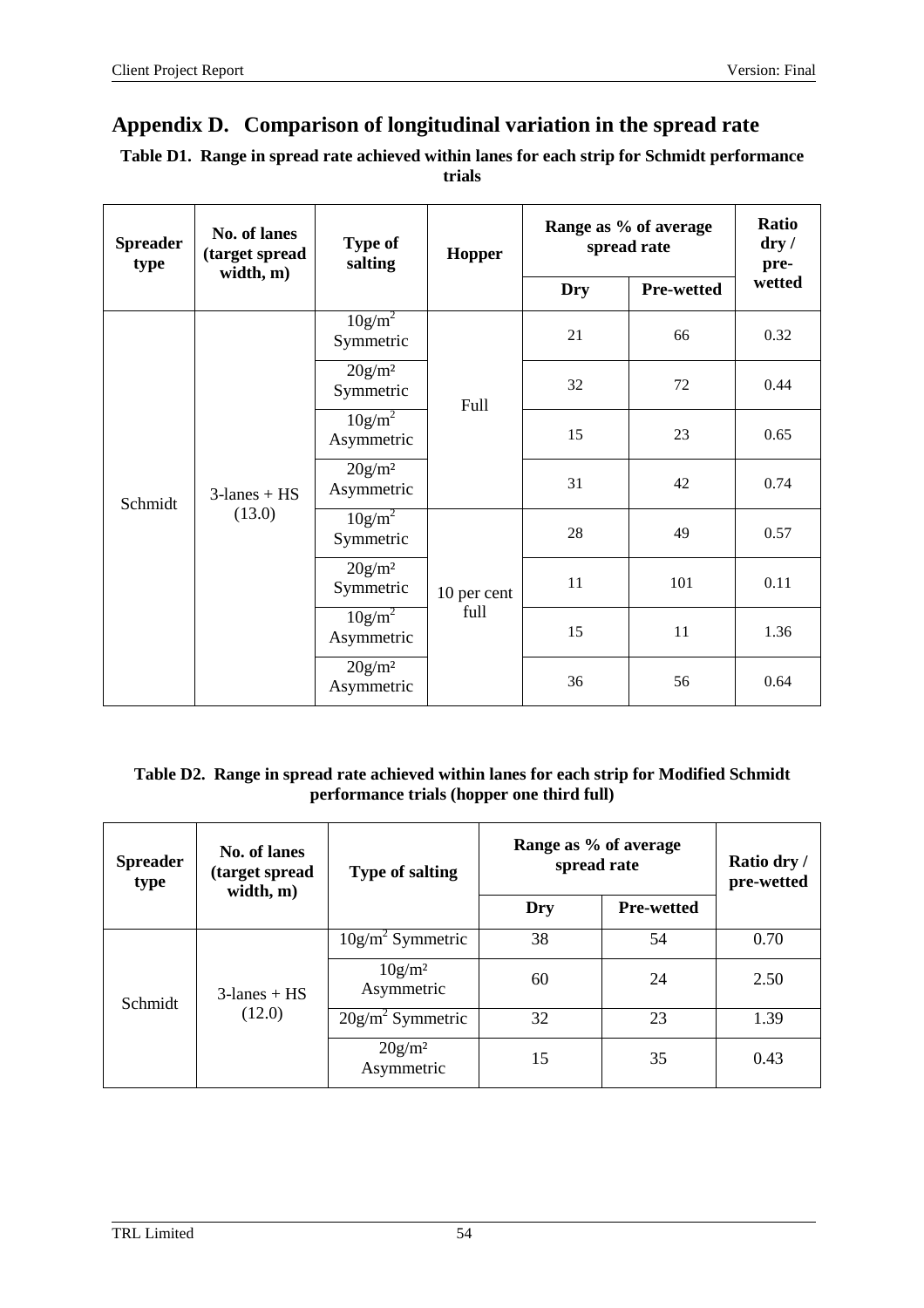| <b>Spreader</b><br>type | No. of<br>lanes<br>(target) | <b>Type of salting</b>  | <b>Trial No.</b>            |     | Range as % of average<br>spread rate | <b>Ratio between</b><br>dry and pre- |                |  |
|-------------------------|-----------------------------|-------------------------|-----------------------------|-----|--------------------------------------|--------------------------------------|----------------|--|
|                         | spread<br>width, m)         |                         |                             | Dry | Pre-<br>wetted                       | Treated                              | wetted/treated |  |
| Econ Zero<br>C          | $3$ -lanes +<br>HS(12.0)    | $20g/m^2$<br>Asymmetric |                             | 9   |                                      | 14                                   | 0.64           |  |
|                         |                             |                         | $\mathcal{D}_{\mathcal{C}}$ | 28  | 33                                   |                                      | 0.85           |  |
|                         |                             |                         | 3                           | 29  |                                      | 52                                   | 0.56           |  |

**Table D3. Range in spread rate achieved within lanes for each strip for A460 road trials**

**Table D4. Range in spread rate achieved within lanes for each strip for M62 road trials**

| <b>Spreader</b><br>type | No. of lanes<br><i>(target)</i><br>spread | <b>Type of</b><br>salting | <b>Hopper</b>    | Range as % of average<br>spread rate | <b>Ratio</b><br>$\bf{dry}$ /<br>treated |      |  |
|-------------------------|-------------------------------------------|---------------------------|------------------|--------------------------------------|-----------------------------------------|------|--|
|                         | width, m)                                 |                           |                  | Dry                                  | <b>Treated</b>                          |      |  |
| Foden<br>4000           |                                           | $10g/m^2$<br>Symmetric    | Full             | 111                                  | 40                                      | 2.78 |  |
|                         | $3$ -lanes + HS<br>(13.0)                 | $20g/m^2$<br>Symmetric    | 10 per cent full | $34*$                                | $22*$                                   | 1.55 |  |
|                         |                                           | $20g/m^2$<br>Symmetric    | Full             | 41                                   | 85                                      | 0.48 |  |

\* average of two trials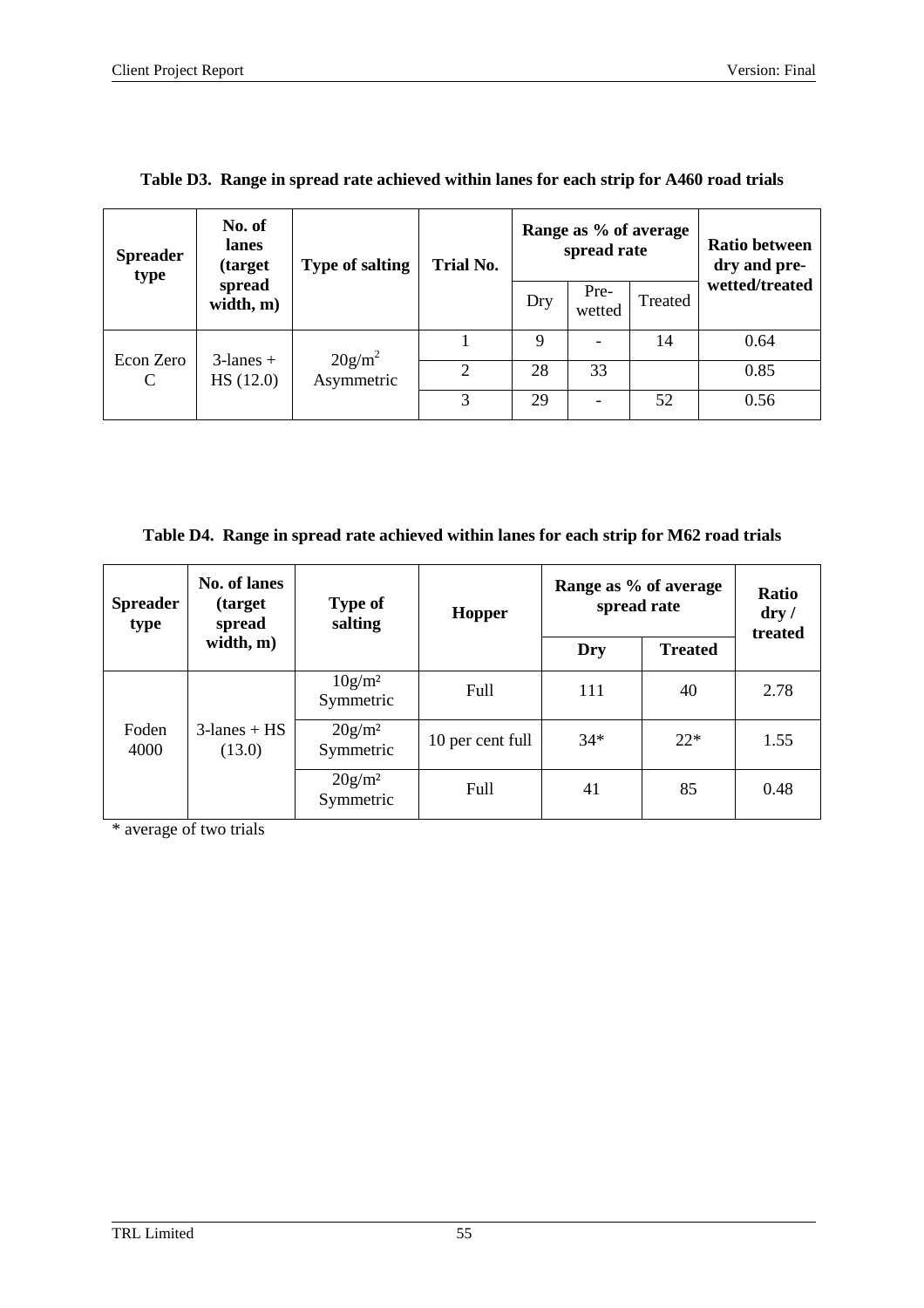# **Appendix E. Effect on de-icer distribution before trafficking**

|                               | No. of lanes                |                               |                   | Difference in salt discharged (%<br>of target spread rate) |
|-------------------------------|-----------------------------|-------------------------------|-------------------|------------------------------------------------------------|
| <b>Spreader type</b>          | (target spread<br>width, m) | <b>Type of salting</b>        | <b>Asymmetric</b> | <b>Symmetric</b>                                           |
| $Econ - 1995$                 | $2$ -lane $(6.0)$           | Dry $(10g/m^2)$               | $-23$             | 41                                                         |
| model                         |                             | Dry $(20g/m^2)$               | $\overline{2}$    | $\overline{2}$                                             |
| Econ Low-                     | $2$ -lane $(6.0)$           | Dry $(10g/m^2)$               | $-42$             | $\mathbf{1}$                                               |
| $throw - 1999$<br>model       |                             | Dry $(20g/m^2)$               | $-4$              | $-24$                                                      |
|                               | $3$ -lane $(9.0)$           | Pre-wetted $(10g/m^2)$        | $-23$             | $-57$                                                      |
| <b>Epoke Sirius</b><br>SH3590 |                             | Pre-wetted $(20g/m^2)$        | $-10$             | $-12$                                                      |
|                               | 2-lane $(7.0)$              | Dry $(10g/m^2)$               | $-16$             | $-2$                                                       |
|                               |                             | Dry $(20g/m^2)$               | $-7$              | 28                                                         |
|                               |                             | Dry $(10g/m^2)$               | $-12$             | $\boldsymbol{0}$                                           |
| Schmidt                       | $3$ -lanes + $HS$<br>(13.0) | Dry $(20g/m^2)$               | 6                 | $\overline{0}$                                             |
|                               |                             | Pre-wetted $(10g/m^2)$        | $-10$             | 26                                                         |
|                               |                             | Pre-wetted $(20g/m^2)$        | $-12$             | $\overline{2}$                                             |
|                               | $2$ -lane $(6.0)$           | Dry $(10g/m^2)$               | $-98$             | $-56$                                                      |
| Econ Zero C<br>$Mk 4 - 2002$  |                             | Dry $(20g/m^2)$               | $-50$             | $-35$                                                      |
| model                         | $2$ -lane $(6.0)$           | Pre-wetted $(10g/m^2)$        | 36                | 34                                                         |
|                               |                             | Pre-wetted $(20g/m^2)$        | 13                | $\tau$                                                     |
| <b>Epoke Sirius</b>           | 2-lane $(7.0)$              | Pre-wetted $(10g/m^2)$        | $-30$             | $-25$                                                      |
| SH3500                        |                             | Pre-wetted $(20g/m^2)$        | $-25$             | $-24$                                                      |
| <b>Epoke Sirius</b><br>SH3500 | $2$ -lane $(6.0)$           | Pre-wetted $(10g/m^2)$        | $-44$             | $-107$                                                     |
| (repeat)                      |                             | Pre-wetted $(20g/m^2)$        | $-10$             | $-63$                                                      |
| Giletta 80501D                | $2$ -lane $(6.0)$           | Dry $(10g/m^2)$               | $-59$             |                                                            |
|                               |                             | Dry $(20g/m^2)$               | $-5$              | NA                                                         |
| Foden 4000                    | $3$ -lane + $HS$            | Dry $(20g/m^2)$               | NA                | 35                                                         |
| M62 Road Trial                | (13.2)                      | Treated $(15g/m2)$            | NA                | $-6$                                                       |
|                               |                             | Treated (20g/m <sup>2</sup> ) | NA                | $\overline{2}$                                             |

|  |  |  |  | Table E1. Difference between discharge rate when hopper full and when 10 per cent full |
|--|--|--|--|----------------------------------------------------------------------------------------|
|  |  |  |  |                                                                                        |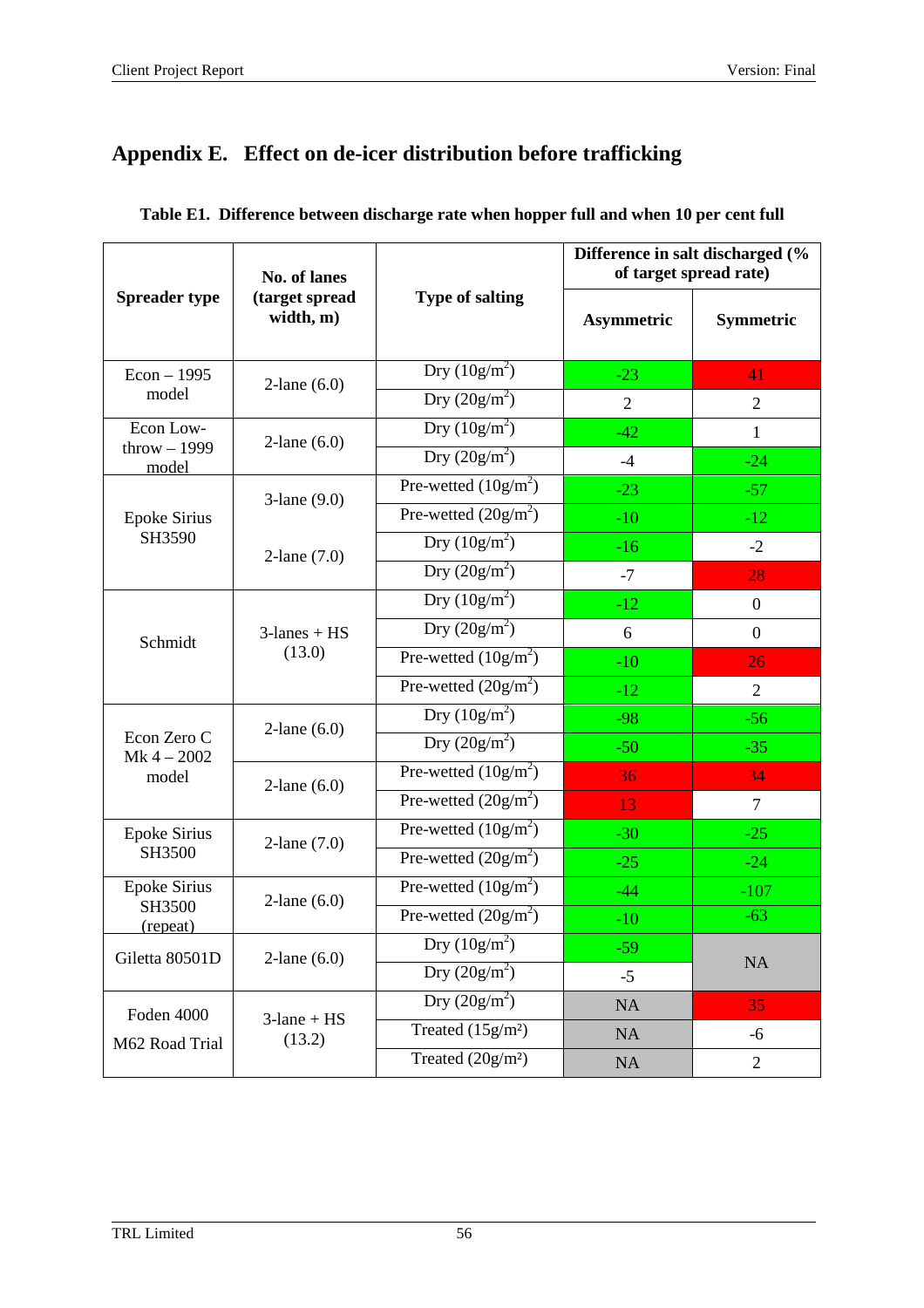|                               | No. of lanes                |                                                 | Difference in salt discharged (%<br>of target spread rate) |                            |  |  |
|-------------------------------|-----------------------------|-------------------------------------------------|------------------------------------------------------------|----------------------------|--|--|
| <b>Spreader type</b>          | (target spread<br>width, m) | <b>Type of salting</b>                          | <b>Hopper full</b>                                         | Hopper 10 per<br>cent full |  |  |
| $Econ - 1995$                 | $2$ -lane $(6.0)$           | Dry $(10g/m^2)$                                 | $-12$                                                      | $\overline{52}$            |  |  |
| model                         |                             | Dry $(20g/m^2)$                                 | $\mathbf{1}$                                               | $\mathbf{1}$               |  |  |
| Econ Low-                     | $2$ -lane $(6.0)$           | Dry $(10g/m^2)$                                 | $-44$                                                      | $-1$                       |  |  |
| $throw - 1999$<br>model       |                             | Dry $(20g/m^2)$                                 | 10                                                         | $-10$                      |  |  |
|                               | $3$ -lane $(9.0)$           | Pre-wetted $(10g/m^2)$                          | $-54$                                                      | $-88$                      |  |  |
| <b>Epoke Sirius</b><br>SH3590 |                             | Pre-wetted $(20g/m^2)$                          | $-26$                                                      | $-28$                      |  |  |
|                               | 2-lane $(7.0)$              | Dry $(10g/m^2)$                                 | $\mathbf{1}$                                               | 15                         |  |  |
|                               |                             | Dry $(20g/m^2)$                                 | $-20$                                                      | 15                         |  |  |
|                               |                             | Dry $(10g/m^2)$                                 | $-12$                                                      | $\overline{0}$             |  |  |
| Schmidt                       | $3$ -lanes + HS<br>(13.0)   | Dry $(20g/m^2)$                                 | 10                                                         | $\overline{4}$             |  |  |
|                               |                             | Pre-wetted $(10g/m^2)$                          | $-61$                                                      | $-25$                      |  |  |
|                               |                             | Pre-wetted $(20g/m^2)$                          | $-24$                                                      | $-10$                      |  |  |
|                               | $2$ -lane $(6.0)$           | Dry $(10g/m^2)$                                 | $-31$                                                      | 11                         |  |  |
| Econ Zero C<br>$Mk 4 - 2002$  |                             | Dry $(20g/m^2)$                                 | $-31$                                                      | $-16$                      |  |  |
| model                         | $2$ -lane $(6.0)$           | Pre-wetted $(10g/m^2)$                          | $-73$                                                      | $-75$                      |  |  |
|                               |                             | Pre-wetted $(20g/m^2)$                          | $-35$                                                      | $-41$                      |  |  |
| <b>Epoke Sirius</b>           | 2-lane $(7.0)$              | Pre-wetted $(10g/m^2)$                          | $-68$                                                      | $-63$                      |  |  |
| SH3500                        |                             | $\overline{\text{Pre-wetted }(20\text{g/m}^2)}$ | $-31$                                                      | $-30$                      |  |  |
| <b>Epoke Sirius</b>           | $2$ -lane $(6.0)$           | Pre-wetted $(\overline{10g/m^2})$               | $-80$                                                      | $-143$                     |  |  |
| SH3500<br>(repeat)            |                             | Pre-wetted $(20g/m^2)$                          | $-8$                                                       | $-61$                      |  |  |

## **Table E2. Difference between discharge rate for asymmetric and symmetric spreading**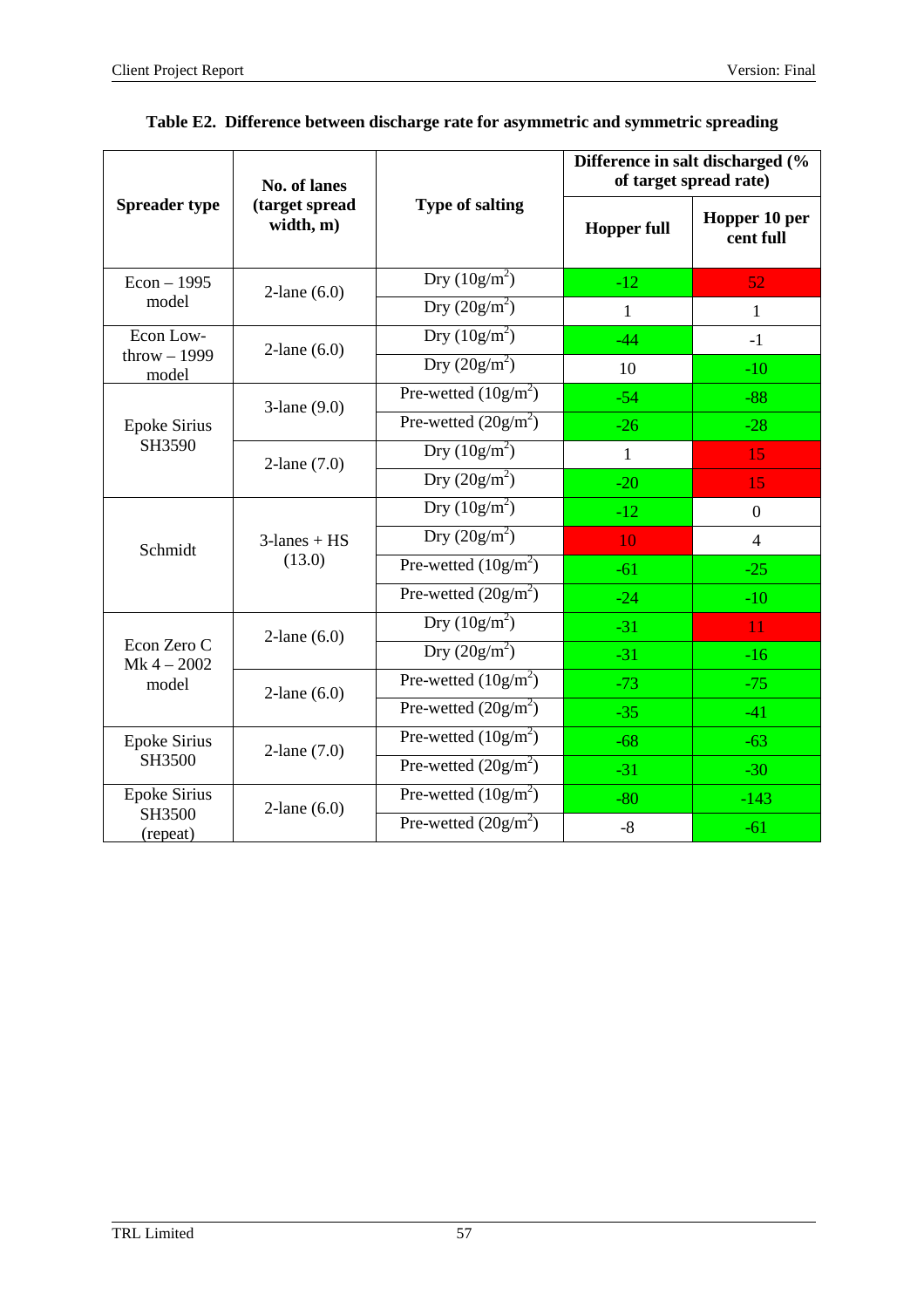|                              |                        | Difference in salt discharged (% of target spread rate) |                |                                    |       |                  |           |                         |                                  |                |                  |
|------------------------------|------------------------|---------------------------------------------------------|----------------|------------------------------------|-------|------------------|-----------|-------------------------|----------------------------------|----------------|------------------|
| <b>Spreader</b>              | <b>Type of salting</b> |                                                         |                | <b>Hopper full</b>                 |       |                  |           | Hopper 10 per cent full |                                  |                |                  |
| type                         |                        | <b>HS</b>                                               | 1              | Lane Lane Lane<br>$\boldsymbol{2}$ | 3     | Avg. of<br>lanes | <b>HS</b> | 1                       | Lane Lane Lane<br>$\overline{2}$ | 3              | Avg. of<br>lanes |
| $Econ -$                     | Dry $(10g/m^2)$        |                                                         | 9              | $-34$                              |       | $-13$            |           | 32                      | 47                               |                | 40               |
| 1995 model                   | Dry $(20g/m^2)$        |                                                         | 42             | 9                                  |       | 26               |           | 19                      | $\overline{2}$                   |                | 11               |
| Econ Low-                    | Dry $(10g/m^2)$        |                                                         | 38             | $-78$                              |       | $-20$            |           | $-1$                    | 45                               |                | 22               |
| throw - 1999<br>model        | Dry $(20g/m^2)$        |                                                         | 73             | $-20$                              |       | 27               |           | $-3$                    | 15                               |                | 6                |
|                              | Pre-wetted $(10g/m^2)$ |                                                         | $-25$          | -4                                 | $-25$ | $-18$            |           | $-89$                   | $\overline{4}$                   | 7              | $-26$            |
| <b>Epoke Sirius</b>          | Pre-wetted $(20g/m^2)$ |                                                         | $-7$           | 30                                 | 14    | 12               |           | $-32$                   | 77                               | 15             | 20               |
| SH3590                       | Dry $(10g/m^2)$        |                                                         | $-11$          | 42                                 |       | 16               |           | 65                      | $-6$                             |                | 30               |
|                              | Dry $(20g/m^2)$        |                                                         | $-12$          | 11                                 |       | $-1$             |           | 43                      | 22                               |                | 33               |
|                              | Dry $(10g/m^2)$        |                                                         | $-5$           | $-33$                              | 3     | $-12$            | $-1$      | 6                       | $-5$                             | 4              | $\overline{2}$   |
| Schmidt                      | Dry $(20g/m^2)$        |                                                         | 27             | $-3$                               | 22    | 15               | 6         | 14                      | $-2$                             | $\overline{4}$ | 5                |
|                              | Pre-wetted $(10g/m^2)$ |                                                         | $-25$          | $-125$                             | $-44$ | $-65$            | $-6$      | $-64$                   | $-10$                            | $-7$           | $-27$            |
|                              | Pre-wetted $(20g/m^2)$ |                                                         | $-21$          | $-41$                              | 6     | $-19$            | $-37$     | $-2$                    | $-9$                             | $\mathbf{1}$   | $-3$             |
|                              | Dry $(10g/m^2)$        |                                                         | $-39$          | 19                                 |       | $-10$            |           | 14                      | 58                               |                | 36               |
| Econ Zero C<br>$Mk 4 - 2002$ | Dry $(20g/m^2)$        |                                                         | $-32$          | $\overline{4}$                     |       | $-14$            |           | $-34$                   | 14                               |                | $-10$            |
| model                        | Pre-wetted $(10g/m^2)$ |                                                         | $-50$          | $-4$                               |       | $-27$            |           | $-50$                   | $-10$                            |                | $-30$            |
|                              | Pre-wetted $(20g/m^2)$ |                                                         | $-35$          | 69                                 |       | 17               |           | $-17$                   | 39                               |                | 11               |
| <b>Epoke Sirius</b>          | Pre-wetted $(10g/m^2)$ |                                                         | $-39$          | $-70$                              |       | $-55$            |           | $-57$                   | $-48$                            |                | $-53$            |
| SH3500                       | Pre-wetted $(20g/m^2)$ |                                                         | 10             | $-53$                              |       | $-22$            |           | $-23$                   | $-24$                            |                | $-24$            |
| <b>Epoke Sirius</b>          | Pre-wetted $(10g/m^2)$ |                                                         | $-7$           | $-101$                             |       | $-54$            |           | $-107$                  | $-36$                            |                | $-72$            |
| SH3500<br>(repeat)           | Pre-wetted $(20g/m^2)$ |                                                         | 26             | $\boldsymbol{0}$                   |       | 13               |           | $-30$                   | $-29$                            |                | $-30$            |
|                              | Dry $(10g/m^2)$        |                                                         | 68             | 77                                 | 19    | 9                |           |                         |                                  |                |                  |
| Modified                     | Dry $(20g/m^2)$        |                                                         | $8\,$          | 74                                 | 57    | 41               |           |                         | Not tested                       |                |                  |
| Schmidt                      | Pre-wetted $(10g/m^2)$ |                                                         |                | 22                                 | 153   | 46               |           |                         |                                  |                |                  |
|                              | Pre-wetted $(20g/m^2)$ |                                                         | $\overline{2}$ | 41                                 | 36    | 25               |           |                         |                                  |                |                  |

|  |  | Table E3. Difference between spread rates for asymmetric and symmetric spreading |  |  |  |  |
|--|--|----------------------------------------------------------------------------------|--|--|--|--|
|--|--|----------------------------------------------------------------------------------|--|--|--|--|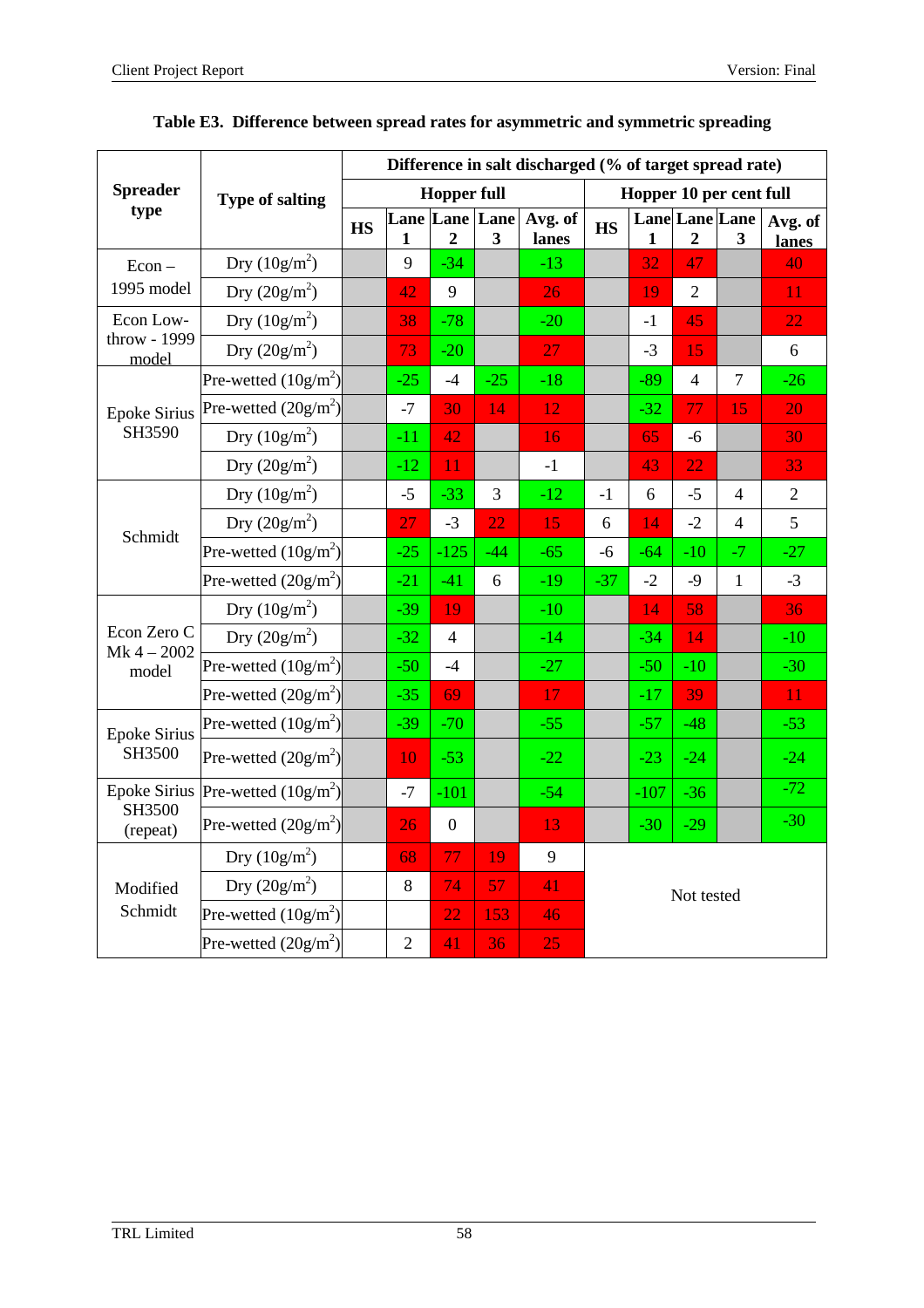|                               |                           | Difference in wastage (% of total discharged)   |                                                  |                         |                                                  |                                                  |                         |  |  |  |  |
|-------------------------------|---------------------------|-------------------------------------------------|--------------------------------------------------|-------------------------|--------------------------------------------------|--------------------------------------------------|-------------------------|--|--|--|--|
|                               |                           |                                                 | <b>Hopper full</b>                               |                         |                                                  | Hopper 10 per cent full                          |                         |  |  |  |  |
| <b>Spreader</b><br>type       | <b>Type of</b><br>salting | <b>Nearside</b><br>(left)verge<br>and<br>margin | <b>Offside</b><br>(right)<br>verge and<br>margin | <b>Total</b><br>wastage | <b>Nearside</b><br>(left) verge<br>and<br>margin | <b>Offside</b><br>(right)<br>verge and<br>margin | <b>Total</b><br>wastage |  |  |  |  |
| $Econ -$                      | Dry $(10g/m^2)$           | $\overline{2}$                                  | $\overline{2}$                                   | $\overline{4}$          | $-1$                                             | $-3$                                             | $-4$                    |  |  |  |  |
| 1995 model                    | Dry $(20g/m^2)$           | $-1$                                            | $-25$                                            | $-26$                   | $\overline{0}$                                   | $-10$                                            | $-10$                   |  |  |  |  |
| Econ Low-<br>$throw - 1999$   | Dry $(10g/m^2)$           | $\overline{4}$                                  | $-20$                                            | $-16$                   | $-28$                                            | 8                                                | $-20$                   |  |  |  |  |
| model                         | Dry $(20g/m^2)$           | $\overline{7}$                                  | $-30$                                            | $-23$                   | $-15$                                            | $\boldsymbol{0}$                                 | $-15$                   |  |  |  |  |
|                               | Pre-wetted<br>$(10g/m^2)$ | $-23$                                           | $\boldsymbol{0}$                                 | $-23$                   | $-29$                                            | $\boldsymbol{0}$                                 | $-29$                   |  |  |  |  |
| <b>Epoke Sirius</b><br>SH3590 | Pre-wetted<br>$(20g/m^2)$ | $-32$                                           | $\mathbf{1}$                                     | $-31$                   | $-36$                                            | $\boldsymbol{0}$                                 | $-36$                   |  |  |  |  |
|                               | Dry $(10g/m^2)$           | $-13$                                           | $\boldsymbol{0}$                                 | $-13$                   | $-12$                                            | $-2$                                             | $-14$                   |  |  |  |  |
|                               | Dry $(20g/m^2)$           | $-14$                                           | $-4$                                             | $-18$                   | $-20$                                            | $-3$                                             | $-23$                   |  |  |  |  |
|                               | Dry $(10g/m^2)$           | $-2$                                            | $\overline{2}$                                   | $\boldsymbol{0}$        | $-2$                                             | $\overline{2}$                                   | $\overline{0}$          |  |  |  |  |
| Schmidt                       | Dry $(20g/m^2)$           | $-3$                                            | $\overline{2}$                                   | $-1$                    | $-3$                                             | $\overline{2}$                                   | $-1$                    |  |  |  |  |
|                               | Pre-wetted<br>$(10g/m^2)$ | $-3$                                            | $\mathbf{1}$                                     | $-2$                    | $-2$                                             | $\overline{1}$                                   | $-1$                    |  |  |  |  |
|                               | Pre-wetted<br>$(20g/m^2)$ | $-3$                                            | $\overline{2}$                                   | $-1$                    | $-2$                                             | 3                                                | 1                       |  |  |  |  |
|                               | Dry $(10g/m^2)$           | $-14$                                           | -8                                               | $-22$                   | $-14$                                            | -7.                                              | $-21$                   |  |  |  |  |
| Econ Zero C<br>$Mk 4 - 2002$  | Dry $(20g/m^2)$           | $-18$                                           | 10                                               | $-8$                    | $-7$                                             | $\overline{7}$                                   | $\boldsymbol{0}$        |  |  |  |  |
| model                         | Pre-wetted<br>$(10g/m^2)$ | $-17$                                           | $-6$                                             | $-23$                   | $-30$                                            | $\boldsymbol{0}$                                 | $-30$                   |  |  |  |  |
|                               | Pre-wetted<br>$(20g/m^2)$ | $-35$                                           | $-1$                                             | $-36$                   | $-38$                                            | $-1$                                             | $-39$                   |  |  |  |  |
| <b>Epoke Sirius</b>           | Pre-wetted<br>$(10g/m^2)$ | $\boldsymbol{0}$                                | $\mathbf{1}$                                     | $\mathbf{1}$            | $-1$                                             | $\overline{5}$                                   | $\overline{4}$          |  |  |  |  |
| SH3500                        | Pre-wetted<br>$(20g/m^2)$ | 8                                               | $-10$                                            | $-2$                    | $\overline{4}$                                   | $-2$                                             | $\overline{2}$          |  |  |  |  |
| <b>Epoke Sirius</b><br>SH3500 | Pre-wetted<br>$(10g/m^2)$ | 3                                               | $-8$                                             | $-5$                    | $-12$                                            | $-2$                                             | $-14$                   |  |  |  |  |
| (repeat)                      | Pre-wetted<br>$(20g/m^2)$ | $-2$                                            | $-11$                                            | $-13$                   | $-6$                                             | $-1$                                             | $-7$                    |  |  |  |  |

## **Table E4. Difference between wastage for asymmetric and symmetric spreading**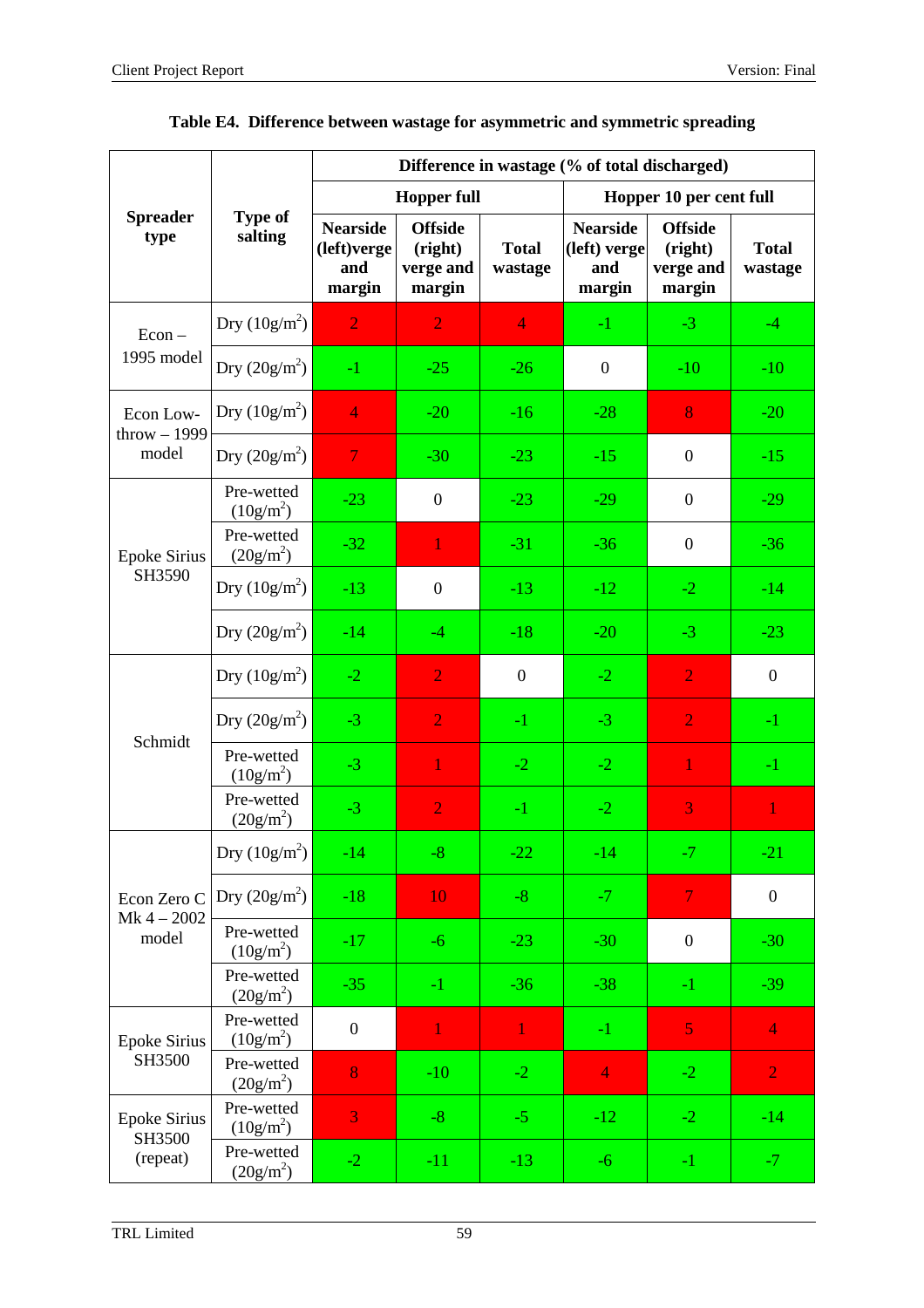|                         |                           | Difference in wastage (% of total discharged)   |                                                  |                         |                                                  |                                                  |                         |  |  |  |
|-------------------------|---------------------------|-------------------------------------------------|--------------------------------------------------|-------------------------|--------------------------------------------------|--------------------------------------------------|-------------------------|--|--|--|
| <b>Spreader</b><br>type |                           |                                                 | <b>Hopper full</b>                               |                         | Hopper 10 per cent full                          |                                                  |                         |  |  |  |
|                         | <b>Type of</b><br>salting | <b>Nearside</b><br>(left)verge<br>and<br>margin | <b>Offside</b><br>(right)<br>verge and<br>margin | <b>Total</b><br>wastage | <b>Nearside</b><br>(left) verge<br>and<br>margin | <b>Offside</b><br>(right)<br>verge and<br>margin | <b>Total</b><br>wastage |  |  |  |
| Modified<br>Schmidt     | Dry $(10g/m^2)$           | $\overline{4}$                                  |                                                  | 5                       |                                                  |                                                  |                         |  |  |  |
|                         | Dry $(20g/m^2)$           | 10                                              | $-2$                                             | 8                       |                                                  |                                                  |                         |  |  |  |
|                         | Pre-wetted<br>$(10g/m^2)$ | $\overline{2}$                                  | -1                                               |                         |                                                  |                                                  |                         |  |  |  |
|                         | Pre-wetted<br>$(20g/m^2)$ |                                                 | $-1$                                             | 6                       |                                                  |                                                  |                         |  |  |  |

## **Table E5. Difference between total discharge rate for spread rate 10g/m²and 20g/m²**

|                                     | No. of<br>lanes     |                        | Difference in salt discharged (% of target<br>spread rate) |                                      |                                                                                       |                  |  |  |  |  |
|-------------------------------------|---------------------|------------------------|------------------------------------------------------------|--------------------------------------|---------------------------------------------------------------------------------------|------------------|--|--|--|--|
| <b>Spreader type</b>                | (target             | <b>Type of salting</b> |                                                            | <b>Asymmetric</b>                    | Symmetric                                                                             |                  |  |  |  |  |
|                                     | spread<br>width, m) |                        | Hopper<br>full                                             | <b>Hopper</b><br>10 per<br>cent full | Hopper<br>full                                                                        | Hopper<br>10 per |  |  |  |  |
| $Econ - 1995$<br>model              | $2$ -lane $(6.0)$   | Dry                    | $-19$                                                      | 6                                    | $-6$                                                                                  | $-45$            |  |  |  |  |
| Econ Low-<br>throw $-1999$<br>model | $2$ -lane $(6.0)$   | Dry                    | $-15$                                                      | 23                                   | 39                                                                                    | 14               |  |  |  |  |
| <b>Epoke Sirius</b>                 | $3$ -lane $(9.0)$   | Pre-wetted             | $-16$                                                      | $-3$                                 | 12                                                                                    | 57               |  |  |  |  |
| SH3590                              | 2-lane $(7.0)$      | Dry                    | 21                                                         | 30                                   | cent full<br>30<br>$\theta$<br>30<br>30<br>42<br>18<br>27<br>6<br>3<br>30<br>44<br>45 |                  |  |  |  |  |
| Schmidt                             | $3$ -lanes +        | Dry                    | 8                                                          | 26                                   |                                                                                       |                  |  |  |  |  |
|                                     | HS (13.0)           | Pre-wetted             | 5                                                          | 3                                    |                                                                                       |                  |  |  |  |  |
| Econ Zero C<br>$Mk 4 - 2002$        | $2$ -lane $(6.0)$   | Dry                    | 6                                                          | $\overline{54}$                      |                                                                                       |                  |  |  |  |  |
| model                               |                     | Pre-wetted             | $-8$                                                       | $-31$                                |                                                                                       |                  |  |  |  |  |
| <b>Epoke Sirius</b><br>SH3500       | 2-lane $(7.0)$      | Pre-wetted             | $\overline{7}$                                             | 12                                   |                                                                                       |                  |  |  |  |  |
| <b>Epoke Sirius</b><br>SH3500       | $2$ -lane $(6.0)$   | Pre-wetted             | $-36$                                                      | $-2$                                 | 36                                                                                    | 80               |  |  |  |  |
| Giletta 80501D                      | $2$ -lane $(6.0)$   | Dry                    | $-43$                                                      | 11                                   |                                                                                       |                  |  |  |  |  |
| Foden 4000                          | $3$ -lane +         | Dry                    |                                                            |                                      | $-57$                                                                                 |                  |  |  |  |  |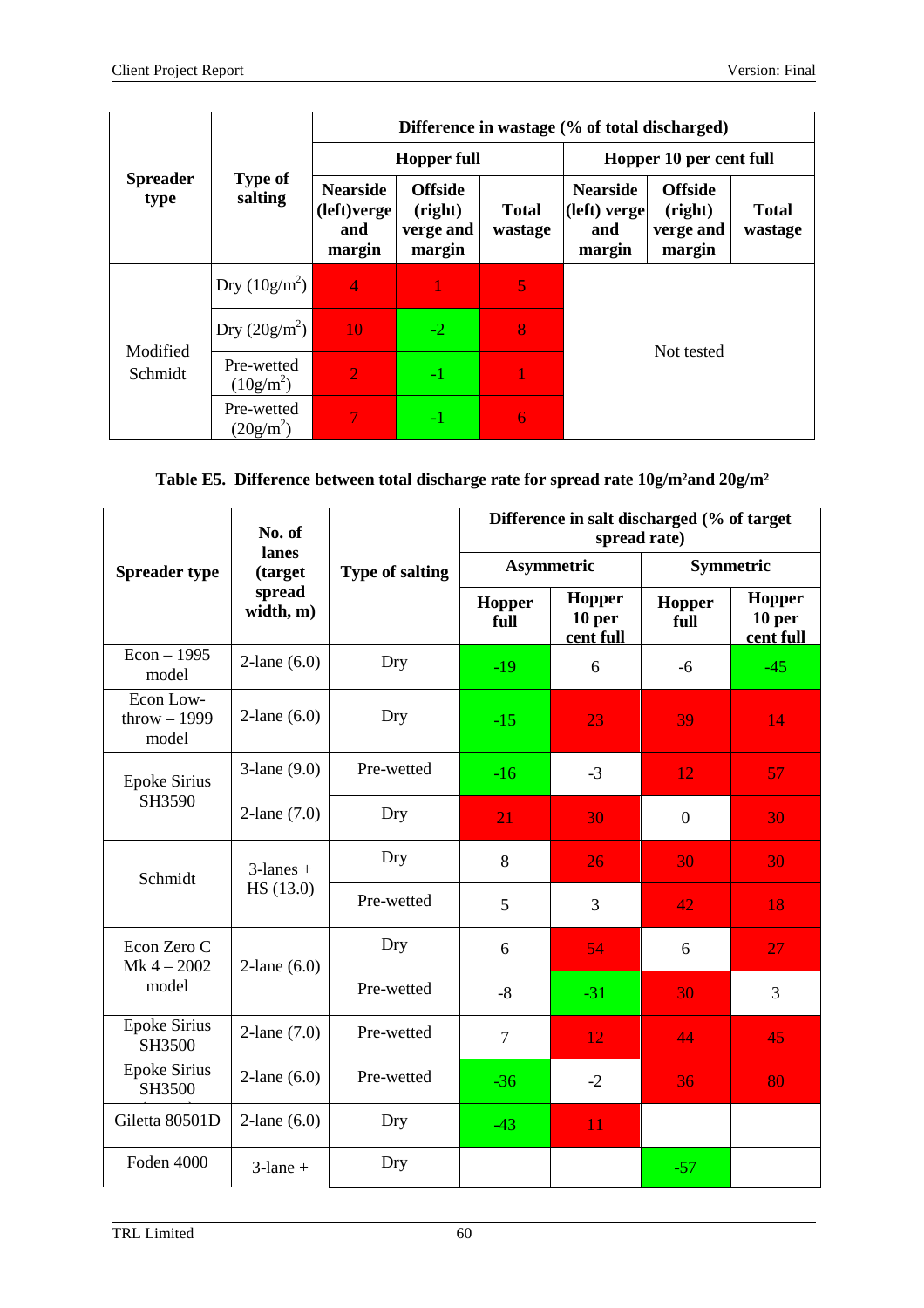| <b>Spreader type</b> | No. of              |                                       | Difference in salt discharged (% of target)<br>spread rate) |                                          |                       |                                      |  |  |
|----------------------|---------------------|---------------------------------------|-------------------------------------------------------------|------------------------------------------|-----------------------|--------------------------------------|--|--|
|                      | lanes<br>(target)   | <b>Type of salting</b>                |                                                             | <b>Asymmetric</b>                        | <b>Symmetric</b>      |                                      |  |  |
|                      | spread<br>width, m) |                                       | Hopper<br>full                                              | Hopper<br>10 <sub>per</sub><br>cent full | <b>Hopper</b><br>full | <b>Hopper</b><br>10 per<br>cent full |  |  |
| M62 Road Trial       | HS(13.2)            | Treated (10 and<br>$15 \text{ g/m}^2$ |                                                             |                                          | 16                    |                                      |  |  |
|                      |                     | Treated (10 and<br>$20g/m^2$          |                                                             |                                          | 8                     |                                      |  |  |

#### **Table E6. Difference between spread rates in target area for asymmetric spreading at 10g/m² and 20g/m²**

|                                        |                 | Difference in salt discharged (% of target spread rate) |              |                                  |                         |                  |                         |              |                                  |       |                  |
|----------------------------------------|-----------------|---------------------------------------------------------|--------------|----------------------------------|-------------------------|------------------|-------------------------|--------------|----------------------------------|-------|------------------|
| <b>Spreader</b><br>type                | Type of salting | <b>Hopper full</b>                                      |              |                                  |                         |                  | Hopper 10 per cent full |              |                                  |       |                  |
|                                        |                 | $\mathbf{H}\mathbf{S}$                                  | $\mathbf{1}$ | Lane Lane Lane<br>$\overline{2}$ | $\overline{\mathbf{3}}$ | Avg. of<br>lanes | <b>HS</b>               | $\mathbf{1}$ | Lane Lane Lane<br>$\overline{2}$ | 3     | Avg. of<br>lanes |
| $Econ -$<br>1995 model                 | Dry             |                                                         | $-31$        | $-25$                            |                         | $-28$            |                         | 5            | 5                                |       | 5                |
| Econ Low-throw<br>$-1999$ model        | Dry             |                                                         | $-17$        | $-9$                             |                         | $-13$            |                         | $-7$         | 30                               |       | 12               |
| <b>Epoke Sirius</b><br>SH3590          | Pre-wetted      |                                                         | $-11$        | $-1$                             | $-21$                   | $-11$            |                         | $-13$        | $-8$                             | 9     | $-4$             |
|                                        | Dry             |                                                         | 43           | $-3$                             |                         | 20               |                         | 73           | $-17$                            |       | 28               |
| Schmidt                                | Dry             |                                                         | $-1$         | $\overline{7}$                   | $\mathbf{1}$            | $\overline{2}$   |                         | 34           | 27                               | 18    | 26               |
|                                        | Pre-wetted      |                                                         | 27           | 15                               | $-25$                   | 6                |                         | 9            | 30                               | $-31$ | 3                |
| Econ Zero C Mk 4                       | Dry             |                                                         | 8            | 24                               |                         | 16               |                         | 51           | 64                               |       | 58               |
| 2002 model                             | Pre-wetted      |                                                         | 33           | $-40$                            |                         | $-4$             |                         | $-18$        | $-41$                            |       | $-30$            |
| <b>Epoke Sirius</b><br>SH3500          | Pre-wetted      |                                                         | 9            | 6                                |                         | 8                |                         | 8            | 8                                |       | 8                |
| <b>Epoke Sirius</b><br>SH3500 (repeat) | Pre-wetted      |                                                         | $-24$        | $-56$                            |                         | $-40$            |                         | $-22$        | 22                               |       | $\boldsymbol{0}$ |
| <b>Modified Schmidt</b>                | Dry             |                                                         | 54           | 83                               | 19                      | 52               |                         |              |                                  |       |                  |
|                                        | Pre-wetted      |                                                         | 56           | 14                               | $\overline{0}$          | 23               |                         |              |                                  |       |                  |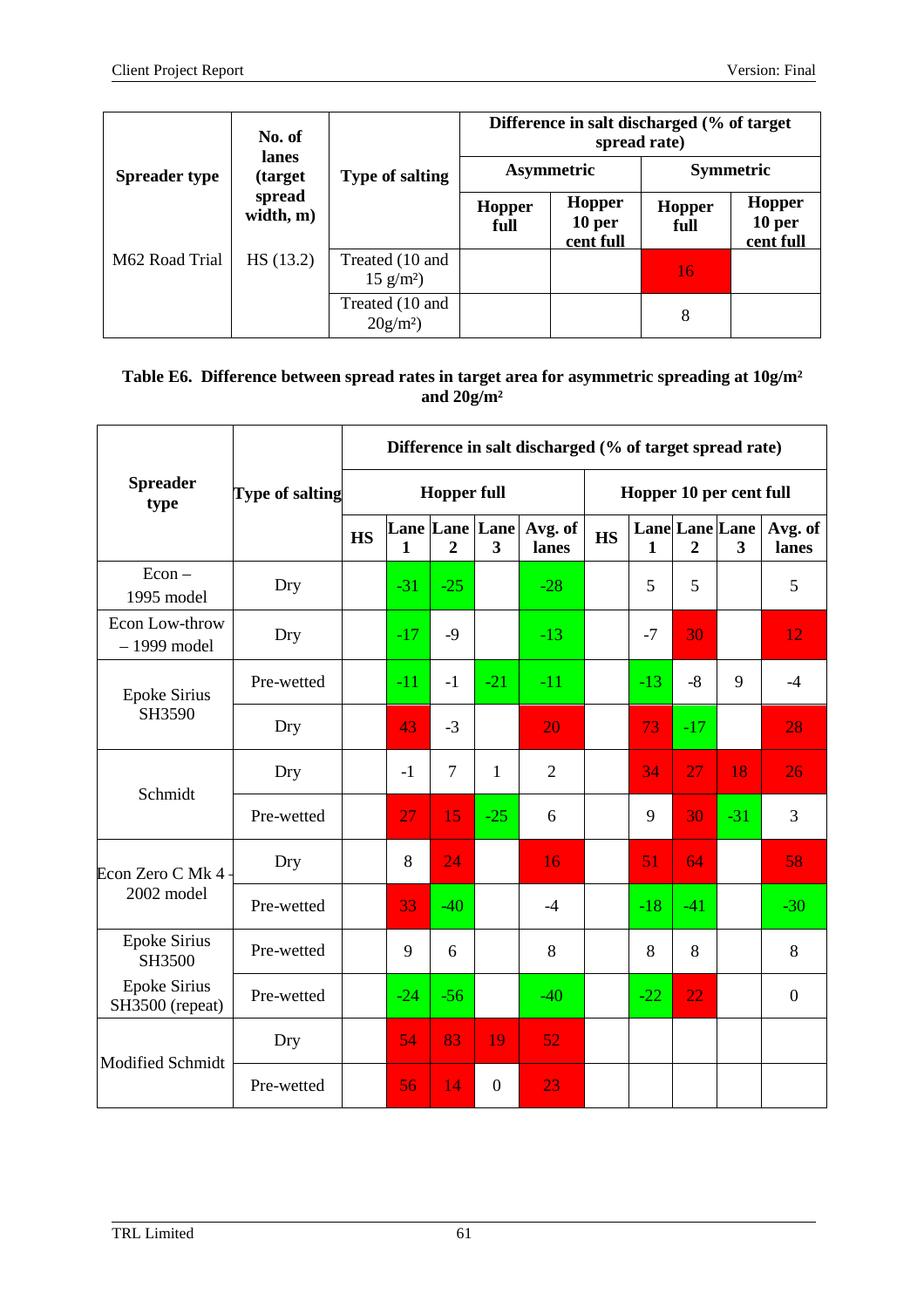|                                                                            |                        | Difference in salt discharged (% of target spread rate) |                |                |                     |                  |                         |              |                |                     |                  |
|----------------------------------------------------------------------------|------------------------|---------------------------------------------------------|----------------|----------------|---------------------|------------------|-------------------------|--------------|----------------|---------------------|------------------|
| <b>Spreader</b><br>type                                                    | <b>Type of salting</b> | <b>Hopper full</b>                                      |                |                |                     |                  | Hopper 10 per cent full |              |                |                     |                  |
|                                                                            |                        | <b>HS</b>                                               | 1              | $\overline{2}$ | Lane Lane Lane<br>3 | Avg. of<br>lanes | <b>HS</b>               | $\mathbf{1}$ | $\overline{2}$ | Lane Lane Lane<br>3 | Avg. of<br>lanes |
| $Econ -$<br>1995 model                                                     | Dry                    |                                                         | $\overline{2}$ | 18             |                     | 10               |                         | $-8$         | $-40$          |                     | $-24$            |
| Econ Low-<br>throw<br>$-1999$ model                                        | Dry                    |                                                         | 18             | 49             |                     | 34               |                         | $-9$         |                |                     | $-5$             |
| <b>Epoke Sirius</b><br>SH3590                                              | Pre-wetted             |                                                         | $\overline{7}$ | 33             | 18                  | 19               |                         | 44           | 65             | 17                  | 42               |
|                                                                            | Dry                    |                                                         | 42             | $-34$          | $\overline{0}$      | $\overline{4}$   |                         | 51           | 11             | $\overline{0}$      | 31               |
| Schmidt                                                                    | Dry                    |                                                         | 31             | 37             | 20                  | 29               | 22                      | 42           | 30             | 18                  | 30               |
|                                                                            | Pre-wetted             |                                                         | 31             | 99             | 25                  | 52               | $-20$                   | 71           | 31             | $-23$               | 26               |
| Econ Zero C<br>$Mk 4 - 2002$                                               | Dry                    |                                                         | 15             | 9              |                     | 12               |                         | 3            | 20             |                     | 12               |
| model                                                                      | Pre-wetted             |                                                         | 48             | 33             |                     | 41               |                         | 15           | 8              |                     | 12               |
| <b>Epoke Sirius</b><br>SH3500<br><b>Epoke Sirius</b><br>SH3500<br>(repeat) | Pre-wetted             |                                                         | 58             | 23             |                     | 41               |                         | 42           | 32             |                     | 37               |
|                                                                            | Pre-wetted             |                                                         | 9              | 45             |                     | 27               |                         | 55           | 29             |                     | 42               |
| Modified**<br>Schmidt                                                      | Dry                    |                                                         | $-6$           | 86             | $-19$               | 20               |                         |              |                |                     |                  |
|                                                                            | Pre-wetted             |                                                         | 80             | 126            | 10                  | 72               |                         |              |                |                     |                  |

#### **Table E7. Difference between spread rates in target area for symmetric spreading at 10g/m² and 20g/m²**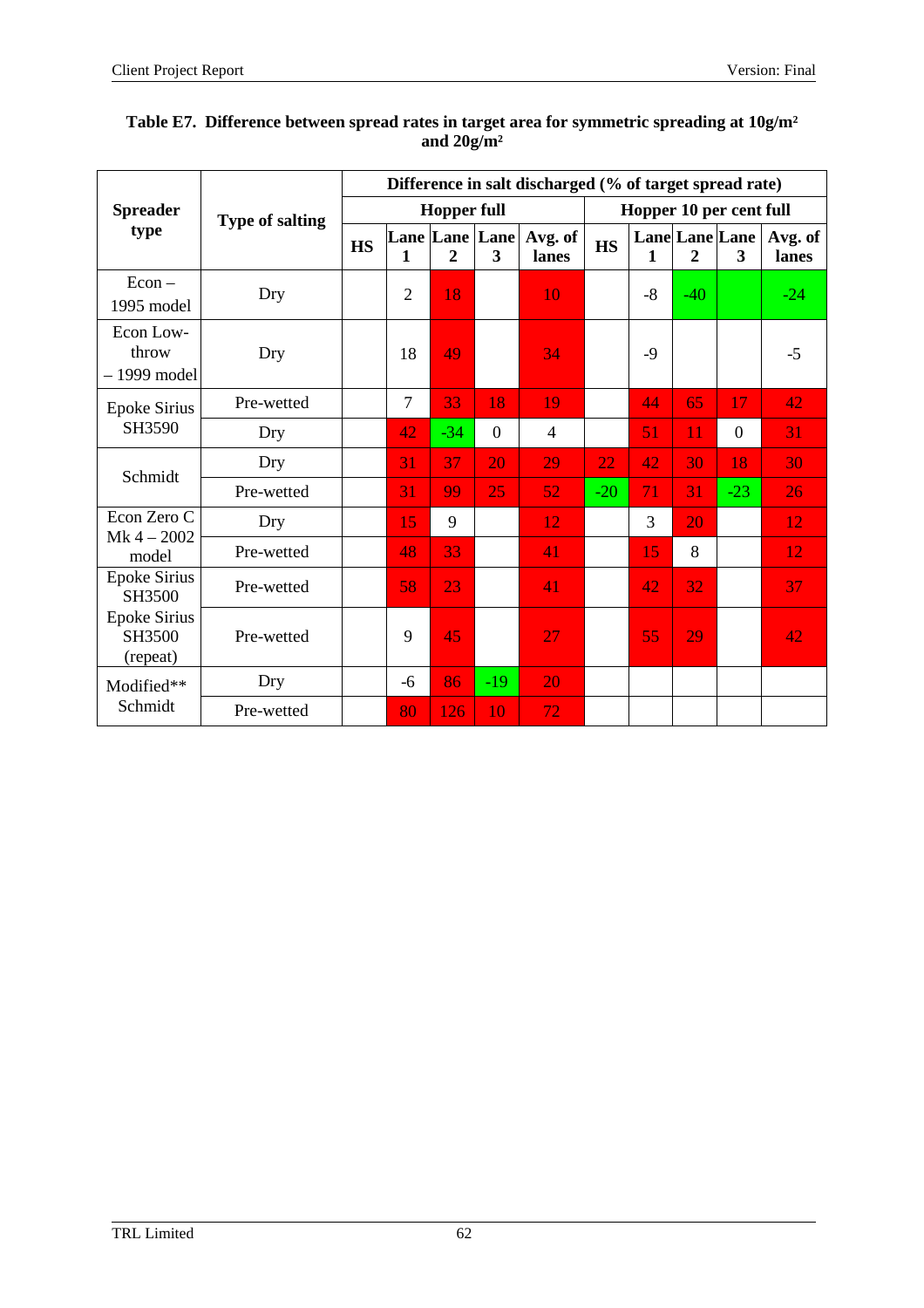|                                                | No. of<br>lanes                                       | <b>Type</b>          | Difference in salt discharged (% of target spread rate) |                           |                         |                               |                           |                         |  |
|------------------------------------------------|-------------------------------------------------------|----------------------|---------------------------------------------------------|---------------------------|-------------------------|-------------------------------|---------------------------|-------------------------|--|
| <b>Spreader</b><br>type                        | (target<br>spread                                     | <b>of</b><br>salting | <b>Hopper full</b>                                      |                           |                         | Hopper 10 per cent full       |                           |                         |  |
|                                                | width, m)                                             |                      | <b>Nearsid</b><br>$\mathbf e$                           | <b>Offside</b><br>(right) | <b>Total</b><br>wastage | <b>Nearsid</b><br>$\mathbf e$ | <b>Offside</b><br>(right) | <b>Total</b><br>wastage |  |
| $Econ -$<br>1995                               | 2-lane<br>(6.0)                                       | Dry                  | $\overline{6}$                                          | 8                         | 14                      | $\overline{4}$                | $-5$                      | $-1$                    |  |
| Econ Low-<br>$\text{throw} -$<br>1999<br>model | 2-lane<br>(6.0)                                       | Dry                  | $-1$                                                    | $\boldsymbol{0}$          | $-1$                    | $-3$                          | 9                         | $\overline{6}$          |  |
| Epoke<br><b>Sirius</b>                         | 3-lane<br>(9.0)                                       | Pre-<br>wetted       | $-2$                                                    | $-1$                      | $-3$                    | $\mathbf{1}$                  | $\overline{0}$            | $\mathbf{1}$            |  |
| SH3590                                         | 2-lane<br>(7.0)                                       | Dry                  | $\mathbf{1}$                                            | $-1$                      | $\boldsymbol{0}$        | $\mathbf{1}$                  | $-2$                      | $-1$                    |  |
| Schmidt                                        | $3$ -lanes +<br>HS (13.0)<br>$3$ -lanes +<br>HS(12.0) | Dry                  | $\overline{1}$                                          | $\boldsymbol{0}$          | $\mathbf{1}$            | $-1$                          | $\mathbf{1}$              | $\overline{0}$          |  |
|                                                |                                                       | Pre-<br>wetted       | $\overline{0}$                                          | $-2$                      | $-2$                    | $\mathbf{1}$                  | $-3$                      | $-2$                    |  |
| Modified                                       |                                                       | Dry                  | $-5$                                                    | $\mathbf{1}$              | $-4$                    |                               |                           |                         |  |
| scmidt                                         |                                                       | Pre-<br>wetted       | $-3$                                                    | $-1$                      | $-4$                    |                               |                           |                         |  |
| Econ Zero<br>$C$ Mk 4 $-$                      | 2-lane                                                | Dry                  | $-6$                                                    | $-19$                     | $-25$                   | $-7$                          | $-9$                      | $-16$                   |  |
| 2002<br>model                                  | (6.0)                                                 | Pre-<br>wetted       | $\overline{\mathbf{3}}$                                 | $-6$                      | $-3$                    | $\mathbf{1}$                  | $\mathbf{1}$              | $\overline{2}$          |  |
| Epoke<br><b>Sirius</b><br>SH3500               | 2-lane<br>(7.0)                                       | Pre-<br>wetted       | 3                                                       | $-8$                      | $-5$                    | $\overline{4}$                | $-3$                      | $\mathbf{1}$            |  |
| Epoke<br><b>Sirius</b><br>SH3500<br>(repeat)   | 2-lane<br>(6.0)                                       | Pre-<br>wetted       | $\overline{4}$                                          | $\overline{4}$            | 8                       | $-3$                          | $\overline{2}$            | $-1$                    |  |
| Giletta<br>80501D                              | 2-lane<br>(6.0)                                       | Dry                  | $\overline{4}$                                          | $-2$                      | $\overline{2}$          | $\overline{3}$                | $-8$                      | $-5$                    |  |

#### **Table E8. Difference between wastage at spread rates of 10g/m² and 20g/m² for asymmetric spreading**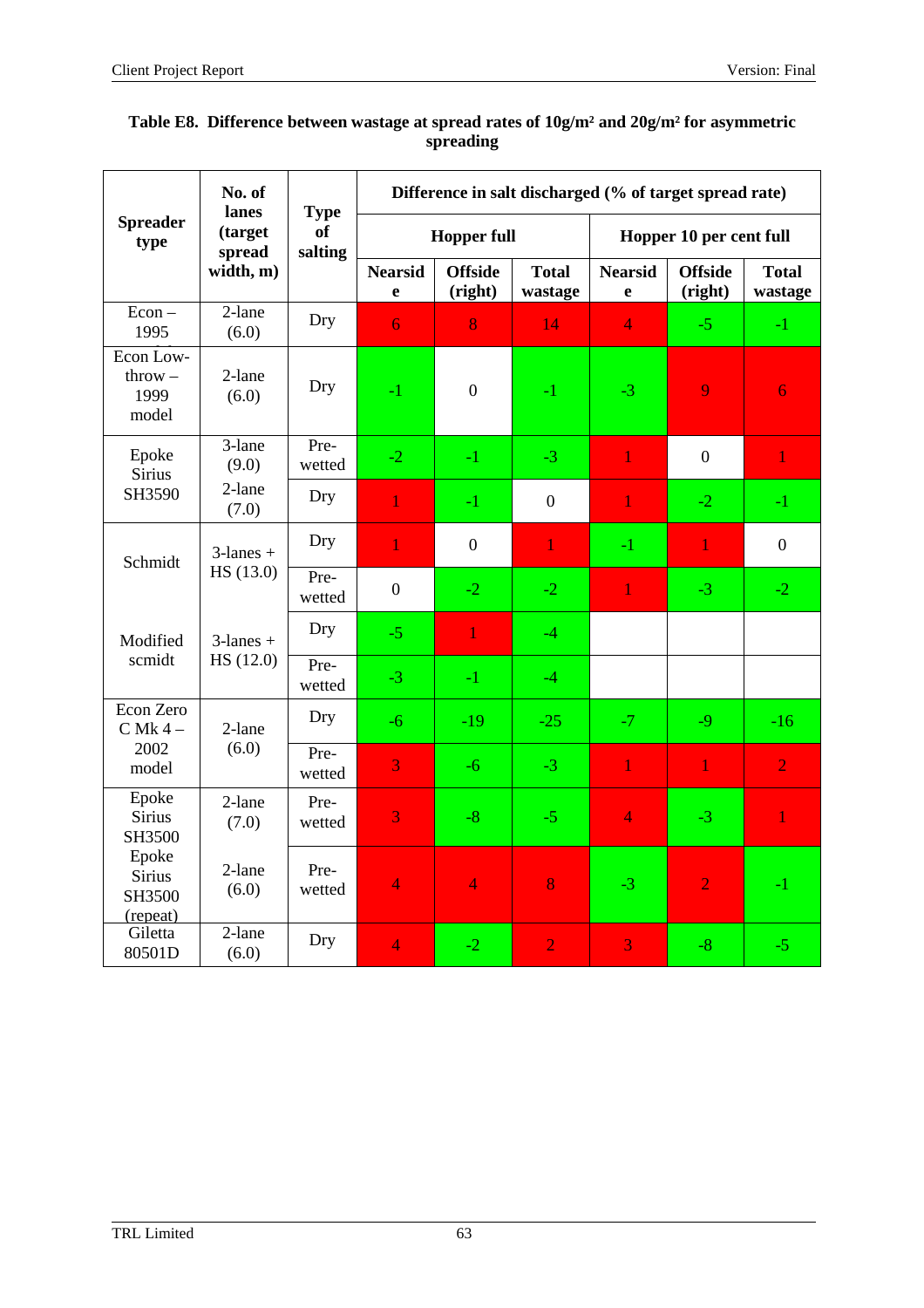|                                              | No. of<br>lanes   |                           | Difference in salt discharged (% of target spread rate) |                           |                         |                               |                           |                         |
|----------------------------------------------|-------------------|---------------------------|---------------------------------------------------------|---------------------------|-------------------------|-------------------------------|---------------------------|-------------------------|
| <b>Spreader</b><br>type                      | (target<br>spread | <b>Type of</b><br>salting | <b>Hopper full</b>                                      |                           |                         | Hopper 10 per cent full       |                           |                         |
|                                              | width, m)         |                           | <b>Nearsid</b><br>e                                     | <b>Offside</b><br>(right) | <b>Total</b><br>wastage | <b>Nearsid</b><br>$\mathbf e$ | <b>Offside</b><br>(right) | <b>Total</b><br>wastage |
| $Econ -$<br>1995<br>model                    | 2-lane<br>(6.0)   | Dry                       | 3                                                       | $-19$                     | $-16$                   | $\overline{5}$                | $-12$                     | $-7$                    |
| Econ<br>Low-<br>$\text{throw} -$<br>1999     | 2-lane<br>(6.0)   | Dry                       | $\overline{2}$                                          | $-10$                     | $-8$                    | 10                            | $\mathbf{1}$              | 11                      |
| Epoke<br><b>Sirius</b>                       | 3-lane<br>(9.0)   | Pre-<br>wetted            | $-11$                                                   | $\boldsymbol{0}$          | $-11$                   | $-6$                          | $\boldsymbol{0}$          | $-6$                    |
| SH3590                                       | 2-lane<br>(7.0)   | Dry                       | $\boldsymbol{0}$                                        | $-5$                      | $-5$                    | $-7$                          | $-3$                      | $-10$                   |
| Schmidt                                      | $3$ -lanes +      | Dry                       | $\mathbf{0}$                                            | $\boldsymbol{0}$          | $\overline{0}$          | $-2$                          | $\mathbf{1}$              | $-1$                    |
|                                              | HS (13.0)         | Pre-<br>wetted            | $\boldsymbol{0}$                                        | $-1$                      | $-1$                    | $\mathbf{1}$                  | $-1$                      | $\boldsymbol{0}$        |
| Modified                                     | $3$ -lanes +      | Dry                       | $\overline{1}$                                          | $-2$                      | $-1$                    | $\boldsymbol{0}$              | $\boldsymbol{0}$          | $\boldsymbol{0}$        |
| scmidt                                       | HS (12.0)         | Pre-<br>wetted            | $\overline{2}$                                          | $-1$                      | $\mathbf{1}$            | $\boldsymbol{0}$              | $\boldsymbol{0}$          | $\boldsymbol{0}$        |
| Econ<br>Zero C                               | 2-lane            | Dry                       | $-10$                                                   | $-1$                      | $-11$                   | $\boldsymbol{0}$              | 5                         | 5 <sub>1</sub>          |
| $Mk 4 -$<br>2002<br>model                    | (6.0)             | Pre-<br>wetted            | $-15$                                                   | $-1$                      | $-16$                   | $-7$                          | $\boldsymbol{0}$          | $-7$                    |
| Epoke<br><b>Sirius</b><br>SH3500             | 2-lane<br>(7.0)   | Pre-<br>wetted            | 11                                                      | $-19$                     | $-8$                    | 9                             | $-10$                     | $-1$                    |
| Epoke<br><b>Sirius</b><br>SH3500<br>(repeat) | 2-lane<br>(6.0)   | Pre-<br>wetted            | $-1$                                                    | $\mathbf{1}$              | $\boldsymbol{0}$        | 3                             | 3                         | 6                       |

## **Table E9. Difference between wastage at spread rates of 10g/m² and 20g/m² for symmetric spreading**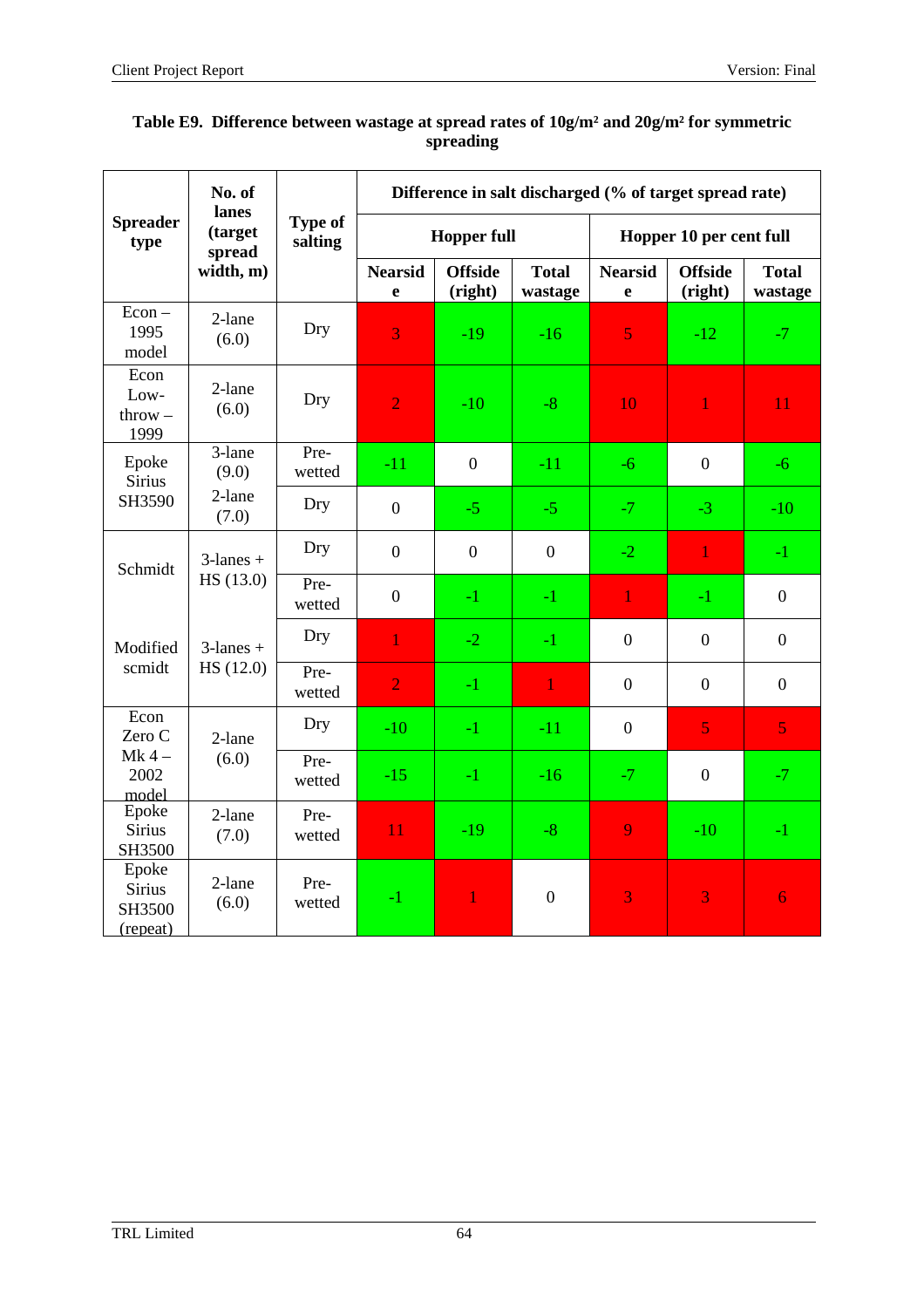## **Appendix F. Effects of trafficking**

## **Table F1. Percentage of salt loss due to trafficking across the two lanes for A331 pre-wetted salt trial**

| <b>Hours of trafficking</b> | Lane 1 | <b>Lane 2</b> | Average |
|-----------------------------|--------|---------------|---------|
|                             |        | $\sim$        |         |

| Table F2. Percentage of salt loss due to trafficking across the two lanes for A52 pre-wetted salt |
|---------------------------------------------------------------------------------------------------|
| trial                                                                                             |

| <b>Hours of trafficking</b> | Lane 1 | Lane 2 | Average |
|-----------------------------|--------|--------|---------|
|                             | 24     | - 1    |         |
|                             | 58     | O.     | O J     |

**Table F3. Percentage of salt loss due to trafficking across the two lanes for A33 pre-wetted salt trial**

| <b>Hours of trafficking</b> | Lane 1 | Lane 2 | Average |
|-----------------------------|--------|--------|---------|
|                             | .U     | U      |         |
| 20                          |        | 52     | OΖ      |

| Table F4. Percentage of salt loss due to trafficking across the two lanes for A9 comparative trial |  |  |  |
|----------------------------------------------------------------------------------------------------|--|--|--|
|                                                                                                    |  |  |  |

| <b>Type of</b> |        | <b>Untreated salt</b> |         | <b>Treated salt</b> |        |                |  |
|----------------|--------|-----------------------|---------|---------------------|--------|----------------|--|
| operation      | Lane 1 | Lane 2                | Average | Lane 1              | Lane 2 | Average        |  |
| 1 hour         | 54     | $-9$                  | 23      | 31                  | $-21$  | $\overline{2}$ |  |
| 18 hours       | 79     | 72                    | 75      | 73                  | 79     | 78             |  |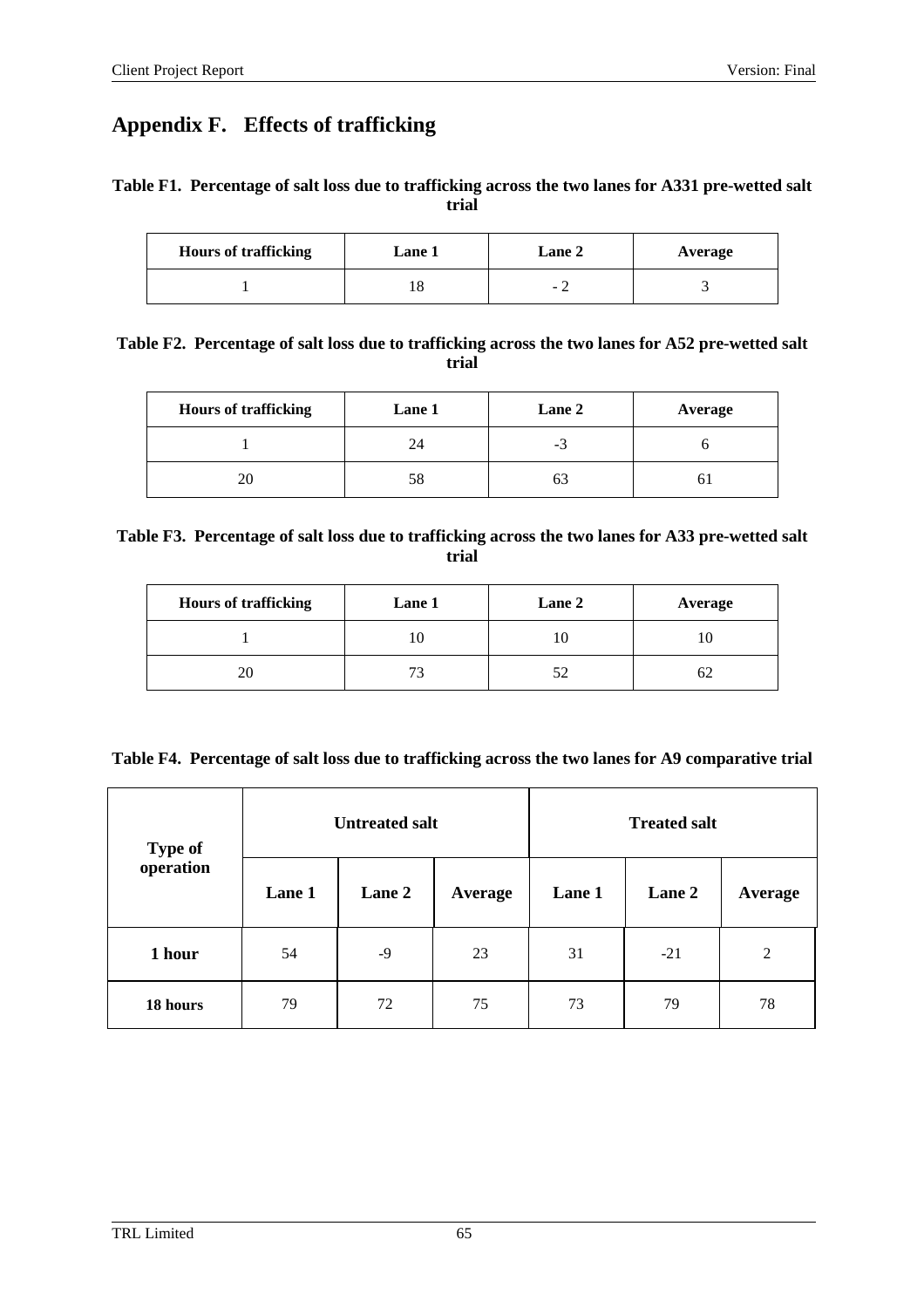## **Table F5. Percentage of salt loss due to trafficking across the two lanes for A460 comparative trial: dry and pre-wetted salt**

| <b>Type of</b> |        | <b>Untreated salt</b> |         | <b>Pre-wetted salt</b> |        |         |
|----------------|--------|-----------------------|---------|------------------------|--------|---------|
| operation      | Lane 1 | Lane 2                | Average | Lane 1                 | Lane 2 | Average |
| 10 hours       | 43     | 30                    | 36      | 30                     | 52     | 49      |
| 16 hours       | 49     | 37                    | 42      | 35                     | 57     | 54      |
| 36 hours       | 55     | 44                    | 49      | 50                     | 71     | 68      |

## **Table F6. Percentage of salt loss due to trafficking across the two lanes for A460 comparative trial: dry untreated and treated salt**

| <b>Type of</b> |        | <b>Untreated salt</b> |         | <b>Treated salt</b> |        |         |
|----------------|--------|-----------------------|---------|---------------------|--------|---------|
| operation      | Lane 1 | Lane 2                | Average | Lane 1              | Lane 2 | Average |
| 10 hours       | 28     | 45                    | 41      | $-13$               | 38     | 24      |
| 16 hours       | 38     | 53                    | 50      | 8                   | 53     | 41      |
| 36 hours       | 48     | 56                    | 54      | 34                  | 62     | 54      |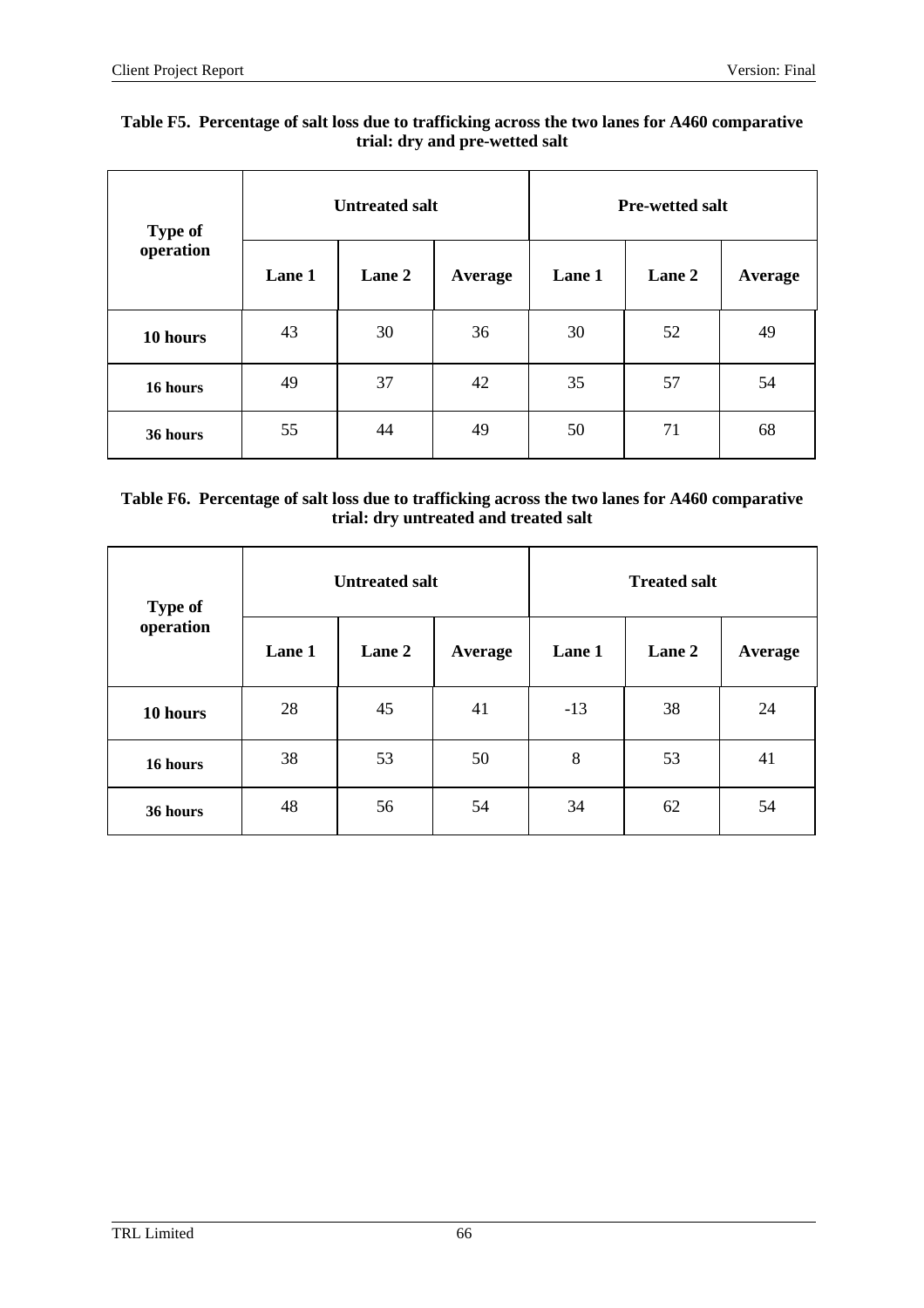# **Appendix G. Salting trial actions checklist**

| At least one week before trial                                                                                                                                                                                                                                 | <b>Body responsible</b>  | <b>Confirmed</b> | Performance/Road |
|----------------------------------------------------------------------------------------------------------------------------------------------------------------------------------------------------------------------------------------------------------------|--------------------------|------------------|------------------|
| Provide details of trial site: location, street<br>lighting, length available for test strips,<br>curvature, lane widths, margin/verge details,<br>cross fall, gradient, surface course type and<br>condition                                                  | Local authority          |                  | Road             |
| Confirm trial site is suitable for trial                                                                                                                                                                                                                       | TRL                      |                  | Road             |
| Provide details of spreader make, model and<br>registration number                                                                                                                                                                                             | Local authority          |                  | Performance/Road |
| Provide details of de-icer type and grain size,<br>and moisture content and grading on delivery                                                                                                                                                                | Salt supplier            |                  | Performance/Road |
| Provide details of de-icer type<br>(dry/treated/prewet etc.), spread width, spread<br>rate and mode of symmetry for trial                                                                                                                                      | Local authority          |                  | Performance/Road |
| Provide grading and target moisture content<br>range for de-icer for trial and, where<br>applicable, dry component:brine mix<br>proportions and brine concentration                                                                                            | Local authority          |                  | Performance/Road |
| Provide details of spreader calibration: date,<br>spreader settings (gate height, belt speed,<br>spinner speed etc.), measurements made during<br>calibration, de-icer used with grading and<br>moisture content, standard to which spreader<br>was calibrated | Vehicle operator         |                  | Performance/Road |
| Provide details of spreader settings for trial                                                                                                                                                                                                                 | Local authority          |                  | Performance/Road |
| Provide hopper load for trial                                                                                                                                                                                                                                  | Local authority          |                  | Performance/Road |
| Confirm that calibration settings are relevant to<br>settings for the trial, e.g. spread width, spread<br>rate                                                                                                                                                 | Spreader<br>manufacturer |                  | Performance/Road |
| Provide limits on wind speed for trial                                                                                                                                                                                                                         | Spreader<br>manufacturer |                  | Performance/Road |
| Provide photo of where de-icer is stored                                                                                                                                                                                                                       | Local authority          |                  | Performance/Road |
| Confirm that representative from the spreader<br>manufacturer will be available for the pre-trial<br>spreading check and actual trial                                                                                                                          | Spreader<br>manufacturer |                  | Performance/Road |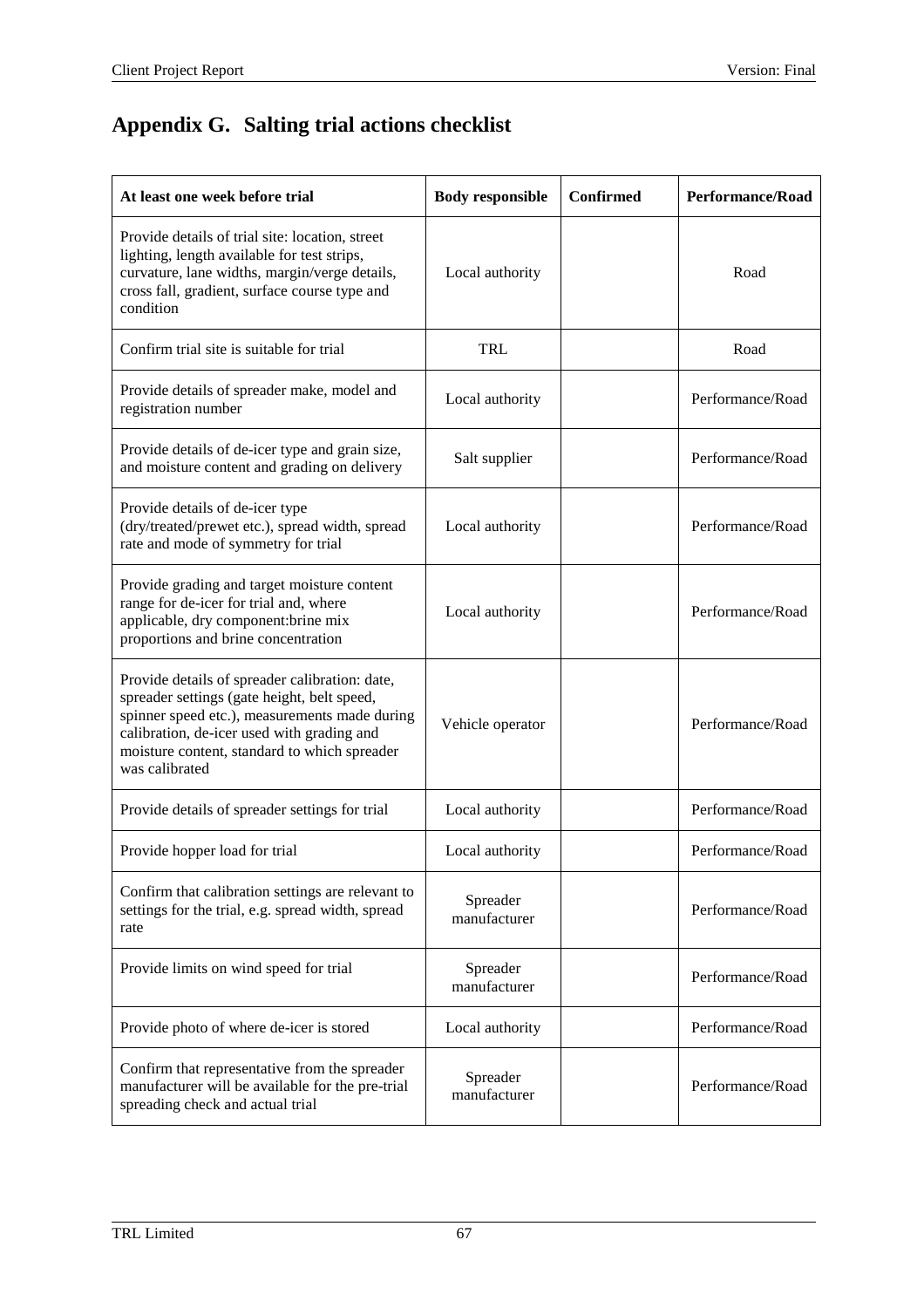| At least one week before trial                                                                                                           | <b>Body responsible</b> | <b>Confirmed</b> | <b>Performance/Road</b> |
|------------------------------------------------------------------------------------------------------------------------------------------|-------------------------|------------------|-------------------------|
| Confirm that a spreader driver trained for the<br>trial spreader will be available for the pre-trial<br>spreading check and actual trial | Local authority         |                  | Performance/Road        |
| Confirm whether or not traffic counts can be<br>provided                                                                                 | Local authority         |                  | Road                    |
| Confirm whether GPS data logging is available                                                                                            | Local authority         |                  | Performance/Road        |
| Demonstrate that weighbridge is calibrated and<br>measurements are repeatable                                                            | Local authority         |                  | Road                    |
| Decide whether or not to proceed                                                                                                         | TRL                     |                  | Performance/Road        |
|                                                                                                                                          |                         |                  |                         |
| Day before trial, including pre-trial<br>spreading check                                                                                 | <b>Body responsible</b> | <b>Confirmed</b> | <b>Performance/Road</b> |
| Confirm that environmental conditions are<br>appropriate - wind speed, humidity,<br>temperature                                          | TRL                     |                  | Performance/Road        |
| Confirm hopper has been unloaded and<br>reloaded to ensure de-icer is not consolidated                                                   | Local authority         |                  | Performance/Road        |
| Provide details of hopper load (laden and<br>unladen vehicle weights)                                                                    | Local authority         |                  | Performance/Road        |
| Confirm that hopper load is as specified                                                                                                 | TRL                     |                  | Performance/Road        |
| Confirm spreader driver is trained for spreader                                                                                          | Local authority         |                  | Performance/Road        |
| Confirm that spreader settings are correct                                                                                               | Vehicle operator        |                  | Performance/Road        |
| Collect sample of dry component of de-icer in<br>nosebag before spreading check and provide<br>details of moisture content and grading   | Local authority         |                  | Performance/Road        |
| For pre-wetted and brine spreading, collect<br>brine sample and provide details of brine<br>concentration                                | Local authority         |                  | Performance/Road        |
| Complete pre-trial spreading check run and<br>assess de-icer distribution visually in presence<br>of TRL and spreader manufacturer       | Local authority         |                  | Performance/Road        |
| Collect sample of dry component of de-icer in<br>nosebag after pre-trial spreading check and<br>determine moisture content and grading   | Local authority         |                  | Performance/Road        |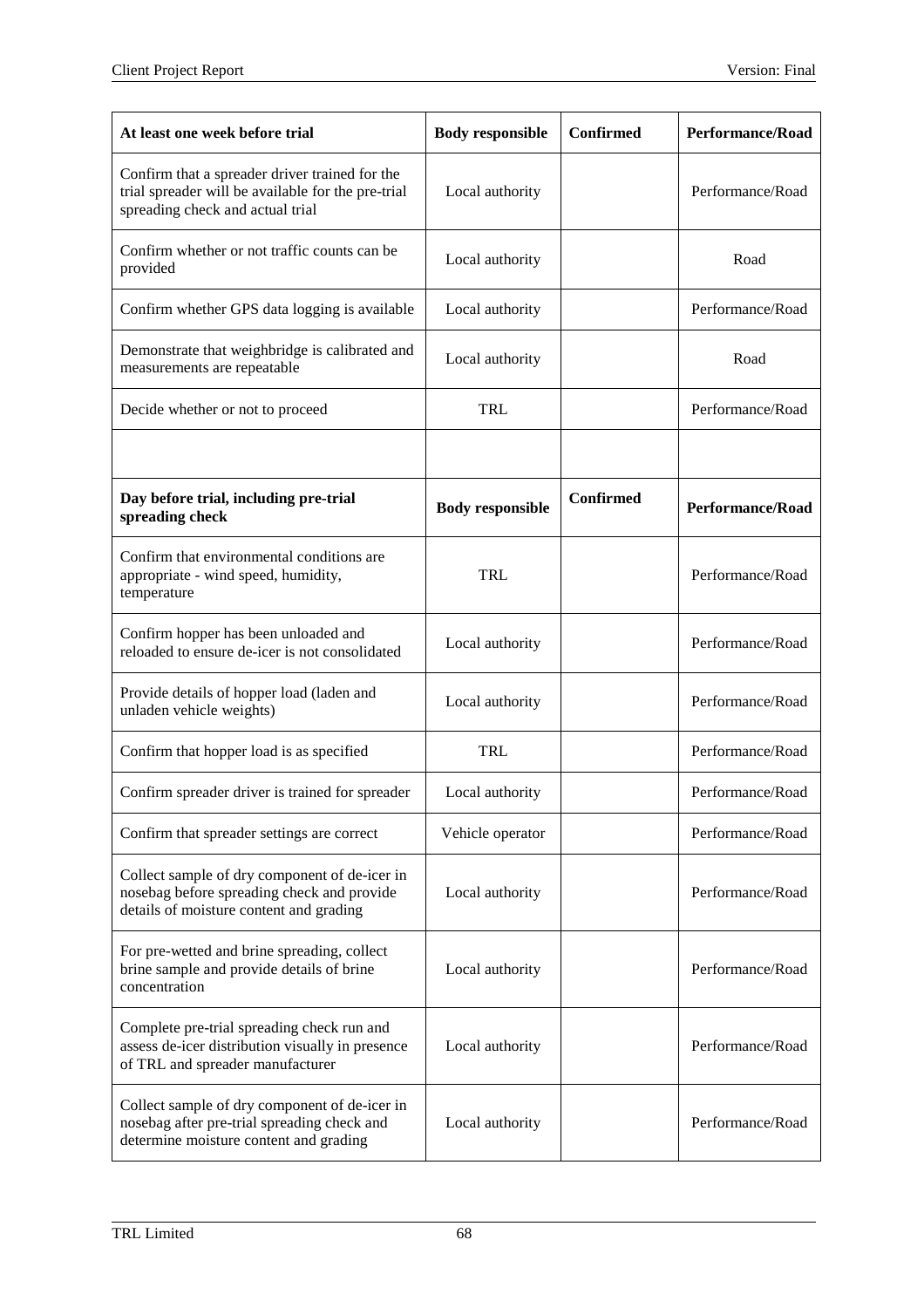| Confirmed<br><b>Performance/Road</b><br><b>Body responsible</b><br>At least one week before trial |
|---------------------------------------------------------------------------------------------------|
|---------------------------------------------------------------------------------------------------|

| Provide details of weight of dry component<br>and, where applicable, liquid component<br>discharged and spread length                                                                                          | Local authority                                |                  | Performance/Road |
|----------------------------------------------------------------------------------------------------------------------------------------------------------------------------------------------------------------|------------------------------------------------|------------------|------------------|
| For pre-wetted and brine spreading, collect<br>brine sample and determine brine concentration                                                                                                                  | Local authority                                |                  | Performance/Road |
| Provide details of all changes in spreader<br>setting made by spreader manufacturer<br>resulting from visual assessment - and why<br>necessary (spreading check should be repeated<br>if adjustments are made) | Spreader<br>manufacturer /<br>vehicle operator |                  | Performance/Road |
| Decide whether or not to proceed                                                                                                                                                                               | TRL                                            |                  | Performance/Road |
|                                                                                                                                                                                                                |                                                |                  |                  |
| Day of trial                                                                                                                                                                                                   | <b>Body responsible</b>                        | <b>Confirmed</b> | Performance/Road |
| Confirm that environmental conditions are<br>appropriate - wind speed, humidity,<br>temperature                                                                                                                | TRL                                            |                  | Performance/Road |
| Confirm that dry component moisture content<br>and, where appropriate, brine concentration and<br>dry component: brine mix proportions during<br>pre-trial spreading check were within target                  | Local authority                                |                  | Performance/Road |
| Confirm hopper has been unloaded and<br>reloaded to ensure de-icer is not consolidated                                                                                                                         | Local authority                                |                  | Performance/Road |
| Provide details of hopper load (laden vehicle<br>weight)                                                                                                                                                       | Local authority                                |                  | Performance/Road |
| Confirm that hopper load is as specified                                                                                                                                                                       | TRL                                            |                  | Performance/Road |
| Confirm spreader driver is trained for spreader                                                                                                                                                                | Local authority                                |                  | Performance/Road |
| Confirm that spreader settings are those<br>required for trial                                                                                                                                                 | Vehicle operator                               |                  | Performance/Road |
| Ensure spreader driver is familiar with trial site<br>and where spreading is to start and stop                                                                                                                 | Vehicle operator                               |                  | Performance/Road |
| Install traffic management to isolate trial site<br>from live traffic                                                                                                                                          | Local authority                                |                  | Road             |
| When possible, wet wash road to remove<br>detritus and residual salt (not possible if                                                                                                                          | Local authority                                |                  | Performance/Road |